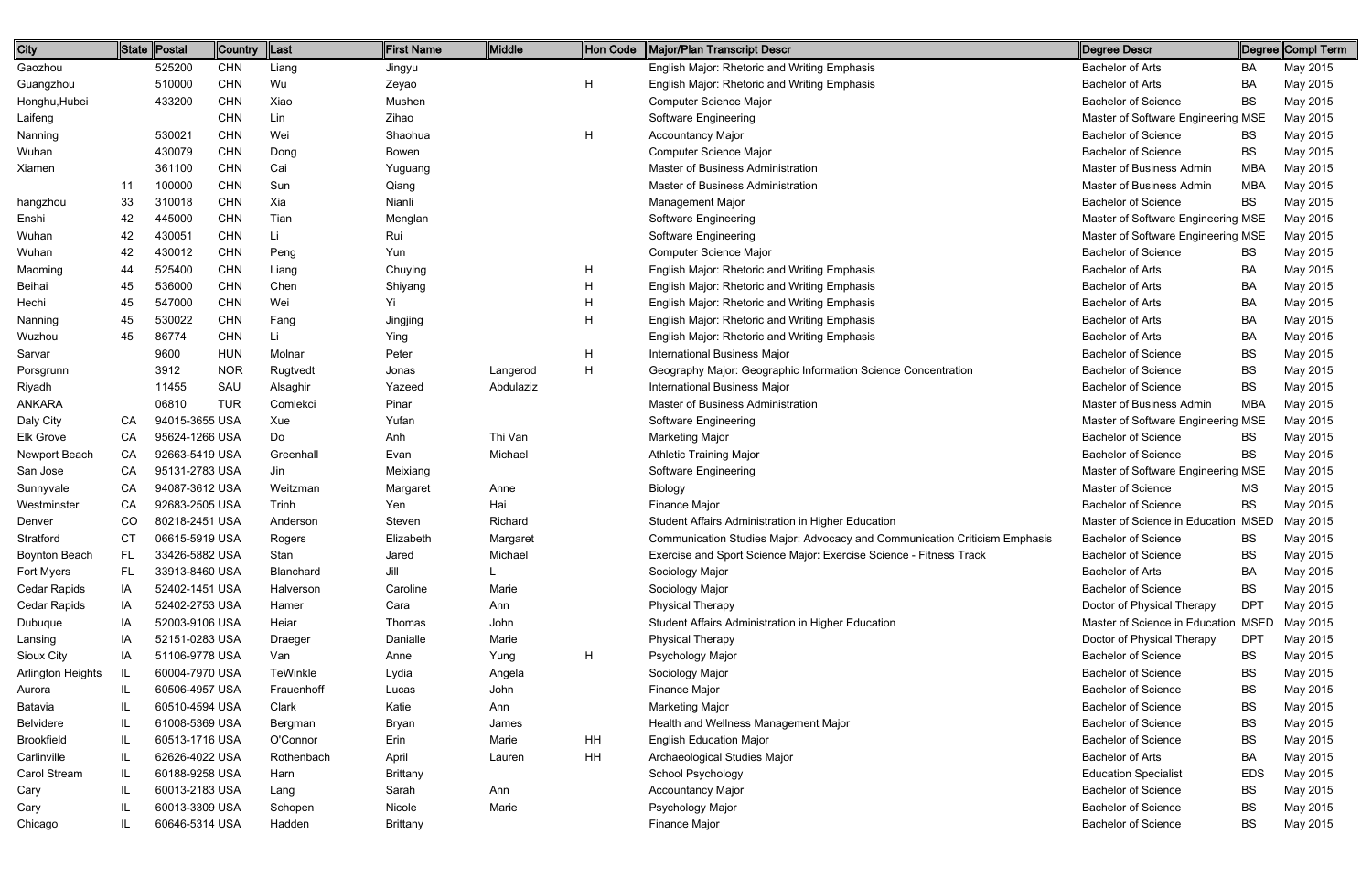| Chicago                | IL.       | 60618-4118 USA | Larson          |
|------------------------|-----------|----------------|-----------------|
| Cicero                 | IL        | 60804-3903 USA | Perez           |
| <b>Crest Hill</b>      | IL        | 60403-3069 USA | Merry           |
| Elmhurst               | IL        | 60126-4731 USA | Pacelli         |
| Freeport               | IL        | 61032-8342 USA | <b>DeVries</b>  |
| Harvard                | IL        | 60033-9713 USA | Kleven          |
| Harvard                | IL        | 60033-9584 USA | Krueger         |
| Hinsdale               | IL        | 60521-4769 USA | Duggan          |
| <b>Hoffman Estates</b> | IL        | 60169-1851 USA | Niedorow        |
| Huntley                | IL        | 60142-2322 USA | Vance           |
| Ingleside              | IL        | 60041-8806 USA | <b>Krus</b>     |
| La Grange              | IL        | 60525-6304 USA | Witt            |
| Lake in the Hills      | IL        | 60156-4606 USA | Marshall        |
| Lisle                  | IL        | 60532-1036 USA | Zable           |
| Marengo                | IL        | 60152-2158 USA | Sopchyk         |
| Mokena                 | IL        | 60448-1459 USA | McDouga         |
| <b>Mount Prospect</b>  | IL        | 60056-4561 USA | Krause          |
| <b>Mount Prospect</b>  | IL        | 60056-2843 USA | Zych            |
| Mundelein              | IL        | 60060-9455 USA | Fedyniak        |
| Naperville             | IL        | 60565-3383 USA | <b>Dirth</b>    |
| Naperville             | IL        | 60540-7118 USA | Kane            |
| Normal                 | IL        | 61761-3236 USA | McCubbi         |
| Northbrook             | IL        | 60062-5216 USA | Rumpf           |
| Oak Park               | IL        | 60304-1315 USA | <b>Michiels</b> |
| Palatine               | IL        | 60067-7746 USA | Amelse          |
| Pecatonica             | IL        | 61063-7756 USA | Dolan           |
| <b>Rock Falls</b>      | IL        | 61071-2667 USA | Cisneros        |
| Saint Charles          | IL        | 60175-4631 USA | Monagha         |
| Sterling               | IL        | 61081-9289 USA | Yemm            |
| <b>University Park</b> | IL        | 60484-3321 USA | <b>Burton</b>   |
| Wonder Lake            | IL        | 60097-9138 USA | Finley          |
| Yorkville              | IL        | 60560-1238 USA | Zarate          |
| <b>Cross Plains</b>    | IN        | 47017-8896 USA | Gullion         |
| <b>Fishers</b>         | IN        | 46037-3962 USA | Nimtz           |
| Indianapolis           | IN        | 46227-7619 USA | Jackson         |
| West Lafayette         | IN        | 47906-9711 USA | <b>Byers</b>    |
| Louisville             | KY.       | 40223-5352 USA | McDonou         |
| <b>Ellicott City</b>   | MD        | 21043-4294 USA | Martinez        |
| Ann Arbor              | MI        | 48103-3632 USA | Egerer          |
| Ann Arbor              | MI        | 48103-6005 USA | Pardon          |
| Saline                 | MI        | 48176-1675 USA | O'Brien         |
| Alexandria             | ΜN        | 56308-7546 USA | Ronning         |
| Andover                | ΜN        | 55304-2574 USA | Gust            |
| Andover                | ΜN        | 55304-3437 USA | Mead            |
| <b>Apple Valley</b>    | ΜN        | 55124-8138 USA | Elliott         |
| <b>Apple Valley</b>    | <b>MN</b> | 55124-8464 USA | Macdona         |
| <b>Apple Valley</b>    | MN        | 55124-8237 USA | Phillips        |

| Lee            |    |
|----------------|----|
| Marie          |    |
| Lucas          |    |
| Bonham         | н  |
| Rae            | H  |
| Marjorie       |    |
| Breanna        |    |
| Nathaniel      |    |
| <b>Bridget</b> |    |
| Amanda         | н  |
| Matthew        | н  |
| Ann            | ΗH |
| Marie          |    |
| Elizabeth      |    |
| Paul           | ΗH |
| Paige          | ΗH |
| Katharina      |    |
| Frazier        | н  |
| Elizabeth      |    |
| Louis          |    |
| T              | Н  |
| Nicole         | HΗ |
|                | н  |
|                | н  |
| Julia          |    |
| S              |    |
| Steven         |    |
| Lee            |    |
| Gale           |    |
| Nicholas       |    |
| Ann            |    |
| Ann            |    |
| Lawrence       |    |
| Paul           | HН |
|                | HH |
| Kathleen       |    |
| Chapman        |    |
| Elizabeth      | ΗH |
| Mariah         | ΗH |
| Marie Hee      |    |
| Marie          |    |

| Chicago                |     | 60618-4118 USA | Larson           | Maria Paz       |                |    | Student Affairs Administration in Higher Education                                                    | Master of Science in Education MSED          |           | May 2015 |
|------------------------|-----|----------------|------------------|-----------------|----------------|----|-------------------------------------------------------------------------------------------------------|----------------------------------------------|-----------|----------|
| Cicero                 |     | 60804-3903 USA | Perez            | Sergio          |                |    | Student Affairs Administration in Higher Education                                                    | Master of Science in Education MSED          |           | May 2015 |
| Crest Hill             |     | 60403-3069 USA | Merry            | Jenna           | Lee            |    | <b>Biology: Aquatic Science Concentration</b>                                                         | Master of Science                            | МS        | May 2015 |
| Elmhurst               |     | 60126-4731 USA | Pacelli          | Cassandra       | Marie          |    | Music Major: Choral Emphasis                                                                          | <b>Bachelor of Science</b>                   | BS        | May 2015 |
| Freeport               |     | 61032-8342 USA | <b>DeVries</b>   | Sidney          | Lucas          |    | <b>Biology Major</b>                                                                                  | <b>Bachelor of Science</b>                   | BS        | May 2015 |
| Harvard                |     | 60033-9713 USA | Kleven           | Zackary         | Bonham         | H  | Exercise and Sport Science Major: Exercise Science - Pre-professional Track                           | <b>Bachelor of Science</b>                   | BS        | May 2015 |
| Harvard                |     | 60033-9584 USA | Krueger          | Tori            | Rae            | H  | Archaeological Studies Major                                                                          | <b>Bachelor of Arts</b>                      | BA        | May 2015 |
| Hinsdale               |     | 60521-4769 USA | Duggan           | Molly           | Marjorie       |    | Art Major                                                                                             | <b>Bachelor of Science</b>                   | BS        | May 2015 |
| Hoffman Estates        | IL. | 60169-1851 USA | Niedorowski      | Nathali         | <b>Breanna</b> |    | Exercise and Sport Science: Physical Education Teaching                                               | Master of Science                            | MS        | May 2015 |
| Huntley                |     | 60142-2322 USA | Vance            | Adam            | Nathaniel      |    | Microbiology Major                                                                                    | <b>Bachelor of Science</b>                   | BS        | May 2015 |
| Ingleside              |     | 60041-8806 USA | Krus             | Catherine       | <b>Bridget</b> |    | <b>Biology Major</b>                                                                                  | <b>Bachelor of Science</b>                   | BS        | May 2015 |
| La Grange              |     | 60525-6304 USA | Witt             | Carlyn          | Amanda         | H  | <b>Accountancy Major</b>                                                                              | <b>Bachelor of Science</b>                   | BS        | May 2015 |
| Lake in the Hills      | IL. | 60156-4606 USA | Marshall         | Jordan          | Matthew        | H  | Social Studies Education Major (Broad Field Option A)                                                 | <b>Bachelor of Science</b>                   | BS        | May 2015 |
| Lisle                  |     | 60532-1036 USA | Zable            | Marilyn         | Ann            | HH | Middle Childhood through Early Adolescence Education Major                                            | <b>Bachelor of Science</b>                   | BS        | May 2015 |
| Marengo                |     | 60152-2158 USA | Sopchyk          | Marissa         | Marie          |    | <b>Recreation Management Major</b>                                                                    | <b>Bachelor of Science</b>                   | BS        | May 2015 |
| Mokena                 |     | 60448-1459 USA | McDougall        | Morgan          | Elizabeth      |    | <b>Recreation Management</b>                                                                          | Master of Science                            | MS        | May 2015 |
| <b>Mount Prospect</b>  | IL. | 60056-4561 USA | Krause           | Kevin           | Paul           | HH | <b>Biology Major: Environmental Science Concentration</b>                                             | <b>Bachelor of Science</b>                   | BS        | May 2015 |
| Mount Prospect         |     | 60056-2843 USA | Zych             | Rebecca         | Paige          | HH | Exercise and Sport Science Major: Exercise Science - Pre-professional Track                           | <b>Bachelor of Science</b>                   | BS        | May 2015 |
| Mundelein              |     | 60060-9455 USA | Fedyniak         | Micaela         | Katharina      |    | <b>Therapeutic Recreation Major</b>                                                                   | <b>Bachelor of Science</b>                   | BS        | May 2015 |
| Naperville             |     | 60565-3383 USA | Dirth            | James           | Frazier        | H  | <b>Political Science Major</b>                                                                        | <b>Bachelor of Science</b>                   | BS        | May 2015 |
| Naperville             |     | 60540-7118 USA | Kane             | Angelique       |                |    | Communication Studies Major: Advocacy and Communication Criticism Emphasis                            | <b>Bachelor of Science</b>                   | BS        | May 2015 |
| Normal                 |     | 61761-3236 USA | <b>McCubbins</b> | Amy             | Elizabeth      |    | Communication Studies Major: Interpersonal Communication Emphasis                                     | <b>Bachelor of Arts</b>                      | BA        | May 2015 |
| Northbrook             |     | 60062-5216 USA | Rumpf            | Brian           |                |    | <b>Marketing Major</b>                                                                                | <b>Bachelor of Science</b>                   | BS        | May 2015 |
| Oak Park               |     | 60304-1315 USA | <b>Michiels</b>  | John            | Louis          |    | Exercise and Sport Science Major: Exercise Science - Fitness Track                                    | <b>Bachelor of Science</b>                   | BS        | May 2015 |
| Palatine               |     | 60067-7746 USA | Amelse           | Molly           |                | H  | Early Childhood through Middle Childhood Education Major                                              | <b>Bachelor of Science</b>                   | BS        | May 2015 |
| Pecatonica             |     | 61063-7756 USA | Dolan            | Chelsea         | Nicole         | HH | English Major: Rhetoric and Writing Emphasis                                                          | <b>Bachelor of Arts</b>                      | BA        | May 2015 |
| Rock Falls             |     | 61071-2667 USA | Cisneros         | Ruben           |                | н  | Exercise and Sport Science Major: Exercise Science - Fitness Track                                    | <b>Bachelor of Science</b>                   | BS        | May 2015 |
| <b>Saint Charles</b>   |     | 60175-4631 USA | Monaghan         | Molly           |                | н  | Psychology Major                                                                                      | <b>Bachelor of Science</b>                   | BS        | May 2015 |
| Sterling               |     | 61081-9289 USA | Yemm             | Allison         | Julia          |    | Exercise and Sport Science Major: Exercise Science - Pre-professional Track                           | <b>Bachelor of Science</b>                   | BS.       | May 2015 |
| <b>University Park</b> |     | 60484-3321 USA | <b>Burton</b>    | <b>Brittany</b> | S.             |    | Student Affairs Administration in Higher Education                                                    | Master of Science in Education MSED May 2015 |           |          |
| Wonder Lake            |     | 60097-9138 USA | Finley           | Sig             | Steven         |    | <b>Marketing Major</b>                                                                                | <b>Bachelor of Science</b>                   | BS.       | May 2015 |
| Yorkville              |     | 60560-1238 USA | Zarate           | Joseph          | Lee            |    | Finance Major                                                                                         | <b>Bachelor of Science</b>                   | BS        | May 2015 |
| <b>Cross Plains</b>    | IN  | 47017-8896 USA | Gullion          | Kevin           | Gale           |    | Exercise and Sport Science: Human Performance                                                         | Master of Science                            | MS        | May 2015 |
| Fishers                | IN  | 46037-3962 USA | Nimtz            | Frederick       | Nicholas       |    | <b>Political Science Major</b>                                                                        | <b>Bachelor of Science</b>                   | <b>BS</b> | May 2015 |
| Indianapolis           | IN  | 46227-7619 USA | Jackson          | Elizabeth       | Ann            |    | Student Affairs Administration in Higher Education                                                    | Master of Science in Education MSED          |           | May 2015 |
| West Lafayette         | IN  | 47906-9711 USA | <b>Byers</b>     | Elizabeth       | Ann            |    | Student Affairs Administration in Higher Education                                                    | Master of Science in Education MSED May 2015 |           |          |
| Louisville             | KY  | 40223-5352 USA | McDonough        | Shaun           | Lawrence       |    | Student Affairs Administration in Higher Education                                                    | Master of Science in Education MSED          |           | May 2015 |
| <b>Ellicott City</b>   | MD  | 21043-4294 USA | Martinez         | Emily           |                |    | Student Affairs Administration in Higher Education                                                    | Master of Science in Education MSED          |           | May 2015 |
| Ann Arbor              | MI  | 48103-3632 USA | Egerer           | Colin           | Paul           | HH | Physics Major                                                                                         | <b>Bachelor of Science</b>                   | BS.       | May 2015 |
| Ann Arbor              | MI  | 48103-6005 USA | Pardon           | Cara            |                | HH | Biology Major: Cellular and Molecular Biology Concentration                                           | <b>Bachelor of Science</b>                   | BS        | May 2015 |
| Saline                 | MI  | 48176-1675 USA | O'Brien          | Sarah           | Kathleen       |    | Communication Studies Major: Organizational & Professional Communication Emphasis Bachelor of Science |                                              | BS        | May 2015 |
| Alexandria             | MN  | 56308-7546 USA | Ronning          | Reggie          |                |    | Exercise and Sport Science: Human Performance                                                         | Master of Science                            | МS        | May 2015 |
| Andover                | MN  | 55304-2574 USA | Gust             | Zachary         | Chapman        |    | Sociology Major                                                                                       | <b>Bachelor of Science</b>                   | BS        | May 2015 |
| Andover                | MN  | 55304-3437 USA | Mead             | Laura           | Elizabeth      | HH | Psychology Major                                                                                      | <b>Bachelor of Science</b>                   | BS        | May 2015 |
| Apple Valley           | MN  | 55124-8138 USA | Elliott          | Claire          | Mariah         | HH | Early Childhood through Middle Childhood Education Major                                              | <b>Bachelor of Science</b>                   | BS        | May 2015 |
| Apple Valley           | MN  | 55124-8464 USA | Macdonald        | <b>Brianna</b>  | Marie Hee      |    | <b>Management Major</b>                                                                               | <b>Bachelor of Science</b>                   | BS        | May 2015 |
| Apple Valley           | MN  | 55124-8237 USA | Phillips         | Taylor          | Marie          |    | <b>English Education Major</b>                                                                        | <b>Bachelor of Science</b>                   | <b>BS</b> | May 2015 |
|                        |     |                |                  |                 |                |    |                                                                                                       |                                              |           |          |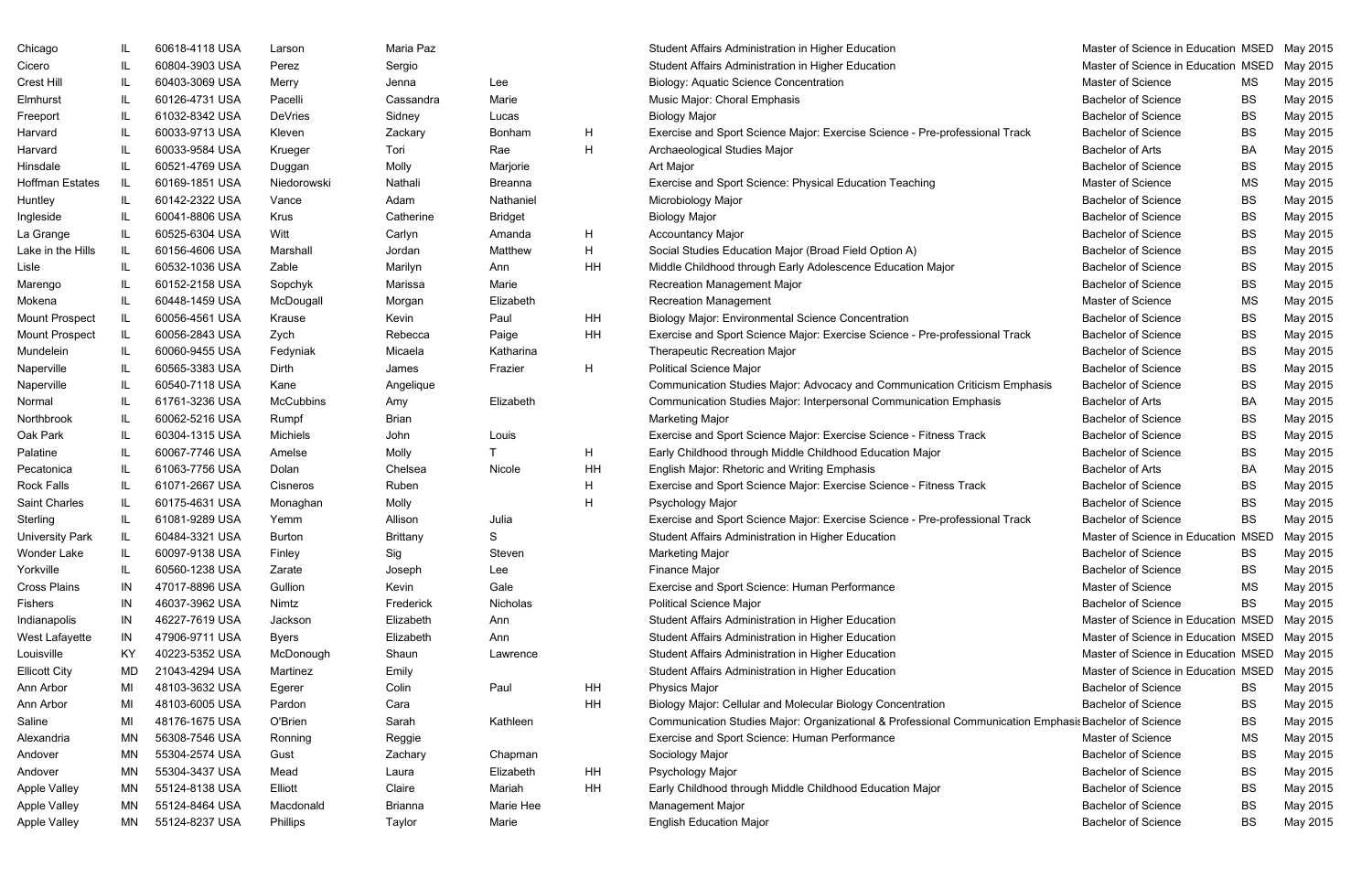| <b>Apple Valley</b>    | ΜN        | 55124-7956 USA | Reed           | Alexander      | Nolte     |    | <b>Information Systems Major</b>                                                                      | <b>Bachelor of Science</b>  | <b>BS</b>  | May 2015 |
|------------------------|-----------|----------------|----------------|----------------|-----------|----|-------------------------------------------------------------------------------------------------------|-----------------------------|------------|----------|
| <b>Apple Valley</b>    | МN        | 55124-8187 USA | Vaughan        | Cassandra      |           | H. | English Major: Rhetoric and Writing Emphasis                                                          | <b>Bachelor of Arts</b>     | <b>BA</b>  | May 2015 |
| Austin                 | MN        | 55912-5694 USA | Thompson       | Jacob          |           | HH | <b>Accountancy Major</b>                                                                              | <b>Bachelor of Science</b>  | <b>BS</b>  | May 2015 |
| Austin                 | MN        | 55912-7341 USA | Underwood      | Haley          | Phyllis   |    | Finance Major                                                                                         | <b>Bachelor of Science</b>  | <b>BS</b>  | May 2015 |
| Barnesville            | MN        | 56514-3309 USA | Gylland        | Siri           | Karine    |    | Psychology Major                                                                                      | <b>Bachelor of Science</b>  | BS         | May 2015 |
| Bloomington            | MN        | 55420-4914 USA | Hermann        | Andrew         |           |    | Exercise and Sport Science Major: Sport Management                                                    | <b>Bachelor of Science</b>  | <b>BS</b>  | May 2015 |
| Bloomington            | MN        | 55437-3309 USA | Kallsen        | Meghann        | Borg      |    | <b>Biochemistry Major</b>                                                                             | <b>Bachelor of Science</b>  | <b>BS</b>  | May 2015 |
| Bloomington            | MN        | 55438-2827 USA | Lundeen        | Cody           | Jack      |    | Mathematics Major: Education Emphasis                                                                 | <b>Bachelor of Science</b>  | BS         | May 2015 |
| <b>Brooklyn Center</b> | MN        | 55429-4020 USA | Thome          | Nathaniel      | Lee       | H  | Psychology Major                                                                                      | <b>Bachelor of Science</b>  | BS         | May 2015 |
| <b>Brooklyn Park</b>   | MN        | 55443-3537 USA | Lemke          | Sarah          | Marie     |    | Therapeutic Recreation Major                                                                          | <b>Bachelor of Science</b>  | <b>BS</b>  | May 2015 |
| <b>Brooklyn Park</b>   | MN        | 55443-1573 USA | Ormberg        | Maria          | Ann       |    | <b>Information Systems Major</b>                                                                      | <b>Bachelor of Science</b>  | <b>BS</b>  | May 2015 |
| <b>Burnsville</b>      | MN        | 55337-7006 USA | <b>Barrett</b> | Andrew         |           |    | Communication Studies Major: Organizational & Professional Communication Emphasis Bachelor of Science |                             | BS         | May 2015 |
| <b>Burnsville</b>      | MN        | 55337-7006 USA | <b>Barrett</b> | Andrew         |           |    | <b>Criminal Justice Minor</b>                                                                         | <b>Bachelor of Science</b>  | <b>BS</b>  | May 2015 |
| <b>Burnsville</b>      | MN        | 55337-3968 USA | Goulet         | Katie          | Colleen   |    | School Psychology                                                                                     | <b>Education Specialist</b> | <b>EDS</b> | May 2015 |
| <b>Burnsville</b>      | MN        | 55337-1000 USA | Lindeman       | Ethan          |           |    | <b>Marketing Major</b>                                                                                | <b>Bachelor of Science</b>  | <b>BS</b>  | May 2015 |
| <b>Burnsville</b>      | MN        | 55306-5480 USA | Maroney        | Erin           | Wilma     |    | Psychology Major                                                                                      | <b>Bachelor of Science</b>  | BS         | May 2015 |
| <b>Burnsville</b>      | MN        | 55337-7105 USA | Schiappacasse  | Charles        | Hawkins   |    | <b>Physics Major: Biomedical Concentration</b>                                                        | <b>Bachelor of Science</b>  | <b>BS</b>  | May 2015 |
| Caledonia              | MN        | 55921-1166 USA | Gran           | Joshua         | David     | H  | <b>Economics Major</b>                                                                                | <b>Bachelor of Science</b>  | <b>BS</b>  | May 2015 |
| Caledonia              | <b>MN</b> | 55921-1762 USA | Lampert        | Lucas          | Michael   |    | Finance Major                                                                                         | <b>Bachelor of Science</b>  | <b>BS</b>  | May 2015 |
| <b>Cannon Falls</b>    | MN        | 55009-7308 USA | Schroeder      | Jeremy         | Randal    |    | <b>Chemistry Major: ACS Certification</b>                                                             | <b>Bachelor of Science</b>  | BS         | May 2015 |
| Carver                 | MN        | 55315-4501 USA | Olevson        | Hannah         | Jan Marie |    | <b>Marketing Major</b>                                                                                | <b>Bachelor of Science</b>  | <b>BS</b>  | May 2015 |
| Carver                 | <b>MN</b> | 55315-9654 USA | Schwichtenberg | Courtney       | Maree     | HH | Early Childhood through Middle Childhood Education Major                                              | <b>Bachelor of Science</b>  | <b>BS</b>  | May 2015 |
| Chanhassen             | MN        | 55317-8685 USA | Anderson       | Taylor         | Lynn      |    | Psychology Major                                                                                      | <b>Bachelor of Science</b>  | BS         | May 2015 |
| Chanhassen             | MN        | 55317-9660 USA | Heinz          | Benjamin       | Grant     |    | Information Systems Major                                                                             | <b>Bachelor of Science</b>  | BS         | May 2015 |
| Chaska                 | MN        | 55318-9260 USA | Wetterlin      | Megan          | Marie     |    | <b>Marketing Major</b>                                                                                | <b>Bachelor of Science</b>  | <b>BS</b>  | May 2015 |
| Chaska                 | MN        | 55318-1271 USA | Winters        | Scott          | Michael   |    | Information Systems Major                                                                             | <b>Bachelor of Science</b>  | <b>BS</b>  | May 2015 |
| Chaska                 | MN        | 55318-1348 USA | Yerhot         | Paul           | William   |    | <b>Physical Therapy</b>                                                                               | Doctor of Physical Therapy  | <b>DPT</b> | May 2015 |
| Chatfield              | MN        | 55923-1156 USA | Cyphers        | Hannah         | R         |    | <b>Physical Therapy</b>                                                                               | Doctor of Physical Therapy  | <b>DPT</b> | May 2015 |
| Chatfield              | <b>MN</b> | 55923-3437 USA | Cyphers        | Trevor         | W         |    | <b>Biology: Aquatic Science Concentration</b>                                                         | Master of Science           | MS         | May 2015 |
| Chisago City           | <b>MN</b> | 55013-9350 USA | <b>Lee</b>     | Hanna          | Sharon    | H  | <b>Therapeutic Recreation Major</b>                                                                   | <b>Bachelor of Science</b>  | <b>BS</b>  | May 2015 |
| Clearwater             | ΜN        | 55320-9700 USA | Gerber         | Lucas          | John      |    | School Psychology                                                                                     | <b>Education Specialist</b> | <b>EDS</b> | May 2015 |
| Corcoran               | MN        | 55340-9201 USA | Schutte        | Hannah         | Lynn      | H  | Psychology Major                                                                                      | <b>Bachelor of Science</b>  | <b>BS</b>  | May 2015 |
| <b>Cottage Grove</b>   | MN        | 55016-4496 USA | Baar           | Austin         |           |    | Communication Studies Major: Organizational & Professional Communication Emphasis Bachelor of Science |                             | <b>BS</b>  | May 2015 |
| <b>Cottage Grove</b>   | MN        | 55016-3618 USA | Schmit         | <b>Bradley</b> | James     | H  | Sociology Major                                                                                       | <b>Bachelor of Science</b>  | BS         | May 2015 |
| <b>Cottage Grove</b>   | ΜN        | 55016-2626 USA | Woodford       | Julie          | Debra     |    | <b>Biology Major</b>                                                                                  | <b>Bachelor of Science</b>  | BS         | May 2015 |
| Courtland              | MN        | 56021-9728 USA | Unke           | Jacob          | Jonathan  |    | Exercise and Sport Science: Physical Education Teaching                                               | Master of Science           | MS         | May 2015 |
| Dakota                 | MN        | 55925-4173 USA | Bauer          | Leah           | Marie     |    | Psychology Major                                                                                      | <b>Bachelor of Science</b>  | BS         | May 2015 |
| Dover                  | MN        | 55929-1735 USA | <b>Back</b>    | Amanda         | Kristen   |    | Management Major                                                                                      | <b>Bachelor of Science</b>  | BS         | May 2015 |
| Duluth                 | MN        | 55804-1134 USA | Carlin         | Cale           | Joseph    |    | <b>Biology Major: Biomedical Science Concentration</b>                                                | <b>Bachelor of Science</b>  | BS         | May 2015 |
| Duluth                 | ΜN        | 55804-1468 USA | Noreen         | Meredith       | Lynn      |    | Communication Studies Major: Organizational & Professional Communication Emphasis Bachelor of Arts    |                             | <b>BA</b>  | May 2015 |
| Duluth                 | ΜN        | 55808-1502 USA | Ritchie        | Nicole         | Shin-Ae   |    | <b>Therapeutic Recreation</b>                                                                         | Master of Science           | MS         | May 2015 |
| Eagan                  | ΜN        | 55122-1259 USA | McGovern       | Katherine      | Lynn      | H  | <b>Marketing Major</b>                                                                                | <b>Bachelor of Science</b>  | BS         | May 2015 |
| Eagan                  | ΜN        | 55123-1713 USA | Moloney        | Kyla           | Renee     |    | Psychology Major                                                                                      | <b>Bachelor of Arts</b>     | <b>BA</b>  | May 2015 |
| Eagan                  | ΜN        | 55123-2135 USA | Palluck        | Kathryn        |           |    | Psychology Major                                                                                      | <b>Bachelor of Science</b>  | BS         | May 2015 |
| Eagan                  | ΜN        | 55123-2423 USA | Podpeskar      | Nicholas       |           |    | Finance Major                                                                                         | <b>Bachelor of Science</b>  | BS         | May 2015 |
| Eagan                  | ΜN        | 55123-3971 USA | Schuetz        | Nicholas       | Jeffrey   |    | <b>Marketing Major</b>                                                                                | <b>Bachelor of Science</b>  | BS         | May 2015 |
| <b>Eden Prairie</b>    | ΜN        | 55347-4406 USA | Gorski         | Katharine      | Sue Kim   |    | <b>Therapeutic Recreation</b>                                                                         | Master of Science           | MS         | May 2015 |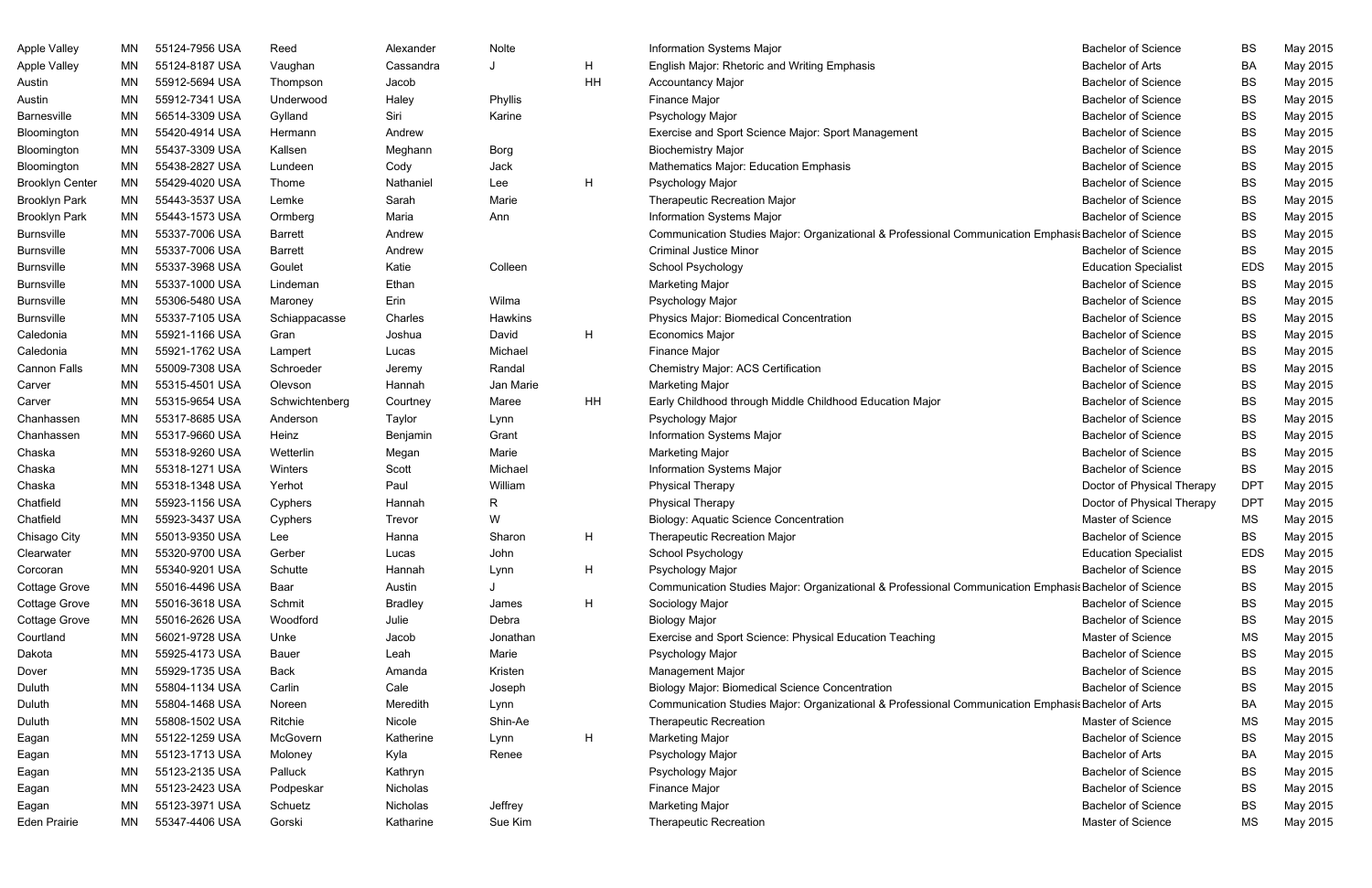| Eden Prairie<br>MN<br>Eden Prairie<br>ΜN<br>Edina<br>ΜN<br><b>Elk River</b><br>ΜN<br>Excelsior<br>ΜN<br>Excelsior<br>ΜN<br>Faribault<br>ΜN<br>MN<br>Faribault<br>Faribault<br>ΜN<br>Faribault<br>ΜN<br>ΜN<br>Farmington<br>MN<br><b>Golden Valley</b><br>Good Thunder<br>MN | 55347-5342 USA<br>55346-3357 USA<br>55435-1625 USA<br>55330-7833 USA<br>55331-8200 USA<br>55331-9078 USA<br>55021-8150 USA<br>55021-8262 USA<br>55021-6652 USA<br>55021-6760 USA<br>55024-6601 USA<br>55422-3612 USA<br>56037-4400 USA<br>55304-6428 USA<br>55033-2832 USA<br>55811-1739 USA<br>55943-8205 USA | Smith<br>Stensrud<br>Wegner<br>Bleyhl<br>Dales<br>Levine<br>Sadergaski<br>Stoeckel<br>Watkins<br>Welborn<br>Keller<br>Ziman<br>Scharping<br>Duffy<br>Youngren | Alexis<br>Trent<br>Marlena<br>Nash<br>Julia<br><b>Breanna</b><br>Luke<br>Maggie<br>Tara<br>Morgan<br>Jordan<br>Aaron<br>Cecelia<br>Madeline<br>Lewis | Grace<br>Donovan<br>Darlean<br>Monroe<br><b>Therese</b><br>Rose<br>Richard<br>Mary<br>Μ<br>Lynn<br>Christian<br>Daniel<br>Kay<br>Rose | ΗH<br>H<br>H<br>H<br>Η<br>н<br>ΗH | Communication Studies Major: Organizational & Professional Communication Emphasis Bachelor of Science<br><b>Physical Therapy</b><br>Psychology Major<br><b>Biology Major: Biomedical Science Concentration</b><br><b>Marketing Major</b><br>Communication Studies Major: Broadcast and Digital Media Emphasis<br><b>Chemistry Major: ACS Certification</b><br><b>Therapeutic Recreation Major</b><br><b>Athletic Training Major</b><br>Early Childhood through Middle Childhood Education Major<br>Geography Major: Environmental Science Concentration<br>Finance Major | Doctor of Physical Therapy<br><b>Bachelor of Science</b><br><b>Bachelor of Science</b><br><b>Bachelor of Science</b><br><b>Bachelor of Science</b><br><b>Bachelor of Science</b><br><b>Bachelor of Science</b><br><b>Bachelor of Science</b><br><b>Bachelor of Science</b><br><b>Bachelor of Science</b><br><b>Bachelor of Science</b> | BS<br><b>DPT</b><br>BS<br>BS<br>BS<br>BS<br>BS<br>BS<br>BS<br>BS<br>BS | May 2015<br>May 2015<br>May 2015<br>May 2015<br>May 2015<br>May 2015<br>May 2015<br>May 2015<br>May 2015<br>May 2015 |
|-----------------------------------------------------------------------------------------------------------------------------------------------------------------------------------------------------------------------------------------------------------------------------|----------------------------------------------------------------------------------------------------------------------------------------------------------------------------------------------------------------------------------------------------------------------------------------------------------------|---------------------------------------------------------------------------------------------------------------------------------------------------------------|------------------------------------------------------------------------------------------------------------------------------------------------------|---------------------------------------------------------------------------------------------------------------------------------------|-----------------------------------|--------------------------------------------------------------------------------------------------------------------------------------------------------------------------------------------------------------------------------------------------------------------------------------------------------------------------------------------------------------------------------------------------------------------------------------------------------------------------------------------------------------------------------------------------------------------------|----------------------------------------------------------------------------------------------------------------------------------------------------------------------------------------------------------------------------------------------------------------------------------------------------------------------------------------|------------------------------------------------------------------------|----------------------------------------------------------------------------------------------------------------------|
|                                                                                                                                                                                                                                                                             |                                                                                                                                                                                                                                                                                                                |                                                                                                                                                               |                                                                                                                                                      |                                                                                                                                       |                                   |                                                                                                                                                                                                                                                                                                                                                                                                                                                                                                                                                                          |                                                                                                                                                                                                                                                                                                                                        |                                                                        |                                                                                                                      |
|                                                                                                                                                                                                                                                                             |                                                                                                                                                                                                                                                                                                                |                                                                                                                                                               |                                                                                                                                                      |                                                                                                                                       |                                   |                                                                                                                                                                                                                                                                                                                                                                                                                                                                                                                                                                          |                                                                                                                                                                                                                                                                                                                                        |                                                                        |                                                                                                                      |
|                                                                                                                                                                                                                                                                             |                                                                                                                                                                                                                                                                                                                |                                                                                                                                                               |                                                                                                                                                      |                                                                                                                                       |                                   |                                                                                                                                                                                                                                                                                                                                                                                                                                                                                                                                                                          |                                                                                                                                                                                                                                                                                                                                        |                                                                        |                                                                                                                      |
|                                                                                                                                                                                                                                                                             |                                                                                                                                                                                                                                                                                                                |                                                                                                                                                               |                                                                                                                                                      |                                                                                                                                       |                                   |                                                                                                                                                                                                                                                                                                                                                                                                                                                                                                                                                                          |                                                                                                                                                                                                                                                                                                                                        |                                                                        |                                                                                                                      |
|                                                                                                                                                                                                                                                                             |                                                                                                                                                                                                                                                                                                                |                                                                                                                                                               |                                                                                                                                                      |                                                                                                                                       |                                   |                                                                                                                                                                                                                                                                                                                                                                                                                                                                                                                                                                          |                                                                                                                                                                                                                                                                                                                                        |                                                                        |                                                                                                                      |
|                                                                                                                                                                                                                                                                             |                                                                                                                                                                                                                                                                                                                |                                                                                                                                                               |                                                                                                                                                      |                                                                                                                                       |                                   |                                                                                                                                                                                                                                                                                                                                                                                                                                                                                                                                                                          |                                                                                                                                                                                                                                                                                                                                        |                                                                        |                                                                                                                      |
|                                                                                                                                                                                                                                                                             |                                                                                                                                                                                                                                                                                                                |                                                                                                                                                               |                                                                                                                                                      |                                                                                                                                       |                                   |                                                                                                                                                                                                                                                                                                                                                                                                                                                                                                                                                                          |                                                                                                                                                                                                                                                                                                                                        |                                                                        |                                                                                                                      |
|                                                                                                                                                                                                                                                                             |                                                                                                                                                                                                                                                                                                                |                                                                                                                                                               |                                                                                                                                                      |                                                                                                                                       |                                   |                                                                                                                                                                                                                                                                                                                                                                                                                                                                                                                                                                          |                                                                                                                                                                                                                                                                                                                                        |                                                                        |                                                                                                                      |
|                                                                                                                                                                                                                                                                             |                                                                                                                                                                                                                                                                                                                |                                                                                                                                                               |                                                                                                                                                      |                                                                                                                                       |                                   |                                                                                                                                                                                                                                                                                                                                                                                                                                                                                                                                                                          |                                                                                                                                                                                                                                                                                                                                        |                                                                        |                                                                                                                      |
|                                                                                                                                                                                                                                                                             |                                                                                                                                                                                                                                                                                                                |                                                                                                                                                               |                                                                                                                                                      |                                                                                                                                       |                                   |                                                                                                                                                                                                                                                                                                                                                                                                                                                                                                                                                                          |                                                                                                                                                                                                                                                                                                                                        |                                                                        |                                                                                                                      |
|                                                                                                                                                                                                                                                                             |                                                                                                                                                                                                                                                                                                                |                                                                                                                                                               |                                                                                                                                                      |                                                                                                                                       |                                   |                                                                                                                                                                                                                                                                                                                                                                                                                                                                                                                                                                          |                                                                                                                                                                                                                                                                                                                                        |                                                                        | May 2015                                                                                                             |
|                                                                                                                                                                                                                                                                             |                                                                                                                                                                                                                                                                                                                |                                                                                                                                                               |                                                                                                                                                      |                                                                                                                                       |                                   |                                                                                                                                                                                                                                                                                                                                                                                                                                                                                                                                                                          |                                                                                                                                                                                                                                                                                                                                        | BS                                                                     | May 2015                                                                                                             |
|                                                                                                                                                                                                                                                                             |                                                                                                                                                                                                                                                                                                                |                                                                                                                                                               |                                                                                                                                                      |                                                                                                                                       |                                   | Management Major                                                                                                                                                                                                                                                                                                                                                                                                                                                                                                                                                         | <b>Bachelor of Science</b>                                                                                                                                                                                                                                                                                                             | BS                                                                     | May 2015                                                                                                             |
| ΜN<br>Ham Lake                                                                                                                                                                                                                                                              |                                                                                                                                                                                                                                                                                                                |                                                                                                                                                               |                                                                                                                                                      |                                                                                                                                       |                                   | <b>Marketing Major</b>                                                                                                                                                                                                                                                                                                                                                                                                                                                                                                                                                   | <b>Bachelor of Science</b>                                                                                                                                                                                                                                                                                                             | BS                                                                     | May 2015                                                                                                             |
| Hastings<br>ΜN                                                                                                                                                                                                                                                              |                                                                                                                                                                                                                                                                                                                |                                                                                                                                                               |                                                                                                                                                      |                                                                                                                                       |                                   | Theatre Arts Major: Performance Emphasis                                                                                                                                                                                                                                                                                                                                                                                                                                                                                                                                 | <b>Bachelor of Arts</b>                                                                                                                                                                                                                                                                                                                | BA                                                                     | May 2015                                                                                                             |
| MN<br>Hermantown                                                                                                                                                                                                                                                            |                                                                                                                                                                                                                                                                                                                | Muehlbauer                                                                                                                                                    | Jessica                                                                                                                                              | Ann                                                                                                                                   |                                   | School Psychology                                                                                                                                                                                                                                                                                                                                                                                                                                                                                                                                                        | Master of Science in Education MSED                                                                                                                                                                                                                                                                                                    |                                                                        | May 2015                                                                                                             |
| Houston<br>ΜN                                                                                                                                                                                                                                                               |                                                                                                                                                                                                                                                                                                                | Stackhouse                                                                                                                                                    | Christopher                                                                                                                                          | Tyler                                                                                                                                 | ΗH                                | Communication Studies Major: Advocacy and Communication Criticism Emphasis                                                                                                                                                                                                                                                                                                                                                                                                                                                                                               | <b>Bachelor of Arts</b>                                                                                                                                                                                                                                                                                                                | BA                                                                     | May 2015                                                                                                             |
| Hugo<br>MN                                                                                                                                                                                                                                                                  | 55038-8409 USA                                                                                                                                                                                                                                                                                                 | Hanson                                                                                                                                                        | Haley                                                                                                                                                | Ann                                                                                                                                   |                                   | Psychology Major                                                                                                                                                                                                                                                                                                                                                                                                                                                                                                                                                         | <b>Bachelor of Science</b>                                                                                                                                                                                                                                                                                                             | BS                                                                     | May 2015                                                                                                             |
| Hugo<br>MN                                                                                                                                                                                                                                                                  | 55038-9297 USA                                                                                                                                                                                                                                                                                                 | Koll                                                                                                                                                          | Benjamin                                                                                                                                             | William                                                                                                                               |                                   | Management Major                                                                                                                                                                                                                                                                                                                                                                                                                                                                                                                                                         | <b>Bachelor of Science</b>                                                                                                                                                                                                                                                                                                             | BS                                                                     | May 2015                                                                                                             |
| Inver Grove Heights MN                                                                                                                                                                                                                                                      | 55076-2903 USA                                                                                                                                                                                                                                                                                                 | Anderson                                                                                                                                                      | Mary                                                                                                                                                 | Sullivan                                                                                                                              | H.                                | Psychology Major                                                                                                                                                                                                                                                                                                                                                                                                                                                                                                                                                         | <b>Bachelor of Science</b>                                                                                                                                                                                                                                                                                                             | BS                                                                     | May 2015                                                                                                             |
| Inver Grove Heights MN                                                                                                                                                                                                                                                      | 55076-5142 USA                                                                                                                                                                                                                                                                                                 | Barnhart                                                                                                                                                      | Jessica                                                                                                                                              | Hattie                                                                                                                                |                                   | Computer Science Major                                                                                                                                                                                                                                                                                                                                                                                                                                                                                                                                                   | <b>Bachelor of Science</b>                                                                                                                                                                                                                                                                                                             | BS                                                                     | May 2015                                                                                                             |
| Inver Grove Heights MN                                                                                                                                                                                                                                                      | 55076-3717 USA                                                                                                                                                                                                                                                                                                 | Monsour                                                                                                                                                       | Christina                                                                                                                                            | Grace                                                                                                                                 |                                   | <b>Community Health Education Major</b>                                                                                                                                                                                                                                                                                                                                                                                                                                                                                                                                  | <b>Bachelor of Science</b>                                                                                                                                                                                                                                                                                                             | BS                                                                     | May 2015                                                                                                             |
| La Crescent<br>MN                                                                                                                                                                                                                                                           | 55947-1046 USA                                                                                                                                                                                                                                                                                                 | McKimmy                                                                                                                                                       | <b>Brenna</b>                                                                                                                                        | Joanne                                                                                                                                | H                                 | Psychology Major                                                                                                                                                                                                                                                                                                                                                                                                                                                                                                                                                         | <b>Bachelor of Science</b>                                                                                                                                                                                                                                                                                                             | <b>BS</b>                                                              | May 2015                                                                                                             |
| La Crescent<br>ΜN                                                                                                                                                                                                                                                           | 55947-1208 USA                                                                                                                                                                                                                                                                                                 | Rich                                                                                                                                                          | Naomi                                                                                                                                                | Ann                                                                                                                                   |                                   | Sociology Major                                                                                                                                                                                                                                                                                                                                                                                                                                                                                                                                                          | <b>Bachelor of Science</b>                                                                                                                                                                                                                                                                                                             | BS                                                                     | May 2015                                                                                                             |
| La Crescent<br>ΜN                                                                                                                                                                                                                                                           | 55947-1821 USA                                                                                                                                                                                                                                                                                                 | Severn                                                                                                                                                        | Andrew                                                                                                                                               |                                                                                                                                       |                                   | <b>Physical Therapy</b>                                                                                                                                                                                                                                                                                                                                                                                                                                                                                                                                                  | Doctor of Physical Therapy                                                                                                                                                                                                                                                                                                             | DPT                                                                    | May 2015                                                                                                             |
| Lake City<br>ΜN                                                                                                                                                                                                                                                             | 55041-3323 USA                                                                                                                                                                                                                                                                                                 | Jacobson                                                                                                                                                      | Marcus                                                                                                                                               | Philip                                                                                                                                | HH                                | <b>Biology Major: Biomedical Science Concentration</b>                                                                                                                                                                                                                                                                                                                                                                                                                                                                                                                   | <b>Bachelor of Science</b>                                                                                                                                                                                                                                                                                                             | BS                                                                     | May 2015                                                                                                             |
| Lake City<br>MN                                                                                                                                                                                                                                                             | 55041-2207 USA                                                                                                                                                                                                                                                                                                 | Kriett                                                                                                                                                        | Cole                                                                                                                                                 | James                                                                                                                                 | HΗ                                | <b>Biology Major: Biomedical Science Concentration</b>                                                                                                                                                                                                                                                                                                                                                                                                                                                                                                                   | <b>Bachelor of Science</b>                                                                                                                                                                                                                                                                                                             | BS                                                                     | May 2015                                                                                                             |
| Lakeland<br>ΜN                                                                                                                                                                                                                                                              | 55043-9775 USA                                                                                                                                                                                                                                                                                                 | Picard                                                                                                                                                        | Sarah                                                                                                                                                | Anne                                                                                                                                  |                                   | <b>Biology Major: Biomedical Science Concentration</b>                                                                                                                                                                                                                                                                                                                                                                                                                                                                                                                   | <b>Bachelor of Science</b>                                                                                                                                                                                                                                                                                                             | BS                                                                     | May 2015                                                                                                             |
| Lakeville<br>MN                                                                                                                                                                                                                                                             | 55044-8144 USA                                                                                                                                                                                                                                                                                                 | Anderson                                                                                                                                                      | Ryan                                                                                                                                                 | Matthew                                                                                                                               |                                   | Exercise and Sport Science Major: Exercise Science - Pre-professional Track                                                                                                                                                                                                                                                                                                                                                                                                                                                                                              | <b>Bachelor of Science</b>                                                                                                                                                                                                                                                                                                             | <b>BS</b>                                                              | May 2015                                                                                                             |
| Lakeville<br>ΜN                                                                                                                                                                                                                                                             | 55044-8656 USA                                                                                                                                                                                                                                                                                                 | <b>Bystedt</b>                                                                                                                                                | Victoria                                                                                                                                             |                                                                                                                                       | H                                 | <b>Therapeutic Recreation Major</b>                                                                                                                                                                                                                                                                                                                                                                                                                                                                                                                                      | <b>Bachelor of Science</b>                                                                                                                                                                                                                                                                                                             | <b>BS</b>                                                              | May 2015                                                                                                             |
| Lakeville<br>MN                                                                                                                                                                                                                                                             | 55044-7610 USA                                                                                                                                                                                                                                                                                                 | Dooney                                                                                                                                                        | Jessica                                                                                                                                              | Lee                                                                                                                                   | Н                                 | <b>Therapeutic Recreation Major</b>                                                                                                                                                                                                                                                                                                                                                                                                                                                                                                                                      | <b>Bachelor of Science</b>                                                                                                                                                                                                                                                                                                             | BS                                                                     | May 2015                                                                                                             |
| Lakeville<br>ΜN                                                                                                                                                                                                                                                             | 55044-6363 USA                                                                                                                                                                                                                                                                                                 | Havens                                                                                                                                                        | Lynsi                                                                                                                                                | Joyce                                                                                                                                 |                                   | Psychology Major                                                                                                                                                                                                                                                                                                                                                                                                                                                                                                                                                         | <b>Bachelor of Science</b>                                                                                                                                                                                                                                                                                                             | BS                                                                     | May 2015                                                                                                             |
| Lakeville<br>ΜN                                                                                                                                                                                                                                                             | 55044-6080 USA                                                                                                                                                                                                                                                                                                 | Hoff                                                                                                                                                          | <b>Brittney</b>                                                                                                                                      | Leigh                                                                                                                                 |                                   | Student Affairs Administration in Higher Education                                                                                                                                                                                                                                                                                                                                                                                                                                                                                                                       | Master of Science in Education MSED                                                                                                                                                                                                                                                                                                    |                                                                        | May 2015                                                                                                             |
| Lakeville<br>ΜN                                                                                                                                                                                                                                                             | 55044-6844 USA                                                                                                                                                                                                                                                                                                 | Kula                                                                                                                                                          | Katherine                                                                                                                                            | Lynn                                                                                                                                  | H                                 | Psychology Major                                                                                                                                                                                                                                                                                                                                                                                                                                                                                                                                                         | <b>Bachelor of Science</b>                                                                                                                                                                                                                                                                                                             | <b>BS</b>                                                              | May 2015                                                                                                             |
| Lakeville<br>ΜN                                                                                                                                                                                                                                                             | 55044-7017 USA                                                                                                                                                                                                                                                                                                 | Neitzke                                                                                                                                                       | Chelsey                                                                                                                                              | Christine                                                                                                                             |                                   | Communication Studies Major: Organizational & Professional Communication Emphasis Bachelor of Science                                                                                                                                                                                                                                                                                                                                                                                                                                                                    |                                                                                                                                                                                                                                                                                                                                        | BS                                                                     | May 2015                                                                                                             |
| Lakeville<br>ΜN                                                                                                                                                                                                                                                             | 55044-6842 USA                                                                                                                                                                                                                                                                                                 | Seccombe                                                                                                                                                      | Lindsay                                                                                                                                              |                                                                                                                                       |                                   | <b>Community Health Education: Public Health</b>                                                                                                                                                                                                                                                                                                                                                                                                                                                                                                                         | Master of Public Health                                                                                                                                                                                                                                                                                                                | <b>MPH</b>                                                             | May 2015                                                                                                             |
| ΜN<br>Lansing                                                                                                                                                                                                                                                               | 55950-0189 USA                                                                                                                                                                                                                                                                                                 | Hatch                                                                                                                                                         | Dylan                                                                                                                                                | Craig                                                                                                                                 |                                   | Sociology Major                                                                                                                                                                                                                                                                                                                                                                                                                                                                                                                                                          | <b>Bachelor of Science</b>                                                                                                                                                                                                                                                                                                             | BS                                                                     | May 2015                                                                                                             |
| Lester Prairie<br>ΜN                                                                                                                                                                                                                                                        | 55354-6340 USA                                                                                                                                                                                                                                                                                                 | Looney                                                                                                                                                        | Marissa                                                                                                                                              | Lyn                                                                                                                                   |                                   | <b>Physician Assistant Studies</b>                                                                                                                                                                                                                                                                                                                                                                                                                                                                                                                                       | Master of Science                                                                                                                                                                                                                                                                                                                      | MS                                                                     | May 2015                                                                                                             |
| ΜN<br>Lewiston                                                                                                                                                                                                                                                              | 55952-4123 USA                                                                                                                                                                                                                                                                                                 | Wagner                                                                                                                                                        | Caleb                                                                                                                                                | Edwin                                                                                                                                 | HH                                | <b>Chemistry Major: ACS Certification</b>                                                                                                                                                                                                                                                                                                                                                                                                                                                                                                                                | <b>Bachelor of Science</b>                                                                                                                                                                                                                                                                                                             | BS                                                                     | May 2015                                                                                                             |
| Lino Lakes<br>ΜN                                                                                                                                                                                                                                                            | 55014-1485 USA                                                                                                                                                                                                                                                                                                 | Gschwind                                                                                                                                                      | Jeana                                                                                                                                                | Marie                                                                                                                                 |                                   | Sociology Major                                                                                                                                                                                                                                                                                                                                                                                                                                                                                                                                                          | <b>Bachelor of Science</b>                                                                                                                                                                                                                                                                                                             | BS                                                                     | May 2015                                                                                                             |
| Lino Lakes<br>ΜN                                                                                                                                                                                                                                                            | 55014-1048 USA                                                                                                                                                                                                                                                                                                 | Miller                                                                                                                                                        | Kristie                                                                                                                                              | Ruth                                                                                                                                  |                                   | <b>Physician Assistant Studies</b>                                                                                                                                                                                                                                                                                                                                                                                                                                                                                                                                       | Master of Science                                                                                                                                                                                                                                                                                                                      | MS                                                                     | May 2015                                                                                                             |
| Mahtomedi<br>ΜN                                                                                                                                                                                                                                                             | 55115-1770 USA                                                                                                                                                                                                                                                                                                 | Stadum                                                                                                                                                        | Peter                                                                                                                                                |                                                                                                                                       |                                   | <b>Statistics Major: Actuarial Science Concentration</b>                                                                                                                                                                                                                                                                                                                                                                                                                                                                                                                 | <b>Bachelor of Science</b>                                                                                                                                                                                                                                                                                                             | BS                                                                     | May 2015                                                                                                             |
| Mankato<br>ΜN                                                                                                                                                                                                                                                               | 56001-5649 USA                                                                                                                                                                                                                                                                                                 | Buley                                                                                                                                                         | Riley                                                                                                                                                | Patrick                                                                                                                               |                                   | <b>Biology Major: Aquatic Science Concentration</b>                                                                                                                                                                                                                                                                                                                                                                                                                                                                                                                      | <b>Bachelor of Science</b>                                                                                                                                                                                                                                                                                                             | BS                                                                     | May 2015                                                                                                             |
| ΜN<br>Minneapolis                                                                                                                                                                                                                                                           | 55406-1630 USA                                                                                                                                                                                                                                                                                                 | Ciesielski                                                                                                                                                    | Alex                                                                                                                                                 | John                                                                                                                                  |                                   | Early Childhood through Middle Childhood Education Major                                                                                                                                                                                                                                                                                                                                                                                                                                                                                                                 | <b>Bachelor of Science</b>                                                                                                                                                                                                                                                                                                             | BS                                                                     | May 2015                                                                                                             |
| Minneapolis<br>ΜN                                                                                                                                                                                                                                                           | 55411-1245 USA                                                                                                                                                                                                                                                                                                 | Lee                                                                                                                                                           | Kalia                                                                                                                                                |                                                                                                                                       |                                   | <b>Marketing Major</b>                                                                                                                                                                                                                                                                                                                                                                                                                                                                                                                                                   | <b>Bachelor of Science</b>                                                                                                                                                                                                                                                                                                             | BS                                                                     | May 2015                                                                                                             |
| <b>Minneapolis</b><br>MN                                                                                                                                                                                                                                                    | 55419-2535 USA                                                                                                                                                                                                                                                                                                 | Millam                                                                                                                                                        | Sean                                                                                                                                                 | Irmiter                                                                                                                               |                                   | Geography Major: Environmental Science Concentration                                                                                                                                                                                                                                                                                                                                                                                                                                                                                                                     | <b>Bachelor of Science</b>                                                                                                                                                                                                                                                                                                             | BS                                                                     | May 2015                                                                                                             |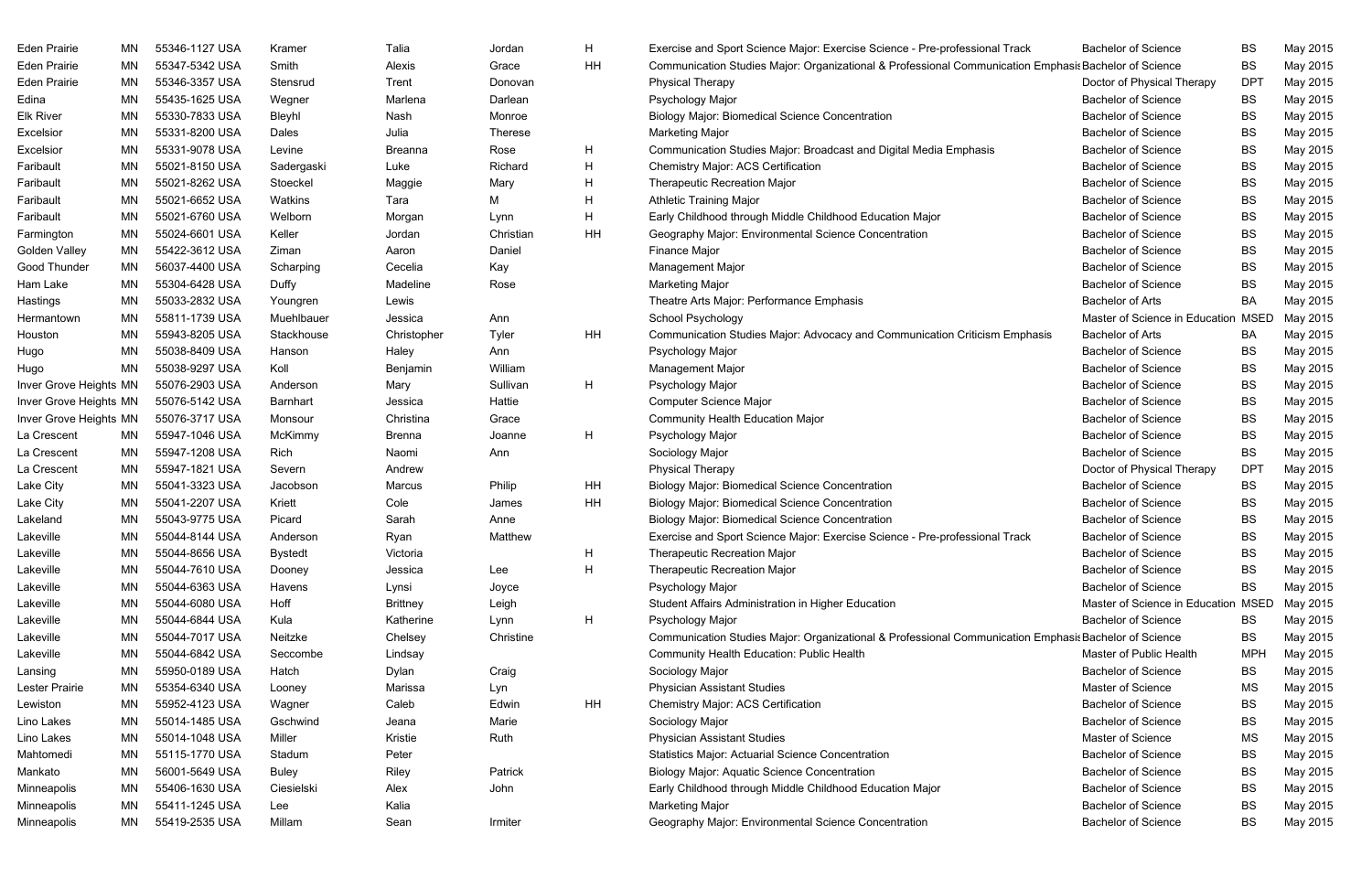| Minneapolis     | <b>MN</b> | 55405-1122 USA      | Vue               | Lue            |                 |    | <b>Recreation Management</b>                                                                          | Master of Science                   | MS          | May 2015 |
|-----------------|-----------|---------------------|-------------------|----------------|-----------------|----|-------------------------------------------------------------------------------------------------------|-------------------------------------|-------------|----------|
| New Hope        | MN        | 55428-2716 USA      | Apold             | Tucker         |                 |    | Finance Major: Risk, Insurance and Financial Planning Concentration                                   | <b>Bachelor of Science</b>          | BS          | May 2015 |
| New Richland    | MN        | 56072-3505 USA      | Wacholz           | Taylor         | Kristine        |    | School Psychology                                                                                     | Master of Science in Education MSED |             | May 2015 |
| North Mankato   | ΜN        | 56003-3435 USA      | Christiansen      | <b>Brianna</b> |                 | HH | Psychology Major                                                                                      | <b>Bachelor of Science</b>          | BS          | May 2015 |
| North Mankato   | ΜN        | 56003-4503 USA      | Gerdts            | Laura          | Kathryn         | H  | Mathematics Major: Actuarial Science Concentration                                                    | <b>Bachelor of Science</b>          | BS          | May 2015 |
| North Mankato   | ΜN        | 56003-1644 USA      | Reiner            | Amanda         |                 | H  | <b>Biology Major: Biomedical Science Concentration</b>                                                | <b>Bachelor of Science</b>          | BS          | May 2015 |
| North Mankato   | ΜN        | 56003-1427 USA      | Umhoefer          | Alex           | Michael         | H  | <b>Finance Major</b>                                                                                  | <b>Bachelor of Science</b>          | BS          | May 2015 |
| Northfield      | ΜN        | 55057-1517 USA      | Frenstad-Kirk     | Gabrielle      | Olivia          |    | Theatre Arts Major: Performance Emphasis                                                              | <b>Bachelor of Science</b>          | BS          | May 2015 |
| Orono           | MN        | 55356-9415 USA      | Mock              | Trenton        | Arden           |    | Management Major                                                                                      | <b>Bachelor of Science</b>          | BS          | May 2015 |
| Oronoco         | MN        | 55960-1352 USA      | O'Reilly          | Jacqueline     | <b>Blaire</b>   |    | Communication Studies Major: Organizational & Professional Communication Emphasis Bachelor of Science |                                     | BS          | May 2015 |
| Owatonna        | MN        | 55060-4607 USA      | Goodew            | Aimee          | Elizabeth       |    | Middle Childhood through Early Adolescence Education Major                                            | <b>Bachelor of Science</b>          | BS          | May 2015 |
| Owatonna        | ΜN        | 55060-3125 USA      | Gwin              | April          | Marie           | H  | <b>Marketing Major</b>                                                                                | <b>Bachelor of Science</b>          | BS          | May 2015 |
| Owatonna        | MN        | 55060-3020 USA      | Holcomb           | Alyssa         |                 |    | <b>Biology Major</b>                                                                                  | <b>Bachelor of Science</b>          | BS          | May 2015 |
| Owatonna        | MN        | 55060-3786 USA      | Schroeder         | Mackenzie      | Kathleen        | H  | Early Childhood through Middle Childhood Education Major                                              | <b>Bachelor of Science</b>          | BS          | May 2015 |
| Owatonna        | MN        | 55060-1773 USA      | Zhang             | Qian           |                 | HH | <b>Accountancy Major</b>                                                                              | <b>Bachelor of Science</b>          | BS          | May 2015 |
| Pine Island     | ΜN        | 55963-9743 USA      | Benike            | Jeffrey        | Alan            |    | Psychology Major                                                                                      | <b>Bachelor of Science</b>          | BS          | May 2015 |
| Plymouth        | ΜN        | 55442-2646 USA      | Arnost            | John           | Robert          |    | Middle Childhood through Early Adolescence Education Major                                            | <b>Bachelor of Science</b>          | BS          | May 2015 |
| Plymouth        | ΜN        | 55441-2738 USA      | <b>Bonneville</b> | Rachel         | Allen           | HH | Psychology Major                                                                                      | <b>Bachelor of Science</b>          | BS          | May 2015 |
| Plymouth        | MN        | 55446-2674 USA      | Cropp             | Mariah         | Rae             | HH | <b>Biology Major: Biomedical Science Concentration</b>                                                | <b>Bachelor of Science</b>          | BS          | May 2015 |
| Plymouth        | ΜN        | 55442-1205 USA      | Haxton            | Hailey         | Elizabeth       |    | Management Major                                                                                      | <b>Bachelor of Science</b>          | BS          | May 2015 |
| Plymouth        | ΜN        | 55446-3441 USA      | McClure           | Jessica        | Lauren          | H  | <b>Biology Major</b>                                                                                  | <b>Bachelor of Science</b>          | BS          | May 2015 |
| Preston         | MN        | 55965-1535 USA      | Mathison          | Jamie          | Dylan           | H  | Communication Studies Major: Organizational & Professional Communication Emphasis Bachelor of Arts    |                                     | BA          | May 2015 |
| Prior Lake      | MN        | 55372-3247 USA      | Keck              | Katelin        | Marie           |    | <b>Physical Therapy</b>                                                                               | Doctor of Physical Therapy          | <b>DPT</b>  | May 2015 |
| Red Wing        | MN        | 55066-3132 USA      | Johnson           | Reid           | Kim             |    | Management Major                                                                                      | <b>Bachelor of Science</b>          | BS          | May 2015 |
| Rice            | ΜN        | 56367-4564 USA      | <b>Bernard</b>    | Paul           | Jeffrey         |    | Geography Major: Geographic Information Science Concentration                                         | <b>Bachelor of Science</b>          | BS          | May 2015 |
| Rochester       | MN        | 55902-2200 USA      | Alston            | <b>Bailey</b>  |                 |    | Communication Studies Major: Interpersonal Communication Emphasis                                     | <b>Bachelor of Science</b>          | BS          | May 2015 |
| Rochester       | MN        | 55901-2326 USA      | <b>Beise</b>      | Nicholas       | James           | H  | Exercise and Sport Science Major: Exercise Science - Pre-professional Track                           | <b>Bachelor of Science</b>          | BS          | May 2015 |
| Rochester       | ΜN        | 55904-5874 USA      | <b>Brownell</b>   | Alyssa         | Faye            | HH | <b>Biology Major</b>                                                                                  | <b>Bachelor of Science</b>          | BS          | May 2015 |
| Rochester       | ΜN        | 55902-4239 USA      | Cerhan            | Leah           |                 |    | Psychology Major                                                                                      | <b>Bachelor of Science</b>          | BS          | May 2015 |
| Rochester       | MN        | 55904-5465 USA      | Deyo              | Benjiman       | William         |    | Clinical Laboratory Science Major                                                                     | <b>Bachelor of Science</b>          | <b>BS</b>   | May 2015 |
| Rochester       | MN        | 55920<br><b>USA</b> | Eckerson          | Melissa        | Joy             |    | Middle Childhood through Early Adolescence Education Major                                            | <b>Bachelor of Science</b>          | BS          | May 2015 |
| Rochester       | MN        | 55901-8862 USA      | Gloe              | Jacob          | Neil            | HH | <b>Physics Major: Computational Emphasis</b>                                                          | <b>Bachelor of Science</b>          | BS          | May 2015 |
| Rochester       | MN        | 55902-1086 USA      | Griffiths         | Noelle         | Elizabeth       | HH | Communication Studies Major: Organizational & Professional Communication Emphasis Bachelor of Science |                                     | BS          | May 2015 |
| Rochester       | MN        | 55901-3728 USA      | Hesse             | Amber          | <b>Brittany</b> |    | <b>Physician Assistant Studies</b>                                                                    | Master of Science                   | MS          | May 2015 |
| Rochester       | MN        | 55902-3046 USA      | Kubly             | Carly          | Lynn            |    | Management Major                                                                                      | <b>Bachelor of Science</b>          | BS          | May 2015 |
| Rochester       | MN        | 55902-1141 USA      | Punt              | Cassidy        | Lawrence        |    | <b>Physician Assistant Studies</b>                                                                    | Master of Science                   | MS          | May 2015 |
| Rochester       | MN        | 55901-1971 USA      | Schultze          | William        | Lawrence        |    | <b>Physical Therapy</b>                                                                               | Doctor of Physical Therapy          | <b>DPT</b>  | May 2015 |
| Rochester       | MN        | 55901-7648 USA      | Vlazny            | Danielle       | Trieste         |    | <b>Physician Assistant Studies</b>                                                                    | Master of Science                   | MS          | May 2015 |
| Rosemount       | ΜN        | 55068-1500 USA      | Liska             | Nicholas       | John            | H  | <b>Biology Major</b>                                                                                  | <b>Bachelor of Science</b>          | BS          | May 2015 |
| Roseville       | MN        | 55113-5604 USA      | Mottaz            | Anthony        | William         | H  | Mathematics Major                                                                                     | <b>Bachelor of Science</b>          | BS          | May 2015 |
| Saint Charles   | MN        | 55972-1677 USA      | Doty              | Mackenzie      | Rae             |    | Management Major                                                                                      | <b>Bachelor of Science</b>          | BS          | May 2015 |
| Saint Cloud     | ΜN        | 56301-4444 USA      | Carlson           | Victoria       | Anne            |    | Student Affairs Administration in Higher Education                                                    | Master of Science in Education MSED |             | May 2015 |
| Saint Michael   | MN        | 55376-4564 USA      | Gebo              | Rachel         | Mary            | HH | <b>History Major</b>                                                                                  | <b>Bachelor of Arts</b>             | BA          | May 2015 |
| Saint Paul      | MN        | 55117-4415 USA      | Yang              | Jason          |                 |    | Community Health Education Major                                                                      | <b>Bachelor of Science</b>          | BS          | May 2015 |
| Saint Paul Park | ΜN        | 55071-1482 USA      | Bertelsen         | Kelsey         | Amelia          |    | <b>Biology Major: Biomedical Science Concentration</b>                                                | <b>Bachelor of Science</b>          | BS          | May 2015 |
| Saint Paul Park | ΜN        | 55071-1238 USA      | <b>Brennan</b>    | Emily          |                 |    | Professional Development                                                                              | Master of Educ - Prof Dev           | <b>MEPD</b> | May 2015 |
| Sartell         | ΜN        | 56377-2385 USA      | <b>Binsfeld</b>   | Timothy        | Jerome          |    | Physical Therapy                                                                                      | Doctor of Physical Therapy          | DPT         | May 2015 |
|                 |           |                     |                   |                |                 |    |                                                                                                       |                                     |             |          |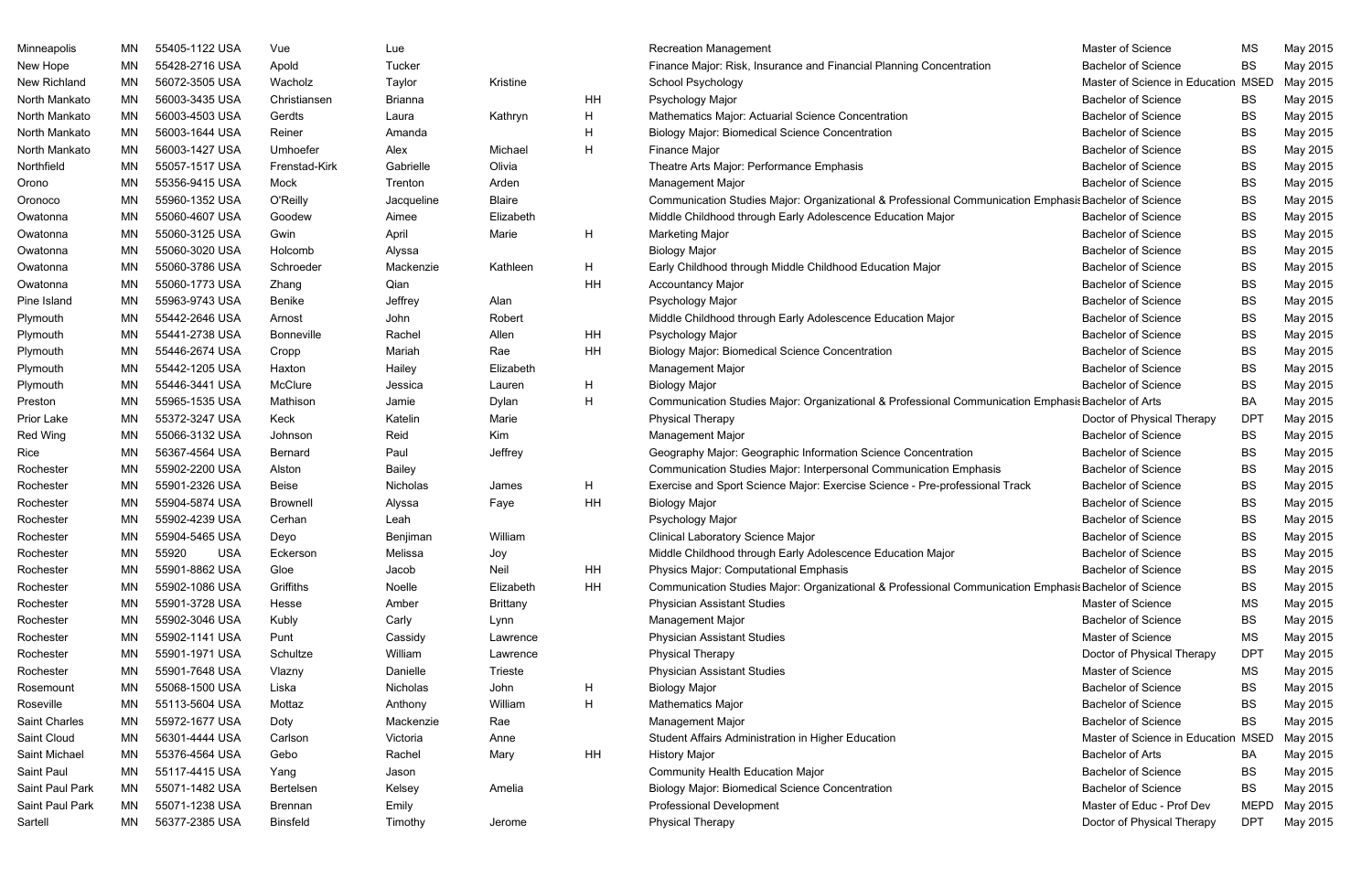| Savage              | ΜN        | 55378-2356 USA | <b>Baines</b>  | Amberlyn  | Isobel    |    | <b>International Business Major</b>                                         | <b>Bachelor of Science</b>  | BS          | May 2015 |
|---------------------|-----------|----------------|----------------|-----------|-----------|----|-----------------------------------------------------------------------------|-----------------------------|-------------|----------|
| Savage              | ΜN        | 55378-4678 USA | <b>Benick</b>  | Ashley    | Kay       | H  | <b>Marketing Major</b>                                                      | <b>Bachelor of Science</b>  | <b>BS</b>   | May 2015 |
| Savage              | ΜN        | 55378-5604 USA | Jensen         | Emily     | Nicole    |    | Sociology Major                                                             | <b>Bachelor of Arts</b>     | BA          | May 2015 |
| Savage              | ΜN        | 55378-2032 USA | Jeziorski      | Nicole    | Lea       | H  | <b>Therapeutic Recreation Major</b>                                         | <b>Bachelor of Science</b>  | BS          | May 2015 |
| Savage              | MN        | 55378-3610 USA | Kilian         | Taylor    | R.        | HH | Psychology Major                                                            | <b>Bachelor of Science</b>  | BS          | May 2015 |
| Savage              | ΜN        | 55378-4002 USA | Taing          | Lareina   |           | H  | <b>Marketing Major</b>                                                      | <b>Bachelor of Science</b>  | <b>BS</b>   | May 2015 |
| Savage              | MN        | 55378-4681 USA | Woodruff       | Hanna     | Marie     |    | Communication Studies Major: Interpersonal Communication Emphasis           | <b>Bachelor of Science</b>  | BS          | May 2015 |
| Shoreview           | ΜN        | 55126-3967 USA | Schultz        | Lauren    | Elise     |    | <b>Biology Major: Biomedical Science Concentration</b>                      | <b>Bachelor of Science</b>  | <b>BS</b>   | May 2015 |
| Shoreview           | MN        | 55126-3102 USA | Toninato       | Emily     | Marjorie  | H  | Psychology Major                                                            | <b>Bachelor of Arts</b>     | BA          | May 2015 |
| South Saint Paul    | ΜN        | 55075-1709 USA | Dosser         | Mitchell  | Douglas   |    | Finance Major                                                               | <b>Bachelor of Science</b>  | <b>BS</b>   | May 2015 |
| <b>Spring Grove</b> | ΜN        | 55974-0082 USA | <b>Bauer</b>   | Emily     | Jean      |    | <b>Professional Development</b>                                             | Master of Educ - Prof Dev   | <b>MEPD</b> | May 2015 |
| <b>Spring Grove</b> | MN        | 55974-2463 USA | Booman         | Christa   | Joy       | HH | Recreation Management Major                                                 | <b>Bachelor of Science</b>  | BS          | May 2015 |
| St Louis Park       | ΜN        | 55426-2908 USA | Narveson       | Joel      | Robert    |    | <b>Physical Therapy</b>                                                     | Doctor of Physical Therapy  | <b>DPT</b>  | May 2015 |
| Stewartville        | ΜN        | 55976-8199 USA | Twohey         | Eric      | Edward    | HH | Exercise and Sport Science Major: Exercise Science - Pre-professional Track | <b>Bachelor of Science</b>  | <b>BS</b>   | May 2015 |
| Stillwater          | MN        | 55082-9648 USA | <b>Beck</b>    | Marissa   | Grace     |    | Biology Major: Cellular and Molecular Biology Concentration                 | <b>Bachelor of Science</b>  | BS          | May 2015 |
| Stillwater          | ΜN        | 55082-1003 USA | Fellegy        | Laura     | Elizabeth |    | Microbiology Major: Biomedical Concentration                                | <b>Bachelor of Science</b>  | <b>BS</b>   | May 2015 |
| Stillwater          | MN        | 55082-7201 USA | Hitt           | Kirtley   |           |    | <b>Physician Assistant Studies</b>                                          | Master of Science           | <b>MS</b>   | May 2015 |
| Stillwater          | ΜN        | 55082-8562 USA | Kaelin         | Anna      | Kristin   | H  | Psychology Major                                                            | <b>Bachelor of Arts</b>     | BA          | May 2015 |
| Stillwater          | MN        | 55082-5316 USA | Pominville     | Abbigail  |           | H  | Psychology Major                                                            | <b>Bachelor of Arts</b>     | BA          | May 2015 |
| Stillwater          | MN        | 55082-8572 USA | Reier          | Kristine  | Marie     |    | History Major: Regional Emphasis                                            | <b>Bachelor of Arts</b>     | BA          | May 2015 |
| Victoria            | MN        | 55386-9568 USA | Pool           | Elin      |           | HH | <b>Biology Major</b>                                                        | <b>Bachelor of Science</b>  | <b>BS</b>   | May 2015 |
| Waconia             | MN        | 55387-1054 USA | Michals        | Eric      | Christian |    | Information Systems Major                                                   | <b>Bachelor of Science</b>  | <b>BS</b>   | May 2015 |
| Waseca              | MN        | 56093-3531 USA | Sopkowiak      | Megan     | Marie     | H  | Psychology Major                                                            | <b>Bachelor of Science</b>  | BS          | May 2015 |
| Watertown           | ΜN        | 55388-0096 USA | Jesperson      | Alaina    | Christine |    | Psychology Major                                                            | <b>Bachelor of Arts</b>     | BA          | May 2015 |
| Wayzata             | ΜN        | 55391-2935 USA | Chenault       | Justin    | Douglas   |    | Exercise and Sport Science Major: Exercise Science - Fitness Track          | <b>Bachelor of Science</b>  | BS          | May 2015 |
| Wayzata             | ΜN        | 55391-1134 USA | Yancey         | Hannah    | Elise     |    | <b>Physician Assistant Studies</b>                                          | Master of Science           | MS          | May 2015 |
| West Lakeland       | MN        | 55082-1875 USA | Mock           | Peter     | John      |    | Exercise and Sport Science Major: Sport Management                          | <b>Bachelor of Science</b>  | BS          | May 2015 |
| White Bear Lake     | MN        | 55110-5965 USA | Rappa          | Nicholas  | Peter     | H  | <b>Biology Major: Biomedical Science Concentration</b>                      | <b>Bachelor of Science</b>  | BS          | May 2015 |
| Willmar             | ΜN        | 56201-9751 USA | Otto           | Alissa    | Ruth      |    | School Psychology                                                           | <b>Education Specialist</b> | <b>EDS</b>  | May 2015 |
| Winona              | ΜN        | 55987-6285 USA | Fonder         | Amie      | Lorraine  |    | <b>Physician Assistant Studies</b>                                          | Master of Science           | МS          | May 2015 |
| Zimmerman           | MN        | 55398-9510 USA | Schmit         | Christine | Nicole    | H  | Middle Childhood through Early Adolescence Education Major                  | <b>Bachelor of Science</b>  | BS          | May 2015 |
| Zumbrota            | ΜN        | 55992-5035 USA | Gadient        | Gena      | Marie     | HH | Exercise and Sport Science Major: Physical Education                        | <b>Bachelor of Science</b>  | BS          | May 2015 |
| Zumbrota            | ΜN        | 55992-1098 USA | Paukert        | Ryan      | Scott     | HH | <b>Biology Major: Biomedical Science Concentration</b>                      | <b>Bachelor of Science</b>  | BS          | May 2015 |
| Zumbrota            | ΜN        | 55992-5099 USA | Shirley        | Joshua    | Dean      |    | <b>Biology Major: Biomedical Science Concentration</b>                      | <b>Bachelor of Science</b>  | BS          | May 2015 |
| <b>Platte City</b>  | MO        | 64079-7934 USA | Gambino        | Samantha  | Nichole   |    | Management Major                                                            | <b>Bachelor of Science</b>  | BS          | May 2015 |
| Saint Louis         | MO        | 63146-6027 USA | Zink           | David     | August    |    | <b>Economics Major</b>                                                      | <b>Bachelor of Science</b>  | BS          | May 2015 |
| Raleigh             | <b>NC</b> | 27607-4865 USA | Stubbe         | Connor    | Evan      |    | Finance Major                                                               | <b>Bachelor of Science</b>  | BS          | May 2015 |
| <b>Valley City</b>  | <b>ND</b> | 58072-2506 USA | Thomsen        | Jordon    | William   | HH | <b>Biology Major: Biomedical Science Concentration</b>                      | <b>Bachelor of Science</b>  | BS          | May 2015 |
| Elkhorn             | <b>NE</b> | 68022-6976 USA | Johnson        | Sara      | Catherine |    | <b>Therapeutic Recreation</b>                                               | Master of Science           | MS          | May 2015 |
| Omaha               | <b>NE</b> | 68124-1115 USA | Sorensen       | Victoria  | Anne      |    | Archaeological Studies Major                                                | <b>Bachelor of Arts</b>     | BA          | May 2015 |
| Sioux Falls         | <b>SD</b> | 57106-2865 USA | Flickinger     | David     | Charles   |    | Finance Major                                                               | <b>Bachelor of Science</b>  | BS          | May 2015 |
| Houston             | TX        | 77054-2134 USA | Baig           | Asadullah | Mohammed  |    | Master of Business Administration                                           | Master of Business Admin    | MBA         | May 2015 |
| San Angelo          | TX        | 76904-7751 USA | Simpson        | Rachel    | Lynn      |    | Exercise and Sport Science: Human Performance                               | Master of Science           | MS          | May 2015 |
| Abrams              | WI        | 54101-9579 USA | <b>Bruette</b> | Brandon   | James     |    | <b>Political Science Major</b>                                              | <b>Bachelor of Science</b>  | BS          | May 2015 |
| Adell               | WI        | 53001-1427 USA | Mudlaff        | Justin    | Michael   |    | Finance Major                                                               | <b>Bachelor of Science</b>  | BS          | May 2015 |
| Alma                | WI        | 54610-8349 USA | Ludwigson      | Ellie     | Marie     |    | Microbiology Major: Biomedical Concentration                                | <b>Bachelor of Science</b>  | BS          | May 2015 |
| Almena              | WI        | 54805-9313 USA | Lambert        | Kayla     | S         |    | Art Major                                                                   | <b>Bachelor of Arts</b>     | BA          | May 2015 |

| <b>Bachelor of Science</b>  | BS          | May 2015 |
|-----------------------------|-------------|----------|
| <b>Bachelor of Science</b>  | <b>BS</b>   | May 2015 |
| <b>Bachelor of Arts</b>     | BA          | May 2015 |
| <b>Bachelor of Science</b>  | <b>BS</b>   | May 2015 |
| <b>Bachelor of Science</b>  | <b>BS</b>   | May 2015 |
| <b>Bachelor of Science</b>  | <b>BS</b>   | May 2015 |
| <b>Bachelor of Science</b>  | <b>BS</b>   | May 2015 |
| <b>Bachelor of Science</b>  | <b>BS</b>   | May 2015 |
| <b>Bachelor of Arts</b>     | BA          | May 2015 |
| <b>Bachelor of Science</b>  | <b>BS</b>   | May 2015 |
| Master of Educ - Prof Dev   | <b>MEPD</b> | May 2015 |
| <b>Bachelor of Science</b>  | BS          | May 2015 |
| Doctor of Physical Therapy  | <b>DPT</b>  | May 2015 |
| <b>Bachelor of Science</b>  | <b>BS</b>   | May 2015 |
| <b>Bachelor of Science</b>  | <b>BS</b>   | May 2015 |
| <b>Bachelor of Science</b>  | <b>BS</b>   | May 2015 |
| <b>Master of Science</b>    | МS          | May 2015 |
| <b>Bachelor of Arts</b>     | BA          | May 2015 |
| <b>Bachelor of Arts</b>     | BA          | May 2015 |
| <b>Bachelor of Arts</b>     | BA          | May 2015 |
| <b>Bachelor of Science</b>  | <b>BS</b>   | May 2015 |
| <b>Bachelor of Science</b>  | <b>BS</b>   | May 2015 |
| <b>Bachelor of Science</b>  | <b>BS</b>   | May 2015 |
| <b>Bachelor of Arts</b>     | BA          | May 2015 |
| <b>Bachelor of Science</b>  | <b>BS</b>   | May 2015 |
| <b>Master of Science</b>    | <b>MS</b>   | May 2015 |
| <b>Bachelor of Science</b>  | <b>BS</b>   | May 2015 |
| <b>Bachelor of Science</b>  | <b>BS</b>   | May 2015 |
| <b>Education Specialist</b> | <b>EDS</b>  | May 2015 |
| <b>Master of Science</b>    | <b>MS</b>   | May 2015 |
| <b>Bachelor of Science</b>  | BS          | May 2015 |
| <b>Bachelor of Science</b>  | <b>BS</b>   | May 2015 |
| <b>Bachelor of Science</b>  | <b>BS</b>   | May 2015 |
| <b>Bachelor of Science</b>  | <b>BS</b>   | May 2015 |
| <b>Bachelor of Science</b>  | <b>BS</b>   | May 2015 |
| <b>Bachelor of Science</b>  | <b>BS</b>   | May 2015 |
| <b>Bachelor of Science</b>  | <b>BS</b>   | May 2015 |
| <b>Bachelor of Science</b>  | <b>BS</b>   | May 2015 |
| <b>Master of Science</b>    | MS          | May 2015 |
| <b>Bachelor of Arts</b>     | BA          | May 2015 |
| <b>Bachelor of Science</b>  | <b>BS</b>   | May 2015 |
| Master of Business Admin    | <b>MBA</b>  | May 2015 |
| <b>Master of Science</b>    | <b>MS</b>   | May 2015 |
| <b>Bachelor of Science</b>  | <b>BS</b>   | May 2015 |
| <b>Bachelor of Science</b>  | <b>BS</b>   | May 2015 |
| <b>Bachelor of Science</b>  | <b>BS</b>   | May 2015 |
| <b>Bachelor of Arts</b>     | BA          | May 2015 |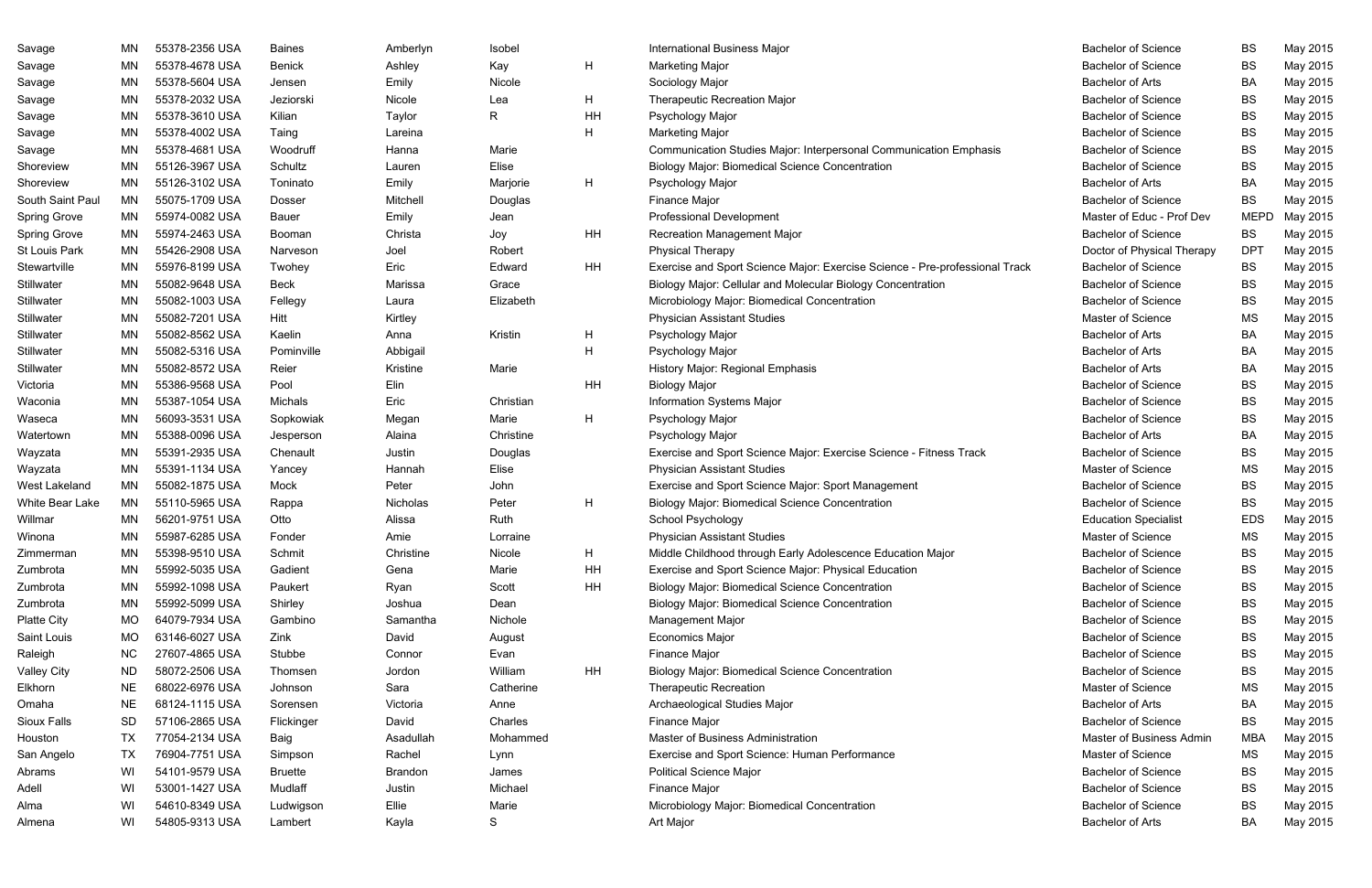| Amberg            | WI | 54102-9039 USA      | Van Kirk        | Anthony        | Albert          | H  | Exercise and Sport Science Major: Exercise Science - Fitness Track          | <b>Bachelor of Science</b>     | <b>BS</b>   | May 2015      |
|-------------------|----|---------------------|-----------------|----------------|-----------------|----|-----------------------------------------------------------------------------|--------------------------------|-------------|---------------|
| Amery             | WI | 54001-1110 USA      | Karo            | Aaron          |                 |    | <b>Biology Major: Biomedical Science Concentration</b>                      | <b>Bachelor of Science</b>     | <b>BS</b>   | May 2015      |
| Amherst           | WI | 54406-9096 USA      | Fecht           | Daniel         | Mark            |    | <b>Physical Therapy</b>                                                     | Doctor of Physical Therapy     | <b>DPT</b>  | May 2015      |
| Antigo            | WI | 54409-8921 USA      | <b>Barske</b>   | Emily          | Ann             |    | <b>Physical Therapy</b>                                                     | Doctor of Physical Therapy     | <b>DPT</b>  | May 2015      |
| Antigo            | WI | 54409-1336 USA      | Kirsch          | <b>Britany</b> | Morgan          |    | Microbiology Major: Biomedical Concentration                                | <b>Bachelor of Science</b>     | <b>BS</b>   | May 2015      |
| Antigo            | WI | 54409-9091 USA      | Ponasik         | Noelle         | Marie           |    | Student Affairs Administration in Higher Education                          | Master of Science in Education | <b>MSED</b> | May 2015      |
| Antigo            | WI | 54409-2606 USA      | Schuh           | Anthony        | John Kirk       |    | Biology Major: Cellular and Molecular Biology Concentration                 | <b>Bachelor of Science</b>     | <b>BS</b>   | May 2015      |
| Appleton          | WI | 54914-2246 USA      | Arnold          | Abigail        | Nicole          |    | <b>Biology Major</b>                                                        | <b>Bachelor of Science</b>     | <b>BS</b>   | May 2015      |
| Appleton          | WI | 54915-2758 USA      | <b>Brickham</b> | Heather        | Sue             |    | Psychology Major                                                            | <b>Bachelor of Science</b>     | <b>BS</b>   | May 2015      |
| Appleton          | WI | 54914-4135 USA      | Couture         | Karinne        | Patricia        |    | <b>Biology Major: Aquatic Science Concentration</b>                         | <b>Bachelor of Science</b>     | <b>BS</b>   | May 2015      |
| Appleton          | WI | 54913-6842 USA      | Funk            | Elizabeth      | Ann             |    | <b>Biology Major</b>                                                        | <b>Bachelor of Science</b>     | <b>BS</b>   | May 2015      |
| Appleton          | WI | 54915-4009 USA      | Jensen          | Aaron          | James           | H  | <b>Computer Science Major</b>                                               | <b>Bachelor of Science</b>     | BS          | May 2015      |
| Appleton          | WI | 54915-3988 USA      | Johnson         | Emily          | Ann             |    | <b>Therapeutic Recreation Major</b>                                         | <b>Bachelor of Science</b>     | <b>BS</b>   | May 2015      |
| Appleton          | WI | 54915-8739 USA      | Keeley          | Meghan         | Marissa         | H  | Psychology Major                                                            | <b>Bachelor of Arts</b>        | BA          | May 2015      |
| Appleton          | WI | 54915-2913 USA      | Krueger         | Elizabeth      | Ann             |    | <b>Physician Assistant Studies</b>                                          | Master of Science              | <b>MS</b>   | May 2015      |
| Appleton          | WI | 54911-2876 USA      | Lee             | Nou            |                 |    | Art Major                                                                   | <b>Bachelor of Science</b>     | BS          | May 2015      |
| Appleton          | WI | 54915-2077 USA      | Schulte         | Isaac          | Robert          |    | Finance Major: Risk, Insurance and Financial Planning Concentration         | <b>Bachelor of Science</b>     | <b>BS</b>   | May 2015      |
| Appleton          | WI | 54914-6710 USA      | Wiseman         | Mary           | Elizabeth       |    | <b>Public Administration Major</b>                                          | <b>Bachelor of Science</b>     | <b>BS</b>   | May 2015      |
| Appleton          | WI | 54913-7192 USA      | Wisniewski      | Rachel         | Louise          |    | <b>Therapeutic Recreation Major</b>                                         | <b>Bachelor of Science</b>     | <b>BS</b>   | May 2015      |
| Appleton          | WI | 54915-9498 USA      | Zahirudin       | Sarah          |                 | Η  | Exercise and Sport Science Major: Exercise Science - Pre-professional Track | <b>Bachelor of Science</b>     | <b>BS</b>   | May 2015      |
| Arbor Vitae       | WI | 54568-9588 USA      | Gesch           | Taylor         | Nicole          | H  | Exercise and Sport Science Major: Exercise Science - Pre-professional Track | <b>Bachelor of Science</b>     | <b>BS</b>   | May 2015      |
| Arcadia           | WI | 54612-8006 USA      | Sobotta         | Kyle           |                 |    | Finance Major: Risk, Insurance and Financial Planning Concentration         | <b>Bachelor of Science</b>     | <b>BS</b>   | May 2015      |
| Arcadia           | WI | 54612-1822 USA      | Thomas          | <b>Bailey</b>  | Margaret        |    | Finance Major: Risk, Insurance and Financial Planning Concentration         | <b>Bachelor of Science</b>     | <b>BS</b>   | May 2015      |
| Arcadia           | WI | 54612-7223 USA      | Vazquez         | Maya           | Ruth            | H  | Therapeutic Recreation Major                                                | <b>Bachelor of Science</b>     | <b>BS</b>   | May 2015      |
| Argyle            | WI | 53504-9518 USA      | Torgerson       | Sara           |                 |    | Geography Major: Environmental Science Concentration                        | <b>Bachelor of Science</b>     | <b>BS</b>   | May 2015      |
| Arkansaw          | WI | 54721-9760 USA      | <b>Brunner</b>  | Michael        |                 |    | <b>Physical Therapy</b>                                                     | Doctor of Physical Therapy     | <b>DPT</b>  | May 2015      |
| Arkansaw          | WI | 54721-8648 USA      | <b>Brusoe</b>   | Courtney       | Kathleen        |    | Marketing Major                                                             | <b>Bachelor of Science</b>     | <b>BS</b>   | May 2015      |
| Ashippun          | WI | 53003-0079 USA      | Fortlage        | Erika          | Lynn            | H  | Archaeological Studies Major                                                | <b>Bachelor of Science</b>     | <b>BS</b>   | May 2015      |
| Ashland           | WI | 54806-2833 USA      | Earley          | Michael        | Paul            |    | <b>Physics Major</b>                                                        | <b>Bachelor of Science</b>     | <b>BS</b>   | May 2015      |
| Ashland           | WI | 54806-3817 USA      | Landerer Henzi  | Jose Tomas     |                 |    | Exercise and Sport Science Major: Exercise Science - Fitness Track          | <b>Bachelor of Science</b>     | BS          | May 2015      |
| Augusta           | WI | 54722-7526 USA      | Travis          | Karley         | Jo              |    | <b>Finance Major</b>                                                        | <b>Bachelor of Science</b>     | <b>BS</b>   | May 2015      |
| Baldwin           | WI | 54002-7228 USA      | Johnson         | Jordan         | Ray             | HH | <b>Biology Major: Biomedical Science Concentration</b>                      | <b>Bachelor of Science</b>     | <b>BS</b>   | May 2015      |
| Balsam Lake       | WI | 54810-2906 USA      | Voss            | Lindsey        | Grace           | HH | Psychology Major                                                            | <b>Bachelor of Science</b>     | BS          | May 2015      |
| Bangor            | WI | 54601<br><b>USA</b> | Hansen          | Zachary        | Joseph          |    | Communication Studies Major: Broadcast and Digital Media Emphasis           | <b>Bachelor of Science</b>     | <b>BS</b>   | May 2015      |
| Baraboo           | WI | 53913-1301 USA      | Wise            | Jonathan       | <b>Birchler</b> | H  | <b>Athletic Training Major</b>                                              | <b>Bachelor of Science</b>     | <b>BS</b>   | May 2015      |
| Barron            | WI | 54812-1740 USA      | Sloan           | David          | Carl            | H  | Finance Major                                                               | <b>Bachelor of Science</b>     | <b>BS</b>   | May 2015      |
| Bayfield          | WI | 54814-4984 USA      | Fahrenkrog      | Molly          | Lynn            |    | <b>Biology Major: Biomedical Science Concentration</b>                      | <b>Bachelor of Science</b>     | <b>BS</b>   | May 2015      |
| Beaver Dam        | WI | 53916-9800 USA      | Aplin           | Mitchell       | Robert          |    | Computer Science Major                                                      | <b>Bachelor of Science</b>     | <b>BS</b>   | May 2015      |
| Beaver Dam        | WI | 53916-1209 USA      | Drumm           | Joseph         | Andrew          |    | <b>Biology Major</b>                                                        | <b>Bachelor of Science</b>     | BS          | May 2015      |
| Beaver Dam        | WI | 53916-9232 USA      | Hughes          | Cara           | Hillary         |    | Finance Major: Risk, Insurance and Financial Planning Concentration         | <b>Bachelor of Science</b>     | <b>BS</b>   | May 2015      |
| Beaver Dam        | WI | 53916-9449 USA      | Ver Hage        | Marcus         | <b>Ellis</b>    |    | Information Systems Major                                                   | <b>Bachelor of Science</b>     | <b>BS</b>   | May 2015      |
| <b>Belleville</b> | WI | 53508-9414 USA      | Belle           | Robert         | Kellogg         |    | Philosophy Major                                                            | <b>Bachelor of Science</b>     | <b>BS</b>   | May 2015      |
| <b>Belleville</b> | WI | 53508-9145 USA      | Boley           | Paige          | Elizabeth       | HH | <b>Biology Major: Biomedical Science Concentration</b>                      | <b>Bachelor of Science</b>     | <b>BS</b>   | May 2015      |
| <b>Belleville</b> | WI | 53508-9728 USA      | Tuggle          | Kathleen       |                 |    | <b>Professional Development</b>                                             | Master of Educ - Prof Dev      | <b>MEPD</b> | May 2015      |
| <b>Belleville</b> | WI | 53508-9616 USA      | Wyttenbach      | Rachel         | Danielle        | H  | Communication Studies Major: Interpersonal Communication Emphasis           | <b>Bachelor of Arts</b>        | BA          | May 2015      |
| <b>Belmont</b>    | WI | 53510-9668 USA      | Eastlick        | Sadee          | Genese          | HH | Sociology Major                                                             | <b>Bachelor of Science</b>     | BS          | May 2015      |
| <b>Beloit</b>     | WI | 53511-3430 USA      | <b>Bruns</b>    | JoAnn          | Katherine       |    | Professional Development                                                    | Master of Educ - Prof Dev      |             | MEPD May 2015 |
|                   |    |                     |                 |                |                 |    |                                                                             |                                |             |               |

| <b>Bachelor of Science</b>     | BS          | May 2015 |
|--------------------------------|-------------|----------|
| <b>Bachelor of Science</b>     | <b>BS</b>   | May 2015 |
| Doctor of Physical Therapy     | DPT         | May 2015 |
| Doctor of Physical Therapy     | DPT         | May 2015 |
| <b>Bachelor of Science</b>     | BS          | May 2015 |
| Master of Science in Education | <b>MSED</b> | May 2015 |
| <b>Bachelor of Science</b>     | <b>BS</b>   | May 2015 |
| <b>Bachelor of Science</b>     | <b>BS</b>   | May 2015 |
| <b>Bachelor of Science</b>     | BS          | May 2015 |
| <b>Bachelor of Science</b>     | BS          | May 2015 |
| <b>Bachelor of Science</b>     | BS          | May 2015 |
| <b>Bachelor of Science</b>     | BS          | May 2015 |
| <b>Bachelor of Science</b>     | BS          | May 2015 |
| <b>Bachelor of Arts</b>        | BA          | May 2015 |
| <b>Master of Science</b>       | <b>MS</b>   | May 2015 |
| <b>Bachelor of Science</b>     | BS          | May 2015 |
| <b>Bachelor of Science</b>     | BS          | May 2015 |
| <b>Bachelor of Science</b>     | BS          | May 2015 |
| <b>Bachelor of Science</b>     | <b>BS</b>   | May 2015 |
| <b>Bachelor of Science</b>     | BS          | May 2015 |
| <b>Bachelor of Science</b>     | BS          | May 2015 |
| <b>Bachelor of Science</b>     | BS          | May 2015 |
| <b>Bachelor of Science</b>     | BS          | May 2015 |
| <b>Bachelor of Science</b>     | BS          | May 2015 |
| <b>Bachelor of Science</b>     | BS          | May 2015 |
| Doctor of Physical Therapy     | DPT         | May 2015 |
| <b>Bachelor of Science</b>     | BS          | May 2015 |
| <b>Bachelor of Science</b>     | <b>BS</b>   | May 2015 |
| <b>Bachelor of Science</b>     | BS          | May 2015 |
| <b>Bachelor of Science</b>     | BS          | May 2015 |
| <b>Bachelor of Science</b>     | BS          | May 2015 |
| <b>Bachelor of Science</b>     | BS          | May 2015 |
| <b>Bachelor of Science</b>     | BS          | May 2015 |
| <b>Bachelor of Science</b>     | BS          | May 2015 |
| <b>Bachelor of Science</b>     | BS          | May 2015 |
| <b>Bachelor of Science</b>     | BS          | May 2015 |
| <b>Bachelor of Science</b>     | BS          | May 2015 |
| <b>Bachelor of Science</b>     | BS          | May 2015 |
| <b>Bachelor of Science</b>     | BS          | May 2015 |
| <b>Bachelor of Science</b>     | <b>BS</b>   | May 2015 |
| <b>Bachelor of Science</b>     | BS          | May 2015 |
| <b>Bachelor of Science</b>     | BS          | May 2015 |
| <b>Bachelor of Science</b>     | BS          | May 2015 |
| Master of Educ - Prof Dev      | MEPD        | May 2015 |
| <b>Bachelor of Arts</b>        | ВA          | May 2015 |
| <b>Bachelor of Science</b>     | BS          | May 2015 |
| Master of Educ - Prof Dev      | <b>MEPD</b> | May 2015 |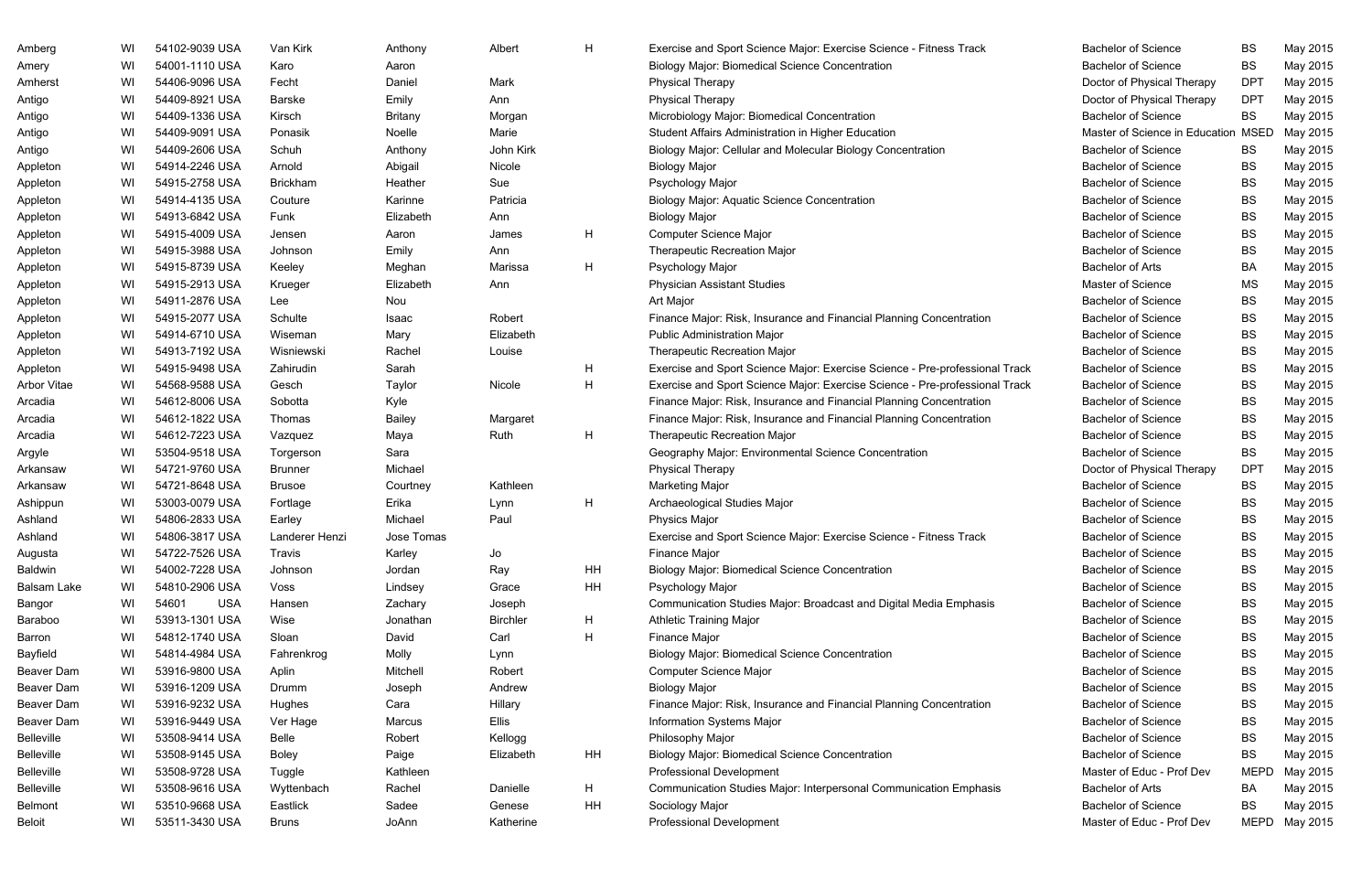| <b>Beloit</b>       | WI | 53511-8495 USA | Draeving        | Τi             |
|---------------------|----|----------------|-----------------|----------------|
| <b>Beloit</b>       | WI | 53511-2420 USA | Leibfried       | Ta             |
| <b>Beloit</b>       | WI | 53511-2315 USA | Masterson       | N              |
| <b>Beloit</b>       | WI | 53511-2007 USA | Weiser          | M              |
| <b>Berlin</b>       | WI | 54923-9438 USA | Beier           | $\overline{A}$ |
| <b>Berlin</b>       | WI | 54923-1747 USA | Beyer           | A              |
| <b>Berlin</b>       | WI | 54923-9468 USA | <b>Brooks</b>   | M              |
| <b>Berlin</b>       | WI | 54923-9459 USA | Clewien         | C              |
| <b>Berlin</b>       | WI | 54923-1611 USA | Krouse          | K              |
| <b>Big Bend</b>     | WI | 53103-9625 USA | Hendricks       | C              |
| Birchwood           | WI | 54817-3038 USA | Hayes           | $H_1$          |
| Birnamwood          | WI | 54414-8491 USA | Cameron         | SI             |
| <b>Black Earth</b>  | WI | 53515-9703 USA | Johnson         | ءَل            |
| <b>Boscobel</b>     | WI | 53805-9166 USA | Wacker          | Li             |
| <b>Brillion</b>     | WI | 54110-9314 USA | Pautz           | M              |
| <b>Brillion</b>     | WI | 54110-9616 USA | Van Rossum      | Bı             |
| <b>Bristol</b>      | WI | 53104-9267 USA | Henry           | M              |
| <b>Brodhead</b>     | WI | 53520-9666 USA | Glasgow         | E١             |
| <b>Brodhead</b>     | WI | 53520-9504 USA | Pinnow          | $P_i$          |
| <b>Brookfield</b>   | WI | 53005-1226 USA | Eberle          | $\mathsf{C}$   |
| <b>Brookfield</b>   | WI | 53045-4538 USA | <b>Hawkins</b>  | C              |
| <b>Brookfield</b>   | WI | 53045-1605 USA | Kossoris        | Lέ             |
| <b>Brookfield</b>   | WI | 53045-8135 USA | Newton          | S              |
| <b>Brookfield</b>   | WI | 53045-5189 USA | Quinn           | Tı             |
| <b>Brookfield</b>   | WI | 53005-1029 USA | Schultz         | $H_1$          |
| <b>Brookfield</b>   | WI | 53005-2266 USA | Song            | H              |
| <b>Brown Deer</b>   | WI | 53223-1242 USA | Holman          | M              |
| <b>Brown Deer</b>   | WI | 53223-2944 USA | Schimenz        | D.             |
| <b>Brownsville</b>  | WI | 53006-1208 USA | Borkenhagen     | V              |
| <b>Bryant</b>       | WI | 54418-9701 USA | Kakes           | H              |
| <b>Bryant</b>       | WI | 54418-9503 USA | Zalewski        | Z              |
| <b>Buffalo City</b> | WI | 54622-7302 USA | Joswick         | ءَل            |
| <b>Burlington</b>   | WI | 53105-1660 USA | Dillon          | C              |
| <b>Burlington</b>   | WI | 53105-1087 USA | Kassel          | A              |
| <b>Burlington</b>   | WI | 53105-2050 USA | Meinen          | R              |
| <b>Burlington</b>   | WI | 53105-9199 USA | O'Brien         | Lέ             |
| <b>Burlington</b>   | WI | 53105-8895 USA | Schulz          | Eı             |
| Burlington          | WI | 53105-1071 USA | Short           | H              |
| <b>Burlington</b>   | WI | 53105-6804 USA | Thuot-Petkovich | N              |
| <b>Butternut</b>    | WI | 54514-8322 USA | Hanson          | P)             |
| <b>Butternut</b>    | WI | 54514-8839 USA | Rublee          | S              |
| <b>Butternut</b>    | WI | 54514-8516 USA | Wegner          | H              |
| <b>Butternut</b>    | WI | 54514-8722 USA | Zierer          | K              |
| Cable               | WI | 54821-4401 USA | Oravis          | C              |
| Cambridge           | WI | 53523-9232 USA | Fiedler         | $S_i$          |
| Cambridge           | WI | 53523-9602 USA | Mickelson       | S              |
| Cameron             | WI | 54822-9787 USA | Czyscon         | Βı             |

| Elizabeth<br>Lynn<br>Kaitlin<br>Bryan<br>T<br>Lee                                             |              |         |
|-----------------------------------------------------------------------------------------------|--------------|---------|
| Ann<br>Catherine<br>Lynn<br>Steven                                                            |              | н       |
| Jo<br>Mae<br>Lynn<br>Ann<br>Michael<br>Robert<br>М<br>Patricia<br>Elizabeth<br>Jordan<br>Rose | Ann McDaniel | Η<br>ΗH |
| Therese<br>William<br>Allen<br>Sue<br>David<br>Michael<br>John<br>Renee                       |              | Н       |
| Ann<br>Jeanne<br>Gene<br>Jerome                                                               |              | Н       |
| Jean<br>Sue<br>May<br>Diane<br>Randi<br>Foster                                                |              | Н       |

| Beloit              | WI | 53511-8495 USA | Draeving        | Tiffany      |                |    | <b>Physical Therapy</b>                                                                            | Doctor of Physical Therapy          | <b>DPT</b> | May 2015 |
|---------------------|----|----------------|-----------------|--------------|----------------|----|----------------------------------------------------------------------------------------------------|-------------------------------------|------------|----------|
| Beloit              | WI | 53511-2420 USA | Leibfried       | Taylor       | Elizabeth      |    | Psychology Major                                                                                   | <b>Bachelor of Science</b>          | <b>BS</b>  | May 2015 |
| Beloit              | WI | 53511-2315 USA | Masterson       | Nicole       | Lynn           |    | <b>Marketing Major</b>                                                                             | <b>Bachelor of Science</b>          | BS         | May 2015 |
| Beloit              | WI | 53511-2007 USA | Weiser          | Maci         | Kaitlin        |    | Finance Major                                                                                      | <b>Bachelor of Science</b>          | BS         | May 2015 |
| Berlin              | WI | 54923-9438 USA | <b>Beier</b>    | Alexander    | Bryan          |    | <b>Marketing Major</b>                                                                             | <b>Bachelor of Science</b>          | BS         | May 2015 |
| Berlin              | WI | 54923-1747 USA | Beyer           | Anna Mae     |                |    | Music Major: Music Theatre Emphasis                                                                | <b>Bachelor of Arts</b>             | BA         | May 2015 |
| Berlin              | WI | 54923-9468 USA | <b>Brooks</b>   | Michael      | Lee            |    | <b>Management Major</b>                                                                            | <b>Bachelor of Science</b>          | BS         | May 2015 |
| Berlin              | WI | 54923-9459 USA | Clewien         | Courtney     |                |    | <b>Biology Major: Biomedical Science Concentration</b>                                             | <b>Bachelor of Science</b>          | BS         | May 2015 |
| Berlin              | WI | 54923-1611 USA | Krouse          | Katherine    | Ann            |    | <b>Biology Major</b>                                                                               | <b>Bachelor of Science</b>          | BS         | May 2015 |
| <b>Big Bend</b>     | WI | 53103-9625 USA | Hendricks       | Carly        | Catherine      |    | Psychology Major                                                                                   | <b>Bachelor of Science</b>          | BS         | May 2015 |
| Birchwood           | WI | 54817-3038 USA | Hayes           | Hayley       | Lynn           | H  | <b>Marketing Major</b>                                                                             | <b>Bachelor of Science</b>          | BS         | May 2015 |
| Birnamwood          | WI | 54414-8491 USA | Cameron         | Skylar       | Steven         |    | <b>Management Major</b>                                                                            | <b>Bachelor of Science</b>          | BS         | May 2015 |
| <b>Black Earth</b>  | WI | 53515-9703 USA | Johnson         | Jayden       |                |    | Management Major                                                                                   | <b>Bachelor of Science</b>          | BS         | May 2015 |
| Boscobel            | WI | 53805-9166 USA | Wacker          | Linsey       | Jo             |    | Exercise and Sport Science Major: Exercise Science - Pre-professional Track                        | <b>Bachelor of Science</b>          | BS         | May 2015 |
| Brillion            | WI | 54110-9314 USA | Pautz           | Miriah       | Mae            |    | <b>Biology Major: Biomedical Science Concentration</b>                                             | <b>Bachelor of Science</b>          | BS         | May 2015 |
| Brillion            | WI | 54110-9616 USA | Van Rossum      | Brittany     | Lynn           |    | <b>Economics Major</b>                                                                             | <b>Bachelor of Science</b>          | BS         | May 2015 |
| Bristol             | WI | 53104-9267 USA | Henry           | Michelle     | Ann            | H  | <b>Therapeutic Recreation Major</b>                                                                | <b>Bachelor of Science</b>          | BS         | May 2015 |
| <b>Brodhead</b>     | WI | 53520-9666 USA | Glasgow         | Evan         | Michael        | HH | <b>Biochemistry Major</b>                                                                          | <b>Bachelor of Science</b>          | BS         | May 2015 |
| Brodhead            | WI | 53520-9504 USA | Pinnow          | Paige        | Ann McDaniel   |    | <b>Biology Major</b>                                                                               | <b>Bachelor of Science</b>          | BS         | May 2015 |
| Brookfield          | WI | 53005-1226 USA | Eberle          | Christopher  | Robert         |    | <b>Marketing Major</b>                                                                             | <b>Bachelor of Science</b>          | BS         | May 2015 |
| Brookfield          | WI | 53045-4538 USA | Hawkins         | Chelsea      | М              |    | <b>Marketing Major</b>                                                                             | <b>Bachelor of Science</b>          | BS         | May 2015 |
| Brookfield          | WI | 53045-1605 USA | Kossoris        | Lauren       | Patricia       |    | Psychology Major                                                                                   | <b>Bachelor of Science</b>          | BS         | May 2015 |
| Brookfield          | WI | 53045-8135 USA | Newton          | Sarah        | Elizabeth      |    | Communication Studies Major: Organizational & Professional Communication Emphasis Bachelor of Arts |                                     | BA         | May 2015 |
| Brookfield          | WI | 53045-5189 USA | Quinn           | Travis       | Jordan         |    | Physics Major                                                                                      | <b>Bachelor of Science</b>          | BS         | May 2015 |
| Brookfield          | WI | 53005-1029 USA | Schultz         | Hannah       | Rose           |    | Psychology Major                                                                                   | <b>Bachelor of Science</b>          | BS         | May 2015 |
| <b>Brookfield</b>   | WI | 53005-2266 USA | Song            | Hexuan       |                |    | Finance Major                                                                                      | <b>Bachelor of Science</b>          | BS         | May 2015 |
| <b>Brown Deer</b>   | WI | 53223-1242 USA | Holman          | Megan        | <b>Therese</b> |    | <b>Clinical Laboratory Science Major</b>                                                           | <b>Bachelor of Science</b>          | BS         | May 2015 |
| <b>Brown Deer</b>   | WI | 53223-2944 USA | Schimenz        | David        | William        |    | <b>Physical Therapy</b>                                                                            | Doctor of Physical Therapy          | <b>DPT</b> | May 2015 |
| Brownsville         | WI | 53006-1208 USA | Borkenhagen     | Vaughn       | Allen          |    | <b>Biology Major: Biomedical Science Concentration</b>                                             | <b>Bachelor of Science</b>          | BS         | May 2015 |
| Bryant              | WI | 54418-9701 USA | Kakes           | Heather      | Sue            |    | Exercise and Sport Science Major: Exercise Science - Pre-professional Track                        | <b>Bachelor of Science</b>          | BS.        | May 2015 |
| Bryant              | WI | 54418-9503 USA | Zalewski        | Zachary      | David          | H  | Microbiology Major                                                                                 | <b>Bachelor of Science</b>          | BS         | May 2015 |
| <b>Buffalo City</b> | WI | 54622-7302 USA | Joswick         | James        | Michael        |    | Geography Major: Geographic Information Science Concentration                                      | <b>Bachelor of Science</b>          | BS         | May 2015 |
| Burlington          | WI | 53105-1660 USA | Dillon          | Cody         | John           |    | Economics Major                                                                                    | <b>Bachelor of Science</b>          | BS         | May 2015 |
| <b>Burlington</b>   | WI | 53105-1087 USA | Kassel          | Allison      | Renee          |    | <b>Biology Major</b>                                                                               | <b>Bachelor of Science</b>          | BS         | May 2015 |
| <b>Burlington</b>   | WI | 53105-2050 USA | Meinen          | Ryan         |                |    | Master of Business Administration                                                                  | Master of Business Admin            | MBA        | May 2015 |
| <b>Burlington</b>   | WI | 53105-9199 USA | O'Brien         | Lacee        | Ann            |    | Communication Studies Major: Interpersonal Communication Emphasis                                  | <b>Bachelor of Science</b>          | <b>BS</b>  | May 2015 |
| <b>Burlington</b>   | WI | 53105-8895 USA | Schulz          | Emily        | Jeanne         | H  | English Major: Rhetoric and Writing Emphasis                                                       | <b>Bachelor of Arts</b>             | BA         | May 2015 |
| <b>Burlington</b>   | WI | 53105-1071 USA | Short           | Hayley       |                |    | <b>International Business Major</b>                                                                | <b>Bachelor of Science</b>          | <b>BS</b>  | May 2015 |
| <b>Burlington</b>   | WI | 53105-6804 USA | Thuot-Petkovich | Nicholas     | Gene           |    | Student Affairs Administration in Higher Education                                                 | Master of Science in Education MSED |            | May 2015 |
| <b>Butternut</b>    | WI | 54514-8322 USA | Hanson          | Peter        | Jerome         |    | Information Systems Major                                                                          | <b>Bachelor of Science</b>          | BS         | May 2015 |
| <b>Butternut</b>    | WI | 54514-8839 USA | Rublee          | Samantha     |                |    | Community Health Education: Public Health                                                          | Master of Public Health             | <b>MPH</b> | May 2015 |
| <b>Butternut</b>    | WI | 54514-8516 USA | Wegner          | Haley        | Jean           |    | Clinical Laboratory Science Major                                                                  | <b>Bachelor of Science</b>          | BS         | May 2015 |
| <b>Butternut</b>    | WI | 54514-8722 USA | Zierer          | Kendra       | Sue            |    | Nuclear Medicine Technology Major                                                                  | <b>Bachelor of Science</b>          | BS         | May 2015 |
| Cable               | WI | 54821-4401 USA | Oravis          | Crystal      | May            |    | English Major: Rhetoric and Writing Emphasis                                                       | <b>Bachelor of Arts</b>             | BA         | May 2015 |
| Cambridge           | WI | 53523-9232 USA | Fiedler         | Samantha     | Diane          |    | Exercise and Sport Science Major: Exercise Science - Pre-professional Track                        | <b>Bachelor of Science</b>          | BS         | May 2015 |
| Cambridge           | WI | 53523-9602 USA | Mickelson       | Sarah        | Randi          | H  | Music Major: Choral Emphasis                                                                       | <b>Bachelor of Science</b>          | BS         | May 2015 |
| Cameron             | WI | 54822-9787 USA | Czyscon         | <b>Brady</b> | Foster         |    | <b>Physical Therapy</b>                                                                            | Doctor of Physical Therapy          | <b>DPT</b> | May 2015 |
|                     |    |                |                 |              |                |    |                                                                                                    |                                     |            |          |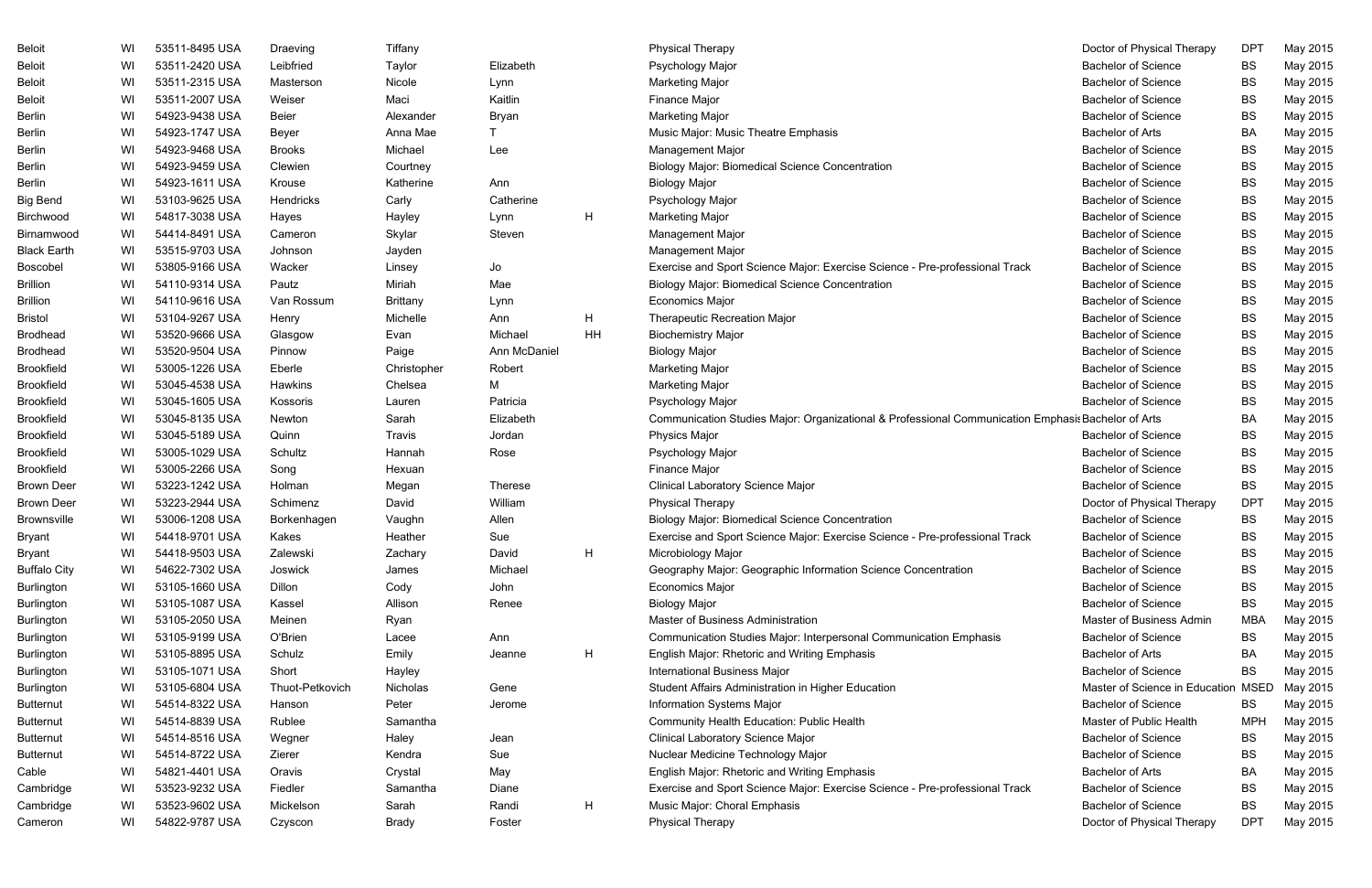| Camp Douglas          | WI | 54618-9711 USA | Elsing            | Katelynn       | Marie     |    | <b>Marketing Major</b>                                                                                | <b>Bachelor of Science</b>                               | BS          | May 2015 |
|-----------------------|----|----------------|-------------------|----------------|-----------|----|-------------------------------------------------------------------------------------------------------|----------------------------------------------------------|-------------|----------|
| Campbellsport         | WI | 53010-3244 USA | Rieden            | Rachel         | Patrice   |    | School Psychology                                                                                     | Master of Science in Education MSED                      |             | May 2015 |
| Cashton               | WI | 54619-6008 USA | Oium              | Arielle        | Renae     | HH | Sociology Major                                                                                       | <b>Bachelor of Science</b>                               | BS          | May 2015 |
| Cashton               | WI | 54619-8104 USA | Schroeder         | Lexi           | Frances   | H  | <b>Political Science Major</b>                                                                        | <b>Bachelor of Arts</b>                                  | BA          | May 2015 |
| Cedar Grove           | WI | 53013-1169 USA | Decker            | Boyd           | Joseph    |    | Psychology Major                                                                                      | <b>Bachelor of Science</b>                               | BS          | May 2015 |
| Cedarburg             | WI | 53012-9113 USA | Crevcoure         | Kevin          | Mitchell  |    | Exercise and Sport Science Major: Physical Education                                                  | <b>Bachelor of Science</b>                               | BS          | May 2015 |
| Cedarburg             | WI | 53012-8853 USA | Hazlett           | Loran          | Kelsey    |    | Exercise and Sport Science Major: Exercise Science - Pre-professional Track                           | <b>Bachelor of Science</b>                               | BS          | May 2015 |
| Cedarburg             | WI | 53012-9552 USA | Kohler            | Kaitlyn        |           |    | <b>Marketing Major</b>                                                                                | <b>Bachelor of Science</b>                               | <b>BS</b>   | May 2015 |
| Cedarburg             | WI | 53012-9726 USA | Walters           | Michael        | Daniel    |    | English Major: Rhetoric and Writing Emphasis                                                          | <b>Bachelor of Arts</b>                                  | BA          | May 2015 |
| Cedarburg             | WI | 53012-9506 USA | Welch             | Mackenzie      | Ferriday  |    | School Psychology                                                                                     | Master of Science in Education MSED                      |             | May 2015 |
| Chaseburg             | WI | 54621-8053 USA | Olson             | Molly          | Lynn      |    | Clinical Laboratory Science Major                                                                     | <b>Bachelor of Science</b>                               | BS          | May 2015 |
| Chetek                | WI | 54728-9404 USA | Smith             | Whitney        | Ann       | H  | <b>Public Administration Major</b>                                                                    | <b>Bachelor of Science</b>                               | BS          | May 2015 |
| Chilton               | WI | 53014-1172 USA | Richman           | Allison        | Margaret  | H  | Psychology Major                                                                                      | <b>Bachelor of Science</b>                               | BS          | May 2015 |
| Chippewa Falls        | WI | 54729-2069 USA | Brown             | Kiersten       | lone      | HH | <b>Biology Major</b>                                                                                  | <b>Bachelor of Science</b>                               | BS          | May 2015 |
| Chippewa Falls        | WI | 54729-5164 USA | Bye               | Amy            | Marie     | H  | Communication Studies Major: Organizational & Professional Communication Emphasis Bachelor of Arts    |                                                          | BA          | May 2015 |
| Chippewa Falls        | WI | 54729-1718 USA | Falch             | Stephanie      | Frances   |    | Student Affairs Administration in Higher Education                                                    | Master of Science in Education MSED                      |             | May 2015 |
| Chippewa Falls        | WI | 54729-6212 USA | Schmitt           | Katia          | Rose      |    | Sociology Major                                                                                       | <b>Bachelor of Science</b>                               | BS          | May 2015 |
| Cleveland             | WI | 53015-1616 USA | Gries             | Kevin          | Joseph    |    | Exercise and Sport Science: Human Performance                                                         | Master of Science                                        | MS          | May 2015 |
| Clinton               | WI | 53525-9776 USA | Jones             | Kyle           | Thomas    |    | Management Major                                                                                      | <b>Bachelor of Science</b>                               | BS          | May 2015 |
| Cochrane              | WI | 54622-8138 USA | Schmidtknecht     | Jenna          | Katherine |    | Finance Major                                                                                         | <b>Bachelor of Science</b>                               | BS          | May 2015 |
| Colgate               | WI | 53017-9393 USA | Waldhart          | Rachel         | Marie     |    | <b>Biology Major</b>                                                                                  | <b>Bachelor of Science</b>                               | BS          | May 2015 |
| Columbus              | WI | 53925-1821 USA | Mathwich          | Timothy        | Jacob     | HH | Exercise and Sport Science Major: Exercise Science - Pre-professional Track                           | <b>Bachelor of Science</b>                               | BS          | May 2015 |
| Columbus              | WI | 53925-9437 USA | Rehfeldt          | Thomas         | Edgar     |    | Communication Studies Major: Broadcast and Digital Media Emphasis                                     | <b>Bachelor of Science</b>                               | BS          | May 2015 |
| Columbus              | WI | 53925-1604 USA | Swaagman          | Amber          | Ann       | HH | Clinical Laboratory Science Major                                                                     | <b>Bachelor of Science</b>                               | BS          | May 2015 |
| Columbus              | WI | 53925-1604 USA | Swaagman          | Amber          | Ann       | HH | <b>Biology Major: Biomedical Science Concentration</b>                                                | <b>Bachelor of Science</b>                               | BS          | May 2015 |
| <b>Combined Locks</b> | WI | 54113-1424 USA | Swoger            | Chris          | Raymond   |    | Archaeological Studies Major                                                                          | <b>Bachelor of Arts</b>                                  | BA          | May 2015 |
| Coon Valley           | WI | 54623-8042 USA | Norton            | Trenton        | Alexander |    | <b>International Business Major</b>                                                                   | <b>Bachelor of Science</b>                               | BS          | May 2015 |
| Coon Valley           | WI | 54623-9521 USA | Stoltz            | Lauren         | Jewel     | H. | <b>Biology Major: Biomedical Science Concentration</b>                                                | <b>Bachelor of Science</b>                               | BS          | May 2015 |
| Cottage Grove         | WI | 53527-9766 USA | Blazer            | Cassandra      | Ann       |    | <b>Biology Major: Biomedical Science Concentration</b>                                                | <b>Bachelor of Science</b>                               | BS          | May 2015 |
| Cottage Grove         | WI | 53527-8928 USA | Gilkey-Meisegeier | Olivia         | Marie     |    | Psychology Major                                                                                      | <b>Bachelor of Science</b>                               | <b>BS</b>   | May 2015 |
| Cottage Grove         | WI | 53527-9657 USA | Klein             | Molle          | Artina    | H  | <b>Marketing Major</b>                                                                                | <b>Bachelor of Science</b>                               | BS          | May 2015 |
| Crivitz               | WI | 54114-7621 USA | Kahles            | Chad           |           |    | <b>Biology Major: Biomedical Science Concentration</b>                                                | <b>Bachelor of Science</b>                               | BS          | May 2015 |
| Cross Plains          | WI | 53528-9771 USA | Miess             | Derek          | James     |    | <b>Professional Development</b>                                                                       | Master of Educ - Prof Dev                                | <b>MEPD</b> | May 2015 |
| Cross Plains          | WI | 53528-8835 USA | Murphy            | Michaela       | Elizabeth | H. | Exercise and Sport Science Major: Exercise Science - Pre-professional Track                           | <b>Bachelor of Science</b>                               | <b>BS</b>   | May 2015 |
| Cuba City             | WI | 53807-1431 USA | Duss              | Kelsey         | Ann       |    | <b>Professional Development</b>                                                                       | Master of Educ - Prof Dev                                | <b>MEPD</b> | May 2015 |
| Cudahy                | WI | 53110-2161 USA | Dishinger         | John           | Daniel    |    | Exercise and Sport Science Major: Exercise Science - Fitness Track                                    | <b>Bachelor of Science</b>                               | BS          | May 2015 |
| Cumberland            | WI | 54829-9637 USA | Sampson           | Michael        | Nash      |    | <b>Biochemistry Major</b>                                                                             | <b>Bachelor of Science</b>                               | BS          | May 2015 |
| Curtiss               | WI | 54422-9122 USA | Shattuck          | <b>Britney</b> | Nicole    |    | Student Affairs Administration in Higher Education                                                    | Master of Science in Education MSED                      |             | May 2015 |
| Custer                | WI | 54423-9439 USA | Olson             | Julie          | Anna      |    | Psychology Major                                                                                      | <b>Bachelor of Arts</b>                                  |             | May 2015 |
| Dalton                |    | 53926-9442 USA |                   |                | Elizabeth |    |                                                                                                       | <b>Bachelor of Science</b>                               | BA          |          |
|                       | WI |                | Kearns            | Nicole         |           |    | Computer Science Major                                                                                |                                                          | BS          | May 2015 |
| Dane                  | WI | 53529-9608 USA | Endres            | Cody           | Allen     |    | Middle Childhood through Early Adolescence Education Major                                            | <b>Bachelor of Science</b><br><b>Bachelor of Science</b> | BS          | May 2015 |
| Darlington            | WI | 53530-1352 USA | Smith             | Mitchell       | Allen     |    | <b>Biology Major</b>                                                                                  |                                                          | BS          | May 2015 |
| Darlington            | WI | 53530-9591 USA | Taylor            | Meghan         | Maureen   |    | Communication Studies Major: Organizational & Professional Communication Emphasis Bachelor of Science |                                                          | BS          | May 2015 |
| De Forest             | WI | 53532-1418 USA | Danhouser         | Kailyn         | Robbins   |    | Exercise and Sport Science Major: Exercise Science - Fitness Track                                    | <b>Bachelor of Science</b>                               | BS          | May 2015 |
| De Forest             | WI | 53532-2705 USA | Hemstead          | <b>Brooke</b>  |           |    | Management Major                                                                                      | <b>Bachelor of Science</b>                               | BS          | May 2015 |
| De Forest             | WI | 53532-1151 USA | Mack              | Colin          |           |    | Finance Major                                                                                         | <b>Bachelor of Science</b>                               | BS          | May 2015 |
| De Forest             | WI | 53532-3034 USA | Miller            | Nicholas       | Allen     |    | Clinical Laboratory Science Major                                                                     | <b>Bachelor of Science</b>                               | BS          | May 2015 |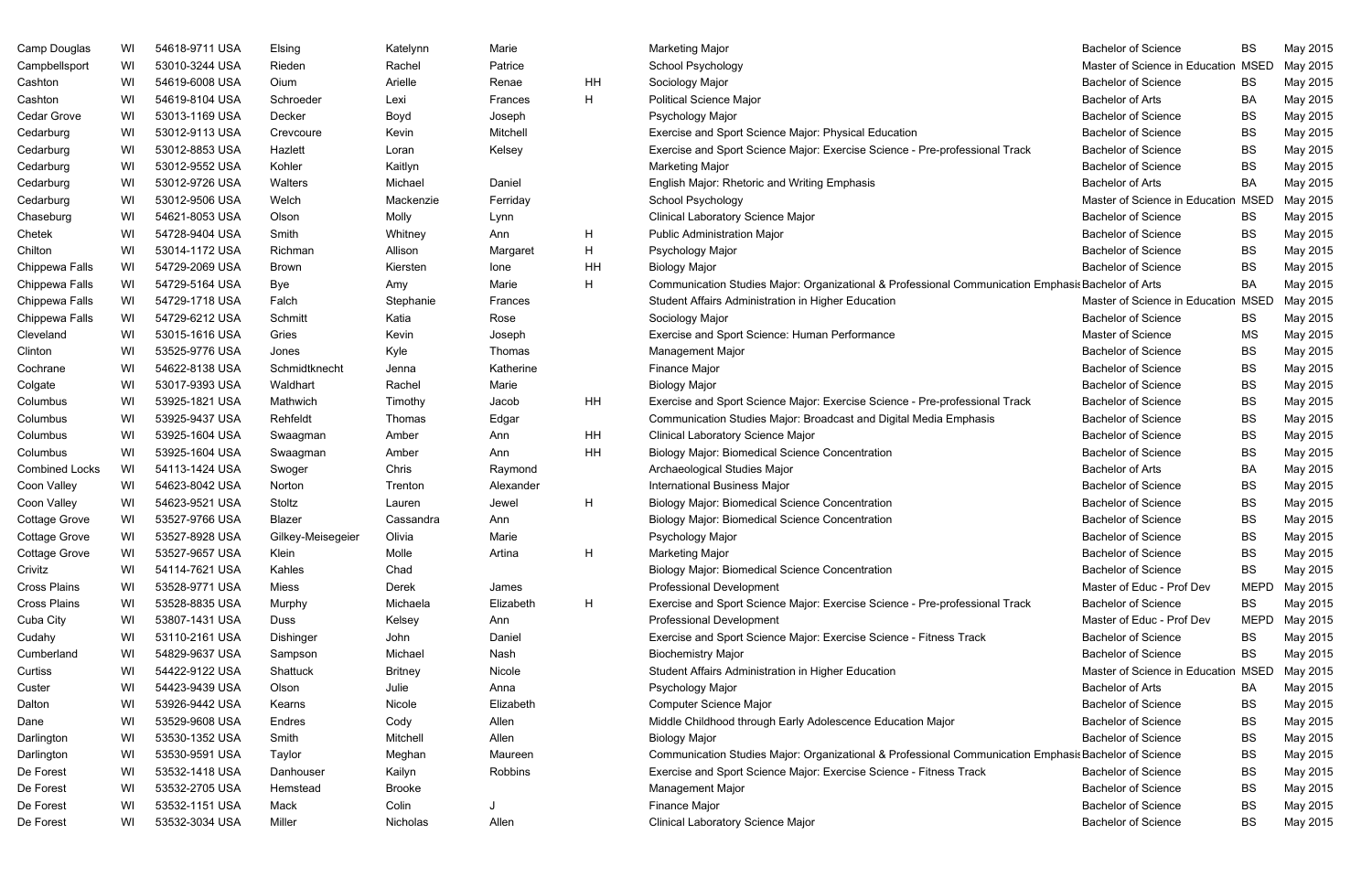| De Forest   | WI | 53532-2308 USA | Pickarts        | Trey           | Douglas        |    | <b>Finance Major</b>                                                                                  | <b>Bachelor of Science</b>          | <b>BS</b>  | May 2015 |
|-------------|----|----------------|-----------------|----------------|----------------|----|-------------------------------------------------------------------------------------------------------|-------------------------------------|------------|----------|
| De Forest   | WI | 53532-1815 USA | Reynolds        | Ashley         | Marie          | H  | Communication Studies Major: Broadcast and Digital Media Emphasis                                     | <b>Bachelor of Arts</b>             | BA         | May 2015 |
| De Forest   | WI | 53532-3051 USA | Sands           | Ryan           | David          |    | Geography Major: Environmental Science Concentration                                                  | <b>Bachelor of Science</b>          | BS         | May 2015 |
| De Forest   | WI | 53532-1022 USA | Skora           | Janelle        | <b>Breanne</b> | HH | Exercise and Sport Science Major: Exercise Science - Pre-professional Track                           | <b>Bachelor of Science</b>          | <b>BS</b>  | May 2015 |
| De Forest   | WI | 53532-2841 USA | Zeman           | Evan           | Daniel         |    | <b>Accountancy Major</b>                                                                              | <b>Bachelor of Science</b>          | <b>BS</b>  | May 2015 |
| De Pere     | WI | 54115-1683 USA | Albers          | Caitlin        | Mary           | H  | Psychology Major                                                                                      | <b>Bachelor of Arts</b>             | BA         | May 2015 |
| De Pere     | WI | 54115-8658 USA | Carney          | Scott          | Michael        |    | <b>Political Science Major</b>                                                                        | <b>Bachelor of Science</b>          | BS         | May 2015 |
| De Pere     | WI | 54115-3753 USA | Eure            | Camden         | Royce          |    | Sociology Major                                                                                       | <b>Bachelor of Science</b>          | <b>BS</b>  | May 2015 |
| De Pere     | WI | 54115-9615 USA | Falck           | Katelyn        | Marie          |    | Exercise and Sport Science Major: Exercise Science - Fitness Track                                    | <b>Bachelor of Science</b>          | <b>BS</b>  | May 2015 |
| De Pere     | WI | 54115-9713 USA | Leanna          | Cody           | Robert         |    | <b>Biology Major</b>                                                                                  | <b>Bachelor of Science</b>          | <b>BS</b>  | May 2015 |
| De Pere     | WI | 54115-7846 USA | Lindbeck        | Megan          |                |    | Student Affairs Administration in Higher Education                                                    | Master of Science in Education MSED |            | May 2015 |
| De Pere     | WI | 54115-1233 USA | Lotter          | Lauren         | Marie          | ΗH | <b>Community Health Education Major</b>                                                               | <b>Bachelor of Science</b>          | <b>BS</b>  | May 2015 |
| De Pere     | WI | 54115-8199 USA | Nachreiner      | <b>Breanna</b> | Jo             | ΗH | English Major: Rhetoric and Writing Emphasis                                                          | <b>Bachelor of Arts</b>             | BA         | May 2015 |
| De Pere     | WI | 54115-1036 USA | Peeters         | Anna           | Marie          | H  | Communication Studies Major: Organizational & Professional Communication Emphasis Bachelor of Science |                                     | BS         | May 2015 |
| De Pere     | WI | 54115-9451 USA | Roznik          | Sylvia         | Frances        |    | <b>Biology Major: Biomedical Science Concentration</b>                                                | <b>Bachelor of Science</b>          | BS         | May 2015 |
| De Pere     | WI | 54115-9198 USA | Turriff         | Anna           |                |    | Student Affairs Administration in Higher Education                                                    | Master of Science in Education MSED |            | May 2015 |
| De Pere     | WI | 54115-8210 USA | Zalec           | Shayna         | Sue            |    | <b>Biology Major: Biomedical Science Concentration</b>                                                | <b>Bachelor of Science</b>          | BS         | May 2015 |
| De Soto     | WI | 54624-6342 USA | Springborn      | Mark           | Robert         | H  | English Major: Rhetoric and Writing Emphasis                                                          | <b>Bachelor of Arts</b>             | BA         | May 2015 |
| De Soto     | WI | 54624-8604 USA | Von Glahn       | Ross           | Christian      |    | <b>Physical Therapy</b>                                                                               | Doctor of Physical Therapy          | <b>DPT</b> | May 2015 |
| Deerfield   | WI | 53531-9646 USA | Konkel          | Ashley         | Jane           | H  | Communication Studies Major: Broadcast and Digital Media Emphasis                                     | <b>Bachelor of Arts</b>             | BA         | May 2015 |
| Deerfield   | WI | 53531-9641 USA | Miles           | Garrett        | Fontaine       |    | Exercise and Sport Science Major: Exercise Science - Fitness Track                                    | <b>Bachelor of Science</b>          | BS         | May 2015 |
| Delafield   | WI | 53018-3365 USA | Meyer           | Michaela       | Mae            |    | Management Major                                                                                      | <b>Bachelor of Science</b>          | BS         | May 2015 |
| Delafield   | WI | 53018-1135 USA | Mortensen       | Hayley         | Lynn           |    | <b>Marketing Major</b>                                                                                | <b>Bachelor of Science</b>          | BS         | May 2015 |
| Denmark     | WI | 54208-8835 USA | Potts           | Luke           |                |    | Information Systems Major                                                                             | <b>Bachelor of Science</b>          | BS         | May 2015 |
| Dickeyville | WI | 53808-6814 USA | Kieler          | Paige          | Elizabeth      |    | Sociology Major                                                                                       | <b>Bachelor of Science</b>          | BS         | May 2015 |
| Dodgeville  | WI | 53533-1214 USA | Dalsing         | Stephanie      | Jane           |    | <b>Biology Major: Biomedical Science Concentration</b>                                                | <b>Bachelor of Science</b>          | BS         | May 2015 |
| Dousman     | WI | 53118-9440 USA | Hartung         | Jared          |                | H  | <b>Biology Major: Biomedical Science Concentration</b>                                                | <b>Bachelor of Science</b>          | BS         | May 2015 |
| Dousman     | WI | 53118-9436 USA | Meindel         | Matthew        | Dale           |    | Clinical Laboratory Science Major                                                                     | <b>Bachelor of Science</b>          | BS         | May 2015 |
| Durand      | WI | 54736-4845 USA | Johnson         | Jackie         | Lee            |    | Clinical Laboratory Science Major                                                                     | <b>Bachelor of Science</b>          | <b>BS</b>  | May 2015 |
| Eagle       | WI | 53119-1234 USA | Rabav           | Corinne        | Ellyse         |    | <b>Biology Major: Environmental Science Concentration</b>                                             | <b>Bachelor of Science</b>          | <b>BS</b>  | May 2015 |
| East Troy   | WI | 53120-2039 USA | Kubicek         | Allison        |                |    | <b>Physics Major</b>                                                                                  | <b>Bachelor of Science</b>          | BS         | May 2015 |
| East Troy   | WI | 53120-1100 USA | Schoon          | Bethany        | Nicole         |    | Psychology Major                                                                                      | <b>Bachelor of Science</b>          | BS         | May 2015 |
| East Troy   | WI | 53120-1229 USA | Zess            | Nina           | Marie          |    | <b>Marketing Major</b>                                                                                | <b>Bachelor of Science</b>          | BS         | May 2015 |
| Eau Claire  | WI | 54701-7203 USA | Bauer           | Amelia         |                |    | <b>Biology Major: Biomedical Science Concentration</b>                                                | <b>Bachelor of Science</b>          | BS         | May 2015 |
| Eau Claire  | WI | 54703-1644 USA | <b>Benedict</b> | <b>Bailey</b>  | Carolanne      | ΗH | Communication Studies Major: Organizational & Professional Communication Emphasis Bachelor of Arts    |                                     | BA         | May 2015 |
| Eau Claire  | WI | 54703-1043 USA | Bernhardt       | Kaley          | Mae            | HH | <b>Biology Major: Biomedical Science Concentration</b>                                                | <b>Bachelor of Science</b>          | BS         | May 2015 |
| Eau Claire  | WI | 54703-5154 USA | Brenn           | Angela         | Jean           |    | Communication Studies Major: Organizational & Professional Communication Emphasis Bachelor of Science |                                     | BS         | May 2015 |
| Eau Claire  | WI | 54703-0913 USA | <b>Burich</b>   | Kayla          | Marie          | H  | Middle Childhood through Early Adolescence Education Major                                            | <b>Bachelor of Science</b>          | BS         | May 2015 |
| Eau Claire  | WI | 54701-4295 USA | Burt            | Kelsey         | Kristine       | H  | Sociology Major                                                                                       | <b>Bachelor of Arts</b>             | BA         | May 2015 |
| Eau Claire  | WI | 54701-9023 USA | Detrick         | Jackson        | Arthur         |    | Exercise and Sport Science Major: Exercise Science - Fitness Track                                    | <b>Bachelor of Science</b>          | BS         | May 2015 |
| Eau Claire  | WI | 54703-2840 USA | Helgeson        | Rachel         | Dawn           |    | Community Health Education Major                                                                      | <b>Bachelor of Science</b>          | BS         | May 2015 |
| Eau Claire  | WI | 54701-4141 USA | Johnson         | Shelby         | Louise         |    | Exercise and Sport Science Major: Sport Management                                                    | <b>Bachelor of Science</b>          | BS         | May 2015 |
| Eau Claire  | WI | 54701-6610 USA | Kaiser          | Maxwell        | Patton         |    | Management Major                                                                                      | <b>Bachelor of Science</b>          | BS         | May 2015 |
| Eau Claire  | WI | 54701-9372 USA | McCormick       | Jacob          | Daniel         |    | <b>Accountancy Major</b>                                                                              | <b>Bachelor of Science</b>          | BS         | May 2015 |
| Eau Claire  | WI | 54703-4019 USA | Meier           | Jonathan       | Robert         |    |                                                                                                       | <b>Bachelor of Science</b>          | BS         | May 2015 |
| Eau Claire  | WI | 54703-4019 USA | Meier           | Jonathan       | Robert         |    | Music Major: Jazz Performance Emphasis                                                                | <b>Bachelor of Science</b>          | BS         | May 2015 |
| Eau Claire  | WI | 54703-0777 USA | Priest          | Kali           | Michele        |    | Exercise and Sport Science Major: Exercise Science - Pre-professional Track                           | <b>Bachelor of Science</b>          | BS         | May 2015 |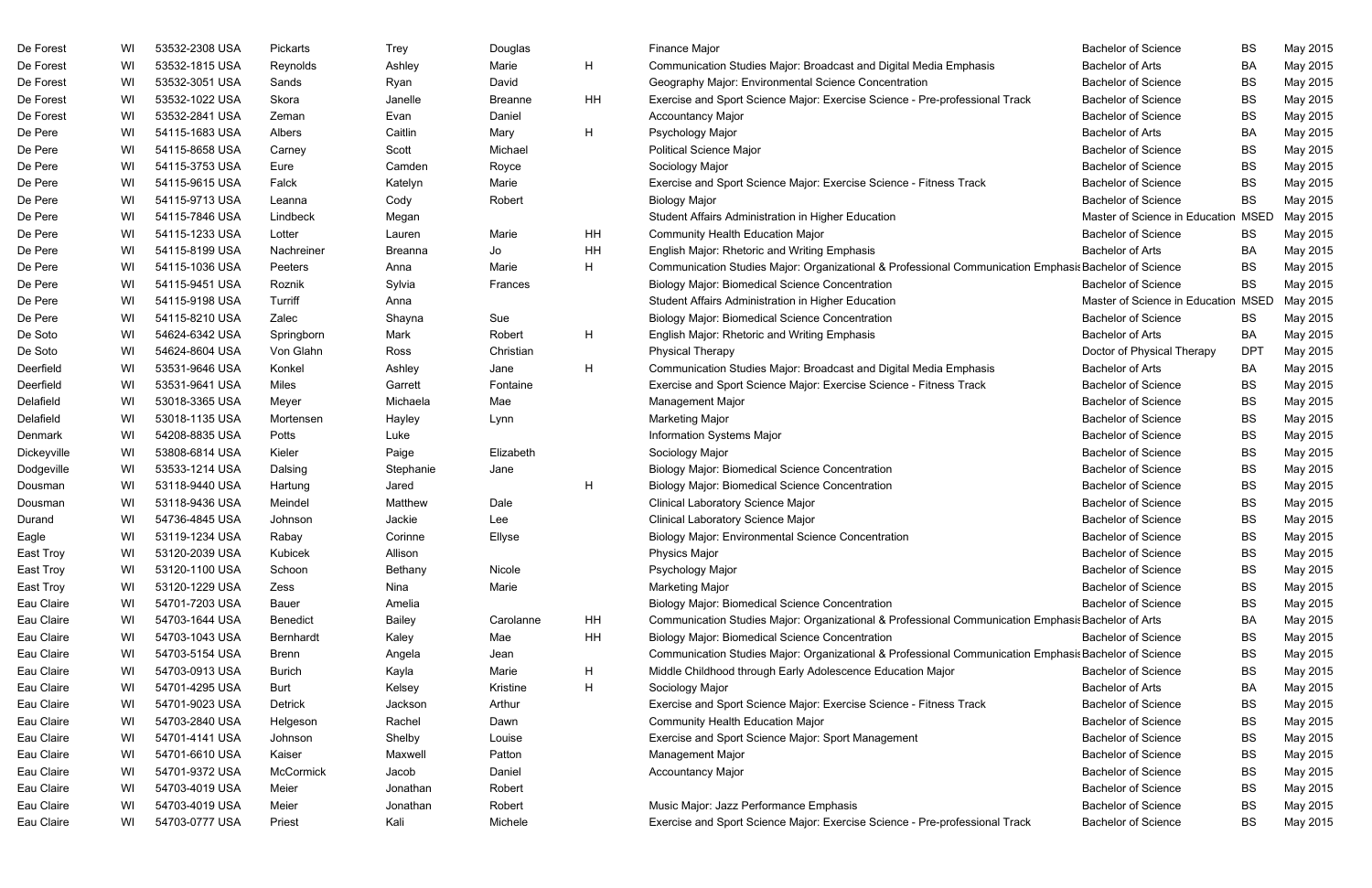| Eau Claire<br>54701-5077 USA<br><b>Bachelor of Science</b><br><b>BS</b><br>Robinson<br>Miranda<br>Mathematics Major: Actuarial Science Concentration<br>WI<br>Margaret<br>Eau Claire<br>54703-0669 USA<br>Kay<br>Exercise and Sport Science Major: Exercise Science - Pre-professional Track<br>BS<br>WI<br>Schoettl<br>Tessa<br><b>Bachelor of Science</b><br>Eau Claire<br>BS<br>WI<br>54701-5910 USA<br>Thomas<br>Exercise and Sport Science Major: Sport Management<br><b>Bachelor of Science</b><br>Scola<br>Zachary<br>Eau Claire<br>54703-3032 USA<br>Mai Der<br><b>Political Science Major</b><br>BA<br>WI<br>Vang<br><b>Bachelor of Arts</b><br><b>HH</b><br>Edgar<br>WI<br>54426-9083 USA<br><b>Athletic Training Major</b><br><b>Bachelor of Science</b><br><b>BS</b><br>Grant<br>Louis<br>Bargender<br>54426-9701 USA<br>Michael<br>Biology Major: Cellular and Molecular Biology Concentration<br><b>Bachelor of Science</b><br>BS<br>Edgar<br>WI<br>Derek<br>Boehm<br><b>Bachelor of Science</b><br>BS<br>Edgar<br>WI<br>54426-9344 USA<br>Kevin<br>Sociology Major<br>Erdman<br>WI<br>54426-9078 USA<br><b>Biology Major: Biomedical Science Concentration</b><br><b>Bachelor of Science</b><br>BS<br>Edgar<br>Mueller<br>Shanna<br>53534-8408 USA<br>Mae<br><b>Bachelor of Science</b><br>BS<br>Edgerton<br>WI<br>Sydney<br>Psychology Major<br>Eastman<br>53534-9027 USA<br>HH<br><b>Bachelor of Science</b><br><b>BS</b><br>WI<br>Jane<br>Finance Major<br>Edgerton<br>Everly<br>Amanda<br><b>HH</b><br><b>Bachelor of Science</b><br>BS<br>Edgerton<br>WI<br>53534-2401 USA<br>Fritz<br>Haley<br>Marie<br><b>Marketing Major</b><br>BA<br>Edgerton<br>WI<br>53534-2124 USA<br>Psychology Major<br><b>Bachelor of Arts</b><br>Gimmer<br>Jennifer<br>Lynn<br>53534-2067 USA<br>Allen<br><b>Accountancy Major</b><br><b>Bachelor of Science</b><br>BS<br>Edgerton<br>WI<br>Smith<br>Jacob<br>H<br>54209-0586 USA<br>Julia<br>Michael<br><b>Athletic Training Major</b><br><b>Bachelor of Science</b><br>BS<br>Egg Harbor<br>WI<br>Spellman<br>Eleva<br>WI<br>54738<br><b>USA</b><br><b>Bachelor of Science</b><br>BS<br>Danielle<br>Marie<br>Nuclear Medicine Technology Major<br><b>Brunk</b><br>53020-2036 USA<br>Clinical Laboratory Science Major<br>BS<br><b>Elkhart Lake</b><br>WI<br>Kuhn<br>Kayla<br>Marie<br><b>Bachelor of Science</b><br>WI<br>53020-1666 USA<br><b>Neils</b><br>Judith<br><b>Clinical Laboratory Science Major</b><br><b>Bachelor of Science</b><br>BS<br><b>Elkhart Lake</b><br>Abigail<br>WI<br>53121-2909 USA<br>Gellada<br>Cordero<br>Communication Studies Major: Interpersonal Communication Emphasis<br><b>Bachelor of Science</b><br>BS<br>Elkhorn<br>Precious<br>53121-4508 USA<br>John<br><b>Bachelor of Science</b><br><b>BS</b><br>Elkhorn<br>WI<br>Blakelon<br><b>Marketing Major</b><br>Pritchard<br>Elkhorn<br>WI<br>53121-4020 USA<br>Julie<br>Kathryn<br>Microbiology Major: Biomedical Concentration<br><b>Bachelor of Science</b><br>BS<br>Spence<br>H<br><b>Bachelor of Science</b><br>BS<br>Ellsworth<br>WI<br>54011-4115 USA<br>Shannon<br>Marie<br>Exercise and Sport Science Major: Exercise Science - Pre-professional Track<br>Campbell<br>WI<br>53122-2057 USA<br>H<br>BA<br>Elm Grove<br>Van Ruiswyk<br>Gerrit<br>Psychology Major<br><b>Bachelor of Arts</b><br>H<br>54740-9516 USA<br><b>Bachelor of Science</b><br>Elmwood<br>WI<br>Benjamin<br>Exercise and Sport Science Major: Exercise Science - Pre-professional Track<br>BS<br>Jeffrey<br>Danovsky<br>WI<br>53929-9405 USA<br><b>Bachelor of Science</b><br>BS<br>Elroy<br>Rachel<br>Sociology Major<br>Cordero<br>Lynn<br>Ettrick<br>WI<br>54627-9005 USA<br>Exercise and Sport Science Major: Sport Management<br><b>Bachelor of Science</b><br>BS<br>Marcus<br>Toppen<br>James<br>WI<br>53536-1106 USA<br>H<br><b>Bachelor of Science</b><br>Rachael<br>Victoria<br><b>Therapeutic Recreation Major</b><br><b>BS</b><br>Evansville<br>Carlson<br><b>Fall Creek</b><br>Faith<br>Master of Science in Education MSED<br>WI<br>54742-4218 USA<br>Ashley<br>Student Affairs Administration in Higher Education<br>Berg<br><b>Fall Creek</b><br>WI<br>54742-5103 USA<br><b>Bachelor of Science</b><br>David<br><b>Biology Major</b><br>Kragness<br>Andrew<br>BS<br><b>Fall River</b><br>WI<br>53932-9770 USA<br>Michelle<br>HH<br><b>Bachelor of Science</b><br><b>BS</b><br>Roche<br>Kathryn<br>Psychology Major<br>WI<br>53809-9625 USA<br><b>BS</b><br>Exercise and Sport Science Major: Exercise Science - Pre-professional Track<br><b>Bachelor of Science</b><br>Fennimore<br>Zart<br>Alex<br>John<br>53711-5459 USA<br><b>Bachelor of Science</b><br>Fitchburg<br>Cameron<br><b>Political Science Major</b><br>BS<br>WI<br><b>Bathe</b><br>H<br>WI<br>53711-7656 USA<br>Kyle<br><b>Chemistry Major</b><br>BS<br>Fitchburg<br><b>Burke</b><br><b>Bachelor of Science</b><br>James<br>53711-5475 USA<br>Elizabeth<br>Communication Studies Major: Interpersonal Communication Emphasis<br>BA<br>Fitchburg<br>WI<br>Rebecca<br><b>Bachelor of Arts</b><br>Conn<br>WI<br>53575-1729 USA<br>H<br><b>Bachelor of Science</b><br>BS<br>Fitchburg<br>Karls<br>Samuel<br><b>Physics Major</b><br>James<br>WI<br>53711-5005 USA<br>Professional Development<br>Master of Educ - Prof Dev<br><b>MEPD</b><br>Fitchburg<br>Daniel<br>Lynam<br>HH<br>WI<br>53711-4718 USA<br>Elise<br><b>Biology Major: Biomedical Science Concentration</b><br>Fitchburg<br><b>Bachelor of Science</b><br>BS<br>Montesinos<br><b>Byrnes</b><br>WI<br>53711-5489 USA<br>H<br><b>Bachelor of Science</b><br>Fitchburg<br>Olson<br>Carleigh<br>Shea<br><b>Community Health Education Major</b><br>BS<br>54935-9707 USA<br>Jeffrey<br><b>Bachelor of Science</b><br>BS<br>Fond du Lac<br>WI<br>Fellers<br>Brian<br>Finance Major<br>Kaela<br>Communication Studies Major: Organizational & Professional Communication Emphasis Bachelor of Science<br>Fond du Lac<br>WI<br>54935-5401 USA<br>Rose<br>BS<br>Kucera<br>53538-9335 USA<br>Allen<br>Fort Atkinson<br>WI<br>Cody<br><b>Information Systems Major</b><br><b>Bachelor of Science</b><br>BS<br>Kincaid<br>53538-9654 USA<br><b>Bachelor of Science</b><br>Fort Atkinson<br>WI<br>Victoria<br>Psychology Major<br>BS<br>Smithyman<br>Faye<br>H<br>WI<br>53132-9030 USA<br><b>Bialk</b><br><b>Management Major</b><br><b>Bachelor of Science</b><br>BS<br>Franklin<br>David<br>Vincent<br>53132-8521 USA<br>Melissa<br>Communication Studies Major: Organizational & Professional Communication Emphasis Bachelor of Arts<br>BA<br>Franklin<br>WI<br>Bonilla<br>Danielle<br>WI<br>53132-9299 USA<br>Franklin<br><b>Political Science Major</b><br><b>Bachelor of Science</b><br>BS<br>Hamlin<br>Kelsey<br>Ann<br>53132-9480 USA<br><b>Bachelor of Science</b><br>Franklin<br>WI<br>Edward<br>Clinical Laboratory Science Major<br>BS<br>Konkel<br>James<br>53126-9450 USA<br>School Psychology<br><b>EDS</b><br>WI<br>Sarah<br><b>Education Specialist</b><br>Franksville<br>Jacobson<br>Lynn<br>WI<br>HH<br>Information Systems Major<br><b>Bachelor of Science</b><br><b>BS</b><br>Fredonia<br>53021-9611 USA<br>Paulus<br>Valerie<br>Jean |  |  |  |  |  |          |
|---------------------------------------------------------------------------------------------------------------------------------------------------------------------------------------------------------------------------------------------------------------------------------------------------------------------------------------------------------------------------------------------------------------------------------------------------------------------------------------------------------------------------------------------------------------------------------------------------------------------------------------------------------------------------------------------------------------------------------------------------------------------------------------------------------------------------------------------------------------------------------------------------------------------------------------------------------------------------------------------------------------------------------------------------------------------------------------------------------------------------------------------------------------------------------------------------------------------------------------------------------------------------------------------------------------------------------------------------------------------------------------------------------------------------------------------------------------------------------------------------------------------------------------------------------------------------------------------------------------------------------------------------------------------------------------------------------------------------------------------------------------------------------------------------------------------------------------------------------------------------------------------------------------------------------------------------------------------------------------------------------------------------------------------------------------------------------------------------------------------------------------------------------------------------------------------------------------------------------------------------------------------------------------------------------------------------------------------------------------------------------------------------------------------------------------------------------------------------------------------------------------------------------------------------------------------------------------------------------------------------------------------------------------------------------------------------------------------------------------------------------------------------------------------------------------------------------------------------------------------------------------------------------------------------------------------------------------------------------------------------------------------------------------------------------------------------------------------------------------------------------------------------------------------------------------------------------------------------------------------------------------------------------------------------------------------------------------------------------------------------------------------------------------------------------------------------------------------------------------------------------------------------------------------------------------------------------------------------------------------------------------------------------------------------------------------------------------------------------------------------------------------------------------------------------------------------------------------------------------------------------------------------------------------------------------------------------------------------------------------------------------------------------------------------------------------------------------------------------------------------------------------------------------------------------------------------------------------------------------------------------------------------------------------------------------------------------------------------------------------------------------------------------------------------------------------------------------------------------------------------------------------------------------------------------------------------------------------------------------------------------------------------------------------------------------------------------------------------------------------------------------------------------------------------------------------------------------------------------------------------------------------------------------------------------------------------------------------------------------------------------------------------------------------------------------------------------------------------------------------------------------------------------------------------------------------------------------------------------------------------------------------------------------------------------------------------------------------------------------------------------------------------------------------------------------------------------------------------------------------------------------------------------------------------------------------------------------------------------------------------------------------------------------------------------------------------------------------------------------------------------------------------------------------------------------------------------------------------------------------------------------------------------------------------------------------------------------------------------------------------------------------------------------------------------------------------------------------------------------------------------------------------------------------------------------------------------------------------------------------------------------------------------------------------------------------------------------------------------------------------------------------------------------------------------------------------------------------------------------------------------------------------------------------------------------------------------------------------------------------------------------------------------------------------------------------------------------------------------------------------------------------------------------------------------------------------------------------------------------------------------------------------------------------------------------------------------------------------------------------------------------------------------------------------------------------------------------------------------------------------------------------------------------------------------------------------------|--|--|--|--|--|----------|
|                                                                                                                                                                                                                                                                                                                                                                                                                                                                                                                                                                                                                                                                                                                                                                                                                                                                                                                                                                                                                                                                                                                                                                                                                                                                                                                                                                                                                                                                                                                                                                                                                                                                                                                                                                                                                                                                                                                                                                                                                                                                                                                                                                                                                                                                                                                                                                                                                                                                                                                                                                                                                                                                                                                                                                                                                                                                                                                                                                                                                                                                                                                                                                                                                                                                                                                                                                                                                                                                                                                                                                                                                                                                                                                                                                                                                                                                                                                                                                                                                                                                                                                                                                                                                                                                                                                                                                                                                                                                                                                                                                                                                                                                                                                                                                                                                                                                                                                                                                                                                                                                                                                                                                                                                                                                                                                                                                                                                                                                                                                                                                                                                                                                                                                                                                                                                                                                                                                                                                                                                                                                                                                                                                                                                                                                                                                                                                                                                                                                                                                                                                                                                                                                                                                                                                                                                                                                                                                                                                                                                                                                                                                                                                                                         |  |  |  |  |  | May 2015 |
|                                                                                                                                                                                                                                                                                                                                                                                                                                                                                                                                                                                                                                                                                                                                                                                                                                                                                                                                                                                                                                                                                                                                                                                                                                                                                                                                                                                                                                                                                                                                                                                                                                                                                                                                                                                                                                                                                                                                                                                                                                                                                                                                                                                                                                                                                                                                                                                                                                                                                                                                                                                                                                                                                                                                                                                                                                                                                                                                                                                                                                                                                                                                                                                                                                                                                                                                                                                                                                                                                                                                                                                                                                                                                                                                                                                                                                                                                                                                                                                                                                                                                                                                                                                                                                                                                                                                                                                                                                                                                                                                                                                                                                                                                                                                                                                                                                                                                                                                                                                                                                                                                                                                                                                                                                                                                                                                                                                                                                                                                                                                                                                                                                                                                                                                                                                                                                                                                                                                                                                                                                                                                                                                                                                                                                                                                                                                                                                                                                                                                                                                                                                                                                                                                                                                                                                                                                                                                                                                                                                                                                                                                                                                                                                                         |  |  |  |  |  | May 2015 |
|                                                                                                                                                                                                                                                                                                                                                                                                                                                                                                                                                                                                                                                                                                                                                                                                                                                                                                                                                                                                                                                                                                                                                                                                                                                                                                                                                                                                                                                                                                                                                                                                                                                                                                                                                                                                                                                                                                                                                                                                                                                                                                                                                                                                                                                                                                                                                                                                                                                                                                                                                                                                                                                                                                                                                                                                                                                                                                                                                                                                                                                                                                                                                                                                                                                                                                                                                                                                                                                                                                                                                                                                                                                                                                                                                                                                                                                                                                                                                                                                                                                                                                                                                                                                                                                                                                                                                                                                                                                                                                                                                                                                                                                                                                                                                                                                                                                                                                                                                                                                                                                                                                                                                                                                                                                                                                                                                                                                                                                                                                                                                                                                                                                                                                                                                                                                                                                                                                                                                                                                                                                                                                                                                                                                                                                                                                                                                                                                                                                                                                                                                                                                                                                                                                                                                                                                                                                                                                                                                                                                                                                                                                                                                                                                         |  |  |  |  |  | May 2015 |
|                                                                                                                                                                                                                                                                                                                                                                                                                                                                                                                                                                                                                                                                                                                                                                                                                                                                                                                                                                                                                                                                                                                                                                                                                                                                                                                                                                                                                                                                                                                                                                                                                                                                                                                                                                                                                                                                                                                                                                                                                                                                                                                                                                                                                                                                                                                                                                                                                                                                                                                                                                                                                                                                                                                                                                                                                                                                                                                                                                                                                                                                                                                                                                                                                                                                                                                                                                                                                                                                                                                                                                                                                                                                                                                                                                                                                                                                                                                                                                                                                                                                                                                                                                                                                                                                                                                                                                                                                                                                                                                                                                                                                                                                                                                                                                                                                                                                                                                                                                                                                                                                                                                                                                                                                                                                                                                                                                                                                                                                                                                                                                                                                                                                                                                                                                                                                                                                                                                                                                                                                                                                                                                                                                                                                                                                                                                                                                                                                                                                                                                                                                                                                                                                                                                                                                                                                                                                                                                                                                                                                                                                                                                                                                                                         |  |  |  |  |  | May 2015 |
|                                                                                                                                                                                                                                                                                                                                                                                                                                                                                                                                                                                                                                                                                                                                                                                                                                                                                                                                                                                                                                                                                                                                                                                                                                                                                                                                                                                                                                                                                                                                                                                                                                                                                                                                                                                                                                                                                                                                                                                                                                                                                                                                                                                                                                                                                                                                                                                                                                                                                                                                                                                                                                                                                                                                                                                                                                                                                                                                                                                                                                                                                                                                                                                                                                                                                                                                                                                                                                                                                                                                                                                                                                                                                                                                                                                                                                                                                                                                                                                                                                                                                                                                                                                                                                                                                                                                                                                                                                                                                                                                                                                                                                                                                                                                                                                                                                                                                                                                                                                                                                                                                                                                                                                                                                                                                                                                                                                                                                                                                                                                                                                                                                                                                                                                                                                                                                                                                                                                                                                                                                                                                                                                                                                                                                                                                                                                                                                                                                                                                                                                                                                                                                                                                                                                                                                                                                                                                                                                                                                                                                                                                                                                                                                                         |  |  |  |  |  | May 2015 |
|                                                                                                                                                                                                                                                                                                                                                                                                                                                                                                                                                                                                                                                                                                                                                                                                                                                                                                                                                                                                                                                                                                                                                                                                                                                                                                                                                                                                                                                                                                                                                                                                                                                                                                                                                                                                                                                                                                                                                                                                                                                                                                                                                                                                                                                                                                                                                                                                                                                                                                                                                                                                                                                                                                                                                                                                                                                                                                                                                                                                                                                                                                                                                                                                                                                                                                                                                                                                                                                                                                                                                                                                                                                                                                                                                                                                                                                                                                                                                                                                                                                                                                                                                                                                                                                                                                                                                                                                                                                                                                                                                                                                                                                                                                                                                                                                                                                                                                                                                                                                                                                                                                                                                                                                                                                                                                                                                                                                                                                                                                                                                                                                                                                                                                                                                                                                                                                                                                                                                                                                                                                                                                                                                                                                                                                                                                                                                                                                                                                                                                                                                                                                                                                                                                                                                                                                                                                                                                                                                                                                                                                                                                                                                                                                         |  |  |  |  |  | May 2015 |
|                                                                                                                                                                                                                                                                                                                                                                                                                                                                                                                                                                                                                                                                                                                                                                                                                                                                                                                                                                                                                                                                                                                                                                                                                                                                                                                                                                                                                                                                                                                                                                                                                                                                                                                                                                                                                                                                                                                                                                                                                                                                                                                                                                                                                                                                                                                                                                                                                                                                                                                                                                                                                                                                                                                                                                                                                                                                                                                                                                                                                                                                                                                                                                                                                                                                                                                                                                                                                                                                                                                                                                                                                                                                                                                                                                                                                                                                                                                                                                                                                                                                                                                                                                                                                                                                                                                                                                                                                                                                                                                                                                                                                                                                                                                                                                                                                                                                                                                                                                                                                                                                                                                                                                                                                                                                                                                                                                                                                                                                                                                                                                                                                                                                                                                                                                                                                                                                                                                                                                                                                                                                                                                                                                                                                                                                                                                                                                                                                                                                                                                                                                                                                                                                                                                                                                                                                                                                                                                                                                                                                                                                                                                                                                                                         |  |  |  |  |  | May 2015 |
|                                                                                                                                                                                                                                                                                                                                                                                                                                                                                                                                                                                                                                                                                                                                                                                                                                                                                                                                                                                                                                                                                                                                                                                                                                                                                                                                                                                                                                                                                                                                                                                                                                                                                                                                                                                                                                                                                                                                                                                                                                                                                                                                                                                                                                                                                                                                                                                                                                                                                                                                                                                                                                                                                                                                                                                                                                                                                                                                                                                                                                                                                                                                                                                                                                                                                                                                                                                                                                                                                                                                                                                                                                                                                                                                                                                                                                                                                                                                                                                                                                                                                                                                                                                                                                                                                                                                                                                                                                                                                                                                                                                                                                                                                                                                                                                                                                                                                                                                                                                                                                                                                                                                                                                                                                                                                                                                                                                                                                                                                                                                                                                                                                                                                                                                                                                                                                                                                                                                                                                                                                                                                                                                                                                                                                                                                                                                                                                                                                                                                                                                                                                                                                                                                                                                                                                                                                                                                                                                                                                                                                                                                                                                                                                                         |  |  |  |  |  | May 2015 |
|                                                                                                                                                                                                                                                                                                                                                                                                                                                                                                                                                                                                                                                                                                                                                                                                                                                                                                                                                                                                                                                                                                                                                                                                                                                                                                                                                                                                                                                                                                                                                                                                                                                                                                                                                                                                                                                                                                                                                                                                                                                                                                                                                                                                                                                                                                                                                                                                                                                                                                                                                                                                                                                                                                                                                                                                                                                                                                                                                                                                                                                                                                                                                                                                                                                                                                                                                                                                                                                                                                                                                                                                                                                                                                                                                                                                                                                                                                                                                                                                                                                                                                                                                                                                                                                                                                                                                                                                                                                                                                                                                                                                                                                                                                                                                                                                                                                                                                                                                                                                                                                                                                                                                                                                                                                                                                                                                                                                                                                                                                                                                                                                                                                                                                                                                                                                                                                                                                                                                                                                                                                                                                                                                                                                                                                                                                                                                                                                                                                                                                                                                                                                                                                                                                                                                                                                                                                                                                                                                                                                                                                                                                                                                                                                         |  |  |  |  |  | May 2015 |
|                                                                                                                                                                                                                                                                                                                                                                                                                                                                                                                                                                                                                                                                                                                                                                                                                                                                                                                                                                                                                                                                                                                                                                                                                                                                                                                                                                                                                                                                                                                                                                                                                                                                                                                                                                                                                                                                                                                                                                                                                                                                                                                                                                                                                                                                                                                                                                                                                                                                                                                                                                                                                                                                                                                                                                                                                                                                                                                                                                                                                                                                                                                                                                                                                                                                                                                                                                                                                                                                                                                                                                                                                                                                                                                                                                                                                                                                                                                                                                                                                                                                                                                                                                                                                                                                                                                                                                                                                                                                                                                                                                                                                                                                                                                                                                                                                                                                                                                                                                                                                                                                                                                                                                                                                                                                                                                                                                                                                                                                                                                                                                                                                                                                                                                                                                                                                                                                                                                                                                                                                                                                                                                                                                                                                                                                                                                                                                                                                                                                                                                                                                                                                                                                                                                                                                                                                                                                                                                                                                                                                                                                                                                                                                                                         |  |  |  |  |  | May 2015 |
|                                                                                                                                                                                                                                                                                                                                                                                                                                                                                                                                                                                                                                                                                                                                                                                                                                                                                                                                                                                                                                                                                                                                                                                                                                                                                                                                                                                                                                                                                                                                                                                                                                                                                                                                                                                                                                                                                                                                                                                                                                                                                                                                                                                                                                                                                                                                                                                                                                                                                                                                                                                                                                                                                                                                                                                                                                                                                                                                                                                                                                                                                                                                                                                                                                                                                                                                                                                                                                                                                                                                                                                                                                                                                                                                                                                                                                                                                                                                                                                                                                                                                                                                                                                                                                                                                                                                                                                                                                                                                                                                                                                                                                                                                                                                                                                                                                                                                                                                                                                                                                                                                                                                                                                                                                                                                                                                                                                                                                                                                                                                                                                                                                                                                                                                                                                                                                                                                                                                                                                                                                                                                                                                                                                                                                                                                                                                                                                                                                                                                                                                                                                                                                                                                                                                                                                                                                                                                                                                                                                                                                                                                                                                                                                                         |  |  |  |  |  | May 2015 |
|                                                                                                                                                                                                                                                                                                                                                                                                                                                                                                                                                                                                                                                                                                                                                                                                                                                                                                                                                                                                                                                                                                                                                                                                                                                                                                                                                                                                                                                                                                                                                                                                                                                                                                                                                                                                                                                                                                                                                                                                                                                                                                                                                                                                                                                                                                                                                                                                                                                                                                                                                                                                                                                                                                                                                                                                                                                                                                                                                                                                                                                                                                                                                                                                                                                                                                                                                                                                                                                                                                                                                                                                                                                                                                                                                                                                                                                                                                                                                                                                                                                                                                                                                                                                                                                                                                                                                                                                                                                                                                                                                                                                                                                                                                                                                                                                                                                                                                                                                                                                                                                                                                                                                                                                                                                                                                                                                                                                                                                                                                                                                                                                                                                                                                                                                                                                                                                                                                                                                                                                                                                                                                                                                                                                                                                                                                                                                                                                                                                                                                                                                                                                                                                                                                                                                                                                                                                                                                                                                                                                                                                                                                                                                                                                         |  |  |  |  |  | May 2015 |
|                                                                                                                                                                                                                                                                                                                                                                                                                                                                                                                                                                                                                                                                                                                                                                                                                                                                                                                                                                                                                                                                                                                                                                                                                                                                                                                                                                                                                                                                                                                                                                                                                                                                                                                                                                                                                                                                                                                                                                                                                                                                                                                                                                                                                                                                                                                                                                                                                                                                                                                                                                                                                                                                                                                                                                                                                                                                                                                                                                                                                                                                                                                                                                                                                                                                                                                                                                                                                                                                                                                                                                                                                                                                                                                                                                                                                                                                                                                                                                                                                                                                                                                                                                                                                                                                                                                                                                                                                                                                                                                                                                                                                                                                                                                                                                                                                                                                                                                                                                                                                                                                                                                                                                                                                                                                                                                                                                                                                                                                                                                                                                                                                                                                                                                                                                                                                                                                                                                                                                                                                                                                                                                                                                                                                                                                                                                                                                                                                                                                                                                                                                                                                                                                                                                                                                                                                                                                                                                                                                                                                                                                                                                                                                                                         |  |  |  |  |  | May 2015 |
|                                                                                                                                                                                                                                                                                                                                                                                                                                                                                                                                                                                                                                                                                                                                                                                                                                                                                                                                                                                                                                                                                                                                                                                                                                                                                                                                                                                                                                                                                                                                                                                                                                                                                                                                                                                                                                                                                                                                                                                                                                                                                                                                                                                                                                                                                                                                                                                                                                                                                                                                                                                                                                                                                                                                                                                                                                                                                                                                                                                                                                                                                                                                                                                                                                                                                                                                                                                                                                                                                                                                                                                                                                                                                                                                                                                                                                                                                                                                                                                                                                                                                                                                                                                                                                                                                                                                                                                                                                                                                                                                                                                                                                                                                                                                                                                                                                                                                                                                                                                                                                                                                                                                                                                                                                                                                                                                                                                                                                                                                                                                                                                                                                                                                                                                                                                                                                                                                                                                                                                                                                                                                                                                                                                                                                                                                                                                                                                                                                                                                                                                                                                                                                                                                                                                                                                                                                                                                                                                                                                                                                                                                                                                                                                                         |  |  |  |  |  | May 2015 |
|                                                                                                                                                                                                                                                                                                                                                                                                                                                                                                                                                                                                                                                                                                                                                                                                                                                                                                                                                                                                                                                                                                                                                                                                                                                                                                                                                                                                                                                                                                                                                                                                                                                                                                                                                                                                                                                                                                                                                                                                                                                                                                                                                                                                                                                                                                                                                                                                                                                                                                                                                                                                                                                                                                                                                                                                                                                                                                                                                                                                                                                                                                                                                                                                                                                                                                                                                                                                                                                                                                                                                                                                                                                                                                                                                                                                                                                                                                                                                                                                                                                                                                                                                                                                                                                                                                                                                                                                                                                                                                                                                                                                                                                                                                                                                                                                                                                                                                                                                                                                                                                                                                                                                                                                                                                                                                                                                                                                                                                                                                                                                                                                                                                                                                                                                                                                                                                                                                                                                                                                                                                                                                                                                                                                                                                                                                                                                                                                                                                                                                                                                                                                                                                                                                                                                                                                                                                                                                                                                                                                                                                                                                                                                                                                         |  |  |  |  |  | May 2015 |
|                                                                                                                                                                                                                                                                                                                                                                                                                                                                                                                                                                                                                                                                                                                                                                                                                                                                                                                                                                                                                                                                                                                                                                                                                                                                                                                                                                                                                                                                                                                                                                                                                                                                                                                                                                                                                                                                                                                                                                                                                                                                                                                                                                                                                                                                                                                                                                                                                                                                                                                                                                                                                                                                                                                                                                                                                                                                                                                                                                                                                                                                                                                                                                                                                                                                                                                                                                                                                                                                                                                                                                                                                                                                                                                                                                                                                                                                                                                                                                                                                                                                                                                                                                                                                                                                                                                                                                                                                                                                                                                                                                                                                                                                                                                                                                                                                                                                                                                                                                                                                                                                                                                                                                                                                                                                                                                                                                                                                                                                                                                                                                                                                                                                                                                                                                                                                                                                                                                                                                                                                                                                                                                                                                                                                                                                                                                                                                                                                                                                                                                                                                                                                                                                                                                                                                                                                                                                                                                                                                                                                                                                                                                                                                                                         |  |  |  |  |  | May 2015 |
|                                                                                                                                                                                                                                                                                                                                                                                                                                                                                                                                                                                                                                                                                                                                                                                                                                                                                                                                                                                                                                                                                                                                                                                                                                                                                                                                                                                                                                                                                                                                                                                                                                                                                                                                                                                                                                                                                                                                                                                                                                                                                                                                                                                                                                                                                                                                                                                                                                                                                                                                                                                                                                                                                                                                                                                                                                                                                                                                                                                                                                                                                                                                                                                                                                                                                                                                                                                                                                                                                                                                                                                                                                                                                                                                                                                                                                                                                                                                                                                                                                                                                                                                                                                                                                                                                                                                                                                                                                                                                                                                                                                                                                                                                                                                                                                                                                                                                                                                                                                                                                                                                                                                                                                                                                                                                                                                                                                                                                                                                                                                                                                                                                                                                                                                                                                                                                                                                                                                                                                                                                                                                                                                                                                                                                                                                                                                                                                                                                                                                                                                                                                                                                                                                                                                                                                                                                                                                                                                                                                                                                                                                                                                                                                                         |  |  |  |  |  | May 2015 |
|                                                                                                                                                                                                                                                                                                                                                                                                                                                                                                                                                                                                                                                                                                                                                                                                                                                                                                                                                                                                                                                                                                                                                                                                                                                                                                                                                                                                                                                                                                                                                                                                                                                                                                                                                                                                                                                                                                                                                                                                                                                                                                                                                                                                                                                                                                                                                                                                                                                                                                                                                                                                                                                                                                                                                                                                                                                                                                                                                                                                                                                                                                                                                                                                                                                                                                                                                                                                                                                                                                                                                                                                                                                                                                                                                                                                                                                                                                                                                                                                                                                                                                                                                                                                                                                                                                                                                                                                                                                                                                                                                                                                                                                                                                                                                                                                                                                                                                                                                                                                                                                                                                                                                                                                                                                                                                                                                                                                                                                                                                                                                                                                                                                                                                                                                                                                                                                                                                                                                                                                                                                                                                                                                                                                                                                                                                                                                                                                                                                                                                                                                                                                                                                                                                                                                                                                                                                                                                                                                                                                                                                                                                                                                                                                         |  |  |  |  |  | May 2015 |
|                                                                                                                                                                                                                                                                                                                                                                                                                                                                                                                                                                                                                                                                                                                                                                                                                                                                                                                                                                                                                                                                                                                                                                                                                                                                                                                                                                                                                                                                                                                                                                                                                                                                                                                                                                                                                                                                                                                                                                                                                                                                                                                                                                                                                                                                                                                                                                                                                                                                                                                                                                                                                                                                                                                                                                                                                                                                                                                                                                                                                                                                                                                                                                                                                                                                                                                                                                                                                                                                                                                                                                                                                                                                                                                                                                                                                                                                                                                                                                                                                                                                                                                                                                                                                                                                                                                                                                                                                                                                                                                                                                                                                                                                                                                                                                                                                                                                                                                                                                                                                                                                                                                                                                                                                                                                                                                                                                                                                                                                                                                                                                                                                                                                                                                                                                                                                                                                                                                                                                                                                                                                                                                                                                                                                                                                                                                                                                                                                                                                                                                                                                                                                                                                                                                                                                                                                                                                                                                                                                                                                                                                                                                                                                                                         |  |  |  |  |  | May 2015 |
|                                                                                                                                                                                                                                                                                                                                                                                                                                                                                                                                                                                                                                                                                                                                                                                                                                                                                                                                                                                                                                                                                                                                                                                                                                                                                                                                                                                                                                                                                                                                                                                                                                                                                                                                                                                                                                                                                                                                                                                                                                                                                                                                                                                                                                                                                                                                                                                                                                                                                                                                                                                                                                                                                                                                                                                                                                                                                                                                                                                                                                                                                                                                                                                                                                                                                                                                                                                                                                                                                                                                                                                                                                                                                                                                                                                                                                                                                                                                                                                                                                                                                                                                                                                                                                                                                                                                                                                                                                                                                                                                                                                                                                                                                                                                                                                                                                                                                                                                                                                                                                                                                                                                                                                                                                                                                                                                                                                                                                                                                                                                                                                                                                                                                                                                                                                                                                                                                                                                                                                                                                                                                                                                                                                                                                                                                                                                                                                                                                                                                                                                                                                                                                                                                                                                                                                                                                                                                                                                                                                                                                                                                                                                                                                                         |  |  |  |  |  | May 2015 |
|                                                                                                                                                                                                                                                                                                                                                                                                                                                                                                                                                                                                                                                                                                                                                                                                                                                                                                                                                                                                                                                                                                                                                                                                                                                                                                                                                                                                                                                                                                                                                                                                                                                                                                                                                                                                                                                                                                                                                                                                                                                                                                                                                                                                                                                                                                                                                                                                                                                                                                                                                                                                                                                                                                                                                                                                                                                                                                                                                                                                                                                                                                                                                                                                                                                                                                                                                                                                                                                                                                                                                                                                                                                                                                                                                                                                                                                                                                                                                                                                                                                                                                                                                                                                                                                                                                                                                                                                                                                                                                                                                                                                                                                                                                                                                                                                                                                                                                                                                                                                                                                                                                                                                                                                                                                                                                                                                                                                                                                                                                                                                                                                                                                                                                                                                                                                                                                                                                                                                                                                                                                                                                                                                                                                                                                                                                                                                                                                                                                                                                                                                                                                                                                                                                                                                                                                                                                                                                                                                                                                                                                                                                                                                                                                         |  |  |  |  |  | May 2015 |
|                                                                                                                                                                                                                                                                                                                                                                                                                                                                                                                                                                                                                                                                                                                                                                                                                                                                                                                                                                                                                                                                                                                                                                                                                                                                                                                                                                                                                                                                                                                                                                                                                                                                                                                                                                                                                                                                                                                                                                                                                                                                                                                                                                                                                                                                                                                                                                                                                                                                                                                                                                                                                                                                                                                                                                                                                                                                                                                                                                                                                                                                                                                                                                                                                                                                                                                                                                                                                                                                                                                                                                                                                                                                                                                                                                                                                                                                                                                                                                                                                                                                                                                                                                                                                                                                                                                                                                                                                                                                                                                                                                                                                                                                                                                                                                                                                                                                                                                                                                                                                                                                                                                                                                                                                                                                                                                                                                                                                                                                                                                                                                                                                                                                                                                                                                                                                                                                                                                                                                                                                                                                                                                                                                                                                                                                                                                                                                                                                                                                                                                                                                                                                                                                                                                                                                                                                                                                                                                                                                                                                                                                                                                                                                                                         |  |  |  |  |  | May 2015 |
|                                                                                                                                                                                                                                                                                                                                                                                                                                                                                                                                                                                                                                                                                                                                                                                                                                                                                                                                                                                                                                                                                                                                                                                                                                                                                                                                                                                                                                                                                                                                                                                                                                                                                                                                                                                                                                                                                                                                                                                                                                                                                                                                                                                                                                                                                                                                                                                                                                                                                                                                                                                                                                                                                                                                                                                                                                                                                                                                                                                                                                                                                                                                                                                                                                                                                                                                                                                                                                                                                                                                                                                                                                                                                                                                                                                                                                                                                                                                                                                                                                                                                                                                                                                                                                                                                                                                                                                                                                                                                                                                                                                                                                                                                                                                                                                                                                                                                                                                                                                                                                                                                                                                                                                                                                                                                                                                                                                                                                                                                                                                                                                                                                                                                                                                                                                                                                                                                                                                                                                                                                                                                                                                                                                                                                                                                                                                                                                                                                                                                                                                                                                                                                                                                                                                                                                                                                                                                                                                                                                                                                                                                                                                                                                                         |  |  |  |  |  | May 2015 |
|                                                                                                                                                                                                                                                                                                                                                                                                                                                                                                                                                                                                                                                                                                                                                                                                                                                                                                                                                                                                                                                                                                                                                                                                                                                                                                                                                                                                                                                                                                                                                                                                                                                                                                                                                                                                                                                                                                                                                                                                                                                                                                                                                                                                                                                                                                                                                                                                                                                                                                                                                                                                                                                                                                                                                                                                                                                                                                                                                                                                                                                                                                                                                                                                                                                                                                                                                                                                                                                                                                                                                                                                                                                                                                                                                                                                                                                                                                                                                                                                                                                                                                                                                                                                                                                                                                                                                                                                                                                                                                                                                                                                                                                                                                                                                                                                                                                                                                                                                                                                                                                                                                                                                                                                                                                                                                                                                                                                                                                                                                                                                                                                                                                                                                                                                                                                                                                                                                                                                                                                                                                                                                                                                                                                                                                                                                                                                                                                                                                                                                                                                                                                                                                                                                                                                                                                                                                                                                                                                                                                                                                                                                                                                                                                         |  |  |  |  |  | May 2015 |
|                                                                                                                                                                                                                                                                                                                                                                                                                                                                                                                                                                                                                                                                                                                                                                                                                                                                                                                                                                                                                                                                                                                                                                                                                                                                                                                                                                                                                                                                                                                                                                                                                                                                                                                                                                                                                                                                                                                                                                                                                                                                                                                                                                                                                                                                                                                                                                                                                                                                                                                                                                                                                                                                                                                                                                                                                                                                                                                                                                                                                                                                                                                                                                                                                                                                                                                                                                                                                                                                                                                                                                                                                                                                                                                                                                                                                                                                                                                                                                                                                                                                                                                                                                                                                                                                                                                                                                                                                                                                                                                                                                                                                                                                                                                                                                                                                                                                                                                                                                                                                                                                                                                                                                                                                                                                                                                                                                                                                                                                                                                                                                                                                                                                                                                                                                                                                                                                                                                                                                                                                                                                                                                                                                                                                                                                                                                                                                                                                                                                                                                                                                                                                                                                                                                                                                                                                                                                                                                                                                                                                                                                                                                                                                                                         |  |  |  |  |  | May 2015 |
|                                                                                                                                                                                                                                                                                                                                                                                                                                                                                                                                                                                                                                                                                                                                                                                                                                                                                                                                                                                                                                                                                                                                                                                                                                                                                                                                                                                                                                                                                                                                                                                                                                                                                                                                                                                                                                                                                                                                                                                                                                                                                                                                                                                                                                                                                                                                                                                                                                                                                                                                                                                                                                                                                                                                                                                                                                                                                                                                                                                                                                                                                                                                                                                                                                                                                                                                                                                                                                                                                                                                                                                                                                                                                                                                                                                                                                                                                                                                                                                                                                                                                                                                                                                                                                                                                                                                                                                                                                                                                                                                                                                                                                                                                                                                                                                                                                                                                                                                                                                                                                                                                                                                                                                                                                                                                                                                                                                                                                                                                                                                                                                                                                                                                                                                                                                                                                                                                                                                                                                                                                                                                                                                                                                                                                                                                                                                                                                                                                                                                                                                                                                                                                                                                                                                                                                                                                                                                                                                                                                                                                                                                                                                                                                                         |  |  |  |  |  | May 2015 |
|                                                                                                                                                                                                                                                                                                                                                                                                                                                                                                                                                                                                                                                                                                                                                                                                                                                                                                                                                                                                                                                                                                                                                                                                                                                                                                                                                                                                                                                                                                                                                                                                                                                                                                                                                                                                                                                                                                                                                                                                                                                                                                                                                                                                                                                                                                                                                                                                                                                                                                                                                                                                                                                                                                                                                                                                                                                                                                                                                                                                                                                                                                                                                                                                                                                                                                                                                                                                                                                                                                                                                                                                                                                                                                                                                                                                                                                                                                                                                                                                                                                                                                                                                                                                                                                                                                                                                                                                                                                                                                                                                                                                                                                                                                                                                                                                                                                                                                                                                                                                                                                                                                                                                                                                                                                                                                                                                                                                                                                                                                                                                                                                                                                                                                                                                                                                                                                                                                                                                                                                                                                                                                                                                                                                                                                                                                                                                                                                                                                                                                                                                                                                                                                                                                                                                                                                                                                                                                                                                                                                                                                                                                                                                                                                         |  |  |  |  |  | May 2015 |
|                                                                                                                                                                                                                                                                                                                                                                                                                                                                                                                                                                                                                                                                                                                                                                                                                                                                                                                                                                                                                                                                                                                                                                                                                                                                                                                                                                                                                                                                                                                                                                                                                                                                                                                                                                                                                                                                                                                                                                                                                                                                                                                                                                                                                                                                                                                                                                                                                                                                                                                                                                                                                                                                                                                                                                                                                                                                                                                                                                                                                                                                                                                                                                                                                                                                                                                                                                                                                                                                                                                                                                                                                                                                                                                                                                                                                                                                                                                                                                                                                                                                                                                                                                                                                                                                                                                                                                                                                                                                                                                                                                                                                                                                                                                                                                                                                                                                                                                                                                                                                                                                                                                                                                                                                                                                                                                                                                                                                                                                                                                                                                                                                                                                                                                                                                                                                                                                                                                                                                                                                                                                                                                                                                                                                                                                                                                                                                                                                                                                                                                                                                                                                                                                                                                                                                                                                                                                                                                                                                                                                                                                                                                                                                                                         |  |  |  |  |  | May 2015 |
|                                                                                                                                                                                                                                                                                                                                                                                                                                                                                                                                                                                                                                                                                                                                                                                                                                                                                                                                                                                                                                                                                                                                                                                                                                                                                                                                                                                                                                                                                                                                                                                                                                                                                                                                                                                                                                                                                                                                                                                                                                                                                                                                                                                                                                                                                                                                                                                                                                                                                                                                                                                                                                                                                                                                                                                                                                                                                                                                                                                                                                                                                                                                                                                                                                                                                                                                                                                                                                                                                                                                                                                                                                                                                                                                                                                                                                                                                                                                                                                                                                                                                                                                                                                                                                                                                                                                                                                                                                                                                                                                                                                                                                                                                                                                                                                                                                                                                                                                                                                                                                                                                                                                                                                                                                                                                                                                                                                                                                                                                                                                                                                                                                                                                                                                                                                                                                                                                                                                                                                                                                                                                                                                                                                                                                                                                                                                                                                                                                                                                                                                                                                                                                                                                                                                                                                                                                                                                                                                                                                                                                                                                                                                                                                                         |  |  |  |  |  | May 2015 |
|                                                                                                                                                                                                                                                                                                                                                                                                                                                                                                                                                                                                                                                                                                                                                                                                                                                                                                                                                                                                                                                                                                                                                                                                                                                                                                                                                                                                                                                                                                                                                                                                                                                                                                                                                                                                                                                                                                                                                                                                                                                                                                                                                                                                                                                                                                                                                                                                                                                                                                                                                                                                                                                                                                                                                                                                                                                                                                                                                                                                                                                                                                                                                                                                                                                                                                                                                                                                                                                                                                                                                                                                                                                                                                                                                                                                                                                                                                                                                                                                                                                                                                                                                                                                                                                                                                                                                                                                                                                                                                                                                                                                                                                                                                                                                                                                                                                                                                                                                                                                                                                                                                                                                                                                                                                                                                                                                                                                                                                                                                                                                                                                                                                                                                                                                                                                                                                                                                                                                                                                                                                                                                                                                                                                                                                                                                                                                                                                                                                                                                                                                                                                                                                                                                                                                                                                                                                                                                                                                                                                                                                                                                                                                                                                         |  |  |  |  |  | May 2015 |
|                                                                                                                                                                                                                                                                                                                                                                                                                                                                                                                                                                                                                                                                                                                                                                                                                                                                                                                                                                                                                                                                                                                                                                                                                                                                                                                                                                                                                                                                                                                                                                                                                                                                                                                                                                                                                                                                                                                                                                                                                                                                                                                                                                                                                                                                                                                                                                                                                                                                                                                                                                                                                                                                                                                                                                                                                                                                                                                                                                                                                                                                                                                                                                                                                                                                                                                                                                                                                                                                                                                                                                                                                                                                                                                                                                                                                                                                                                                                                                                                                                                                                                                                                                                                                                                                                                                                                                                                                                                                                                                                                                                                                                                                                                                                                                                                                                                                                                                                                                                                                                                                                                                                                                                                                                                                                                                                                                                                                                                                                                                                                                                                                                                                                                                                                                                                                                                                                                                                                                                                                                                                                                                                                                                                                                                                                                                                                                                                                                                                                                                                                                                                                                                                                                                                                                                                                                                                                                                                                                                                                                                                                                                                                                                                         |  |  |  |  |  | May 2015 |
|                                                                                                                                                                                                                                                                                                                                                                                                                                                                                                                                                                                                                                                                                                                                                                                                                                                                                                                                                                                                                                                                                                                                                                                                                                                                                                                                                                                                                                                                                                                                                                                                                                                                                                                                                                                                                                                                                                                                                                                                                                                                                                                                                                                                                                                                                                                                                                                                                                                                                                                                                                                                                                                                                                                                                                                                                                                                                                                                                                                                                                                                                                                                                                                                                                                                                                                                                                                                                                                                                                                                                                                                                                                                                                                                                                                                                                                                                                                                                                                                                                                                                                                                                                                                                                                                                                                                                                                                                                                                                                                                                                                                                                                                                                                                                                                                                                                                                                                                                                                                                                                                                                                                                                                                                                                                                                                                                                                                                                                                                                                                                                                                                                                                                                                                                                                                                                                                                                                                                                                                                                                                                                                                                                                                                                                                                                                                                                                                                                                                                                                                                                                                                                                                                                                                                                                                                                                                                                                                                                                                                                                                                                                                                                                                         |  |  |  |  |  | May 2015 |
|                                                                                                                                                                                                                                                                                                                                                                                                                                                                                                                                                                                                                                                                                                                                                                                                                                                                                                                                                                                                                                                                                                                                                                                                                                                                                                                                                                                                                                                                                                                                                                                                                                                                                                                                                                                                                                                                                                                                                                                                                                                                                                                                                                                                                                                                                                                                                                                                                                                                                                                                                                                                                                                                                                                                                                                                                                                                                                                                                                                                                                                                                                                                                                                                                                                                                                                                                                                                                                                                                                                                                                                                                                                                                                                                                                                                                                                                                                                                                                                                                                                                                                                                                                                                                                                                                                                                                                                                                                                                                                                                                                                                                                                                                                                                                                                                                                                                                                                                                                                                                                                                                                                                                                                                                                                                                                                                                                                                                                                                                                                                                                                                                                                                                                                                                                                                                                                                                                                                                                                                                                                                                                                                                                                                                                                                                                                                                                                                                                                                                                                                                                                                                                                                                                                                                                                                                                                                                                                                                                                                                                                                                                                                                                                                         |  |  |  |  |  | May 2015 |
|                                                                                                                                                                                                                                                                                                                                                                                                                                                                                                                                                                                                                                                                                                                                                                                                                                                                                                                                                                                                                                                                                                                                                                                                                                                                                                                                                                                                                                                                                                                                                                                                                                                                                                                                                                                                                                                                                                                                                                                                                                                                                                                                                                                                                                                                                                                                                                                                                                                                                                                                                                                                                                                                                                                                                                                                                                                                                                                                                                                                                                                                                                                                                                                                                                                                                                                                                                                                                                                                                                                                                                                                                                                                                                                                                                                                                                                                                                                                                                                                                                                                                                                                                                                                                                                                                                                                                                                                                                                                                                                                                                                                                                                                                                                                                                                                                                                                                                                                                                                                                                                                                                                                                                                                                                                                                                                                                                                                                                                                                                                                                                                                                                                                                                                                                                                                                                                                                                                                                                                                                                                                                                                                                                                                                                                                                                                                                                                                                                                                                                                                                                                                                                                                                                                                                                                                                                                                                                                                                                                                                                                                                                                                                                                                         |  |  |  |  |  | May 2015 |
|                                                                                                                                                                                                                                                                                                                                                                                                                                                                                                                                                                                                                                                                                                                                                                                                                                                                                                                                                                                                                                                                                                                                                                                                                                                                                                                                                                                                                                                                                                                                                                                                                                                                                                                                                                                                                                                                                                                                                                                                                                                                                                                                                                                                                                                                                                                                                                                                                                                                                                                                                                                                                                                                                                                                                                                                                                                                                                                                                                                                                                                                                                                                                                                                                                                                                                                                                                                                                                                                                                                                                                                                                                                                                                                                                                                                                                                                                                                                                                                                                                                                                                                                                                                                                                                                                                                                                                                                                                                                                                                                                                                                                                                                                                                                                                                                                                                                                                                                                                                                                                                                                                                                                                                                                                                                                                                                                                                                                                                                                                                                                                                                                                                                                                                                                                                                                                                                                                                                                                                                                                                                                                                                                                                                                                                                                                                                                                                                                                                                                                                                                                                                                                                                                                                                                                                                                                                                                                                                                                                                                                                                                                                                                                                                         |  |  |  |  |  | May 2015 |
|                                                                                                                                                                                                                                                                                                                                                                                                                                                                                                                                                                                                                                                                                                                                                                                                                                                                                                                                                                                                                                                                                                                                                                                                                                                                                                                                                                                                                                                                                                                                                                                                                                                                                                                                                                                                                                                                                                                                                                                                                                                                                                                                                                                                                                                                                                                                                                                                                                                                                                                                                                                                                                                                                                                                                                                                                                                                                                                                                                                                                                                                                                                                                                                                                                                                                                                                                                                                                                                                                                                                                                                                                                                                                                                                                                                                                                                                                                                                                                                                                                                                                                                                                                                                                                                                                                                                                                                                                                                                                                                                                                                                                                                                                                                                                                                                                                                                                                                                                                                                                                                                                                                                                                                                                                                                                                                                                                                                                                                                                                                                                                                                                                                                                                                                                                                                                                                                                                                                                                                                                                                                                                                                                                                                                                                                                                                                                                                                                                                                                                                                                                                                                                                                                                                                                                                                                                                                                                                                                                                                                                                                                                                                                                                                         |  |  |  |  |  | May 2015 |
|                                                                                                                                                                                                                                                                                                                                                                                                                                                                                                                                                                                                                                                                                                                                                                                                                                                                                                                                                                                                                                                                                                                                                                                                                                                                                                                                                                                                                                                                                                                                                                                                                                                                                                                                                                                                                                                                                                                                                                                                                                                                                                                                                                                                                                                                                                                                                                                                                                                                                                                                                                                                                                                                                                                                                                                                                                                                                                                                                                                                                                                                                                                                                                                                                                                                                                                                                                                                                                                                                                                                                                                                                                                                                                                                                                                                                                                                                                                                                                                                                                                                                                                                                                                                                                                                                                                                                                                                                                                                                                                                                                                                                                                                                                                                                                                                                                                                                                                                                                                                                                                                                                                                                                                                                                                                                                                                                                                                                                                                                                                                                                                                                                                                                                                                                                                                                                                                                                                                                                                                                                                                                                                                                                                                                                                                                                                                                                                                                                                                                                                                                                                                                                                                                                                                                                                                                                                                                                                                                                                                                                                                                                                                                                                                         |  |  |  |  |  | May 2015 |
|                                                                                                                                                                                                                                                                                                                                                                                                                                                                                                                                                                                                                                                                                                                                                                                                                                                                                                                                                                                                                                                                                                                                                                                                                                                                                                                                                                                                                                                                                                                                                                                                                                                                                                                                                                                                                                                                                                                                                                                                                                                                                                                                                                                                                                                                                                                                                                                                                                                                                                                                                                                                                                                                                                                                                                                                                                                                                                                                                                                                                                                                                                                                                                                                                                                                                                                                                                                                                                                                                                                                                                                                                                                                                                                                                                                                                                                                                                                                                                                                                                                                                                                                                                                                                                                                                                                                                                                                                                                                                                                                                                                                                                                                                                                                                                                                                                                                                                                                                                                                                                                                                                                                                                                                                                                                                                                                                                                                                                                                                                                                                                                                                                                                                                                                                                                                                                                                                                                                                                                                                                                                                                                                                                                                                                                                                                                                                                                                                                                                                                                                                                                                                                                                                                                                                                                                                                                                                                                                                                                                                                                                                                                                                                                                         |  |  |  |  |  | May 2015 |
|                                                                                                                                                                                                                                                                                                                                                                                                                                                                                                                                                                                                                                                                                                                                                                                                                                                                                                                                                                                                                                                                                                                                                                                                                                                                                                                                                                                                                                                                                                                                                                                                                                                                                                                                                                                                                                                                                                                                                                                                                                                                                                                                                                                                                                                                                                                                                                                                                                                                                                                                                                                                                                                                                                                                                                                                                                                                                                                                                                                                                                                                                                                                                                                                                                                                                                                                                                                                                                                                                                                                                                                                                                                                                                                                                                                                                                                                                                                                                                                                                                                                                                                                                                                                                                                                                                                                                                                                                                                                                                                                                                                                                                                                                                                                                                                                                                                                                                                                                                                                                                                                                                                                                                                                                                                                                                                                                                                                                                                                                                                                                                                                                                                                                                                                                                                                                                                                                                                                                                                                                                                                                                                                                                                                                                                                                                                                                                                                                                                                                                                                                                                                                                                                                                                                                                                                                                                                                                                                                                                                                                                                                                                                                                                                         |  |  |  |  |  | May 2015 |
|                                                                                                                                                                                                                                                                                                                                                                                                                                                                                                                                                                                                                                                                                                                                                                                                                                                                                                                                                                                                                                                                                                                                                                                                                                                                                                                                                                                                                                                                                                                                                                                                                                                                                                                                                                                                                                                                                                                                                                                                                                                                                                                                                                                                                                                                                                                                                                                                                                                                                                                                                                                                                                                                                                                                                                                                                                                                                                                                                                                                                                                                                                                                                                                                                                                                                                                                                                                                                                                                                                                                                                                                                                                                                                                                                                                                                                                                                                                                                                                                                                                                                                                                                                                                                                                                                                                                                                                                                                                                                                                                                                                                                                                                                                                                                                                                                                                                                                                                                                                                                                                                                                                                                                                                                                                                                                                                                                                                                                                                                                                                                                                                                                                                                                                                                                                                                                                                                                                                                                                                                                                                                                                                                                                                                                                                                                                                                                                                                                                                                                                                                                                                                                                                                                                                                                                                                                                                                                                                                                                                                                                                                                                                                                                                         |  |  |  |  |  | May 2015 |
|                                                                                                                                                                                                                                                                                                                                                                                                                                                                                                                                                                                                                                                                                                                                                                                                                                                                                                                                                                                                                                                                                                                                                                                                                                                                                                                                                                                                                                                                                                                                                                                                                                                                                                                                                                                                                                                                                                                                                                                                                                                                                                                                                                                                                                                                                                                                                                                                                                                                                                                                                                                                                                                                                                                                                                                                                                                                                                                                                                                                                                                                                                                                                                                                                                                                                                                                                                                                                                                                                                                                                                                                                                                                                                                                                                                                                                                                                                                                                                                                                                                                                                                                                                                                                                                                                                                                                                                                                                                                                                                                                                                                                                                                                                                                                                                                                                                                                                                                                                                                                                                                                                                                                                                                                                                                                                                                                                                                                                                                                                                                                                                                                                                                                                                                                                                                                                                                                                                                                                                                                                                                                                                                                                                                                                                                                                                                                                                                                                                                                                                                                                                                                                                                                                                                                                                                                                                                                                                                                                                                                                                                                                                                                                                                         |  |  |  |  |  | May 2015 |
|                                                                                                                                                                                                                                                                                                                                                                                                                                                                                                                                                                                                                                                                                                                                                                                                                                                                                                                                                                                                                                                                                                                                                                                                                                                                                                                                                                                                                                                                                                                                                                                                                                                                                                                                                                                                                                                                                                                                                                                                                                                                                                                                                                                                                                                                                                                                                                                                                                                                                                                                                                                                                                                                                                                                                                                                                                                                                                                                                                                                                                                                                                                                                                                                                                                                                                                                                                                                                                                                                                                                                                                                                                                                                                                                                                                                                                                                                                                                                                                                                                                                                                                                                                                                                                                                                                                                                                                                                                                                                                                                                                                                                                                                                                                                                                                                                                                                                                                                                                                                                                                                                                                                                                                                                                                                                                                                                                                                                                                                                                                                                                                                                                                                                                                                                                                                                                                                                                                                                                                                                                                                                                                                                                                                                                                                                                                                                                                                                                                                                                                                                                                                                                                                                                                                                                                                                                                                                                                                                                                                                                                                                                                                                                                                         |  |  |  |  |  | May 2015 |
|                                                                                                                                                                                                                                                                                                                                                                                                                                                                                                                                                                                                                                                                                                                                                                                                                                                                                                                                                                                                                                                                                                                                                                                                                                                                                                                                                                                                                                                                                                                                                                                                                                                                                                                                                                                                                                                                                                                                                                                                                                                                                                                                                                                                                                                                                                                                                                                                                                                                                                                                                                                                                                                                                                                                                                                                                                                                                                                                                                                                                                                                                                                                                                                                                                                                                                                                                                                                                                                                                                                                                                                                                                                                                                                                                                                                                                                                                                                                                                                                                                                                                                                                                                                                                                                                                                                                                                                                                                                                                                                                                                                                                                                                                                                                                                                                                                                                                                                                                                                                                                                                                                                                                                                                                                                                                                                                                                                                                                                                                                                                                                                                                                                                                                                                                                                                                                                                                                                                                                                                                                                                                                                                                                                                                                                                                                                                                                                                                                                                                                                                                                                                                                                                                                                                                                                                                                                                                                                                                                                                                                                                                                                                                                                                         |  |  |  |  |  | May 2015 |
|                                                                                                                                                                                                                                                                                                                                                                                                                                                                                                                                                                                                                                                                                                                                                                                                                                                                                                                                                                                                                                                                                                                                                                                                                                                                                                                                                                                                                                                                                                                                                                                                                                                                                                                                                                                                                                                                                                                                                                                                                                                                                                                                                                                                                                                                                                                                                                                                                                                                                                                                                                                                                                                                                                                                                                                                                                                                                                                                                                                                                                                                                                                                                                                                                                                                                                                                                                                                                                                                                                                                                                                                                                                                                                                                                                                                                                                                                                                                                                                                                                                                                                                                                                                                                                                                                                                                                                                                                                                                                                                                                                                                                                                                                                                                                                                                                                                                                                                                                                                                                                                                                                                                                                                                                                                                                                                                                                                                                                                                                                                                                                                                                                                                                                                                                                                                                                                                                                                                                                                                                                                                                                                                                                                                                                                                                                                                                                                                                                                                                                                                                                                                                                                                                                                                                                                                                                                                                                                                                                                                                                                                                                                                                                                                         |  |  |  |  |  | May 2015 |
|                                                                                                                                                                                                                                                                                                                                                                                                                                                                                                                                                                                                                                                                                                                                                                                                                                                                                                                                                                                                                                                                                                                                                                                                                                                                                                                                                                                                                                                                                                                                                                                                                                                                                                                                                                                                                                                                                                                                                                                                                                                                                                                                                                                                                                                                                                                                                                                                                                                                                                                                                                                                                                                                                                                                                                                                                                                                                                                                                                                                                                                                                                                                                                                                                                                                                                                                                                                                                                                                                                                                                                                                                                                                                                                                                                                                                                                                                                                                                                                                                                                                                                                                                                                                                                                                                                                                                                                                                                                                                                                                                                                                                                                                                                                                                                                                                                                                                                                                                                                                                                                                                                                                                                                                                                                                                                                                                                                                                                                                                                                                                                                                                                                                                                                                                                                                                                                                                                                                                                                                                                                                                                                                                                                                                                                                                                                                                                                                                                                                                                                                                                                                                                                                                                                                                                                                                                                                                                                                                                                                                                                                                                                                                                                                         |  |  |  |  |  | May 2015 |
|                                                                                                                                                                                                                                                                                                                                                                                                                                                                                                                                                                                                                                                                                                                                                                                                                                                                                                                                                                                                                                                                                                                                                                                                                                                                                                                                                                                                                                                                                                                                                                                                                                                                                                                                                                                                                                                                                                                                                                                                                                                                                                                                                                                                                                                                                                                                                                                                                                                                                                                                                                                                                                                                                                                                                                                                                                                                                                                                                                                                                                                                                                                                                                                                                                                                                                                                                                                                                                                                                                                                                                                                                                                                                                                                                                                                                                                                                                                                                                                                                                                                                                                                                                                                                                                                                                                                                                                                                                                                                                                                                                                                                                                                                                                                                                                                                                                                                                                                                                                                                                                                                                                                                                                                                                                                                                                                                                                                                                                                                                                                                                                                                                                                                                                                                                                                                                                                                                                                                                                                                                                                                                                                                                                                                                                                                                                                                                                                                                                                                                                                                                                                                                                                                                                                                                                                                                                                                                                                                                                                                                                                                                                                                                                                         |  |  |  |  |  | May 2015 |
|                                                                                                                                                                                                                                                                                                                                                                                                                                                                                                                                                                                                                                                                                                                                                                                                                                                                                                                                                                                                                                                                                                                                                                                                                                                                                                                                                                                                                                                                                                                                                                                                                                                                                                                                                                                                                                                                                                                                                                                                                                                                                                                                                                                                                                                                                                                                                                                                                                                                                                                                                                                                                                                                                                                                                                                                                                                                                                                                                                                                                                                                                                                                                                                                                                                                                                                                                                                                                                                                                                                                                                                                                                                                                                                                                                                                                                                                                                                                                                                                                                                                                                                                                                                                                                                                                                                                                                                                                                                                                                                                                                                                                                                                                                                                                                                                                                                                                                                                                                                                                                                                                                                                                                                                                                                                                                                                                                                                                                                                                                                                                                                                                                                                                                                                                                                                                                                                                                                                                                                                                                                                                                                                                                                                                                                                                                                                                                                                                                                                                                                                                                                                                                                                                                                                                                                                                                                                                                                                                                                                                                                                                                                                                                                                         |  |  |  |  |  | May 2015 |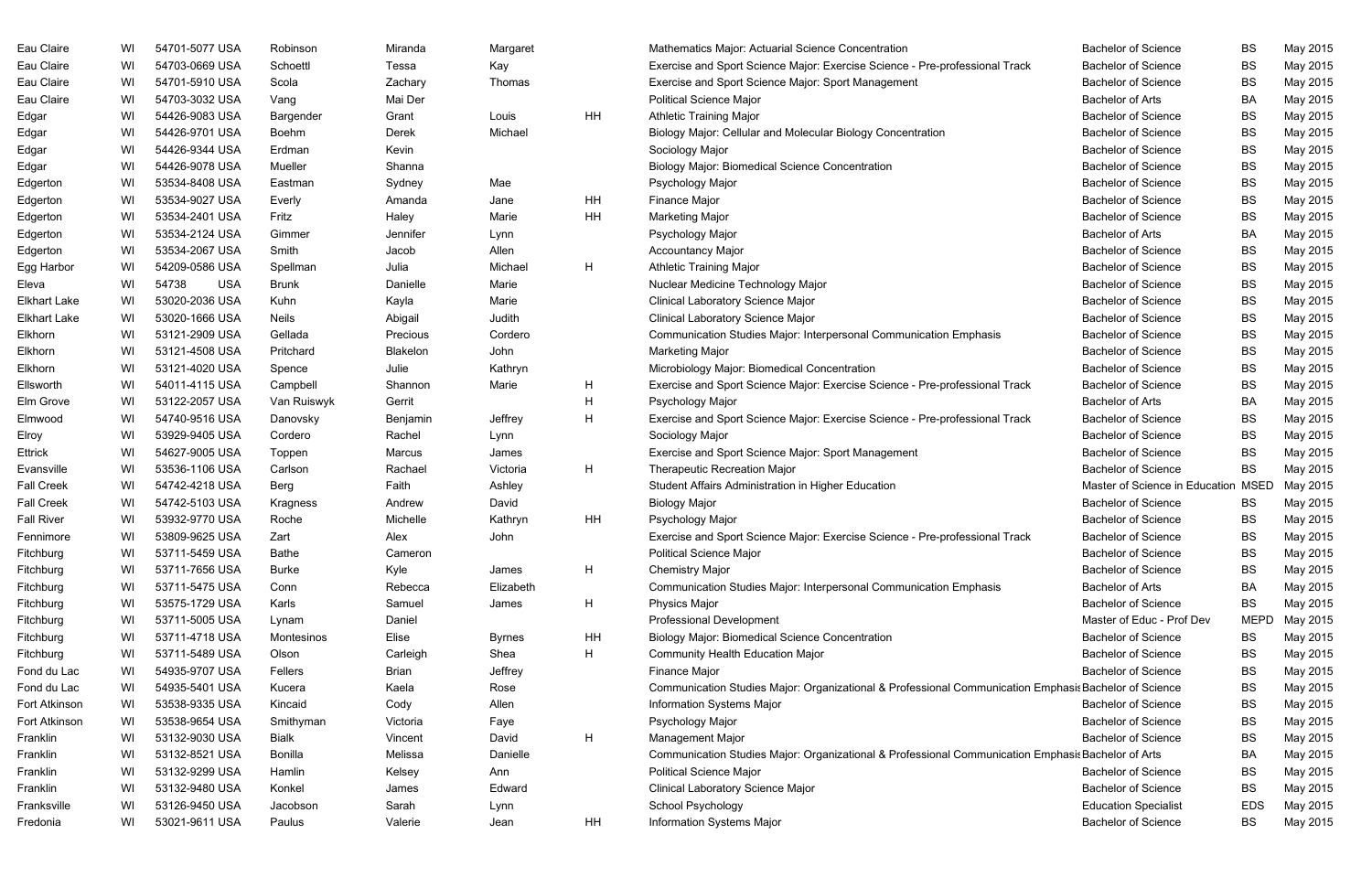| Freedom    | WI | 54913-9240 USA | Sanderfoot      | Angela         | Kay       |    | <b>Biology Major</b>                                                                               | <b>Bachelor of Science</b>          | <b>BS</b>  | May 2015 |
|------------|----|----------------|-----------------|----------------|-----------|----|----------------------------------------------------------------------------------------------------|-------------------------------------|------------|----------|
| Galesville | WI | 54630-5301 USA | Kunz            | Dylan          | Jacob     |    | Management Major                                                                                   | <b>Bachelor of Science</b>          | BS         | May 2015 |
| Galesville | WI | 54630-8382 USA | McDonah         | Katherine      | Rose      | H  | <b>Public Administration Major</b>                                                                 | <b>Bachelor of Science</b>          | BS         | May 2015 |
| Galesville | WI | 54630-7219 USA | Reedy           | Alisabeth      | Ann       | H  | Psychology Major                                                                                   | <b>Bachelor of Science</b>          | <b>BS</b>  | May 2015 |
| Genoa City | WI | 53128-2063 USA | Adams           | Nicholas       | James     |    | Communication Studies Major: Broadcast and Digital Media Emphasis                                  | <b>Bachelor of Science</b>          | <b>BS</b>  | May 2015 |
| Genoa City | WI | 53128-2023 USA | Williams        | Kathryn        | Grace     | H  | Theatre Arts Major: Music Theatre Emphasis                                                         | <b>Bachelor of Arts</b>             | BA         | May 2015 |
| Germantown | WI | 53022-4685 USA | Claussen        | Allison        |           |    | Communication Studies Major: Organizational & Professional Communication Emphasis                  | <b>Bachelor of Science</b>          | BS         | May 2015 |
| Germantown | WI | 53022-5278 USA | Cox             | Holly          | Marie     |    | Psychology Major                                                                                   | <b>Bachelor of Science</b>          | BS         | May 2015 |
| Germantown | WI | 53022-3976 USA | Knudson         | Jessica        | Taylor    | H  | <b>Biology Education Major</b>                                                                     | <b>Bachelor of Science</b>          | <b>BS</b>  | May 2015 |
| Germantown | WI | 53022-3273 USA | Lovering        | Kari           | Michelle  |    | Exercise and Sport Science Major: Physical Education                                               | <b>Bachelor of Science</b>          | BS         | May 2015 |
| Germantown | WI | 53022-4700 USA | Midlikowski     | Benjamin       | Peter     |    | <b>Biology Major: Biomedical Science Concentration</b>                                             | <b>Bachelor of Science</b>          | BS         | May 2015 |
| Germantown | WI | 53022-4797 USA | Riesterer       | Rachel         | Elisabeth |    | <b>Marketing Major</b>                                                                             | <b>Bachelor of Science</b>          | <b>BS</b>  | May 2015 |
| Germantown | WI | 53022-6204 USA | Schaetzel       | Jordan         | Lawrence  |    | <b>Accountancy Major</b>                                                                           | <b>Bachelor of Science</b>          | <b>BS</b>  | May 2015 |
| Germantown | WI | 53022-5139 USA | Werner          | Emma           | Jean      | HH | Early Childhood through Middle Childhood Education Major                                           | <b>Bachelor of Science</b>          | <b>BS</b>  | May 2015 |
| Glen Flora | WI | 54526-9747 USA | Schimka         | Richard        | Jay       |    | Student Affairs Administration in Higher Education                                                 | Master of Science in Education MSED |            | May 2015 |
| Glendale   | WI | 53217-4219 USA | Bootsma         | Sarah          | Janine    |    | <b>Physical Therapy</b>                                                                            | Doctor of Physical Therapy          | DPT        | May 2015 |
| Grafton    | WI | 53024-1119 USA | <b>Bucheger</b> | Zachary        | Shayne    | H  | Management Major                                                                                   | <b>Bachelor of Science</b>          | <b>BS</b>  | May 2015 |
| Grafton    | WI | 53024-2270 USA | Kimpel          | Jared          | R         | H. | Nuclear Medicine Technology Major                                                                  | <b>Bachelor of Science</b>          | BS         | May 2015 |
| Grafton    | WI | 53024-9633 USA | Kotes           | Chelsea        | Marie     |    | Psychology Major                                                                                   | <b>Bachelor of Science</b>          | BS         | May 2015 |
| Grafton    | WI | 53024-1829 USA | Montaine        | Emily          | Rose      | HH | <b>Therapeutic Recreation Major</b>                                                                | <b>Bachelor of Science</b>          | BS         | May 2015 |
| Grafton    | WI | 53024-9578 USA | Saunders        | Arin           |           |    | <b>Therapeutic Recreation Major</b>                                                                | <b>Bachelor of Science</b>          | BS         | May 2015 |
| Green Bay  | WI | 54311-9649 USA | Conard          | Corissa        | Ann       | H  | Exercise and Sport Science Major: Exercise Science - Pre-professional Track                        | <b>Bachelor of Science</b>          | BS         | May 2015 |
| Green Bay  | WI | 54311-4403 USA | Harrsch         | Kathryn        | Diane     |    | Psychology Major                                                                                   | <b>Bachelor of Arts</b>             | BA         | May 2015 |
| Green Bay  | WI | 54313-4700 USA | Karl            | Lindsey        | Ann       |    | Psychology Major                                                                                   | <b>Bachelor of Science</b>          | <b>BS</b>  | May 2015 |
| Green Bay  | WI | 54313-9225 USA | Kolitsch        | Andrea         | Rose      | H  | <b>Biology Major: Biomedical Science Concentration</b>                                             | <b>Bachelor of Science</b>          | BS         | May 2015 |
| Green Bay  | WI | 54313-4929 USA | Krug            | Carissa        | Annmarie  | HH | <b>Political Science Major</b>                                                                     | <b>Bachelor of Arts</b>             | BA         | May 2015 |
| Green Bay  | WI | 54313-6176 USA | Reitan          | Erik           | Olson     |    | German Studies Major                                                                               | <b>Bachelor of Arts</b>             | BA         | May 2015 |
| Green Bay  | WI | 54311-9439 USA | Rentmeester     | Brandon        | Roy       |    | <b>Biology Major: Biomedical Science Concentration</b>                                             | <b>Bachelor of Science</b>          | <b>BS</b>  | May 2015 |
| Green Bay  | WI | 54311-6595 USA | Ritchay         | Alex           | William   | HH | <b>Biochemistry Major</b>                                                                          | <b>Bachelor of Science</b>          | <b>BS</b>  | May 2015 |
| Green Bay  | WI | 54313-4225 USA | Schweitzer      | Amy            | Clare     |    | <b>Biology Major: Biomedical Science Concentration</b>                                             | <b>Bachelor of Science</b>          | <b>BS</b>  | May 2015 |
| Green Bay  | WI | 54311-7686 USA | Sticka          | Heather        | Marie     | HH | <b>Recreation Management Major</b>                                                                 | <b>Bachelor of Science</b>          | BS         | May 2015 |
| Green Bay  | WI | 54313-7373 USA | Sturzl          | Cassandra      | Alice     |    | Middle Childhood through Early Adolescence Education Major                                         | <b>Bachelor of Science</b>          | BS         | May 2015 |
| Green Bay  | WI | 54301-1135 USA | VanCampenhout   | Paul           | Michael   |    | <b>Management Major</b>                                                                            | <b>Bachelor of Science</b>          | BS         | May 2015 |
| Green Bay  | WI | 54313-4115 USA | Vander Heyden   | Luke           | Daniel    |    | <b>Biology Major: Biomedical Science Concentration</b>                                             | <b>Bachelor of Science</b>          | BS         | May 2015 |
| Green Bay  | WI | 54301-2881 USA | Velguth         | Christian      | John      |    | English Major: Rhetoric and Writing Emphasis                                                       | <b>Bachelor of Arts</b>             | BA         | May 2015 |
| Green Bay  | WI | 54311-4207 USA | Wallerius       | Jacob          | David     |    | Management Major                                                                                   | <b>Bachelor of Science</b>          | BS         | May 2015 |
| Green Bay  | WI | 54302-4701 USA | Wienkers        | <b>Brianne</b> | Michel    |    | <b>Physical Therapy</b>                                                                            | Doctor of Physical Therapy          | <b>DPT</b> | May 2015 |
| Green Bay  | WI | 54304-2308 USA | Wilda           | Timothy        | Joseph    | H  | Geography Major: Environmental Science Concentration                                               | <b>Bachelor of Science</b>          | BS         | May 2015 |
| Green Bay  | WI | 54311-5431 USA | Wojciechowski   | Gretchen       | Marie     |    | <b>Marketing Major</b>                                                                             | <b>Bachelor of Science</b>          | BS         | May 2015 |
| Green Bay  | WI | 54313-6402 USA | Wolf            | Robert         | Franklin  |    | Mathematics Major                                                                                  | <b>Bachelor of Science</b>          | BS         | May 2015 |
| Greenfield | WI | 53220-3612 USA | Landowski       | <b>Brandon</b> | Scott     |    | Psychology Major                                                                                   | <b>Bachelor of Science</b>          | BS         | May 2015 |
| Greenfield | WI | 53220-3532 USA | Lewis           | James          | Riley     |    | Exercise and Sport Science: Physical Education Teaching                                            | <b>Master of Science</b>            | MS         | May 2015 |
| Greenfield | WI | 53228-2122 USA | Lundquist       | Chelsea        | Nicole    |    | Communication Studies Major: Organizational & Professional Communication Emphasis Bachelor of Arts |                                     | BA         | May 2015 |
| Greenfield | WI | 53220-3679 USA | Peterson        | Brian          | Mark      |    | <b>Chemistry Major: ACS Certification</b>                                                          | <b>Bachelor of Science</b>          | BS         | May 2015 |
| Greenville | WI | 54942-9016 USA | Holz            | Stephanie      | Sadie     |    | Microbiology Major                                                                                 | <b>Bachelor of Science</b>          | BS         | May 2015 |
| Greenville | WI | 54942-8530 USA | Immel           | Breanna        | Goldine   |    | Psychology Major                                                                                   | <b>Bachelor of Science</b>          | BS         | May 2015 |
| Greenville | WI | 54942-9047 USA | Schell          | Alethia        | Lin       |    | Psychology Major                                                                                   | <b>Bachelor of Science</b>          | BS         | May 2015 |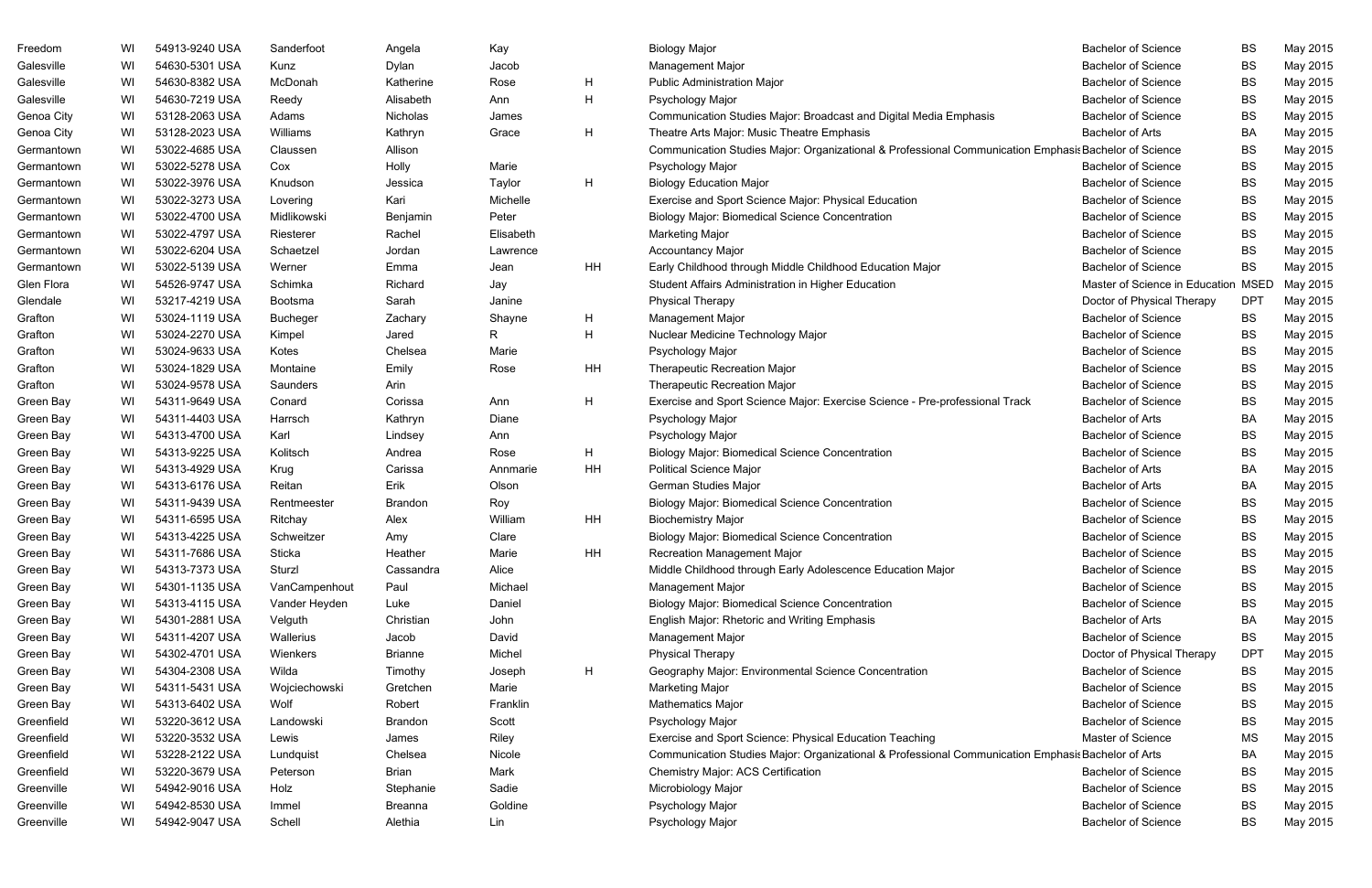| Greenwood   | WI | 54437-7565 USA | Elgersma         | <b>Brittany</b> | Renee         | HH | <b>Therapeutic Recreation Major</b>                                 | <b>Bachelor of Science</b>     | <b>BS</b>   | May 2015 |
|-------------|----|----------------|------------------|-----------------|---------------|----|---------------------------------------------------------------------|--------------------------------|-------------|----------|
| Hammond     | WI | 54015-4815 USA | Hawkins          | Hayley          | Marie         | H  | Middle Childhood through Early Adolescence Education Major          | <b>Bachelor of Science</b>     | <b>BS</b>   | May 2015 |
| Hammond     | WI | 54015-9719 USA | <b>Starck</b>    | Sara            | Luella        | HH | Early Childhood through Middle Childhood Education Major            | <b>Bachelor of Science</b>     | <b>BS</b>   | May 2015 |
| Hartford    | WI | 53027-9220 USA | Anagnoustopolous | Demi            | Elisabeth     | H  | <b>Biology Major</b>                                                | <b>Bachelor of Science</b>     | <b>BS</b>   | May 2015 |
| Hartford    | WI | 53027-9220 USA | Anagnoustopolous | Denine          | Eva           | H  | <b>Biology Major</b>                                                | <b>Bachelor of Science</b>     | <b>BS</b>   | May 2015 |
| Hartford    | WI | 53027-9739 USA | Bach             | Carly           | Ann           |    | <b>Marketing Major</b>                                              | <b>Bachelor of Science</b>     | <b>BS</b>   | May 2015 |
| Hartford    | WI | 53027-2606 USA | Kowalke          | Kathleen        | Mary          |    | <b>Therapeutic Recreation Major</b>                                 | <b>Bachelor of Science</b>     | <b>BS</b>   | May 2015 |
| Hartford    | WI | 53027-8863 USA | Krause           | Hayden          | Joseph Robert |    | <b>Biology Major: Biomedical Science Concentration</b>              | <b>Bachelor of Science</b>     | <b>BS</b>   | May 2015 |
| Hartford    | WI | 53027-1326 USA | Krupski          | Alexander       |               |    | <b>Marketing Major</b>                                              | <b>Bachelor of Science</b>     | <b>BS</b>   | May 2015 |
| Hartford    | WI | 53027-9352 USA | McLaren          | Kelsey          | Marie         |    | Exercise and Sport Science Major: Exercise Science - Fitness Track  | <b>Bachelor of Science</b>     | <b>BS</b>   | May 2015 |
| Hartland    | WI | 53029-9212 USA | Arndt            | Zachary         | Lee           | HH | Finance Major: Risk, Insurance and Financial Planning Concentration | <b>Bachelor of Science</b>     | <b>BS</b>   | May 2015 |
| Hartland    | WI | 53029-1014 USA | <b>Burant</b>    | Paul            | Richard       | HH | <b>Athletic Training Major</b>                                      | <b>Bachelor of Science</b>     | <b>BS</b>   | May 2015 |
| Hartland    | WI | 53029-2295 USA | Grimm            | Ericka          | Ann           |    | School Psychology                                                   | Master of Science in Education | <b>MSED</b> | May 2015 |
| Hartland    | WI | 53029-1301 USA | Sanders          | Samantha        | Jane          | H  | English Major: Rhetoric and Writing Emphasis                        | <b>Bachelor of Arts</b>        | BA          | May 2015 |
| Hartland    | WI | 53029-9311 USA | Touchett         | Martin          | John          |    | Psychology Major                                                    | <b>Bachelor of Science</b>     | <b>BS</b>   | May 2015 |
| Hazel Green | WI | 53811-9501 USA | DeMuth           | Chelsea         | Lynn          | HH | <b>Biology Major: Biomedical Science Concentration</b>              | <b>Bachelor of Science</b>     | <b>BS</b>   | May 2015 |
| Hilbert     | WI | 54129-9329 USA | Halbach          | Kelly           | Elizabeth     | HH | <b>Biology Major: Biomedical Science Concentration</b>              | <b>Bachelor of Science</b>     | <b>BS</b>   | May 2015 |
| Hillsboro   | WI | 54634-9012 USA | Downing          | Julie           | Marie         |    | Art Major                                                           | <b>Bachelor of Arts</b>        | BA          | May 2015 |
| Holmen      | WI | 54636-2501 USA | Donjuan Gonzalez | Yesenia         |               |    | <b>Finance Major</b>                                                | <b>Bachelor of Science</b>     | <b>BS</b>   | May 2015 |
| Holmen      | WI | 54636-9775 USA | Lor              | PaChoua         |               |    | Sociology Major                                                     | <b>Bachelor of Science</b>     | <b>BS</b>   | May 2015 |
| Holmen      | WI | 54636-9531 USA | Luedtke          | Jennifer        | Lynn          |    | Management Major                                                    | <b>Bachelor of Science</b>     | <b>BS</b>   | May 2015 |
| Holmen      | WI | 54636-9488 USA | Neitzel          | Dylan           | Joseph        |    | Finance Major: Risk, Insurance and Financial Planning Concentration | <b>Bachelor of Science</b>     | <b>BS</b>   | May 2015 |
| Holmen      | WI | 54636-7318 USA | Netwal           | Melissa         | Lee           |    | <b>Biology Major</b>                                                | <b>Bachelor of Science</b>     | <b>BS</b>   | May 2015 |
| Holmen      | WI | 54636-7202 USA | Popple           | Brianna         | Jean          |    | Clinical Laboratory Science Major                                   | <b>Bachelor of Science</b>     | BS          | May 2015 |
| Holmen      | WI | 54636-8836 USA | Stigen           | Kathryn         | Marie         |    | Clinical Laboratory Science Major                                   | <b>Bachelor of Science</b>     | <b>BS</b>   | May 2015 |
| Holmen      | WI | 54636-9738 USA | Sutherland-Lasee | Alyssa          | Marie         |    | Psychology Major                                                    | <b>Bachelor of Science</b>     | <b>BS</b>   | May 2015 |
| Holmen      | WI | 54636-9182 USA | Trkula           | Gary            | Michael       |    | Management Major                                                    | <b>Bachelor of Science</b>     | BS          | May 2015 |
| Holmen      | WI | 54636-9297 USA | Weinke           | Jade            | Autumn        |    | <b>Chemistry Major: ACS Certification</b>                           | <b>Bachelor of Science</b>     | <b>BS</b>   | May 2015 |
| Holmen      | WI | 54636-9206 USA | Wiese            | Tyler           | James         |    | <b>Biology Major: Biomedical Science Concentration</b>              | <b>Bachelor of Science</b>     | <b>BS</b>   | May 2015 |
| Holmen      | WI | 54636-9665 USA | Yang             | Lau-Michael     |               |    | Clinical Laboratory Science Major                                   | <b>Bachelor of Science</b>     | ВS          | May 2015 |
| Holmen      | WI | 54636-9773 USA | Yang             | Tou             |               |    | <b>Information Systems Major</b>                                    | <b>Bachelor of Science</b>     | <b>BS</b>   | May 2015 |
| Houlton     | WI | 54082-2408 USA | Hildebrand       | Lance           | Arthur        | HH | Physics Major: Computational Emphasis                               | <b>Bachelor of Science</b>     | <b>BS</b>   | May 2015 |
| Hubertus    | WI | 53033-9302 USA | Jaskowiak        | Eli             | Cliford       | HH | <b>Political Science Major</b>                                      | <b>Bachelor of Science</b>     | BS          | May 2015 |
| Hubertus    | WI | 53033-9451 USA | Schmidt          | Rebecca         |               | H. | <b>Therapeutic Recreation Major</b>                                 | <b>Bachelor of Science</b>     | BS          | May 2015 |
| Hubertus    | WI | 53033-9207 USA | Volz             | Jennifer        | Ellen         |    | <b>Marketing Major</b>                                              | <b>Bachelor of Science</b>     | <b>BS</b>   | May 2015 |
| Hubertus    | WI | 53033-9545 USA | Ward             | Alissa          | Marie         | H  | Communication Studies Major: Interpersonal Communication Emphasis   | <b>Bachelor of Science</b>     | BS          | May 2015 |
| Hudson      | WI | 54016-7866 USA | <b>Bates</b>     | Philip          | Edward        |    | Exercise and Sport Science Major: Exercise Science - Fitness Track  | <b>Bachelor of Science</b>     | <b>BS</b>   | May 2015 |
| Hudson      | WI | 54016-7762 USA | <b>Buechler</b>  | Nicole          | Lynn          |    | Psychology Major                                                    | <b>Bachelor of Science</b>     | <b>BS</b>   | May 2015 |
| Hudson      | WI | 54016-8112 USA | Carey            | Jacquelyn       | Ann           |    | Psychology Major                                                    | <b>Bachelor of Arts</b>        | BA          | May 2015 |
| Hudson      | WI | 54016-1179 USA | Kiesow           | Danielle        | Lea           | HH | Archaeological Studies Major                                        | <b>Bachelor of Science</b>     | <b>BS</b>   | May 2015 |
| Hudson      | WI | 54016-6936 USA | Leemkuil         | Greta           | Rachel        |    | <b>Physical Therapy</b>                                             | Doctor of Physical Therapy     | <b>DPT</b>  | May 2015 |
| Hudson      | WI | 54016-9133 USA | McKibben         | Paige           | Elizabeth     | H. | Early Childhood through Middle Childhood Education Major            | <b>Bachelor of Science</b>     | BS          | May 2015 |
| Hudson      | WI | 54016-2321 USA | Pierce           | Kelsey          | Marie         | H  | <b>Therapeutic Recreation Major</b>                                 | <b>Bachelor of Science</b>     | BS          | May 2015 |
| Hudson      | WI | 54016-2158 USA | Schultz          | Gina            | Marie         |    | Management Major                                                    | <b>Bachelor of Science</b>     | <b>BS</b>   | May 2015 |
| Hudson      | WI | 54016-2400 USA | Webb             | Paul            | Joseph        |    | Microbiology Major                                                  | <b>Bachelor of Science</b>     | BS          | May 2015 |
| Iola        | WI | 54945-9663 USA | Trzebiatowski    | Thomas          | Joseph        |    | Computer Science Major                                              | <b>Bachelor of Science</b>     | BS          | May 2015 |
| Iron Ridge  | WI | 53035-9643 USA | <b>Nehls</b>     | Jenna           | Ruth          |    | <b>Biology Major</b>                                                | <b>Bachelor of Science</b>     | <b>BS</b>   | May 2015 |
|             |    |                |                  |                 |               |    |                                                                     |                                |             |          |

| <b>Bachelor of Science</b>     | BS          | May 2015 |
|--------------------------------|-------------|----------|
| <b>Bachelor of Science</b>     | <b>BS</b>   | May 2015 |
| <b>Bachelor of Science</b>     | BS          | May 2015 |
| <b>Bachelor of Science</b>     | BS          | May 2015 |
| <b>Bachelor of Science</b>     | BS          | May 2015 |
| <b>Bachelor of Science</b>     | <b>BS</b>   | May 2015 |
| <b>Bachelor of Science</b>     | BS          | May 2015 |
| <b>Bachelor of Science</b>     | <b>BS</b>   | May 2015 |
| <b>Bachelor of Science</b>     | BS          | May 2015 |
| <b>Bachelor of Science</b>     | <b>BS</b>   | May 2015 |
| <b>Bachelor of Science</b>     | BS          | May 2015 |
| <b>Bachelor of Science</b>     | BS          | May 2015 |
| Master of Science in Education | <b>MSED</b> | May 2015 |
| <b>Bachelor of Arts</b>        | BA          | May 2015 |
| <b>Bachelor of Science</b>     | BS          | May 2015 |
| <b>Bachelor of Science</b>     | <b>BS</b>   | May 2015 |
| <b>Bachelor of Science</b>     | <b>BS</b>   | May 2015 |
| <b>Bachelor of Arts</b>        | BA          | May 2015 |
| <b>Bachelor of Science</b>     | BS          | May 2015 |
| <b>Bachelor of Science</b>     | BS          | May 2015 |
| <b>Bachelor of Science</b>     | BS          | May 2015 |
| <b>Bachelor of Science</b>     | <b>BS</b>   | May 2015 |
| <b>Bachelor of Science</b>     | <b>BS</b>   | May 2015 |
| <b>Bachelor of Science</b>     | BS          | May 2015 |
| <b>Bachelor of Science</b>     | BS          | May 2015 |
| <b>Bachelor of Science</b>     | <b>BS</b>   | May 2015 |
| <b>Bachelor of Science</b>     | <b>BS</b>   | May 2015 |
| <b>Bachelor of Science</b>     | <b>BS</b>   | May 2015 |
| <b>Bachelor of Science</b>     | BS          | May 2015 |
| <b>Bachelor of Science</b>     | <b>BS</b>   | May 2015 |
| <b>Bachelor of Science</b>     | BS          | May 2015 |
| <b>Bachelor of Science</b>     | BS          | May 2015 |
| <b>Bachelor of Science</b>     | BS          | May 2015 |
| <b>Bachelor of Science</b>     | BS          | May 2015 |
| <b>Bachelor of Science</b>     | BS          | May 2015 |
| <b>Bachelor of Science</b>     | BS          | May 2015 |
| <b>Bachelor of Science</b>     | <b>BS</b>   | May 2015 |
| <b>Bachelor of Science</b>     | BS          | May 2015 |
| <b>Bachelor of Arts</b>        | BA          | May 2015 |
| <b>Bachelor of Science</b>     | BS          | May 2015 |
| Doctor of Physical Therapy     | <b>DPT</b>  | May 2015 |
| <b>Bachelor of Science</b>     | BS          | May 2015 |
| <b>Bachelor of Science</b>     | BS          | May 2015 |
| <b>Bachelor of Science</b>     | BS          | May 2015 |
| <b>Bachelor of Science</b>     | BS          | May 2015 |
| <b>Bachelor of Science</b>     | BS          | May 2015 |
| <b>Bachelor of Science</b>     | BS          | May 2015 |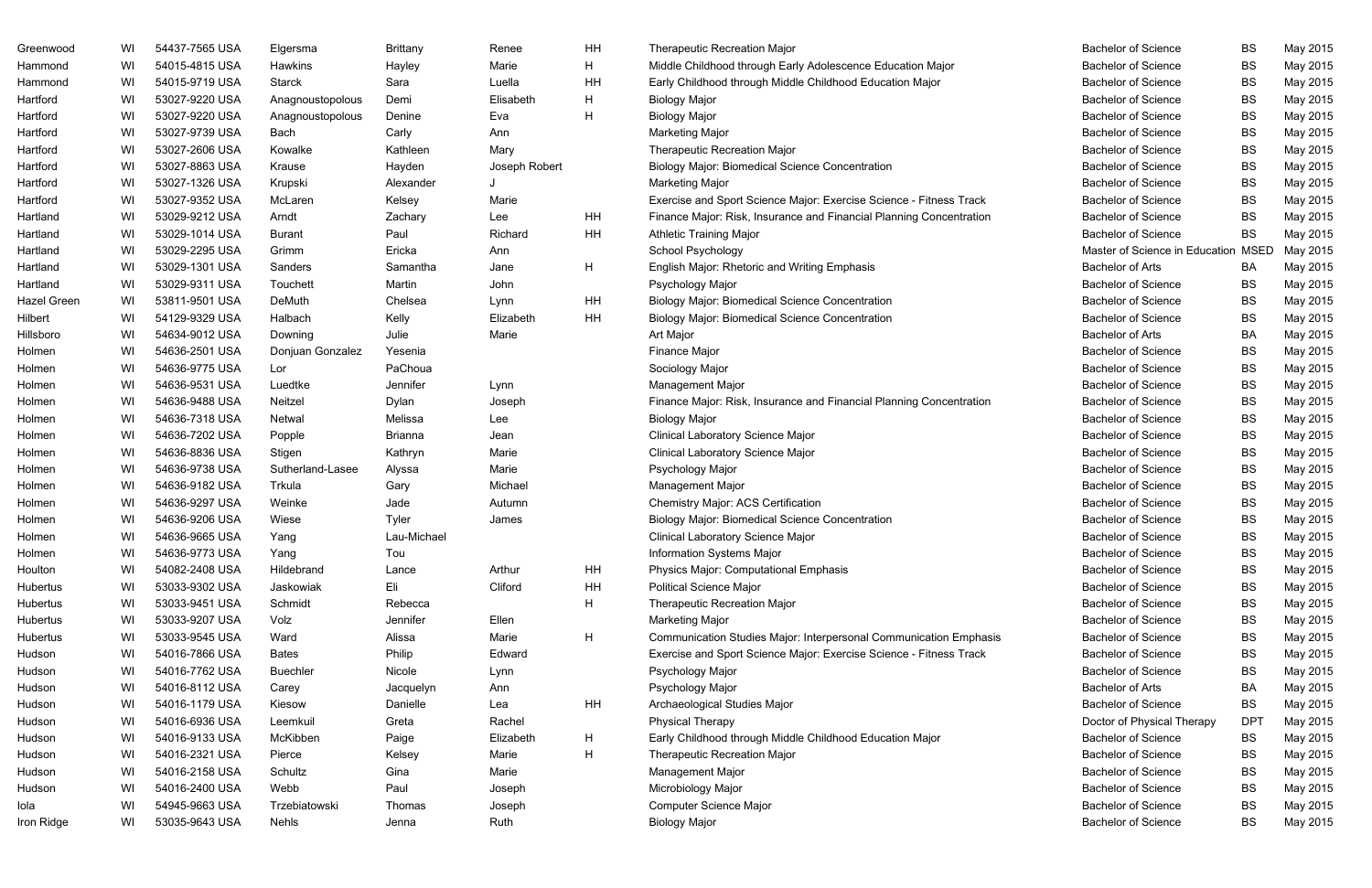| Jackson      | WI  | 53037-9005 USA | Hoeppner         | <b>Nick</b>     | James            |    | <b>Biology Major</b>                                                                                  | <b>Bachelor of Science</b>          | <b>BS</b>  | May 2015 |
|--------------|-----|----------------|------------------|-----------------|------------------|----|-------------------------------------------------------------------------------------------------------|-------------------------------------|------------|----------|
| Jackson      | WI  | 53037-9346 USA | Theriault        | Elizabeth       | Kay              |    | Exercise and Sport Science: Sport Administration                                                      | Master of Science                   | <b>MS</b>  | May 2015 |
| Jackson      | WI  | 53037-9346 USA | Theriault        | Justin          | <b>Bernard</b>   | H  | Exercise and Sport Science Major: Exercise Science - Pre-professional Track                           | <b>Bachelor of Science</b>          | BS         | May 2015 |
| Janesville   | WI  | 53545-2513 USA | Capozziello      | Natalia         | Diane            | Н  | Psychology Major                                                                                      | <b>Bachelor of Arts</b>             | <b>BA</b>  | May 2015 |
| Janesville   | WI  | 53546-5828 USA | Cavey            | Adam            | Daniel           |    | Management Major                                                                                      | <b>Bachelor of Science</b>          | BS         | May 2015 |
| Janesville   | WI  | 53545-4174 USA | Collins          | Kelly           | Mayme            | ΗH | Communication Studies Major: Organizational & Professional Communication Emphasis Bachelor of Arts    |                                     | <b>BA</b>  | May 2015 |
| Janesville   | WI  | 53546-1240 USA | Colson           | Cody            | Duaine           |    | Management Major                                                                                      | <b>Bachelor of Science</b>          | BS         | May 2015 |
| Janesville   | WI  | 53546-2420 USA | Dominy           | Trevor          | Allen            |    | Exercise and Sport Science Major: Exercise Science - Pre-professional Track                           | <b>Bachelor of Science</b>          | BS         | May 2015 |
| Janesville   | WI  | 53548-9112 USA | Dubanowich       | Anna            | Teresa           |    | <b>Therapeutic Recreation Major</b>                                                                   | <b>Bachelor of Science</b>          | BS         | May 2015 |
| Janesville   | WI  | 53546-5749 USA | Godding          | Katherine       | Elizabeth        |    | Geography Major: Geographic Information Science Concentration                                         | <b>Bachelor of Science</b>          | BS         | May 2015 |
| Janesville   | WI  | 53546-9050 USA | Gutzman          | Matthew         | Thiel            |    | Communication Studies Major: Broadcast and Digital Media Emphasis                                     | <b>Bachelor of Science</b>          | BS         | May 2015 |
| Janesville   | WI  | 53546-2152 USA | Hoyt             | Michael         | David            | H  | Computer Science Major                                                                                | <b>Bachelor of Science</b>          | BS         | May 2015 |
| Janesville   | WI  | 53546-6066 USA | Jensen           | Jaimi           | Kay              | ΗH | <b>Biology Major: Biomedical Science Concentration</b>                                                | <b>Bachelor of Science</b>          | BS         | May 2015 |
| Janesville   | WI  | 53545-8863 USA | <b>Nickols</b>   | Lexi            | Adrian           |    | Psychology Major                                                                                      | <b>Bachelor of Science</b>          | BS         | May 2015 |
| Janesville   | WI  | 53546-3313 USA | Sroda            | Ciarra          | Marie            | HH | <b>Biology Major</b>                                                                                  | <b>Bachelor of Science</b>          | BS         | May 2015 |
| Janesville   | WI  | 53546-9021 USA | Stuttgen         | <b>Brittany</b> | Marie            |    | Finance Major                                                                                         | <b>Bachelor of Science</b>          | BS         | May 2015 |
| Janesville   | WI  | 53545-4917 USA | Terrell          | Caroline        | Eleanor          |    | Psychology Major                                                                                      | <b>Bachelor of Arts</b>             | BA         | May 2015 |
| Janesville   | WI  | 53545-4104 USA | Weirich          | John            | Lohr             | H. | <b>Biology Major: Biomedical Science Concentration</b>                                                | <b>Bachelor of Science</b>          | BS         | May 2015 |
| Janesville   | WI  | 53546-1427 USA | Yaucher          | Thomas          | John             | ΗH | <b>Biology Major</b>                                                                                  | <b>Bachelor of Science</b>          | BS         | May 2015 |
| Jefferson    | WI  | 53549-9731 USA | Foerster         | Makenzie        | Elizabeth        |    | Exercise and Sport Science Major: Physical Education                                                  | <b>Bachelor of Science</b>          | BS         | May 2015 |
| Juda         | WI  | 53550-9551 USA | Trotter          | Megan           | Suzanne          | ΗH | Therapeutic Recreation Major                                                                          | <b>Bachelor of Science</b>          | <b>BS</b>  | May 2015 |
| Juneau       | WI  | 53039-1021 USA | Leissring        | Sarah           | Kathryn          |    | <b>Physical Therapy</b>                                                                               | Doctor of Physical Therapy          | <b>DPT</b> | May 2015 |
| Kansasville  | WI  | 53139-9752 USA | Endemann         | Aimee           | Lee              |    | Microbiology Major: Biomedical Concentration                                                          | <b>Bachelor of Science</b>          | BS         | May 2015 |
| Kaukauna     | WI  | 54130-9553 USA | Schroeder        | Taylor          | Marlene          |    | <b>Biology Major: Biomedical Science Concentration</b>                                                | <b>Bachelor of Science</b>          | BS         | May 2015 |
| Kaukauna     | WI  | 54130-9300 USA | Van Groll        | Stephani        | Ann              | ΗH | Early Childhood through Middle Childhood Education Major                                              | <b>Bachelor of Science</b>          | BS         | May 2015 |
| Kenosha      | WI  | 53144-1665 USA | Fischer          | Jacob           | Kaley            |    | <b>Biology Major: Biomedical Science Concentration</b>                                                | <b>Bachelor of Science</b>          | BS         | May 2015 |
| Kenosha      | WI  | 53143-6212 USA | Gallagher        | Sean            | Thomas           | ΗH | <b>Biochemistry Major</b>                                                                             | <b>Bachelor of Science</b>          | BS         | May 2015 |
| Kenosha      | WI  | 53144-7106 USA | Metz             | Sarah           | Ann              |    | Clinical Laboratory Science Major                                                                     | <b>Bachelor of Science</b>          | BS         | May 2015 |
| Kewaskum     | WI  | 53040-9011 USA | Phillips         | Kyle            | Matthew          | Η  | <b>Biology Major: Biomedical Science Concentration</b>                                                | <b>Bachelor of Science</b>          | <b>BS</b>  | May 2015 |
| Kewaunee     | WI. | 54216-9354 USA | Schaal           | David           | M                |    | Philosophy Major                                                                                      | <b>Bachelor of Science</b>          | BS         | May 2015 |
| Kewaunee     | WI. | 54216-1919 USA | Siebold          | Alicia          | Marie            | H  | English Major: Literature Emphasis                                                                    | <b>Bachelor of Arts</b>             | BA         | May 2015 |
| Kewaunee     | WI  | 54216-9694 USA | Voelker          | Allen           | Mark             |    | Student Affairs Administration in Higher Education                                                    | Master of Science in Education MSED |            | May 2015 |
| Kiel         | WI  | 53042-3104 USA | Rabe             | Angela          | Jean             |    | Student Affairs Administration in Higher Education                                                    | Master of Science in Education MSED |            | May 2015 |
| Knapp        | WI  | 54749-9520 USA | Werner           | Sarah           |                  | H  | Microbiology Major: Biomedical Concentration                                                          | <b>Bachelor of Science</b>          | <b>BS</b>  | May 2015 |
| Knapp        | WI  | 54749-9520 USA | Werner           | Sarah           |                  | н  | <b>Chemistry Minor</b>                                                                                | <b>Bachelor of Science</b>          | BS         | May 2015 |
| Kronenwetter | WI  | 54455-7819 USA | Keding           | Logan           | Timothy          |    | <b>Biology Major: Biomedical Science Concentration</b>                                                | <b>Bachelor of Science</b>          | BS         | May 2015 |
| La Crosse    | WI  | 54601-3621 USA | Anderson         | Lauren          | Elizabeth        |    | Sociology Major                                                                                       | <b>Bachelor of Arts</b>             | <b>BA</b>  | May 2015 |
| La Crosse    | WI  | 54601-7325 USA | <b>Bakalars</b>  | Karissa         | Jean             | ΗH | Early Childhood through Middle Childhood Education Major                                              | <b>Bachelor of Science</b>          | <b>BS</b>  | May 2015 |
| La Crosse    | WI  | 54601-7159 USA | <b>Barnes</b>    | Nicholas        | James            |    | <b>Recreation Management Major</b>                                                                    | <b>Bachelor of Science</b>          | BS         | May 2015 |
| La Crosse    | WI  | 54601-3957 USA | Blackdeer        | Keith           |                  |    | Mathematics Major                                                                                     | <b>Bachelor of Science</b>          | BS         | May 2015 |
| La Crosse    | WI  | 54601-3644 USA | <b>Bollhorst</b> | Nathan          | Anthony          |    | Exercise and Sport Science Major: Exercise Science - Fitness Track                                    | <b>Bachelor of Science</b>          | BS         | May 2015 |
| La Crosse    | WI  | 54603-2291 USA | Bonis            | Alison          | Nicole           |    | Biology Major: Cellular and Molecular Biology Concentration                                           | <b>Bachelor of Science</b>          | <b>BS</b>  | May 2015 |
| La Crosse    | WI  | 54601-3858 USA | Bouffleur        | Lindsey         | Ann              |    | English Major: Rhetoric and Writing Emphasis                                                          | <b>Bachelor of Arts</b>             | BA         | May 2015 |
| La Crosse    | WI  | 54601-6321 USA | <b>Brandt</b>    | Katelyn         | Nicole           | HH | <b>Biology Major: Biomedical Science Concentration</b>                                                | <b>Bachelor of Science</b>          | BS         | May 2015 |
| La Crosse    | WI  | 54601-3901 USA | <b>Brevik</b>    | Nikol           | Ann              |    | Psychology Major                                                                                      | <b>Bachelor of Science</b>          | BS         | May 2015 |
| La Crosse    | WI  | 54603-1665 USA | Brown            | Jonathon        | Michael          |    | English Major: Literature Emphasis                                                                    | <b>Bachelor of Arts</b>             | BA         | May 2015 |
| La Crosse    | WI  | 54601-7448 USA | Charles          | Tristan         | Sherman Mauricio |    | Communication Studies Major: Organizational & Professional Communication Emphasis Bachelor of Science |                                     | <b>BS</b>  | May 2015 |
|              |     |                |                  |                 |                  |    |                                                                                                       |                                     |            |          |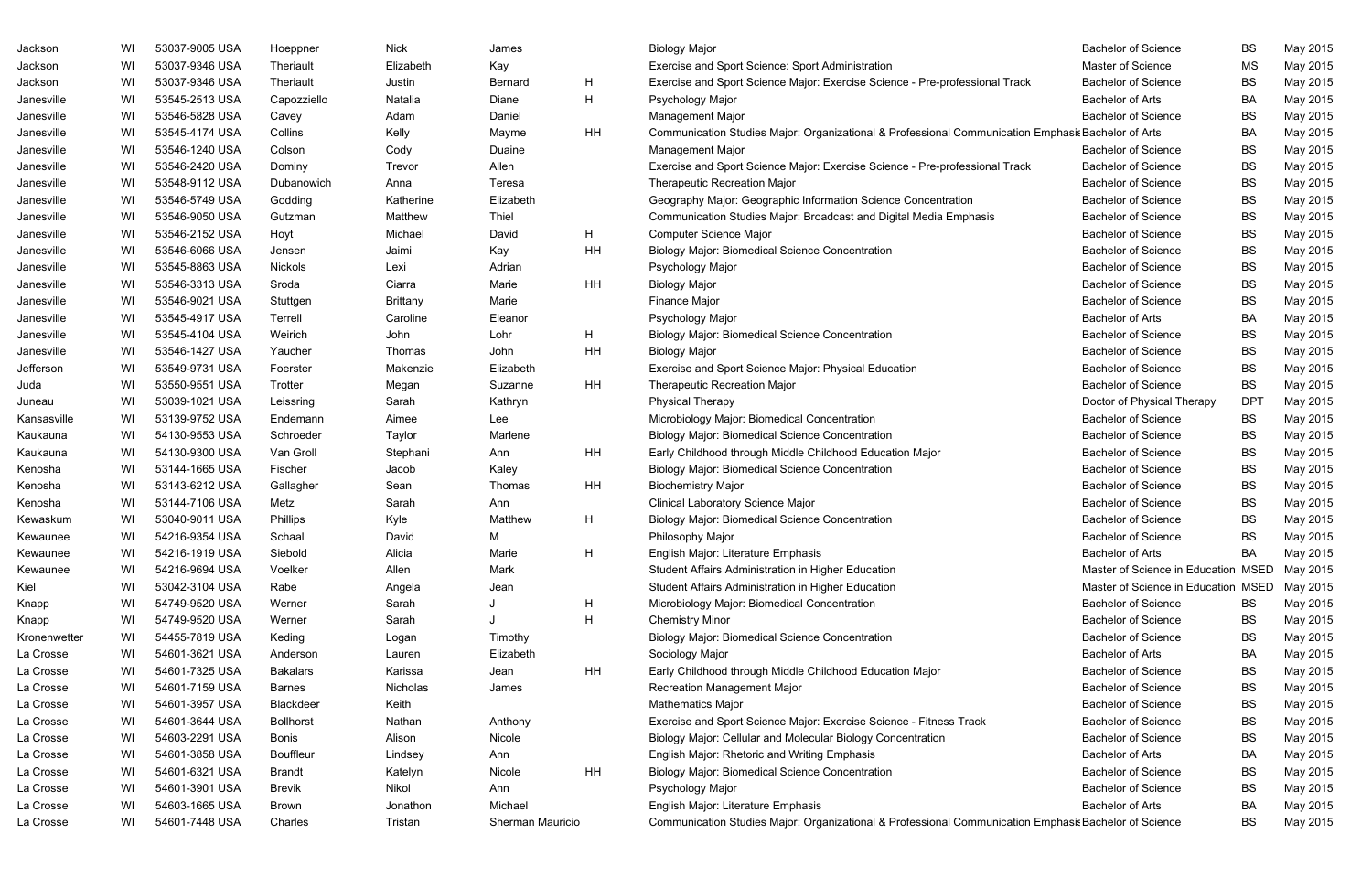| <b>Bachelor of Science</b><br>La Crosse<br>54601-2235 USA<br><b>Brittany</b><br>Monika<br>Psychology Major<br>May 2015<br>WI<br>Colby<br><b>BS</b><br>H.<br>WI<br>54603-2472 USA<br>De Cora<br>Rose<br><b>Bachelor of Science</b><br>La Crosse<br>Psychology Major<br><b>BS</b><br>Amanda<br>Abby<br><b>Bachelor of Science</b><br>La Crosse<br>WI<br>54601-4978 USA<br><b>Debbink</b><br>Nicole<br><b>Biology Major</b><br><b>BS</b><br>May 2015<br>WI<br>54601-3705 USA<br>Psychology Major<br><b>Bachelor of Science</b><br><b>BS</b><br>May 2015<br>La Crosse<br>Patrick<br>Deegan<br>Joseph<br>La Crosse<br>WI<br>54601-6904 USA<br>Genell<br>Master of Science<br><b>MS</b><br>May 2015<br>Delapp<br>Tiara<br><b>Recreation Management</b><br>WI<br>54603-2500 USA<br>Daniel<br>Mark<br><b>Bachelor of Science</b><br>BS<br>La Crosse<br>Devine<br>Biology Major: Cellular and Molecular Biology Concentration<br><b>Bachelor of Science</b><br>La Crosse<br>WI<br>54601-7149 USA<br>Dibble<br>Sarah<br><b>Biochemistry Major</b><br><b>BS</b><br>May 2015<br>Jane<br>H.<br>WI<br>54601-4924 USA<br><b>Bachelor of Science</b><br><b>BS</b><br>La Crosse<br>Doberstein<br>Kylie<br>Korin<br>Exercise and Sport Science Major: Exercise Science - Pre-professional Track<br>La Crosse<br>WI<br>54601-3007 USA<br><b>Special Education</b><br>Master of Science in Education<br><b>MSED</b><br>Tara<br>May 2015<br>Dummer<br>Jean<br>H.<br>WI<br>54601-6647 USA<br>William<br>Geography Major: Environmental Science Concentration<br><b>Bachelor of Science</b><br><b>BS</b><br>May 2015<br>La Crosse<br>Dunn<br>Gregory<br>Exercise and Sport Science Major: Sport Management<br><b>Bachelor of Science</b><br>La Crosse<br>WI<br>54601-3546 USA<br>Kayla<br>Ruth<br><b>BS</b><br>May 2015<br>Dvorak<br>WI<br>54601-7807 USA<br>School Psychology<br>Master of Science in Education MSED<br>La Crosse<br>Stefanie<br>May 2015<br>Eggert<br>La Crosse<br>WI<br>54601-2574 USA<br>Master of Software Engineering MSE<br>Erickson<br>Randy<br>Dean<br>Software Engineering<br>May 2015<br>La Crosse<br>WI<br>54603-2826 USA<br>Sara<br>Marie<br><b>Recreation Management</b><br>Master of Science<br>May 2015<br>Erickson<br>MS<br>54601-5672 USA<br><b>Finance Major</b><br><b>Bachelor of Science</b><br>La Crosse<br>WI<br>Erickson<br>Thomas<br><b>BS</b><br>May 2015<br>A<br>54601-5672 USA<br><b>Bachelor of Science</b><br><b>BS</b><br>La Crosse<br>WI<br>Erickson<br><b>Accountancy Minor</b><br>May 2015<br>Thomas<br>A<br>La Crosse<br>54601-6053 USA<br><b>Bachelor of Science</b><br><b>BS</b><br>WI<br>Tony<br>Francis<br><b>Biology Major: Biomedical Science Concentration</b><br>May 2015<br>Favre<br>La Crosse<br>WI<br>54601-6335 USA<br>Geography Major: Geographic Information Science Concentration<br><b>Bachelor of Science</b><br>BS<br>May 2015<br>Fernan<br>Alexander<br>John<br>La Crosse<br>H<br>Communication Studies Major: Organizational & Professional Communication Emphasis Bachelor of Arts<br><b>BA</b><br>WI<br>54601-7027 USA<br>Cody<br>Nicole<br>May 2015<br>Fortney<br>54601-3672 USA<br>ΗH<br><b>Bachelor of Science</b><br>BS<br>La Crosse<br>WI<br>Fritsch<br>Alexa<br>Rae<br><b>Biology Major</b><br>May 2015<br>Η<br>La Crosse<br>54601-2303 USA<br>Hei Yeung<br>Finance Major<br><b>Bachelor of Science</b><br>BS<br>May 2015<br>WI<br>Fung<br>54601-4944 USA<br>Michael<br>н<br>Computer Science Major<br><b>Bachelor of Science</b><br>BS<br>May 2015<br>La Crosse<br>WI<br>Ganster<br>Kenneth<br>Kelly<br>La Crosse<br>WI<br>54601-4352 USA<br>Early Childhood through Middle Childhood Education Major<br><b>Bachelor of Science</b><br><b>BS</b><br>May 2015<br>Gazeley<br>Ann<br>54601-2510 USA<br>Women's Studies Major<br><b>Bachelor of Arts</b><br><b>BA</b><br>May 2015<br>La Crosse<br>WI<br>Gina<br>Marie<br>Gentry<br>La Crosse<br>54601-2175 USA<br>Benjamin<br><b>Bachelor of Science</b><br>BS<br>May 2015<br>WI<br>Gierszewski<br>John<br>Management Major<br>54601-2546 USA<br>Μ<br>HH<br>Computer Science Major: Computer Engineering Technology Emphasis<br><b>Bachelor of Science</b><br>BS<br>May 2015<br>La Crosse<br>WI<br>Gillespie<br>Stephen<br>Communication Studies Major: Organizational & Professional Communication Emphasis Bachelor of Science<br>La Crosse<br>WI<br>54603-2294 USA<br>Graber<br>Kate<br><b>BS</b><br>May 2015<br>Louise<br>54601-3502 USA<br>Gromowski-Schuenke Jade<br>Community Health Education Major<br>May 2015<br>La Crosse<br>WI<br>Janelle<br><b>Bachelor of Science</b><br><b>BS</b><br>54601-4560 USA<br><b>Public Administration Major</b><br>BS<br>May 2015<br>La Crosse<br>WI<br>Harlan<br><b>Bachelor of Science</b><br>Tylor<br>James<br>La Crosse<br>54601-5576 USA<br>Cody<br><b>Bachelor of Science</b><br><b>BS</b><br>May 2015<br>Hawkins<br><b>Biology Major</b><br>WI<br>James<br>La Crosse<br>54601-2137 USA<br><b>Bachelor of Science</b><br><b>BS</b><br>WI<br>Allyson<br>Joy<br>Exercise and Sport Science Major: Sport Management<br>May 2015<br>Hennessy<br><b>Public Administration Major</b><br>BS<br>May 2015<br>La Crosse<br>WI<br>54601-4846 USA<br>Holt<br>Stephanie<br><b>Bachelor of Science</b><br>A<br>H<br>La Crosse<br>Early Childhood through Middle Childhood Education Major<br><b>Bachelor of Science</b><br>May 2015<br>WI<br>54601-2435 USA<br>Leah<br>Katherine<br>BS<br>Justin<br>La Crosse<br>54601-3691 USA<br>Michael<br><b>Bachelor of Science</b><br>BS<br>May 2015<br>WI<br>Kahl<br>Brandon<br>Management Major<br>La Crosse<br>Jeffrey<br><b>Bachelor of Science</b><br>BS<br>May 2015<br>WI<br>54603-1133 USA<br>Kent<br><b>Marketing Major</b><br>Kevan<br>54601-7859 USA<br>Finance Major<br>May 2015<br>La Crosse<br>WI<br>Key<br>Cody<br>James Raddatz<br>HH<br><b>Bachelor of Science</b><br>BS<br>H.<br>La Crosse<br>54601-3776 USA<br>Community Health Education Major<br><b>Bachelor of Science</b><br>May 2015<br>WI<br>Danielle<br>Rose<br>BS<br>Koepke<br>La Crosse<br>54601-4257 USA<br>Kristin<br>ΗH<br>Exercise and Sport Science Major: Exercise Science - Pre-professional Track<br><b>Bachelor of Science</b><br>BS<br>May 2015<br>WI<br>Kotzer<br>Erik<br>La Crosse<br>Judd<br><b>Political Science Major</b><br><b>Bachelor of Science</b><br>BS<br>May 2015<br>WI<br>54603-4205 USA<br>Kullerud<br><b>Physician Assistant Studies</b><br><b>MS</b><br>May 2015<br>La Crosse<br>WI<br>54601-6410 USA<br>Larkin<br>Jacob<br>Master of Science<br>HH<br>La Crosse<br>Storm<br><b>BA</b><br>WI<br>54601-7921 USA<br>English Major: Rhetoric and Writing Emphasis<br><b>Bachelor of Arts</b><br>May 2015<br>Benjamin<br>Larson<br>La Crosse<br>54601-3713 USA<br>ΗH<br>Management Major<br><b>Bachelor of Science</b><br>BS<br>May 2015<br>WI<br>Linde<br>Freeman<br>La Crosse<br>54601-4094 USA<br>Management Major<br><b>Bachelor of Science</b><br>BS<br>May 2015<br>WI<br>Adam<br>Livingston<br>Paul<br>Communication Studies Major: Organizational & Professional Communication Emphasis Bachelor of Science<br>La Crosse<br>WI<br>54601-5413 USA<br>BS<br>May 2015<br>Luce<br>James<br>HH<br>La Crosse<br>WI<br>54601-3376 USA<br>Marie<br>Archaeological Studies Major<br><b>Bachelor of Science</b><br>BS<br>May 2015<br>Maroon<br>Anna<br>54601-3953 USA<br>Master of Science<br>May 2015<br>La Crosse<br>WI<br>McConnell<br>Ellen<br>Elizabeth<br><b>Physician Assistant Studies</b><br>MS | La Crosse | WI | 54601-0827 USA | Chu | Jingbo |  | <b>Software Engineering</b> | Master of Software Engineering MSE | May 2015 |
|-------------------------------------------------------------------------------------------------------------------------------------------------------------------------------------------------------------------------------------------------------------------------------------------------------------------------------------------------------------------------------------------------------------------------------------------------------------------------------------------------------------------------------------------------------------------------------------------------------------------------------------------------------------------------------------------------------------------------------------------------------------------------------------------------------------------------------------------------------------------------------------------------------------------------------------------------------------------------------------------------------------------------------------------------------------------------------------------------------------------------------------------------------------------------------------------------------------------------------------------------------------------------------------------------------------------------------------------------------------------------------------------------------------------------------------------------------------------------------------------------------------------------------------------------------------------------------------------------------------------------------------------------------------------------------------------------------------------------------------------------------------------------------------------------------------------------------------------------------------------------------------------------------------------------------------------------------------------------------------------------------------------------------------------------------------------------------------------------------------------------------------------------------------------------------------------------------------------------------------------------------------------------------------------------------------------------------------------------------------------------------------------------------------------------------------------------------------------------------------------------------------------------------------------------------------------------------------------------------------------------------------------------------------------------------------------------------------------------------------------------------------------------------------------------------------------------------------------------------------------------------------------------------------------------------------------------------------------------------------------------------------------------------------------------------------------------------------------------------------------------------------------------------------------------------------------------------------------------------------------------------------------------------------------------------------------------------------------------------------------------------------------------------------------------------------------------------------------------------------------------------------------------------------------------------------------------------------------------------------------------------------------------------------------------------------------------------------------------------------------------------------------------------------------------------------------------------------------------------------------------------------------------------------------------------------------------------------------------------------------------------------------------------------------------------------------------------------------------------------------------------------------------------------------------------------------------------------------------------------------------------------------------------------------------------------------------------------------------------------------------------------------------------------------------------------------------------------------------------------------------------------------------------------------------------------------------------------------------------------------------------------------------------------------------------------------------------------------------------------------------------------------------------------------------------------------------------------------------------------------------------------------------------------------------------------------------------------------------------------------------------------------------------------------------------------------------------------------------------------------------------------------------------------------------------------------------------------------------------------------------------------------------------------------------------------------------------------------------------------------------------------------------------------------------------------------------------------------------------------------------------------------------------------------------------------------------------------------------------------------------------------------------------------------------------------------------------------------------------------------------------------------------------------------------------------------------------------------------------------------------------------------------------------------------------------------------------------------------------------------------------------------------------------------------------------------------------------------------------------------------------------------------------------------------------------------------------------------------------------------------------------------------------------------------------------------------------------------------------------------------------------------------------------------------------------------------------------------------------------------------------------------------------------------------------------------------------------------------------------------------------------------------------------------------------------------------------------------------------------------------------------------------------------------------------------------------------------------------------------------------------------------------------------------------------------------------------------------------------------------------------------------------------------------------------------------------------------------------------------------------------------------------------------------------------------------------------------------------------------------------------------------------------------------------------------------------------------------------------------------------------------------------------------------------------------------------------------------------------------|-----------|----|----------------|-----|--------|--|-----------------------------|------------------------------------|----------|
|                                                                                                                                                                                                                                                                                                                                                                                                                                                                                                                                                                                                                                                                                                                                                                                                                                                                                                                                                                                                                                                                                                                                                                                                                                                                                                                                                                                                                                                                                                                                                                                                                                                                                                                                                                                                                                                                                                                                                                                                                                                                                                                                                                                                                                                                                                                                                                                                                                                                                                                                                                                                                                                                                                                                                                                                                                                                                                                                                                                                                                                                                                                                                                                                                                                                                                                                                                                                                                                                                                                                                                                                                                                                                                                                                                                                                                                                                                                                                                                                                                                                                                                                                                                                                                                                                                                                                                                                                                                                                                                                                                                                                                                                                                                                                                                                                                                                                                                                                                                                                                                                                                                                                                                                                                                                                                                                                                                                                                                                                                                                                                                                                                                                                                                                                                                                                                                                                                                                                                                                                                                                                                                                                                                                                                                                                                                                                                                                                                                                                                                                                                                                                                                                                                                                                                                                                                                                                                                                                                                                                                                                                                                                                                                                                                                                                                                                                                                                                                                                                     |           |    |                |     |        |  |                             |                                    |          |
|                                                                                                                                                                                                                                                                                                                                                                                                                                                                                                                                                                                                                                                                                                                                                                                                                                                                                                                                                                                                                                                                                                                                                                                                                                                                                                                                                                                                                                                                                                                                                                                                                                                                                                                                                                                                                                                                                                                                                                                                                                                                                                                                                                                                                                                                                                                                                                                                                                                                                                                                                                                                                                                                                                                                                                                                                                                                                                                                                                                                                                                                                                                                                                                                                                                                                                                                                                                                                                                                                                                                                                                                                                                                                                                                                                                                                                                                                                                                                                                                                                                                                                                                                                                                                                                                                                                                                                                                                                                                                                                                                                                                                                                                                                                                                                                                                                                                                                                                                                                                                                                                                                                                                                                                                                                                                                                                                                                                                                                                                                                                                                                                                                                                                                                                                                                                                                                                                                                                                                                                                                                                                                                                                                                                                                                                                                                                                                                                                                                                                                                                                                                                                                                                                                                                                                                                                                                                                                                                                                                                                                                                                                                                                                                                                                                                                                                                                                                                                                                                                     |           |    |                |     |        |  |                             |                                    | May 2015 |
|                                                                                                                                                                                                                                                                                                                                                                                                                                                                                                                                                                                                                                                                                                                                                                                                                                                                                                                                                                                                                                                                                                                                                                                                                                                                                                                                                                                                                                                                                                                                                                                                                                                                                                                                                                                                                                                                                                                                                                                                                                                                                                                                                                                                                                                                                                                                                                                                                                                                                                                                                                                                                                                                                                                                                                                                                                                                                                                                                                                                                                                                                                                                                                                                                                                                                                                                                                                                                                                                                                                                                                                                                                                                                                                                                                                                                                                                                                                                                                                                                                                                                                                                                                                                                                                                                                                                                                                                                                                                                                                                                                                                                                                                                                                                                                                                                                                                                                                                                                                                                                                                                                                                                                                                                                                                                                                                                                                                                                                                                                                                                                                                                                                                                                                                                                                                                                                                                                                                                                                                                                                                                                                                                                                                                                                                                                                                                                                                                                                                                                                                                                                                                                                                                                                                                                                                                                                                                                                                                                                                                                                                                                                                                                                                                                                                                                                                                                                                                                                                                     |           |    |                |     |        |  |                             |                                    |          |
|                                                                                                                                                                                                                                                                                                                                                                                                                                                                                                                                                                                                                                                                                                                                                                                                                                                                                                                                                                                                                                                                                                                                                                                                                                                                                                                                                                                                                                                                                                                                                                                                                                                                                                                                                                                                                                                                                                                                                                                                                                                                                                                                                                                                                                                                                                                                                                                                                                                                                                                                                                                                                                                                                                                                                                                                                                                                                                                                                                                                                                                                                                                                                                                                                                                                                                                                                                                                                                                                                                                                                                                                                                                                                                                                                                                                                                                                                                                                                                                                                                                                                                                                                                                                                                                                                                                                                                                                                                                                                                                                                                                                                                                                                                                                                                                                                                                                                                                                                                                                                                                                                                                                                                                                                                                                                                                                                                                                                                                                                                                                                                                                                                                                                                                                                                                                                                                                                                                                                                                                                                                                                                                                                                                                                                                                                                                                                                                                                                                                                                                                                                                                                                                                                                                                                                                                                                                                                                                                                                                                                                                                                                                                                                                                                                                                                                                                                                                                                                                                                     |           |    |                |     |        |  |                             |                                    |          |
|                                                                                                                                                                                                                                                                                                                                                                                                                                                                                                                                                                                                                                                                                                                                                                                                                                                                                                                                                                                                                                                                                                                                                                                                                                                                                                                                                                                                                                                                                                                                                                                                                                                                                                                                                                                                                                                                                                                                                                                                                                                                                                                                                                                                                                                                                                                                                                                                                                                                                                                                                                                                                                                                                                                                                                                                                                                                                                                                                                                                                                                                                                                                                                                                                                                                                                                                                                                                                                                                                                                                                                                                                                                                                                                                                                                                                                                                                                                                                                                                                                                                                                                                                                                                                                                                                                                                                                                                                                                                                                                                                                                                                                                                                                                                                                                                                                                                                                                                                                                                                                                                                                                                                                                                                                                                                                                                                                                                                                                                                                                                                                                                                                                                                                                                                                                                                                                                                                                                                                                                                                                                                                                                                                                                                                                                                                                                                                                                                                                                                                                                                                                                                                                                                                                                                                                                                                                                                                                                                                                                                                                                                                                                                                                                                                                                                                                                                                                                                                                                                     |           |    |                |     |        |  |                             |                                    |          |
|                                                                                                                                                                                                                                                                                                                                                                                                                                                                                                                                                                                                                                                                                                                                                                                                                                                                                                                                                                                                                                                                                                                                                                                                                                                                                                                                                                                                                                                                                                                                                                                                                                                                                                                                                                                                                                                                                                                                                                                                                                                                                                                                                                                                                                                                                                                                                                                                                                                                                                                                                                                                                                                                                                                                                                                                                                                                                                                                                                                                                                                                                                                                                                                                                                                                                                                                                                                                                                                                                                                                                                                                                                                                                                                                                                                                                                                                                                                                                                                                                                                                                                                                                                                                                                                                                                                                                                                                                                                                                                                                                                                                                                                                                                                                                                                                                                                                                                                                                                                                                                                                                                                                                                                                                                                                                                                                                                                                                                                                                                                                                                                                                                                                                                                                                                                                                                                                                                                                                                                                                                                                                                                                                                                                                                                                                                                                                                                                                                                                                                                                                                                                                                                                                                                                                                                                                                                                                                                                                                                                                                                                                                                                                                                                                                                                                                                                                                                                                                                                                     |           |    |                |     |        |  |                             |                                    | May 2015 |
|                                                                                                                                                                                                                                                                                                                                                                                                                                                                                                                                                                                                                                                                                                                                                                                                                                                                                                                                                                                                                                                                                                                                                                                                                                                                                                                                                                                                                                                                                                                                                                                                                                                                                                                                                                                                                                                                                                                                                                                                                                                                                                                                                                                                                                                                                                                                                                                                                                                                                                                                                                                                                                                                                                                                                                                                                                                                                                                                                                                                                                                                                                                                                                                                                                                                                                                                                                                                                                                                                                                                                                                                                                                                                                                                                                                                                                                                                                                                                                                                                                                                                                                                                                                                                                                                                                                                                                                                                                                                                                                                                                                                                                                                                                                                                                                                                                                                                                                                                                                                                                                                                                                                                                                                                                                                                                                                                                                                                                                                                                                                                                                                                                                                                                                                                                                                                                                                                                                                                                                                                                                                                                                                                                                                                                                                                                                                                                                                                                                                                                                                                                                                                                                                                                                                                                                                                                                                                                                                                                                                                                                                                                                                                                                                                                                                                                                                                                                                                                                                                     |           |    |                |     |        |  |                             |                                    |          |
|                                                                                                                                                                                                                                                                                                                                                                                                                                                                                                                                                                                                                                                                                                                                                                                                                                                                                                                                                                                                                                                                                                                                                                                                                                                                                                                                                                                                                                                                                                                                                                                                                                                                                                                                                                                                                                                                                                                                                                                                                                                                                                                                                                                                                                                                                                                                                                                                                                                                                                                                                                                                                                                                                                                                                                                                                                                                                                                                                                                                                                                                                                                                                                                                                                                                                                                                                                                                                                                                                                                                                                                                                                                                                                                                                                                                                                                                                                                                                                                                                                                                                                                                                                                                                                                                                                                                                                                                                                                                                                                                                                                                                                                                                                                                                                                                                                                                                                                                                                                                                                                                                                                                                                                                                                                                                                                                                                                                                                                                                                                                                                                                                                                                                                                                                                                                                                                                                                                                                                                                                                                                                                                                                                                                                                                                                                                                                                                                                                                                                                                                                                                                                                                                                                                                                                                                                                                                                                                                                                                                                                                                                                                                                                                                                                                                                                                                                                                                                                                                                     |           |    |                |     |        |  |                             |                                    | May 2015 |
|                                                                                                                                                                                                                                                                                                                                                                                                                                                                                                                                                                                                                                                                                                                                                                                                                                                                                                                                                                                                                                                                                                                                                                                                                                                                                                                                                                                                                                                                                                                                                                                                                                                                                                                                                                                                                                                                                                                                                                                                                                                                                                                                                                                                                                                                                                                                                                                                                                                                                                                                                                                                                                                                                                                                                                                                                                                                                                                                                                                                                                                                                                                                                                                                                                                                                                                                                                                                                                                                                                                                                                                                                                                                                                                                                                                                                                                                                                                                                                                                                                                                                                                                                                                                                                                                                                                                                                                                                                                                                                                                                                                                                                                                                                                                                                                                                                                                                                                                                                                                                                                                                                                                                                                                                                                                                                                                                                                                                                                                                                                                                                                                                                                                                                                                                                                                                                                                                                                                                                                                                                                                                                                                                                                                                                                                                                                                                                                                                                                                                                                                                                                                                                                                                                                                                                                                                                                                                                                                                                                                                                                                                                                                                                                                                                                                                                                                                                                                                                                                                     |           |    |                |     |        |  |                             |                                    |          |
|                                                                                                                                                                                                                                                                                                                                                                                                                                                                                                                                                                                                                                                                                                                                                                                                                                                                                                                                                                                                                                                                                                                                                                                                                                                                                                                                                                                                                                                                                                                                                                                                                                                                                                                                                                                                                                                                                                                                                                                                                                                                                                                                                                                                                                                                                                                                                                                                                                                                                                                                                                                                                                                                                                                                                                                                                                                                                                                                                                                                                                                                                                                                                                                                                                                                                                                                                                                                                                                                                                                                                                                                                                                                                                                                                                                                                                                                                                                                                                                                                                                                                                                                                                                                                                                                                                                                                                                                                                                                                                                                                                                                                                                                                                                                                                                                                                                                                                                                                                                                                                                                                                                                                                                                                                                                                                                                                                                                                                                                                                                                                                                                                                                                                                                                                                                                                                                                                                                                                                                                                                                                                                                                                                                                                                                                                                                                                                                                                                                                                                                                                                                                                                                                                                                                                                                                                                                                                                                                                                                                                                                                                                                                                                                                                                                                                                                                                                                                                                                                                     |           |    |                |     |        |  |                             |                                    |          |
|                                                                                                                                                                                                                                                                                                                                                                                                                                                                                                                                                                                                                                                                                                                                                                                                                                                                                                                                                                                                                                                                                                                                                                                                                                                                                                                                                                                                                                                                                                                                                                                                                                                                                                                                                                                                                                                                                                                                                                                                                                                                                                                                                                                                                                                                                                                                                                                                                                                                                                                                                                                                                                                                                                                                                                                                                                                                                                                                                                                                                                                                                                                                                                                                                                                                                                                                                                                                                                                                                                                                                                                                                                                                                                                                                                                                                                                                                                                                                                                                                                                                                                                                                                                                                                                                                                                                                                                                                                                                                                                                                                                                                                                                                                                                                                                                                                                                                                                                                                                                                                                                                                                                                                                                                                                                                                                                                                                                                                                                                                                                                                                                                                                                                                                                                                                                                                                                                                                                                                                                                                                                                                                                                                                                                                                                                                                                                                                                                                                                                                                                                                                                                                                                                                                                                                                                                                                                                                                                                                                                                                                                                                                                                                                                                                                                                                                                                                                                                                                                                     |           |    |                |     |        |  |                             |                                    |          |
|                                                                                                                                                                                                                                                                                                                                                                                                                                                                                                                                                                                                                                                                                                                                                                                                                                                                                                                                                                                                                                                                                                                                                                                                                                                                                                                                                                                                                                                                                                                                                                                                                                                                                                                                                                                                                                                                                                                                                                                                                                                                                                                                                                                                                                                                                                                                                                                                                                                                                                                                                                                                                                                                                                                                                                                                                                                                                                                                                                                                                                                                                                                                                                                                                                                                                                                                                                                                                                                                                                                                                                                                                                                                                                                                                                                                                                                                                                                                                                                                                                                                                                                                                                                                                                                                                                                                                                                                                                                                                                                                                                                                                                                                                                                                                                                                                                                                                                                                                                                                                                                                                                                                                                                                                                                                                                                                                                                                                                                                                                                                                                                                                                                                                                                                                                                                                                                                                                                                                                                                                                                                                                                                                                                                                                                                                                                                                                                                                                                                                                                                                                                                                                                                                                                                                                                                                                                                                                                                                                                                                                                                                                                                                                                                                                                                                                                                                                                                                                                                                     |           |    |                |     |        |  |                             |                                    |          |
|                                                                                                                                                                                                                                                                                                                                                                                                                                                                                                                                                                                                                                                                                                                                                                                                                                                                                                                                                                                                                                                                                                                                                                                                                                                                                                                                                                                                                                                                                                                                                                                                                                                                                                                                                                                                                                                                                                                                                                                                                                                                                                                                                                                                                                                                                                                                                                                                                                                                                                                                                                                                                                                                                                                                                                                                                                                                                                                                                                                                                                                                                                                                                                                                                                                                                                                                                                                                                                                                                                                                                                                                                                                                                                                                                                                                                                                                                                                                                                                                                                                                                                                                                                                                                                                                                                                                                                                                                                                                                                                                                                                                                                                                                                                                                                                                                                                                                                                                                                                                                                                                                                                                                                                                                                                                                                                                                                                                                                                                                                                                                                                                                                                                                                                                                                                                                                                                                                                                                                                                                                                                                                                                                                                                                                                                                                                                                                                                                                                                                                                                                                                                                                                                                                                                                                                                                                                                                                                                                                                                                                                                                                                                                                                                                                                                                                                                                                                                                                                                                     |           |    |                |     |        |  |                             |                                    |          |
|                                                                                                                                                                                                                                                                                                                                                                                                                                                                                                                                                                                                                                                                                                                                                                                                                                                                                                                                                                                                                                                                                                                                                                                                                                                                                                                                                                                                                                                                                                                                                                                                                                                                                                                                                                                                                                                                                                                                                                                                                                                                                                                                                                                                                                                                                                                                                                                                                                                                                                                                                                                                                                                                                                                                                                                                                                                                                                                                                                                                                                                                                                                                                                                                                                                                                                                                                                                                                                                                                                                                                                                                                                                                                                                                                                                                                                                                                                                                                                                                                                                                                                                                                                                                                                                                                                                                                                                                                                                                                                                                                                                                                                                                                                                                                                                                                                                                                                                                                                                                                                                                                                                                                                                                                                                                                                                                                                                                                                                                                                                                                                                                                                                                                                                                                                                                                                                                                                                                                                                                                                                                                                                                                                                                                                                                                                                                                                                                                                                                                                                                                                                                                                                                                                                                                                                                                                                                                                                                                                                                                                                                                                                                                                                                                                                                                                                                                                                                                                                                                     |           |    |                |     |        |  |                             |                                    |          |
|                                                                                                                                                                                                                                                                                                                                                                                                                                                                                                                                                                                                                                                                                                                                                                                                                                                                                                                                                                                                                                                                                                                                                                                                                                                                                                                                                                                                                                                                                                                                                                                                                                                                                                                                                                                                                                                                                                                                                                                                                                                                                                                                                                                                                                                                                                                                                                                                                                                                                                                                                                                                                                                                                                                                                                                                                                                                                                                                                                                                                                                                                                                                                                                                                                                                                                                                                                                                                                                                                                                                                                                                                                                                                                                                                                                                                                                                                                                                                                                                                                                                                                                                                                                                                                                                                                                                                                                                                                                                                                                                                                                                                                                                                                                                                                                                                                                                                                                                                                                                                                                                                                                                                                                                                                                                                                                                                                                                                                                                                                                                                                                                                                                                                                                                                                                                                                                                                                                                                                                                                                                                                                                                                                                                                                                                                                                                                                                                                                                                                                                                                                                                                                                                                                                                                                                                                                                                                                                                                                                                                                                                                                                                                                                                                                                                                                                                                                                                                                                                                     |           |    |                |     |        |  |                             |                                    |          |
|                                                                                                                                                                                                                                                                                                                                                                                                                                                                                                                                                                                                                                                                                                                                                                                                                                                                                                                                                                                                                                                                                                                                                                                                                                                                                                                                                                                                                                                                                                                                                                                                                                                                                                                                                                                                                                                                                                                                                                                                                                                                                                                                                                                                                                                                                                                                                                                                                                                                                                                                                                                                                                                                                                                                                                                                                                                                                                                                                                                                                                                                                                                                                                                                                                                                                                                                                                                                                                                                                                                                                                                                                                                                                                                                                                                                                                                                                                                                                                                                                                                                                                                                                                                                                                                                                                                                                                                                                                                                                                                                                                                                                                                                                                                                                                                                                                                                                                                                                                                                                                                                                                                                                                                                                                                                                                                                                                                                                                                                                                                                                                                                                                                                                                                                                                                                                                                                                                                                                                                                                                                                                                                                                                                                                                                                                                                                                                                                                                                                                                                                                                                                                                                                                                                                                                                                                                                                                                                                                                                                                                                                                                                                                                                                                                                                                                                                                                                                                                                                                     |           |    |                |     |        |  |                             |                                    |          |
|                                                                                                                                                                                                                                                                                                                                                                                                                                                                                                                                                                                                                                                                                                                                                                                                                                                                                                                                                                                                                                                                                                                                                                                                                                                                                                                                                                                                                                                                                                                                                                                                                                                                                                                                                                                                                                                                                                                                                                                                                                                                                                                                                                                                                                                                                                                                                                                                                                                                                                                                                                                                                                                                                                                                                                                                                                                                                                                                                                                                                                                                                                                                                                                                                                                                                                                                                                                                                                                                                                                                                                                                                                                                                                                                                                                                                                                                                                                                                                                                                                                                                                                                                                                                                                                                                                                                                                                                                                                                                                                                                                                                                                                                                                                                                                                                                                                                                                                                                                                                                                                                                                                                                                                                                                                                                                                                                                                                                                                                                                                                                                                                                                                                                                                                                                                                                                                                                                                                                                                                                                                                                                                                                                                                                                                                                                                                                                                                                                                                                                                                                                                                                                                                                                                                                                                                                                                                                                                                                                                                                                                                                                                                                                                                                                                                                                                                                                                                                                                                                     |           |    |                |     |        |  |                             |                                    |          |
|                                                                                                                                                                                                                                                                                                                                                                                                                                                                                                                                                                                                                                                                                                                                                                                                                                                                                                                                                                                                                                                                                                                                                                                                                                                                                                                                                                                                                                                                                                                                                                                                                                                                                                                                                                                                                                                                                                                                                                                                                                                                                                                                                                                                                                                                                                                                                                                                                                                                                                                                                                                                                                                                                                                                                                                                                                                                                                                                                                                                                                                                                                                                                                                                                                                                                                                                                                                                                                                                                                                                                                                                                                                                                                                                                                                                                                                                                                                                                                                                                                                                                                                                                                                                                                                                                                                                                                                                                                                                                                                                                                                                                                                                                                                                                                                                                                                                                                                                                                                                                                                                                                                                                                                                                                                                                                                                                                                                                                                                                                                                                                                                                                                                                                                                                                                                                                                                                                                                                                                                                                                                                                                                                                                                                                                                                                                                                                                                                                                                                                                                                                                                                                                                                                                                                                                                                                                                                                                                                                                                                                                                                                                                                                                                                                                                                                                                                                                                                                                                                     |           |    |                |     |        |  |                             |                                    |          |
|                                                                                                                                                                                                                                                                                                                                                                                                                                                                                                                                                                                                                                                                                                                                                                                                                                                                                                                                                                                                                                                                                                                                                                                                                                                                                                                                                                                                                                                                                                                                                                                                                                                                                                                                                                                                                                                                                                                                                                                                                                                                                                                                                                                                                                                                                                                                                                                                                                                                                                                                                                                                                                                                                                                                                                                                                                                                                                                                                                                                                                                                                                                                                                                                                                                                                                                                                                                                                                                                                                                                                                                                                                                                                                                                                                                                                                                                                                                                                                                                                                                                                                                                                                                                                                                                                                                                                                                                                                                                                                                                                                                                                                                                                                                                                                                                                                                                                                                                                                                                                                                                                                                                                                                                                                                                                                                                                                                                                                                                                                                                                                                                                                                                                                                                                                                                                                                                                                                                                                                                                                                                                                                                                                                                                                                                                                                                                                                                                                                                                                                                                                                                                                                                                                                                                                                                                                                                                                                                                                                                                                                                                                                                                                                                                                                                                                                                                                                                                                                                                     |           |    |                |     |        |  |                             |                                    |          |
|                                                                                                                                                                                                                                                                                                                                                                                                                                                                                                                                                                                                                                                                                                                                                                                                                                                                                                                                                                                                                                                                                                                                                                                                                                                                                                                                                                                                                                                                                                                                                                                                                                                                                                                                                                                                                                                                                                                                                                                                                                                                                                                                                                                                                                                                                                                                                                                                                                                                                                                                                                                                                                                                                                                                                                                                                                                                                                                                                                                                                                                                                                                                                                                                                                                                                                                                                                                                                                                                                                                                                                                                                                                                                                                                                                                                                                                                                                                                                                                                                                                                                                                                                                                                                                                                                                                                                                                                                                                                                                                                                                                                                                                                                                                                                                                                                                                                                                                                                                                                                                                                                                                                                                                                                                                                                                                                                                                                                                                                                                                                                                                                                                                                                                                                                                                                                                                                                                                                                                                                                                                                                                                                                                                                                                                                                                                                                                                                                                                                                                                                                                                                                                                                                                                                                                                                                                                                                                                                                                                                                                                                                                                                                                                                                                                                                                                                                                                                                                                                                     |           |    |                |     |        |  |                             |                                    |          |
|                                                                                                                                                                                                                                                                                                                                                                                                                                                                                                                                                                                                                                                                                                                                                                                                                                                                                                                                                                                                                                                                                                                                                                                                                                                                                                                                                                                                                                                                                                                                                                                                                                                                                                                                                                                                                                                                                                                                                                                                                                                                                                                                                                                                                                                                                                                                                                                                                                                                                                                                                                                                                                                                                                                                                                                                                                                                                                                                                                                                                                                                                                                                                                                                                                                                                                                                                                                                                                                                                                                                                                                                                                                                                                                                                                                                                                                                                                                                                                                                                                                                                                                                                                                                                                                                                                                                                                                                                                                                                                                                                                                                                                                                                                                                                                                                                                                                                                                                                                                                                                                                                                                                                                                                                                                                                                                                                                                                                                                                                                                                                                                                                                                                                                                                                                                                                                                                                                                                                                                                                                                                                                                                                                                                                                                                                                                                                                                                                                                                                                                                                                                                                                                                                                                                                                                                                                                                                                                                                                                                                                                                                                                                                                                                                                                                                                                                                                                                                                                                                     |           |    |                |     |        |  |                             |                                    |          |
|                                                                                                                                                                                                                                                                                                                                                                                                                                                                                                                                                                                                                                                                                                                                                                                                                                                                                                                                                                                                                                                                                                                                                                                                                                                                                                                                                                                                                                                                                                                                                                                                                                                                                                                                                                                                                                                                                                                                                                                                                                                                                                                                                                                                                                                                                                                                                                                                                                                                                                                                                                                                                                                                                                                                                                                                                                                                                                                                                                                                                                                                                                                                                                                                                                                                                                                                                                                                                                                                                                                                                                                                                                                                                                                                                                                                                                                                                                                                                                                                                                                                                                                                                                                                                                                                                                                                                                                                                                                                                                                                                                                                                                                                                                                                                                                                                                                                                                                                                                                                                                                                                                                                                                                                                                                                                                                                                                                                                                                                                                                                                                                                                                                                                                                                                                                                                                                                                                                                                                                                                                                                                                                                                                                                                                                                                                                                                                                                                                                                                                                                                                                                                                                                                                                                                                                                                                                                                                                                                                                                                                                                                                                                                                                                                                                                                                                                                                                                                                                                                     |           |    |                |     |        |  |                             |                                    |          |
|                                                                                                                                                                                                                                                                                                                                                                                                                                                                                                                                                                                                                                                                                                                                                                                                                                                                                                                                                                                                                                                                                                                                                                                                                                                                                                                                                                                                                                                                                                                                                                                                                                                                                                                                                                                                                                                                                                                                                                                                                                                                                                                                                                                                                                                                                                                                                                                                                                                                                                                                                                                                                                                                                                                                                                                                                                                                                                                                                                                                                                                                                                                                                                                                                                                                                                                                                                                                                                                                                                                                                                                                                                                                                                                                                                                                                                                                                                                                                                                                                                                                                                                                                                                                                                                                                                                                                                                                                                                                                                                                                                                                                                                                                                                                                                                                                                                                                                                                                                                                                                                                                                                                                                                                                                                                                                                                                                                                                                                                                                                                                                                                                                                                                                                                                                                                                                                                                                                                                                                                                                                                                                                                                                                                                                                                                                                                                                                                                                                                                                                                                                                                                                                                                                                                                                                                                                                                                                                                                                                                                                                                                                                                                                                                                                                                                                                                                                                                                                                                                     |           |    |                |     |        |  |                             |                                    |          |
|                                                                                                                                                                                                                                                                                                                                                                                                                                                                                                                                                                                                                                                                                                                                                                                                                                                                                                                                                                                                                                                                                                                                                                                                                                                                                                                                                                                                                                                                                                                                                                                                                                                                                                                                                                                                                                                                                                                                                                                                                                                                                                                                                                                                                                                                                                                                                                                                                                                                                                                                                                                                                                                                                                                                                                                                                                                                                                                                                                                                                                                                                                                                                                                                                                                                                                                                                                                                                                                                                                                                                                                                                                                                                                                                                                                                                                                                                                                                                                                                                                                                                                                                                                                                                                                                                                                                                                                                                                                                                                                                                                                                                                                                                                                                                                                                                                                                                                                                                                                                                                                                                                                                                                                                                                                                                                                                                                                                                                                                                                                                                                                                                                                                                                                                                                                                                                                                                                                                                                                                                                                                                                                                                                                                                                                                                                                                                                                                                                                                                                                                                                                                                                                                                                                                                                                                                                                                                                                                                                                                                                                                                                                                                                                                                                                                                                                                                                                                                                                                                     |           |    |                |     |        |  |                             |                                    |          |
|                                                                                                                                                                                                                                                                                                                                                                                                                                                                                                                                                                                                                                                                                                                                                                                                                                                                                                                                                                                                                                                                                                                                                                                                                                                                                                                                                                                                                                                                                                                                                                                                                                                                                                                                                                                                                                                                                                                                                                                                                                                                                                                                                                                                                                                                                                                                                                                                                                                                                                                                                                                                                                                                                                                                                                                                                                                                                                                                                                                                                                                                                                                                                                                                                                                                                                                                                                                                                                                                                                                                                                                                                                                                                                                                                                                                                                                                                                                                                                                                                                                                                                                                                                                                                                                                                                                                                                                                                                                                                                                                                                                                                                                                                                                                                                                                                                                                                                                                                                                                                                                                                                                                                                                                                                                                                                                                                                                                                                                                                                                                                                                                                                                                                                                                                                                                                                                                                                                                                                                                                                                                                                                                                                                                                                                                                                                                                                                                                                                                                                                                                                                                                                                                                                                                                                                                                                                                                                                                                                                                                                                                                                                                                                                                                                                                                                                                                                                                                                                                                     |           |    |                |     |        |  |                             |                                    |          |
|                                                                                                                                                                                                                                                                                                                                                                                                                                                                                                                                                                                                                                                                                                                                                                                                                                                                                                                                                                                                                                                                                                                                                                                                                                                                                                                                                                                                                                                                                                                                                                                                                                                                                                                                                                                                                                                                                                                                                                                                                                                                                                                                                                                                                                                                                                                                                                                                                                                                                                                                                                                                                                                                                                                                                                                                                                                                                                                                                                                                                                                                                                                                                                                                                                                                                                                                                                                                                                                                                                                                                                                                                                                                                                                                                                                                                                                                                                                                                                                                                                                                                                                                                                                                                                                                                                                                                                                                                                                                                                                                                                                                                                                                                                                                                                                                                                                                                                                                                                                                                                                                                                                                                                                                                                                                                                                                                                                                                                                                                                                                                                                                                                                                                                                                                                                                                                                                                                                                                                                                                                                                                                                                                                                                                                                                                                                                                                                                                                                                                                                                                                                                                                                                                                                                                                                                                                                                                                                                                                                                                                                                                                                                                                                                                                                                                                                                                                                                                                                                                     |           |    |                |     |        |  |                             |                                    |          |
|                                                                                                                                                                                                                                                                                                                                                                                                                                                                                                                                                                                                                                                                                                                                                                                                                                                                                                                                                                                                                                                                                                                                                                                                                                                                                                                                                                                                                                                                                                                                                                                                                                                                                                                                                                                                                                                                                                                                                                                                                                                                                                                                                                                                                                                                                                                                                                                                                                                                                                                                                                                                                                                                                                                                                                                                                                                                                                                                                                                                                                                                                                                                                                                                                                                                                                                                                                                                                                                                                                                                                                                                                                                                                                                                                                                                                                                                                                                                                                                                                                                                                                                                                                                                                                                                                                                                                                                                                                                                                                                                                                                                                                                                                                                                                                                                                                                                                                                                                                                                                                                                                                                                                                                                                                                                                                                                                                                                                                                                                                                                                                                                                                                                                                                                                                                                                                                                                                                                                                                                                                                                                                                                                                                                                                                                                                                                                                                                                                                                                                                                                                                                                                                                                                                                                                                                                                                                                                                                                                                                                                                                                                                                                                                                                                                                                                                                                                                                                                                                                     |           |    |                |     |        |  |                             |                                    |          |
|                                                                                                                                                                                                                                                                                                                                                                                                                                                                                                                                                                                                                                                                                                                                                                                                                                                                                                                                                                                                                                                                                                                                                                                                                                                                                                                                                                                                                                                                                                                                                                                                                                                                                                                                                                                                                                                                                                                                                                                                                                                                                                                                                                                                                                                                                                                                                                                                                                                                                                                                                                                                                                                                                                                                                                                                                                                                                                                                                                                                                                                                                                                                                                                                                                                                                                                                                                                                                                                                                                                                                                                                                                                                                                                                                                                                                                                                                                                                                                                                                                                                                                                                                                                                                                                                                                                                                                                                                                                                                                                                                                                                                                                                                                                                                                                                                                                                                                                                                                                                                                                                                                                                                                                                                                                                                                                                                                                                                                                                                                                                                                                                                                                                                                                                                                                                                                                                                                                                                                                                                                                                                                                                                                                                                                                                                                                                                                                                                                                                                                                                                                                                                                                                                                                                                                                                                                                                                                                                                                                                                                                                                                                                                                                                                                                                                                                                                                                                                                                                                     |           |    |                |     |        |  |                             |                                    |          |
|                                                                                                                                                                                                                                                                                                                                                                                                                                                                                                                                                                                                                                                                                                                                                                                                                                                                                                                                                                                                                                                                                                                                                                                                                                                                                                                                                                                                                                                                                                                                                                                                                                                                                                                                                                                                                                                                                                                                                                                                                                                                                                                                                                                                                                                                                                                                                                                                                                                                                                                                                                                                                                                                                                                                                                                                                                                                                                                                                                                                                                                                                                                                                                                                                                                                                                                                                                                                                                                                                                                                                                                                                                                                                                                                                                                                                                                                                                                                                                                                                                                                                                                                                                                                                                                                                                                                                                                                                                                                                                                                                                                                                                                                                                                                                                                                                                                                                                                                                                                                                                                                                                                                                                                                                                                                                                                                                                                                                                                                                                                                                                                                                                                                                                                                                                                                                                                                                                                                                                                                                                                                                                                                                                                                                                                                                                                                                                                                                                                                                                                                                                                                                                                                                                                                                                                                                                                                                                                                                                                                                                                                                                                                                                                                                                                                                                                                                                                                                                                                                     |           |    |                |     |        |  |                             |                                    |          |
|                                                                                                                                                                                                                                                                                                                                                                                                                                                                                                                                                                                                                                                                                                                                                                                                                                                                                                                                                                                                                                                                                                                                                                                                                                                                                                                                                                                                                                                                                                                                                                                                                                                                                                                                                                                                                                                                                                                                                                                                                                                                                                                                                                                                                                                                                                                                                                                                                                                                                                                                                                                                                                                                                                                                                                                                                                                                                                                                                                                                                                                                                                                                                                                                                                                                                                                                                                                                                                                                                                                                                                                                                                                                                                                                                                                                                                                                                                                                                                                                                                                                                                                                                                                                                                                                                                                                                                                                                                                                                                                                                                                                                                                                                                                                                                                                                                                                                                                                                                                                                                                                                                                                                                                                                                                                                                                                                                                                                                                                                                                                                                                                                                                                                                                                                                                                                                                                                                                                                                                                                                                                                                                                                                                                                                                                                                                                                                                                                                                                                                                                                                                                                                                                                                                                                                                                                                                                                                                                                                                                                                                                                                                                                                                                                                                                                                                                                                                                                                                                                     |           |    |                |     |        |  |                             |                                    |          |
|                                                                                                                                                                                                                                                                                                                                                                                                                                                                                                                                                                                                                                                                                                                                                                                                                                                                                                                                                                                                                                                                                                                                                                                                                                                                                                                                                                                                                                                                                                                                                                                                                                                                                                                                                                                                                                                                                                                                                                                                                                                                                                                                                                                                                                                                                                                                                                                                                                                                                                                                                                                                                                                                                                                                                                                                                                                                                                                                                                                                                                                                                                                                                                                                                                                                                                                                                                                                                                                                                                                                                                                                                                                                                                                                                                                                                                                                                                                                                                                                                                                                                                                                                                                                                                                                                                                                                                                                                                                                                                                                                                                                                                                                                                                                                                                                                                                                                                                                                                                                                                                                                                                                                                                                                                                                                                                                                                                                                                                                                                                                                                                                                                                                                                                                                                                                                                                                                                                                                                                                                                                                                                                                                                                                                                                                                                                                                                                                                                                                                                                                                                                                                                                                                                                                                                                                                                                                                                                                                                                                                                                                                                                                                                                                                                                                                                                                                                                                                                                                                     |           |    |                |     |        |  |                             |                                    |          |
|                                                                                                                                                                                                                                                                                                                                                                                                                                                                                                                                                                                                                                                                                                                                                                                                                                                                                                                                                                                                                                                                                                                                                                                                                                                                                                                                                                                                                                                                                                                                                                                                                                                                                                                                                                                                                                                                                                                                                                                                                                                                                                                                                                                                                                                                                                                                                                                                                                                                                                                                                                                                                                                                                                                                                                                                                                                                                                                                                                                                                                                                                                                                                                                                                                                                                                                                                                                                                                                                                                                                                                                                                                                                                                                                                                                                                                                                                                                                                                                                                                                                                                                                                                                                                                                                                                                                                                                                                                                                                                                                                                                                                                                                                                                                                                                                                                                                                                                                                                                                                                                                                                                                                                                                                                                                                                                                                                                                                                                                                                                                                                                                                                                                                                                                                                                                                                                                                                                                                                                                                                                                                                                                                                                                                                                                                                                                                                                                                                                                                                                                                                                                                                                                                                                                                                                                                                                                                                                                                                                                                                                                                                                                                                                                                                                                                                                                                                                                                                                                                     |           |    |                |     |        |  |                             |                                    |          |
|                                                                                                                                                                                                                                                                                                                                                                                                                                                                                                                                                                                                                                                                                                                                                                                                                                                                                                                                                                                                                                                                                                                                                                                                                                                                                                                                                                                                                                                                                                                                                                                                                                                                                                                                                                                                                                                                                                                                                                                                                                                                                                                                                                                                                                                                                                                                                                                                                                                                                                                                                                                                                                                                                                                                                                                                                                                                                                                                                                                                                                                                                                                                                                                                                                                                                                                                                                                                                                                                                                                                                                                                                                                                                                                                                                                                                                                                                                                                                                                                                                                                                                                                                                                                                                                                                                                                                                                                                                                                                                                                                                                                                                                                                                                                                                                                                                                                                                                                                                                                                                                                                                                                                                                                                                                                                                                                                                                                                                                                                                                                                                                                                                                                                                                                                                                                                                                                                                                                                                                                                                                                                                                                                                                                                                                                                                                                                                                                                                                                                                                                                                                                                                                                                                                                                                                                                                                                                                                                                                                                                                                                                                                                                                                                                                                                                                                                                                                                                                                                                     |           |    |                |     |        |  |                             |                                    |          |
|                                                                                                                                                                                                                                                                                                                                                                                                                                                                                                                                                                                                                                                                                                                                                                                                                                                                                                                                                                                                                                                                                                                                                                                                                                                                                                                                                                                                                                                                                                                                                                                                                                                                                                                                                                                                                                                                                                                                                                                                                                                                                                                                                                                                                                                                                                                                                                                                                                                                                                                                                                                                                                                                                                                                                                                                                                                                                                                                                                                                                                                                                                                                                                                                                                                                                                                                                                                                                                                                                                                                                                                                                                                                                                                                                                                                                                                                                                                                                                                                                                                                                                                                                                                                                                                                                                                                                                                                                                                                                                                                                                                                                                                                                                                                                                                                                                                                                                                                                                                                                                                                                                                                                                                                                                                                                                                                                                                                                                                                                                                                                                                                                                                                                                                                                                                                                                                                                                                                                                                                                                                                                                                                                                                                                                                                                                                                                                                                                                                                                                                                                                                                                                                                                                                                                                                                                                                                                                                                                                                                                                                                                                                                                                                                                                                                                                                                                                                                                                                                                     |           |    |                |     |        |  |                             |                                    |          |
|                                                                                                                                                                                                                                                                                                                                                                                                                                                                                                                                                                                                                                                                                                                                                                                                                                                                                                                                                                                                                                                                                                                                                                                                                                                                                                                                                                                                                                                                                                                                                                                                                                                                                                                                                                                                                                                                                                                                                                                                                                                                                                                                                                                                                                                                                                                                                                                                                                                                                                                                                                                                                                                                                                                                                                                                                                                                                                                                                                                                                                                                                                                                                                                                                                                                                                                                                                                                                                                                                                                                                                                                                                                                                                                                                                                                                                                                                                                                                                                                                                                                                                                                                                                                                                                                                                                                                                                                                                                                                                                                                                                                                                                                                                                                                                                                                                                                                                                                                                                                                                                                                                                                                                                                                                                                                                                                                                                                                                                                                                                                                                                                                                                                                                                                                                                                                                                                                                                                                                                                                                                                                                                                                                                                                                                                                                                                                                                                                                                                                                                                                                                                                                                                                                                                                                                                                                                                                                                                                                                                                                                                                                                                                                                                                                                                                                                                                                                                                                                                                     |           |    |                |     |        |  |                             |                                    |          |
|                                                                                                                                                                                                                                                                                                                                                                                                                                                                                                                                                                                                                                                                                                                                                                                                                                                                                                                                                                                                                                                                                                                                                                                                                                                                                                                                                                                                                                                                                                                                                                                                                                                                                                                                                                                                                                                                                                                                                                                                                                                                                                                                                                                                                                                                                                                                                                                                                                                                                                                                                                                                                                                                                                                                                                                                                                                                                                                                                                                                                                                                                                                                                                                                                                                                                                                                                                                                                                                                                                                                                                                                                                                                                                                                                                                                                                                                                                                                                                                                                                                                                                                                                                                                                                                                                                                                                                                                                                                                                                                                                                                                                                                                                                                                                                                                                                                                                                                                                                                                                                                                                                                                                                                                                                                                                                                                                                                                                                                                                                                                                                                                                                                                                                                                                                                                                                                                                                                                                                                                                                                                                                                                                                                                                                                                                                                                                                                                                                                                                                                                                                                                                                                                                                                                                                                                                                                                                                                                                                                                                                                                                                                                                                                                                                                                                                                                                                                                                                                                                     |           |    |                |     |        |  |                             |                                    |          |
|                                                                                                                                                                                                                                                                                                                                                                                                                                                                                                                                                                                                                                                                                                                                                                                                                                                                                                                                                                                                                                                                                                                                                                                                                                                                                                                                                                                                                                                                                                                                                                                                                                                                                                                                                                                                                                                                                                                                                                                                                                                                                                                                                                                                                                                                                                                                                                                                                                                                                                                                                                                                                                                                                                                                                                                                                                                                                                                                                                                                                                                                                                                                                                                                                                                                                                                                                                                                                                                                                                                                                                                                                                                                                                                                                                                                                                                                                                                                                                                                                                                                                                                                                                                                                                                                                                                                                                                                                                                                                                                                                                                                                                                                                                                                                                                                                                                                                                                                                                                                                                                                                                                                                                                                                                                                                                                                                                                                                                                                                                                                                                                                                                                                                                                                                                                                                                                                                                                                                                                                                                                                                                                                                                                                                                                                                                                                                                                                                                                                                                                                                                                                                                                                                                                                                                                                                                                                                                                                                                                                                                                                                                                                                                                                                                                                                                                                                                                                                                                                                     |           |    |                |     |        |  |                             |                                    |          |
|                                                                                                                                                                                                                                                                                                                                                                                                                                                                                                                                                                                                                                                                                                                                                                                                                                                                                                                                                                                                                                                                                                                                                                                                                                                                                                                                                                                                                                                                                                                                                                                                                                                                                                                                                                                                                                                                                                                                                                                                                                                                                                                                                                                                                                                                                                                                                                                                                                                                                                                                                                                                                                                                                                                                                                                                                                                                                                                                                                                                                                                                                                                                                                                                                                                                                                                                                                                                                                                                                                                                                                                                                                                                                                                                                                                                                                                                                                                                                                                                                                                                                                                                                                                                                                                                                                                                                                                                                                                                                                                                                                                                                                                                                                                                                                                                                                                                                                                                                                                                                                                                                                                                                                                                                                                                                                                                                                                                                                                                                                                                                                                                                                                                                                                                                                                                                                                                                                                                                                                                                                                                                                                                                                                                                                                                                                                                                                                                                                                                                                                                                                                                                                                                                                                                                                                                                                                                                                                                                                                                                                                                                                                                                                                                                                                                                                                                                                                                                                                                                     |           |    |                |     |        |  |                             |                                    |          |
|                                                                                                                                                                                                                                                                                                                                                                                                                                                                                                                                                                                                                                                                                                                                                                                                                                                                                                                                                                                                                                                                                                                                                                                                                                                                                                                                                                                                                                                                                                                                                                                                                                                                                                                                                                                                                                                                                                                                                                                                                                                                                                                                                                                                                                                                                                                                                                                                                                                                                                                                                                                                                                                                                                                                                                                                                                                                                                                                                                                                                                                                                                                                                                                                                                                                                                                                                                                                                                                                                                                                                                                                                                                                                                                                                                                                                                                                                                                                                                                                                                                                                                                                                                                                                                                                                                                                                                                                                                                                                                                                                                                                                                                                                                                                                                                                                                                                                                                                                                                                                                                                                                                                                                                                                                                                                                                                                                                                                                                                                                                                                                                                                                                                                                                                                                                                                                                                                                                                                                                                                                                                                                                                                                                                                                                                                                                                                                                                                                                                                                                                                                                                                                                                                                                                                                                                                                                                                                                                                                                                                                                                                                                                                                                                                                                                                                                                                                                                                                                                                     |           |    |                |     |        |  |                             |                                    |          |
|                                                                                                                                                                                                                                                                                                                                                                                                                                                                                                                                                                                                                                                                                                                                                                                                                                                                                                                                                                                                                                                                                                                                                                                                                                                                                                                                                                                                                                                                                                                                                                                                                                                                                                                                                                                                                                                                                                                                                                                                                                                                                                                                                                                                                                                                                                                                                                                                                                                                                                                                                                                                                                                                                                                                                                                                                                                                                                                                                                                                                                                                                                                                                                                                                                                                                                                                                                                                                                                                                                                                                                                                                                                                                                                                                                                                                                                                                                                                                                                                                                                                                                                                                                                                                                                                                                                                                                                                                                                                                                                                                                                                                                                                                                                                                                                                                                                                                                                                                                                                                                                                                                                                                                                                                                                                                                                                                                                                                                                                                                                                                                                                                                                                                                                                                                                                                                                                                                                                                                                                                                                                                                                                                                                                                                                                                                                                                                                                                                                                                                                                                                                                                                                                                                                                                                                                                                                                                                                                                                                                                                                                                                                                                                                                                                                                                                                                                                                                                                                                                     |           |    |                |     |        |  |                             |                                    |          |
|                                                                                                                                                                                                                                                                                                                                                                                                                                                                                                                                                                                                                                                                                                                                                                                                                                                                                                                                                                                                                                                                                                                                                                                                                                                                                                                                                                                                                                                                                                                                                                                                                                                                                                                                                                                                                                                                                                                                                                                                                                                                                                                                                                                                                                                                                                                                                                                                                                                                                                                                                                                                                                                                                                                                                                                                                                                                                                                                                                                                                                                                                                                                                                                                                                                                                                                                                                                                                                                                                                                                                                                                                                                                                                                                                                                                                                                                                                                                                                                                                                                                                                                                                                                                                                                                                                                                                                                                                                                                                                                                                                                                                                                                                                                                                                                                                                                                                                                                                                                                                                                                                                                                                                                                                                                                                                                                                                                                                                                                                                                                                                                                                                                                                                                                                                                                                                                                                                                                                                                                                                                                                                                                                                                                                                                                                                                                                                                                                                                                                                                                                                                                                                                                                                                                                                                                                                                                                                                                                                                                                                                                                                                                                                                                                                                                                                                                                                                                                                                                                     |           |    |                |     |        |  |                             |                                    |          |
|                                                                                                                                                                                                                                                                                                                                                                                                                                                                                                                                                                                                                                                                                                                                                                                                                                                                                                                                                                                                                                                                                                                                                                                                                                                                                                                                                                                                                                                                                                                                                                                                                                                                                                                                                                                                                                                                                                                                                                                                                                                                                                                                                                                                                                                                                                                                                                                                                                                                                                                                                                                                                                                                                                                                                                                                                                                                                                                                                                                                                                                                                                                                                                                                                                                                                                                                                                                                                                                                                                                                                                                                                                                                                                                                                                                                                                                                                                                                                                                                                                                                                                                                                                                                                                                                                                                                                                                                                                                                                                                                                                                                                                                                                                                                                                                                                                                                                                                                                                                                                                                                                                                                                                                                                                                                                                                                                                                                                                                                                                                                                                                                                                                                                                                                                                                                                                                                                                                                                                                                                                                                                                                                                                                                                                                                                                                                                                                                                                                                                                                                                                                                                                                                                                                                                                                                                                                                                                                                                                                                                                                                                                                                                                                                                                                                                                                                                                                                                                                                                     |           |    |                |     |        |  |                             |                                    |          |
|                                                                                                                                                                                                                                                                                                                                                                                                                                                                                                                                                                                                                                                                                                                                                                                                                                                                                                                                                                                                                                                                                                                                                                                                                                                                                                                                                                                                                                                                                                                                                                                                                                                                                                                                                                                                                                                                                                                                                                                                                                                                                                                                                                                                                                                                                                                                                                                                                                                                                                                                                                                                                                                                                                                                                                                                                                                                                                                                                                                                                                                                                                                                                                                                                                                                                                                                                                                                                                                                                                                                                                                                                                                                                                                                                                                                                                                                                                                                                                                                                                                                                                                                                                                                                                                                                                                                                                                                                                                                                                                                                                                                                                                                                                                                                                                                                                                                                                                                                                                                                                                                                                                                                                                                                                                                                                                                                                                                                                                                                                                                                                                                                                                                                                                                                                                                                                                                                                                                                                                                                                                                                                                                                                                                                                                                                                                                                                                                                                                                                                                                                                                                                                                                                                                                                                                                                                                                                                                                                                                                                                                                                                                                                                                                                                                                                                                                                                                                                                                                                     |           |    |                |     |        |  |                             |                                    |          |
|                                                                                                                                                                                                                                                                                                                                                                                                                                                                                                                                                                                                                                                                                                                                                                                                                                                                                                                                                                                                                                                                                                                                                                                                                                                                                                                                                                                                                                                                                                                                                                                                                                                                                                                                                                                                                                                                                                                                                                                                                                                                                                                                                                                                                                                                                                                                                                                                                                                                                                                                                                                                                                                                                                                                                                                                                                                                                                                                                                                                                                                                                                                                                                                                                                                                                                                                                                                                                                                                                                                                                                                                                                                                                                                                                                                                                                                                                                                                                                                                                                                                                                                                                                                                                                                                                                                                                                                                                                                                                                                                                                                                                                                                                                                                                                                                                                                                                                                                                                                                                                                                                                                                                                                                                                                                                                                                                                                                                                                                                                                                                                                                                                                                                                                                                                                                                                                                                                                                                                                                                                                                                                                                                                                                                                                                                                                                                                                                                                                                                                                                                                                                                                                                                                                                                                                                                                                                                                                                                                                                                                                                                                                                                                                                                                                                                                                                                                                                                                                                                     |           |    |                |     |        |  |                             |                                    |          |
|                                                                                                                                                                                                                                                                                                                                                                                                                                                                                                                                                                                                                                                                                                                                                                                                                                                                                                                                                                                                                                                                                                                                                                                                                                                                                                                                                                                                                                                                                                                                                                                                                                                                                                                                                                                                                                                                                                                                                                                                                                                                                                                                                                                                                                                                                                                                                                                                                                                                                                                                                                                                                                                                                                                                                                                                                                                                                                                                                                                                                                                                                                                                                                                                                                                                                                                                                                                                                                                                                                                                                                                                                                                                                                                                                                                                                                                                                                                                                                                                                                                                                                                                                                                                                                                                                                                                                                                                                                                                                                                                                                                                                                                                                                                                                                                                                                                                                                                                                                                                                                                                                                                                                                                                                                                                                                                                                                                                                                                                                                                                                                                                                                                                                                                                                                                                                                                                                                                                                                                                                                                                                                                                                                                                                                                                                                                                                                                                                                                                                                                                                                                                                                                                                                                                                                                                                                                                                                                                                                                                                                                                                                                                                                                                                                                                                                                                                                                                                                                                                     |           |    |                |     |        |  |                             |                                    |          |
|                                                                                                                                                                                                                                                                                                                                                                                                                                                                                                                                                                                                                                                                                                                                                                                                                                                                                                                                                                                                                                                                                                                                                                                                                                                                                                                                                                                                                                                                                                                                                                                                                                                                                                                                                                                                                                                                                                                                                                                                                                                                                                                                                                                                                                                                                                                                                                                                                                                                                                                                                                                                                                                                                                                                                                                                                                                                                                                                                                                                                                                                                                                                                                                                                                                                                                                                                                                                                                                                                                                                                                                                                                                                                                                                                                                                                                                                                                                                                                                                                                                                                                                                                                                                                                                                                                                                                                                                                                                                                                                                                                                                                                                                                                                                                                                                                                                                                                                                                                                                                                                                                                                                                                                                                                                                                                                                                                                                                                                                                                                                                                                                                                                                                                                                                                                                                                                                                                                                                                                                                                                                                                                                                                                                                                                                                                                                                                                                                                                                                                                                                                                                                                                                                                                                                                                                                                                                                                                                                                                                                                                                                                                                                                                                                                                                                                                                                                                                                                                                                     |           |    |                |     |        |  |                             |                                    |          |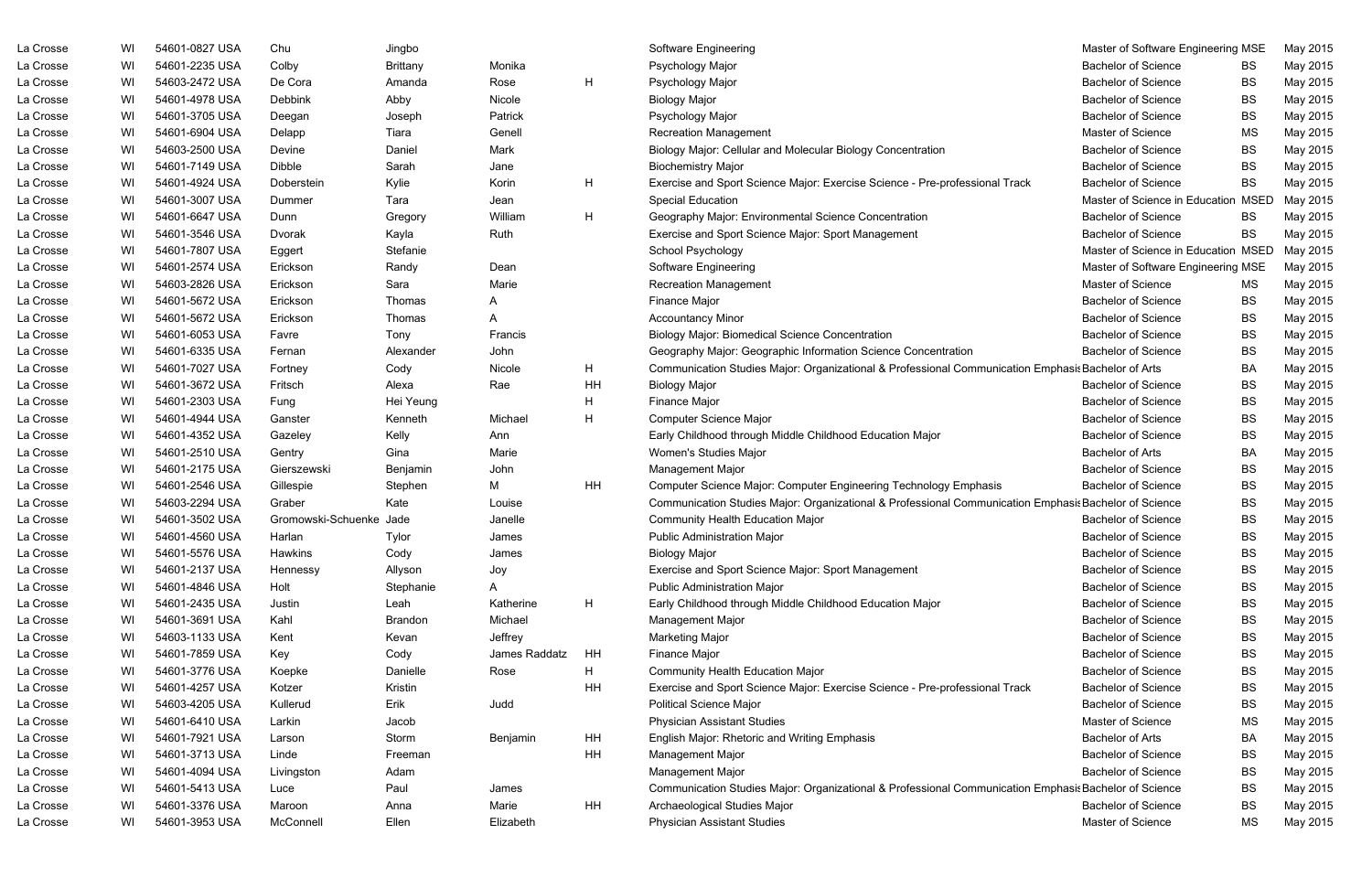| La Crosse   | WI | 54603-3202 USA | Mikelson        | Allison        | Marie         | H  | <b>Public Administration Major</b>                                                                 | <b>Bachelor of Arts</b>            | BA          | May 2015 |
|-------------|----|----------------|-----------------|----------------|---------------|----|----------------------------------------------------------------------------------------------------|------------------------------------|-------------|----------|
| La Crosse   | WI | 54601-7781 USA | Mininni         | Tina           | Marie         |    | <b>Physician Assistant Studies</b>                                                                 | Master of Science                  | <b>MS</b>   | May 2015 |
| La Crosse   | WI | 54601-4963 USA | Nauman          | Kaden          | Lee           |    | <b>Accountancy Major</b>                                                                           | <b>Bachelor of Science</b>         | <b>BS</b>   | May 2015 |
| La Crosse   | WI | 54601-7003 USA | Neumann         | Molly          | Pearl         |    | <b>Statistics Major</b>                                                                            | <b>Bachelor of Science</b>         | <b>BS</b>   | May 2015 |
| La Crosse   | WI | 54601-3840 USA | Novakovic       | Devin          | Thomas        |    | Archaeological Studies Major                                                                       | <b>Bachelor of Science</b>         | <b>BS</b>   | May 2015 |
| La Crosse   | WI | 54601-3476 USA | Olson           | Riley          |               | H  | Mathematics Major: Applied Emphasis                                                                | <b>Bachelor of Science</b>         | <b>BS</b>   | May 2015 |
| La Crosse   | WI | 54601-5003 USA | Pardee          | Abby           | Renee         | H  | <b>Therapeutic Recreation Major</b>                                                                | <b>Bachelor of Science</b>         | <b>BS</b>   | May 2015 |
| La Crosse   | WI | 54601-3290 USA | Peters          | Alec           | Michael       | H  | <b>Biology Major: Biomedical Science Concentration</b>                                             | <b>Bachelor of Science</b>         | <b>BS</b>   | May 2015 |
| La Crosse   | WI | 54601-2811 USA | Pinter          | Alex           | Cameron       |    | <b>Biology Major</b>                                                                               | <b>Bachelor of Science</b>         | <b>BS</b>   | May 2015 |
| La Crosse   | WI | 54601-4083 USA | Pomranke        | Natalie        | Marie         |    | <b>Physician Assistant Studies</b>                                                                 | Master of Science                  | MS          | May 2015 |
| La Crosse   | WI | 54601-0830 USA | Qiu             | Yu             |               |    | Software Engineering                                                                               | Master of Software Engineering MSE |             | May 2015 |
| La Crosse   | WI | 54603-2823 USA | Quinnell        | Jereme         | Lee           |    | Social Studies Education Major (Broad Field Option A)                                              | <b>Bachelor of Science</b>         | BS          | May 2015 |
| La Crosse   | WI | 54601-5161 USA | Rademacher      | <b>Bret</b>    | William       | HH | Theatre Arts Major: Arts Administration Emphasis                                                   | <b>Bachelor of Science</b>         | BS          | May 2015 |
| La Crosse   | WI | 54601-3957 USA | Remiker         | Devin          | Lee           | H  | <b>Political Science Major</b>                                                                     | <b>Bachelor of Science</b>         | <b>BS</b>   | May 2015 |
| La Crosse   | WI | 54601-4150 USA | Ricioppo        | William        |               |    | English Major: Literature Emphasis                                                                 | <b>Bachelor of Arts</b>            | BA          | May 2015 |
| La Crosse   | WI | 54601-8062 USA | Riley           | Destiny        | N             |    | Psychology Major                                                                                   | <b>Bachelor of Science</b>         | <b>BS</b>   | May 2015 |
| La Crosse   | WI | 54601-4932 USA | Ross            | Jeffrey        | W             | H  | Exercise and Sport Science Major: Sport Management                                                 | <b>Bachelor of Science</b>         | <b>BS</b>   | May 2015 |
| La Crosse   | WI | 54601-3503 USA | Routhier        | Nathan         | Paul          |    | Finance Major                                                                                      | <b>Bachelor of Science</b>         | <b>BS</b>   | May 2015 |
| La Crosse   | WI | 54601-3547 USA | Rowles          | Joshua         | Thomas        |    | Management Major                                                                                   | <b>Bachelor of Science</b>         | <b>BS</b>   | May 2015 |
| La Crosse   | WI | 54601-3523 USA | Schumacher      | Alec           | Thomas        |    | <b>Physical Therapy</b>                                                                            | Doctor of Physical Therapy         | <b>DPT</b>  | May 2015 |
| La Crosse   | WI | 54601-3724 USA | Sebion          | Katie          | Lynn          | H  | Psychology Major                                                                                   | <b>Bachelor of Arts</b>            | BA          | May 2015 |
| La Crosse   | WI | 54601-5520 USA | Sime            | Aaron          | Roger         |    | <b>Professional Development</b>                                                                    | Master of Educ - Prof Dev          | <b>MEPD</b> | May 2015 |
| La Crosse   | WI | 54601-3421 USA | Singerhouse     | Abby           | <b>Brooke</b> |    |                                                                                                    | <b>Bachelor of Arts</b>            | BA          | May 2015 |
| La Crosse   | WI | 54601-3421 USA | Singerhouse     | Abby           | <b>Brooke</b> |    | Spanish Major                                                                                      | <b>Bachelor of Arts</b>            | BA          | May 2015 |
| La Crosse   | WI | 54601-3421 USA | Singerhouse     | Abby           | <b>Brooke</b> |    | Communication Studies Major: Organizational & Professional Communication Emphasis Bachelor of Arts |                                    | BA          | May 2015 |
| La Crosse   | WI | 54601-2175 USA | Skoglund        | Jennifer       | Lynn          | H  | <b>Clinical Laboratory Science Major</b>                                                           | <b>Bachelor of Science</b>         | <b>BS</b>   | May 2015 |
| La Crosse   | WI | 54601-7036 USA | Sterba          | Tatum          | Marie         | H  | <b>Therapeutic Recreation Major</b>                                                                | <b>Bachelor of Science</b>         | <b>BS</b>   | May 2015 |
| La Crosse   | WI | 54601-6047 USA | Steuer          | Caroline       | Anne          | H  | Psychology Major                                                                                   | <b>Bachelor of Arts</b>            | BA          | May 2015 |
| La Crosse   | WI | 54601-8426 USA | <b>Stokes</b>   | Kyle           | R             |    | English Major: Rhetoric and Writing Emphasis                                                       | <b>Bachelor of Arts</b>            | BA          | May 2015 |
| La Crosse   | WI | 54601-3063 USA | Stone           | Jordan         | Tyler         |    | <b>Clinical Laboratory Science Major</b>                                                           | <b>Bachelor of Science</b>         | BS          | May 2015 |
| La Crosse   | WI | 54601-6003 USA | Swanson         | Cole           |               |    | Mathematics Major: Actuarial Science Concentration                                                 | <b>Bachelor of Science</b>         | BS          | May 2015 |
| La Crosse   | WI | 54601-2303 USA | <b>TerBeest</b> | Katie          | Marie         |    | <b>English Major: Rhetoric and Writing Emphasis</b>                                                | <b>Bachelor of Arts</b>            | BA          | May 2015 |
| La Crosse   | WI | 54603-2416 USA | Thao            | Chia           |               |    | Finance Major                                                                                      | <b>Bachelor of Science</b>         | <b>BS</b>   | May 2015 |
| La Crosse   | WI | 54601-6220 USA | Thao            | Yia            |               |    | Computer Science Major: Computer Engineering Technology Emphasis                                   | <b>Bachelor of Science</b>         | <b>BS</b>   | May 2015 |
| La Crosse   | WI | 54601-3540 USA | Tran            | Khoi           | Huy           |    | Master of Business Administration                                                                  | Master of Business Admin           | <b>MBA</b>  | May 2015 |
| La Crosse   | WI | 54601-8306 USA | Vang            | Pa Houa        |               |    | <b>Professional Development</b>                                                                    | Master of Educ - Prof Dev          | <b>MEPD</b> | May 2015 |
| La Crosse   | WI | 54603-8510 USA | Wandling        | <b>Britney</b> | Rae           |    | <b>Physical Therapy</b>                                                                            | Doctor of Physical Therapy         | <b>DPT</b>  | May 2015 |
| La Crosse   | WI | 54601-3731 USA | Wright          | Damon          | Emmanuel      |    | <b>Recreation Management</b>                                                                       | Master of Science                  | MS          | May 2015 |
| La Crosse   | WI | 54601-4272 USA | Xiong           | Tria           |               |    | Communication Studies Major: Interpersonal Communication Emphasis                                  | <b>Bachelor of Arts</b>            | BA          | May 2015 |
| La Crosse   | WI | 54603-2704 USA | Xiong-Vue       | Sammy          |               |    | <b>Public Administration Major</b>                                                                 | <b>Bachelor of Science</b>         | <b>BS</b>   | May 2015 |
| La Crosse   | WI | 54601-4638 USA | Yang            | Lee            |               |    | <b>Community Health Education Major</b>                                                            | <b>Bachelor of Science</b>         | BS          | May 2015 |
| La Crosse   | WI | 54601-0830 USA | Yang            | Xi             |               |    | Software Engineering                                                                               | Master of Software Engineering MSE |             | May 2015 |
| La Crosse   | WI | 54601-8113 USA | Yang            | Xiong          |               |    | <b>Biology: Physiology Concentration</b>                                                           | Master of Science                  | ΜS          | May 2015 |
| Lake Geneva | WI | 53147-4719 USA | Meyerhofer      | Lindsay        | Ann           |    | Early Childhood through Middle Childhood Education Major                                           | <b>Bachelor of Science</b>         | BS          | May 2015 |
| Lake Geneva | WI | 53147-2313 USA | Schiller        | Benjamin       | N             |    | School Health Education Major                                                                      | <b>Bachelor of Science</b>         | BS          | May 2015 |
| Lake Mills  | WI | 53551-9774 USA | Kenyon          | Jennifer       | Lynn          | HH | Middle Childhood through Early Adolescence Education Major                                         | <b>Bachelor of Science</b>         | BS          | May 2015 |
| Lancaster   | WI | 53813-1827 USA | <b>Budack</b>   | Nathan         | William       |    | <b>Marketing Major</b>                                                                             | <b>Bachelor of Science</b>         | BS          | May 2015 |

| <b>Bachelor of Arts</b>            | BA          | May 2015 |
|------------------------------------|-------------|----------|
| <b>Master of Science</b>           | <b>MS</b>   | May 2015 |
| <b>Bachelor of Science</b>         | <b>BS</b>   | May 2015 |
| <b>Bachelor of Science</b>         | <b>BS</b>   | May 2015 |
| <b>Bachelor of Science</b>         | BS          | May 2015 |
| <b>Bachelor of Science</b>         | <b>BS</b>   | May 2015 |
| <b>Bachelor of Science</b>         | <b>BS</b>   | May 2015 |
| <b>Bachelor of Science</b>         | <b>BS</b>   | May 2015 |
| <b>Bachelor of Science</b>         | BS          | May 2015 |
| <b>Master of Science</b>           | <b>MS</b>   | May 2015 |
| Master of Software Engineering MSE |             | May 2015 |
| <b>Bachelor of Science</b>         | <b>BS</b>   | May 2015 |
| <b>Bachelor of Science</b>         | BS          | May 2015 |
| <b>Bachelor of Science</b>         | <b>BS</b>   | May 2015 |
| <b>Bachelor of Arts</b>            | BA          | May 2015 |
| <b>Bachelor of Science</b>         | <b>BS</b>   | May 2015 |
| <b>Bachelor of Science</b>         | BS.         | May 2015 |
| <b>Bachelor of Science</b>         | <b>BS</b>   | May 2015 |
| <b>Bachelor of Science</b>         | BS          | May 2015 |
| Doctor of Physical Therapy         | DPT         | May 2015 |
| <b>Bachelor of Arts</b>            | BA          | May 2015 |
| Master of Educ - Prof Dev          | MEPD        | May 2015 |
| <b>Bachelor of Arts</b>            | BA          | May 2015 |
| <b>Bachelor of Arts</b>            | BA          | May 2015 |
| tion Emphasis Bachelor of Arts     | BA          | May 2015 |
| <b>Bachelor of Science</b>         | <b>BS</b>   | May 2015 |
| <b>Bachelor of Science</b>         | BS          | May 2015 |
| <b>Bachelor of Arts</b>            | BA          | May 2015 |
| <b>Bachelor of Arts</b>            | BA          | May 2015 |
| <b>Bachelor of Science</b>         | <b>BS</b>   | May 2015 |
| <b>Bachelor of Science</b>         | BS          | May 2015 |
| <b>Bachelor of Arts</b>            | BA          | May 2015 |
| <b>Bachelor of Science</b>         | BS.         | May 2015 |
| <b>Bachelor of Science</b>         | <b>BS</b>   | May 2015 |
| Master of Business Admin           | MBA         | May 2015 |
| Master of Educ - Prof Dev          | <b>MEPD</b> | May 2015 |
| Doctor of Physical Therapy         | <b>DPT</b>  | May 2015 |
| <b>Master of Science</b>           | MS          | May 2015 |
| <b>Bachelor of Arts</b>            | BA          | May 2015 |
| <b>Bachelor of Science</b>         | <b>BS</b>   | May 2015 |
| <b>Bachelor of Science</b>         | <b>BS</b>   | May 2015 |
| Master of Software Engineering MSE |             | May 2015 |
| <b>Master of Science</b>           | MS          | May 2015 |
| <b>Bachelor of Science</b>         | <b>BS</b>   | May 2015 |
| <b>Bachelor of Science</b>         | BS          | May 2015 |
| <b>Bachelor of Science</b>         | <b>BS</b>   | May 2015 |
| <b>Bachelor of Science</b>         | BS          | May 2015 |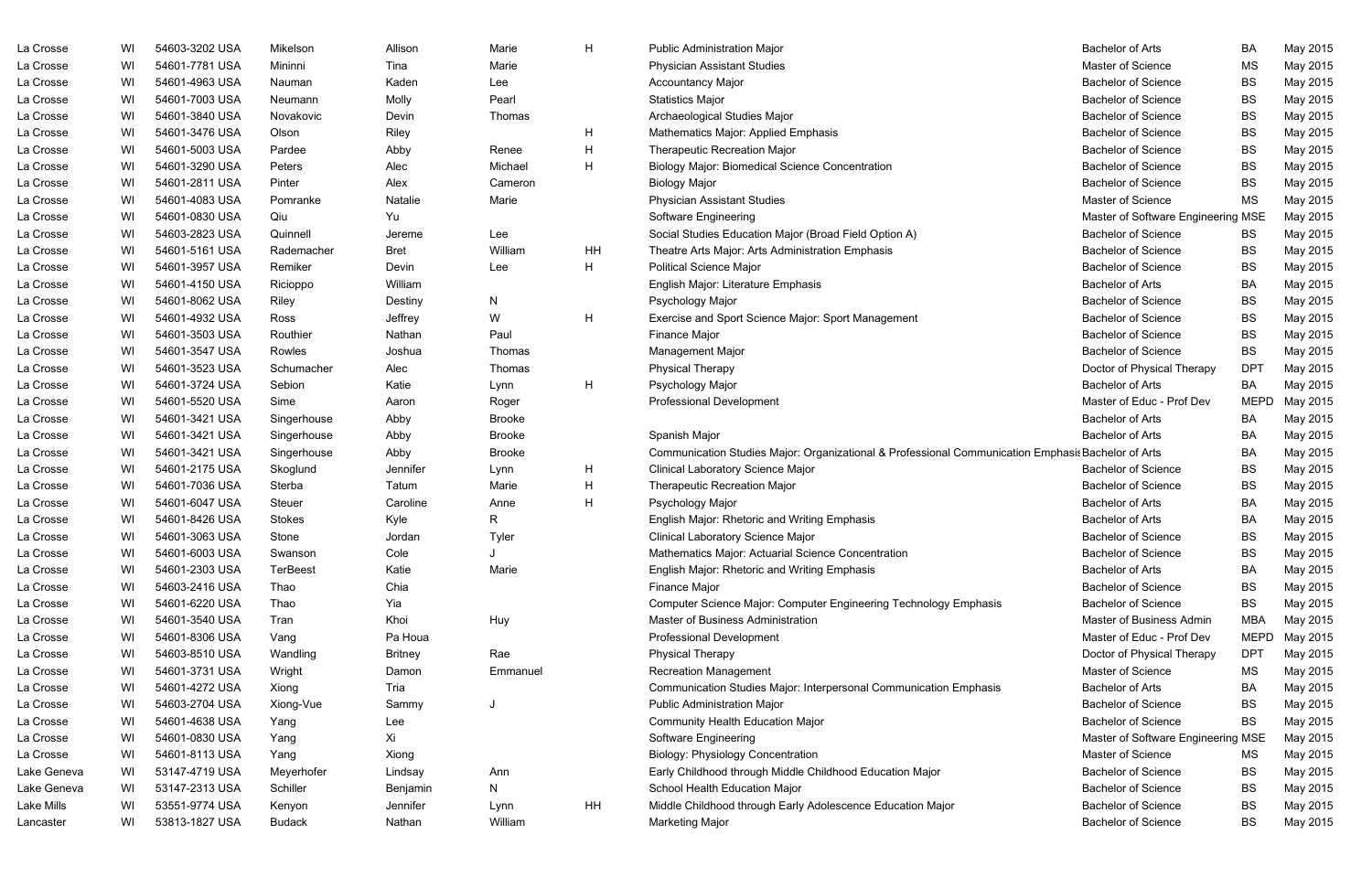| Lancaster                | WI | 53813-9427 USA      | Noble          | Kyle            | Douglas   |    | <b>Marketing Major</b>                                                                                | <b>Bachelor of Science</b>          | <b>BS</b>   | May 2015      |
|--------------------------|----|---------------------|----------------|-----------------|-----------|----|-------------------------------------------------------------------------------------------------------|-------------------------------------|-------------|---------------|
| Lancaster                | WI | 53813-9507 USA      | Sanger         | Kayla           | Michelle  |    | French Major: Business Concentration                                                                  | <b>Bachelor of Arts</b>             | <b>BA</b>   | May 2015      |
| Little Chute             | WI | 54140-1133 USA      | De Bruin       | Connor          | Clay      |    | <b>Management Major</b>                                                                               | <b>Bachelor of Science</b>          | <b>BS</b>   | May 2015      |
| Little Chute             | WI | 54140-2642 USA      | Pynenberg      | Alec            | Joseph    |    | Psychology Major                                                                                      | <b>Bachelor of Science</b>          | <b>BS</b>   | May 2015      |
| Lodi                     | WI | 53555-9737 USA      | Nedeau-Owen    | Martha          | Laura     | H  | English Major: Rhetoric and Writing Emphasis                                                          | <b>Bachelor of Arts</b>             | <b>BA</b>   | May 2015      |
| Lodi                     | WI | 53555-9546 USA      | Pollock        | Katie           | Diane     |    | Communication Studies Major: Organizational & Professional Communication Emphasis Bachelor of Science |                                     | <b>BS</b>   | May 2015      |
| Lodi                     | WI | 53555-1367 USA      | Quick          | Ryan            | Alexander |    | <b>Finance Major</b>                                                                                  | <b>Bachelor of Science</b>          | BS          | May 2015      |
| Lodi                     | WI | 53555-1450 USA      | Taylor         | Quinton         | Allan     | HH | <b>Biochemistry Major</b>                                                                             | <b>Bachelor of Science</b>          | <b>BS</b>   | May 2015      |
| Loyal                    | WI | 54446-9608 USA      | Nelson         | <b>Briana</b>   | Clare     |    | <b>Marketing Major</b>                                                                                | <b>Bachelor of Science</b>          | <b>BS</b>   | May 2015      |
| Luxemburg                | WI | 54217-1152 USA      | Jandrin        | Melanie         |           |    | <b>Physician Assistant Studies</b>                                                                    | Master of Science                   | MS          | May 2015      |
| Luxemburg                | WI | 54217-7939 USA      | Phillips       | Rebekah         | Lynn      | HH | <b>Biology Major: Biomedical Science Concentration</b>                                                | <b>Bachelor of Science</b>          | <b>BS</b>   | May 2015      |
| Madison                  | WI | 53717-1220 USA      | Aeschlimann    | <b>Brittany</b> | Nicole    | H  | Communication Studies Major: Organizational & Professional Communication Emphasis Bachelor of Arts    |                                     | BA          | May 2015      |
| Madison                  | WI | 53703-6004 USA      | Arnold         | Amanda          | Lee       |    | <b>Professional Development</b>                                                                       | Master of Educ - Prof Dev           | <b>MEPD</b> | May 2015      |
| Madison                  | WI | 53705-4805 USA      | Boyd           | Kythie          | Parsons   |    | School Psychology                                                                                     | Master of Science in Education MSED |             | May 2015      |
| Madison                  | WI | 53711-3443 USA      | <b>Brick</b>   | Alexander       | Michael   |    | Theatre Arts Major: Performance Emphasis                                                              | <b>Bachelor of Science</b>          | BS          | May 2015      |
| Madison                  | WI | 53705<br><b>USA</b> | Cornwell       | Lily            | Amelia    | H  | Theatre Arts Major: Music Theatre Emphasis                                                            | <b>Bachelor of Arts</b>             | <b>BA</b>   | May 2015      |
| Madison                  | WI | 53719-4079 USA      | Darnick        | Paige           | Nicole    |    | Finance Major                                                                                         | <b>Bachelor of Science</b>          | <b>BS</b>   | May 2015      |
| Madison                  | WI | 53719-4411 USA      | Dorji          | Sonam           |           |    | <b>Political Science Major</b>                                                                        | <b>Bachelor of Arts</b>             | BA          | May 2015      |
| Madison                  | WI | 53711-4212 USA      | Dunn           | Adam            |           |    | Student Affairs Administration in Higher Education                                                    | Master of Science in Education MSED |             | May 2015      |
| Madison                  | WI | 53714-1045 USA      | Goglio         | Tiana           | Dyanne    | H  | Psychology Major                                                                                      | <b>Bachelor of Arts</b>             | BA          | May 2015      |
| Madison                  | WI | 53718-3352 USA      | Hayes          | Robert          | Davis     |    | <b>Biology Major: Biomedical Science Concentration</b>                                                | <b>Bachelor of Science</b>          | BS          | May 2015      |
| Madison                  | WI | 53713-4761 USA      | Holmes         | David           | James     |    | Theatre Arts Major: Performance Emphasis                                                              | <b>Bachelor of Arts</b>             | <b>BA</b>   | May 2015      |
| Madison                  | WI | 53711-1428 USA      | Johnson        | Anika           | Irene     |    | <b>Physical Therapy</b>                                                                               | Doctor of Physical Therapy          | <b>DPT</b>  | May 2015      |
| Madison                  | WI | 53703-1711 USA      | Keillor        | Emma            | Sofia     |    | Psychology Major                                                                                      | <b>Bachelor of Arts</b>             | BA          | May 2015      |
| Madison                  | WI | 53717-1857 USA      | Kellerman      | Natalie         | Anne      |    | Sociology Major                                                                                       | <b>Bachelor of Arts</b>             | BA          | May 2015      |
| Madison                  | WI | 53704-3645 USA      | Klang          | Jessica         | Lynne     | H  | French Education Major (Early Childhood - Adolescence)                                                | <b>Bachelor of Science</b>          | <b>BS</b>   | May 2015      |
| Madison                  | WI | 53719-1569 USA      | Kosobucki      | Jamie           |           |    | <b>Professional Development</b>                                                                       | Master of Educ - Prof Dev           | <b>MEPD</b> | May 2015      |
| Madison                  | WI | 53716-1607 USA      | Ladell         | <b>Bridget</b>  | Anne      | H  | Biology Major: Cellular and Molecular Biology Concentration                                           | <b>Bachelor of Science</b>          | BS          | May 2015      |
| Madison                  | WI | 53704-4716 USA      | LeClair        | David           | Edward    |    | Professional Development                                                                              | Master of Educ - Prof Dev           | MEPD        | May 2015      |
| Madison                  | WI | 53714-2757 USA      | Neumann        | Lindsey         | Christina |    | <b>Professional Development</b>                                                                       | Master of Educ - Prof Dev           |             | MEPD May 2015 |
| Madison                  | WI | 53711-6605 USA      | Noguera        | Sophia          |           |    | French Major                                                                                          | <b>Bachelor of Arts</b>             | BA          | May 2015      |
| Madison                  | WI | 53719-3847 USA      | Oleson         | Madeline        | McKee     |    | Professional Development                                                                              | Master of Educ - Prof Dev           | <b>MEPD</b> | May 2015      |
| Madison                  | WI | 53717-1835 USA      | O'Neill        | Aaron           |           |    | <b>Professional Development</b>                                                                       | Master of Educ - Prof Dev           | MEPD        | May 2015      |
| Madison                  | WI | 53714-3452 USA      | Riddle         | Anne            | Marie     | H  | Psychology Major                                                                                      | <b>Bachelor of Science</b>          | BS          | May 2015      |
| Madison                  | WI | 53719-5078 USA      | Schultz        | Lindsay         |           |    | <b>Biology Major</b>                                                                                  | <b>Bachelor of Science</b>          | BS          | May 2015      |
| Madison                  | WI | 53716-1850 USA      | Schultz        | Sarah           | Elizabeth |    | Archaeological Studies Major                                                                          | <b>Bachelor of Arts</b>             | BA          | May 2015      |
| Madison                  | WI | 53704-2201 USA      | Sparks         | Jamie           |           |    | <b>Professional Development</b>                                                                       | Master of Educ - Prof Dev           | <b>MEPD</b> | May 2015      |
| Madison                  | WI | 53716-1710 USA      | Struve         | Melissa         | Diana     |    | Professional Development                                                                              | Master of Educ - Prof Dev           | MEPD        | May 2015      |
| Madison                  | WI | 53713-2182 USA      | Thomas         | Karen           | Sharece   |    | Student Affairs Administration in Higher Education                                                    | Master of Science in Education MSED |             | May 2015      |
| Madison                  | WI | 53713-3422 USA      | Triller        | Rachel          | Marie     |    | Psychology Major                                                                                      | <b>Bachelor of Science</b>          | BS          | May 2015      |
| Madison                  | WI | 53711-3152 USA      | Welsch         | Alexandra       | Elizabeth |    | Archaeological Studies Major                                                                          | <b>Bachelor of Science</b>          | BS          | May 2015      |
| <b>Manitowish Waters</b> | WI | 54545-9009 USA      | Benson         | Adam            | Harley    | H  | <b>Marketing Major</b>                                                                                | <b>Bachelor of Science</b>          | BS          | May 2015      |
| Manitowoc                | WI | 54220-8700 USA      | Becker         | Jordan          | Thomas    |    | Biology Major: Cellular and Molecular Biology Concentration                                           | <b>Bachelor of Science</b>          | BS          | May 2015      |
| Manitowoc                | WI | 54220-4430 USA      | <b>Brixius</b> | Abby            | Jean      |    | Middle Childhood through Early Adolescence Education Major                                            | <b>Bachelor of Science</b>          | BS          | May 2015      |
| Manitowoc                | WI | 54220-3345 USA      | Carlson        | Nina            | Aikins    |    | <b>Physical Therapy</b>                                                                               | Doctor of Physical Therapy          | <b>DPT</b>  | May 2015      |
| Manitowoc                | WI | 54220-2419 USA      | Clayton        | Karley          | Mae       |    | <b>Biology Major: Biomedical Science Concentration</b>                                                | <b>Bachelor of Science</b>          | BS          | May 2015      |
| Manitowoc                | WI | 54220-7029 USA      | Dolezal        | Nicholas        | John      |    | Exercise and Sport Science Major: Exercise Science - Fitness Track                                    | <b>Bachelor of Science</b>          | BS          | May 2015      |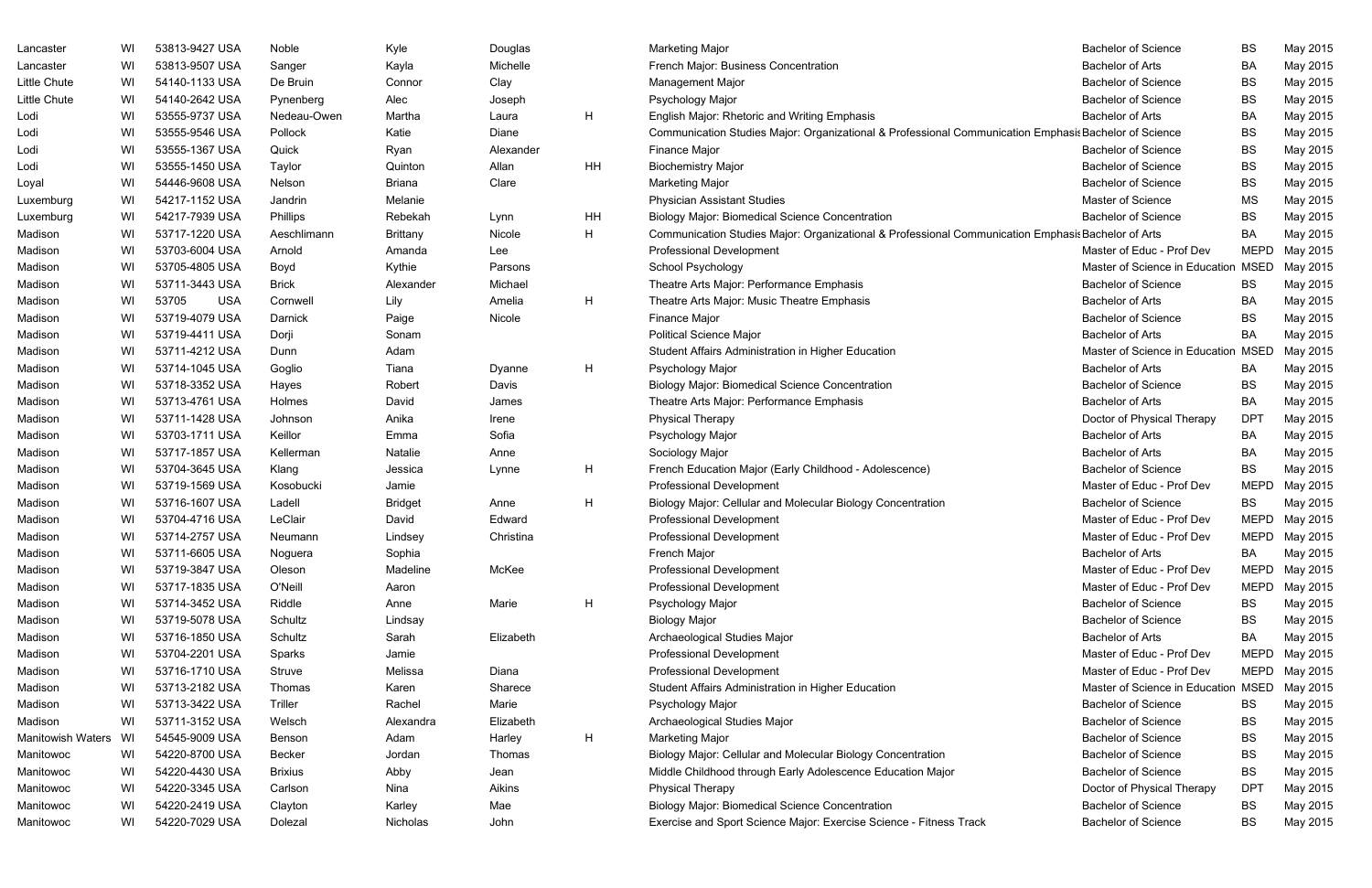| Manitowoc       | WI | 54220-2607 USA | Dramm           | David      | James          | H            | Psychology Major                                                            | <b>Bachelor of Science</b>     | <b>BS</b>   | May 2015 |
|-----------------|----|----------------|-----------------|------------|----------------|--------------|-----------------------------------------------------------------------------|--------------------------------|-------------|----------|
| Manitowoc       | WI | 54220-6440 USA | Free            | Jonathon   | Dale           |              | <b>Biology Major</b>                                                        | <b>Bachelor of Science</b>     | <b>BS</b>   | May 2015 |
| Manitowoc       | WI | 54220-3042 USA | Novak           | Emily      | Joan           | H            | Exercise and Sport Science Major: Exercise Science - Pre-professional Track | <b>Bachelor of Science</b>     | BS          | May 2015 |
| Manitowoc       | WI | 54220-3351 USA | Sonnenberg      | Anna       | <b>Bernice</b> | HH           | <b>Biology Major: Biomedical Science Concentration</b>                      | <b>Bachelor of Science</b>     | BS          | May 2015 |
| Manitowoc       | WI | 54220-1504 USA | Tebo            | Laura      | K.             | H            | <b>Community Health Education Major</b>                                     | <b>Bachelor of Science</b>     | BS          | May 2015 |
| Manitowoc       | WI | 54220-6620 USA | VanLaarhoven    | Ethan      | George         |              | Psychology Major                                                            | <b>Bachelor of Science</b>     | BS          | May 2015 |
| Manitowoc       | WI | 54220-1700 USA | Wimmer          | Megan      | Rae            | HH           | <b>Biochemistry Major</b>                                                   | <b>Bachelor of Science</b>     | BS          | May 2015 |
| Marathon        | WI | 54448-9143 USA | Seubert         | Avery      | Catherine      |              | Middle Childhood through Early Adolescence Education Major                  | <b>Bachelor of Science</b>     | BS          | May 2015 |
| Marinette       | WI | 54143-4204 USA | <b>Bradford</b> | Andrew     | Kenneth        | HH           | <b>Biology Major</b>                                                        | <b>Bachelor of Science</b>     | BS          | May 2015 |
| Marinette       | WI | 54143-9361 USA | Hoppe           | Taylor     | Sarah          | H            | <b>English Education Major</b>                                              | <b>Bachelor of Science</b>     | BS          | May 2015 |
| Marshall        | WI | 53559-9429 USA | Viken           | Calli      | S              | HH           | Early Childhood through Middle Childhood Education Major                    | <b>Bachelor of Science</b>     | BS          | May 2015 |
| Marshall        | WI | 53559-9608 USA | Ward            | Alyssa     | Kristine       |              | <b>Biology Major: Biomedical Science Concentration</b>                      | <b>Bachelor of Science</b>     | BS          | May 2015 |
| Marshfield      | WI | 54449-8316 USA | Bauer           | Jonathan   | Robert         |              | <b>Biology Major: Biomedical Science Concentration</b>                      | <b>Bachelor of Science</b>     | BS          | May 2015 |
| Marshfield      | WI | 54449-9555 USA | <b>Boernke</b>  | Torin      | Daniel         |              | <b>Biology Major: Biomedical Science Concentration</b>                      | <b>Bachelor of Science</b>     | BS          | May 2015 |
| Marshfield      | WI | 54449-5055 USA | Coffren         | Kelsey     | Marie          | H            | Psychology Major                                                            | <b>Bachelor of Science</b>     | BS          | May 2015 |
| Marshfield      | WI | 54449-5326 USA | Gruen           | Emily      | Rose           |              | Exercise and Sport Science Major: Exercise Science - Pre-professional Track | <b>Bachelor of Science</b>     | BS          | May 2015 |
| Marshfield      | WI | 54449-3959 USA | Johnson         | Benjamin   | Joseph         | H            | Recreation Management Major                                                 | <b>Bachelor of Science</b>     | BS          | May 2015 |
| Marshfield      | WI | 54449-2415 USA | Lisiecki        | Jacob      | Martin         |              | Management Major                                                            | <b>Bachelor of Science</b>     | BS          | May 2015 |
| Marshfield      | WI | 54449-8820 USA | Rolak           | Stacey     | Celeste        | HH           | Psychology Major                                                            | <b>Bachelor of Science</b>     | BS          | May 2015 |
| Marshfield      | WI | 54449-2412 USA | Sharma          | Jayna      |                |              | <b>Chemistry Major</b>                                                      | <b>Bachelor of Science</b>     | BS          | May 2015 |
| Marshfield      | WI | 54449-3721 USA | Walberg         | Eric       | D              |              | Biology                                                                     | Master of Science              | MS          | May 2015 |
| Marshfield      | WI | 54449-1649 USA | Zaimi           | Othman     |                |              | Student Affairs Administration in Higher Education                          | Master of Science in Education | <b>MSED</b> | May 2015 |
| Mason           | WI | 54856-1062 USA | <b>Brown</b>    | Sara       | Lynn           |              | Microbiology Major: Biomedical Concentration                                | <b>Bachelor of Science</b>     | BS          | May 2015 |
| Mauston         | WI | 53948-9366 USA | Clark           | Kenneth    | Carlton        |              | Chemistry Major: Environmental Science Concentration                        | <b>Bachelor of Science</b>     | <b>BS</b>   | May 2015 |
| Mauston         | WI | 53948-9274 USA | Graewin         | Tiffany    | Marie          |              | Professional Development                                                    | Master of Educ - Prof Dev      | <b>MEPD</b> | May 2015 |
| Mauston         | WI | 53948-2315 USA | Matherne        | Kelsey     |                |              | Professional Development                                                    | Master of Educ - Prof Dev      | <b>MEPD</b> | May 2015 |
| Mayville        | WI | 53050-2523 USA | Firari          | Cassondra  | Jade           |              | Finance Major                                                               | <b>Bachelor of Science</b>     | BS          | May 2015 |
| Mc Farland      | WI | 53558-9517 USA | <b>Blaser</b>   | Jenna      | Lynn           |              | <b>Biology Major</b>                                                        | <b>Bachelor of Science</b>     | BS          | May 2015 |
| Mc Farland      | WI | 53558-9256 USA | Culver          | Ann        | Marie          |              | <b>Biology Major</b>                                                        | <b>Bachelor of Science</b>     | <b>BS</b>   | May 2015 |
| Mc Farland      | WI | 53558-9353 USA | Frank           | Ashley     | Taylor         |              | Exercise and Sport Science Major: Exercise Science - Pre-professional Track | <b>Bachelor of Science</b>     | <b>BS</b>   | May 2015 |
| Medford         | WI | 54451-8889 USA | Barnetzke       | Zachary    | Thomas         | H            | French Major                                                                | <b>Bachelor of Arts</b>        | BA          | May 2015 |
| Medford         | WI | 54451-9701 USA | Kraus           | Sydnie     | Mae            | $\mathsf{H}$ | Exercise and Sport Science Major: Exercise Science - Pre-professional Track | <b>Bachelor of Science</b>     | BS          | May 2015 |
| Medford         | WI | 54451-9715 USA | Ludwig          | Nicole     | Jean           |              | <b>Biology Major</b>                                                        | <b>Bachelor of Science</b>     | BS          | May 2015 |
| Medford         | WI | 54451-1522 USA | Ruesch          | Becca      | Anne           |              | <b>Marketing Major</b>                                                      | <b>Bachelor of Science</b>     | BS          | May 2015 |
| Medford         | WI | 54451-9107 USA | Sackmann        | Connie     | Marie          |              | Physics Major                                                               | <b>Bachelor of Science</b>     | BS          | May 2015 |
| Melrose         | WI | 54642-8286 USA | Proft           | Paxton     | Renae          |              | <b>Clinical Laboratory Science Major</b>                                    | <b>Bachelor of Science</b>     | BS          | May 2015 |
| Melrose         | WI | 54642-8314 USA | Rodenberg       | Samantha   | Ann            | H            | Recreation Management Major                                                 | <b>Bachelor of Science</b>     | BS          | May 2015 |
| Menasha         | WI | 54952-2565 USA | Hemmele         | Alexandrea | Rose           |              | <b>Marketing Major</b>                                                      | <b>Bachelor of Science</b>     | BS          | May 2015 |
| Menomonee Falls | WI | 53051-8331 USA | Hanrahan        | Andrew     | James          |              | <b>Computer Science Major</b>                                               | <b>Bachelor of Science</b>     | BS          | May 2015 |
| Menomonee Falls | WI | 53051-3718 USA | Royer           | Sean       | Patrick        |              | <b>Marketing Major</b>                                                      | <b>Bachelor of Science</b>     | BS          | May 2015 |
| Menomonie       | WI | 54751-5425 USA | Benrud          | James      | Р              | HH           | <b>Biology Major: Biomedical Science Concentration</b>                      | <b>Bachelor of Science</b>     | BS          | May 2015 |
| Menomonie       | WI | 54751-4751 USA | Merritt         | Susan      | Jane           | HH           | Early Childhood through Middle Childhood Education Major                    | <b>Bachelor of Science</b>     | BS          | May 2015 |
| Menomonie       | WI | 54751-4822 USA | Preusse         | Andrew     |                | HH           | Exercise and Sport Science Major: Physical Education                        | <b>Bachelor of Science</b>     | BS          | May 2015 |
| Menomonie       | WI | 54751-5699 USA | <b>Stark</b>    | Rachel     |                | HH           | <b>Accountancy Major</b>                                                    | <b>Bachelor of Science</b>     | BS          | May 2015 |
| Mequon          | WI | 53092-2453 USA | Hackett         | Caitlin    | Leigh          |              | Psychology Major                                                            | <b>Bachelor of Arts</b>        | BA          | May 2015 |
| Mequon          | WI | 53097-2748 USA | Keel            | Amy        | Elizabeth      | HH           | <b>Political Science Major</b>                                              | <b>Bachelor of Science</b>     | BS          | May 2015 |
| Mequon          | WI | 53092-2328 USA | Railsback       | Eric       | Foesten        |              | Physics Major: Optics Emphasis                                              | <b>Bachelor of Science</b>     | BS          | May 2015 |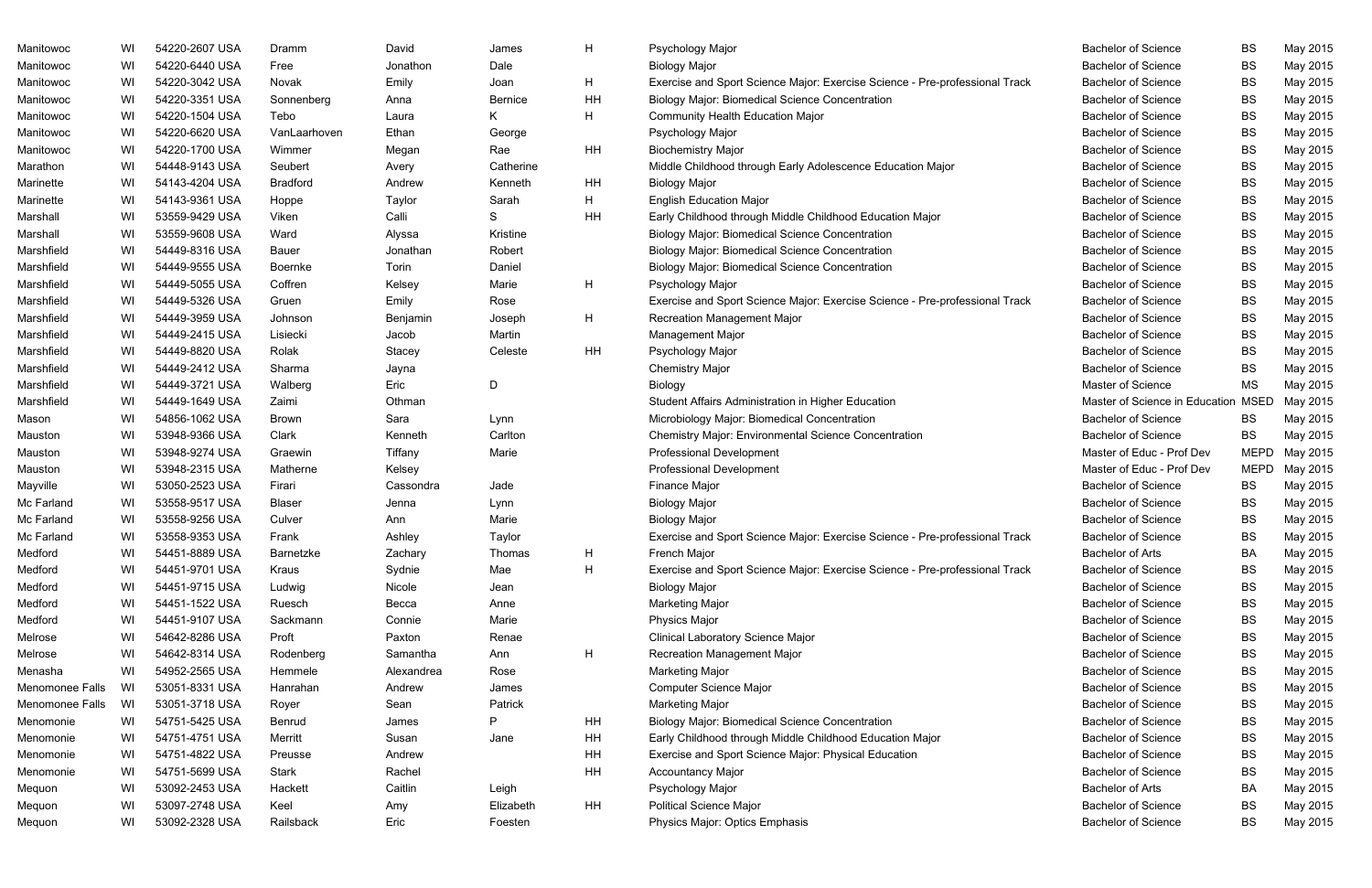| Merrill              | WI | 54452-1215 USA | Cordova          | Adam         | John                    |    | <b>Physical Therapy</b>                                                                            | Doctor of Physical Therapy | <b>DPT</b>  | May 2015 |
|----------------------|----|----------------|------------------|--------------|-------------------------|----|----------------------------------------------------------------------------------------------------|----------------------------|-------------|----------|
| Merrill              | WI | 54452-9213 USA | Czech            | Mitchell     | <b>Brian</b>            | H  | <b>Recreation Management Major</b>                                                                 | <b>Bachelor of Science</b> | <b>BS</b>   | May 2015 |
| Merrill              | WI | 54452-8550 USA | Haffemann        | Matthew      | <b>Brian</b>            |    | Finance Major                                                                                      | <b>Bachelor of Science</b> | <b>BS</b>   | May 2015 |
| Merrill              | WI | 54452-8725 USA | Hein             | Kayley       | Kathleen                |    | Psychology Major                                                                                   | <b>Bachelor of Science</b> | <b>BS</b>   | May 2015 |
| Merrill              | WI | 54452-1364 USA | Kubichek         | Kyle         | <b>Brian</b>            | H  | Finance Major: Risk, Insurance and Financial Planning Concentration                                | <b>Bachelor of Science</b> | <b>BS</b>   | May 2015 |
| Merrillan            | WI | 54754-8233 USA | Kalina           | Hannah       | Marie                   |    | Management Major                                                                                   | <b>Bachelor of Science</b> | <b>BS</b>   | May 2015 |
| Merrimac             | WI | 53561-9793 USA | Hanson           | Christopher  | Andrew                  |    | <b>Political Science Major</b>                                                                     | <b>Bachelor of Science</b> | <b>BS</b>   | May 2015 |
| Middleton            | WI | 53562-2814 USA | Joers            | Alex         | Robert                  | H  | <b>Political Science Major</b>                                                                     | <b>Bachelor of Arts</b>    | BA          | May 2015 |
| Middleton            | WI | 53562-3973 USA | McCallum         | Cale         | <b>Marshall Kreuzer</b> |    | Clinical Laboratory Science Major                                                                  | <b>Bachelor of Science</b> | <b>BS</b>   | May 2015 |
| Middleton            | WI | 53562-3647 USA | Novinski         | Garrett      | <b>Bradley</b>          |    | Exercise and Sport Science Major: Physical Education                                               | <b>Bachelor of Science</b> | <b>BS</b>   | May 2015 |
| Middleton            | WI | 53562-3330 USA | Trautman         | Daniel       | Michael                 |    | Exercise and Sport Science: Human Performance                                                      | Master of Science          | MS          | May 2015 |
| Middleton            | WI | 53562-4183 USA | Virnig           | Lucas        | Philip                  |    | <b>Marketing Major</b>                                                                             | <b>Bachelor of Science</b> | <b>BS</b>   | May 2015 |
| Middleton            | WI | 53562-3840 USA | Wendt            | Julie        | Kay                     |    | <b>Professional Development</b>                                                                    | Master of Educ - Prof Dev  | <b>MEPD</b> | May 2015 |
| Middleton            | WI | 53562-1000 USA | Werla            | Austin       | Tyler                   |    | Theatre Arts Major: Design / Technical Emphasis                                                    | <b>Bachelor of Arts</b>    | BA          | May 2015 |
| Middleton            | WI | 53562-3617 USA | Zoroufy          | Katherine    |                         |    | <b>Mathematics Major</b>                                                                           | <b>Bachelor of Science</b> | <b>BS</b>   | May 2015 |
| Milton               | WI | 53563-9753 USA | Chase            | Casandra     | С                       |    | <b>Management Major</b>                                                                            | <b>Bachelor of Science</b> | <b>BS</b>   | May 2015 |
| Milton               | WI | 53563-9353 USA | Hammil           | Heidi        |                         | HH | Exercise and Sport Science Major: Exercise Science - Pre-professional Track                        | <b>Bachelor of Science</b> | <b>BS</b>   | May 2015 |
| Milton               | WI | 53563-1435 USA | Miller           | James        | Robert                  |    | Information Systems Major                                                                          | <b>Bachelor of Science</b> | <b>BS</b>   | May 2015 |
| Milton               | WI | 53563-1309 USA | Nelson           | <b>Brady</b> | Charles                 |    | Information Systems Major                                                                          | <b>Bachelor of Science</b> | <b>BS</b>   | May 2015 |
| Milton               | WI | 53563-8528 USA | Niemeyer         | Morgan       | Ashley                  |    | Psychology Major                                                                                   | <b>Bachelor of Science</b> | <b>BS</b>   | May 2015 |
| Milton               | WI | 53563-9480 USA | Stalker          | Erin         | Jean                    |    | <b>Biology Major: Biomedical Science Concentration</b>                                             | <b>Bachelor of Science</b> | <b>BS</b>   | May 2015 |
| Milwaukee            | WI | 53218-3541 USA | Behrendt         | Justin       |                         |    | Finance Major                                                                                      | <b>Bachelor of Science</b> | <b>BS</b>   | May 2015 |
| Milwaukee            | WI | 53202-2970 USA | Fetting          | Derek        | David                   | H  | <b>Computer Science Major</b>                                                                      | <b>Bachelor of Science</b> | <b>BS</b>   | May 2015 |
| Milwaukee            | WI | 53208-3054 USA | Flood            | Savanna      | Christine               |    | <b>Biology Major</b>                                                                               | <b>Bachelor of Science</b> | <b>BS</b>   | May 2015 |
| Milwaukee            | WI | 53211-3855 USA | Gingold          | Lauren       | Hannah                  |    | Theatre Arts Major: Stage Management Emphasis                                                      | <b>Bachelor of Arts</b>    | <b>BA</b>   | May 2015 |
| Milwaukee            | WI | 53220-2416 USA | Gosz             | Joseph       | James                   |    | <b>Accountancy Major</b>                                                                           | <b>Bachelor of Science</b> | <b>BS</b>   | May 2015 |
| Milwaukee            | WI | 53220-2041 USA | Granley          | Elisabeth    | Dawn                    | HH | Archaeological Studies Major                                                                       | <b>Bachelor of Arts</b>    | <b>BA</b>   | May 2015 |
| Milwaukee            | WI | 53233-1809 USA | Hand             | Phyllis      |                         | H  | Psychology Major                                                                                   | <b>Bachelor of Arts</b>    | <b>BA</b>   | May 2015 |
| Milwaukee            | WI | 53207-5230 USA | Nowak            | Steven       | Edward                  | HH | <b>History Major</b>                                                                               | <b>Bachelor of Arts</b>    | <b>BA</b>   | May 2015 |
| Milwaukee            | WI | 53211-2817 USA | Ryan             | Eleanor      | Grace                   | H  | Communication Studies Major: Organizational & Professional Communication Emphasis Bachelor of Arts |                            | <b>BA</b>   | May 2015 |
| Milwaukee            | WI | 53220-2304 USA | Sarff            | Katherine    | Marie                   |    | Psychology Major                                                                                   | <b>Bachelor of Science</b> | <b>BS</b>   | May 2015 |
| Milwaukee            | WI | 53227-4520 USA | Sikora           | Kathryn      | Mary                    | H  | Communication Studies Major: Interpersonal Communication Emphasis                                  | <b>Bachelor of Science</b> | <b>BS</b>   | May 2015 |
| Milwaukee            | WI | 53215-2620 USA | Vargas           | William      | Axel                    |    | <b>Biology Major</b>                                                                               | <b>Bachelor of Science</b> | <b>BS</b>   | May 2015 |
| Milwaukee            | WI | 53209-5908 USA | Williams         | Eric         |                         |    | Exercise and Sport Science Major: Exercise Science - Fitness Track                                 | <b>Bachelor of Science</b> | <b>BS</b>   | May 2015 |
| Milwaukee            | WI | 53221-2853 USA | Wimmer           | Christina    | Michelle                |    | Finance Major                                                                                      | <b>Bachelor of Science</b> | BS          | May 2015 |
| Milwaukee            | WI | 53208-1719 USA | Wininsky         | Michael      | Thompson                |    | Music Major: Performance Emphasis                                                                  | <b>Bachelor of Arts</b>    | BA          | May 2015 |
| Mindoro              | WI | 54644-9508 USA | Willms           | Kyle         | Nicholas                |    | Geography Major                                                                                    | <b>Bachelor of Science</b> | BS          | May 2015 |
| <b>Mineral Point</b> | WI | 53565-1100 USA | <b>Bennett</b>   | Raeann       | Jo                      |    | <b>Physical Therapy</b>                                                                            | Doctor of Physical Therapy | <b>DPT</b>  | May 2015 |
| <b>Mineral Point</b> | WI | 53565-8846 USA | Gevelinger       | Anna         | Rose                    | H  | Management Major                                                                                   | <b>Bachelor of Science</b> | BS          | May 2015 |
| <b>Mineral Point</b> | WI | 53565-1449 USA | Kelm             | Emily        | Anne                    |    | <b>Biology Major</b>                                                                               | <b>Bachelor of Science</b> | BS          | May 2015 |
| Minocqua             | WI | 54548-9178 USA | Ahonen           | Kayla        | Rose                    | HH | Spanish Education Major (Early Childhood - Adolescence)                                            | <b>Bachelor of Science</b> | <b>BS</b>   | May 2015 |
| Minocqua             | WI | 54548-8879 USA | Elliott          | Dakota       | <b>Buckingham</b>       |    | History Major: Regional Emphasis                                                                   | <b>Bachelor of Arts</b>    | <b>BA</b>   | May 2015 |
| Minocqua             | WI | 54548-9224 USA | Lee              | Abby         | Jo                      |    | <b>Biology Major</b>                                                                               | <b>Bachelor of Science</b> | <b>BS</b>   | May 2015 |
| Mondovi              | WI | 54755-5002 USA | Stoughton        | Lisa         | Marie                   | H  | Sociology Major                                                                                    | <b>Bachelor of Science</b> | <b>BS</b>   | May 2015 |
| Monona               | WI | 53716-2977 USA | Euch             | Erica        | Lynn                    |    | <b>Marketing Major</b>                                                                             | <b>Bachelor of Science</b> | BS          | May 2015 |
| Monona               | WI | 53716-2911 USA | Percy            | Michael      | John                    |    | Recreation Management Major                                                                        | <b>Bachelor of Science</b> | <b>BS</b>   | May 2015 |
| Monona               | WI | 53716-2011 USA | Schroeder-Gasser | Graham       | Robin                   |    | Communication Studies Major: Interpersonal Communication Emphasis                                  | <b>Bachelor of Science</b> | <b>BS</b>   | May 2015 |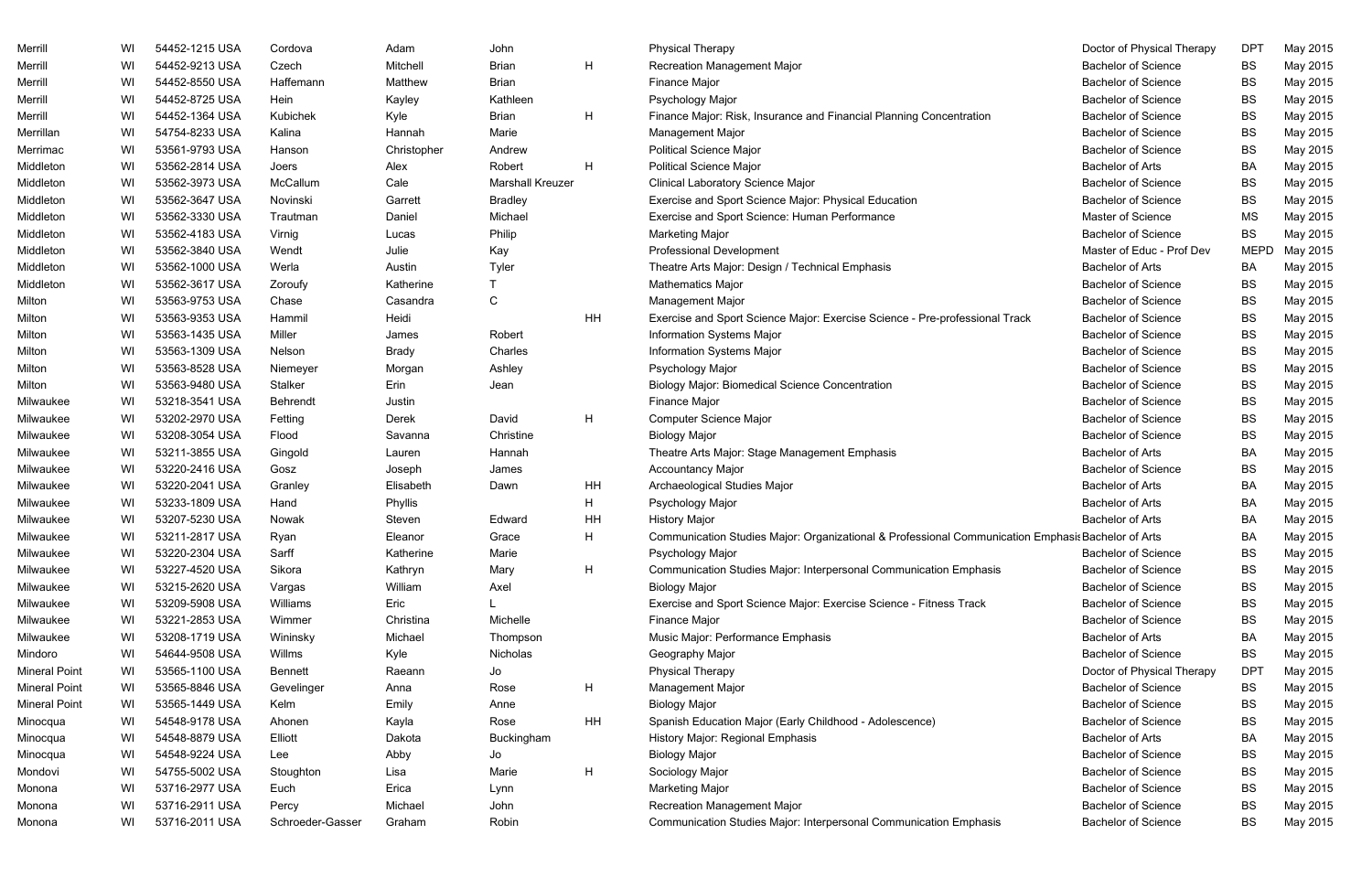| Monroe            | WI | 53566-9641 USA | Ditter           | Jaclyn       | Jane      |    | Psychology Major                                                                                      | <b>Bachelor of Science</b>          | BS         | May 2015 |
|-------------------|----|----------------|------------------|--------------|-----------|----|-------------------------------------------------------------------------------------------------------|-------------------------------------|------------|----------|
| Monroe            | WI | 53566-3138 USA | Schwartzlow      | Leanna       | Jean      |    | Exercise and Sport Science Major: Exercise Science - Pre-professional Track                           | <b>Bachelor of Science</b>          | BS         | May 2015 |
| Mosinee           | WI | 54455-8261 USA | Bielen           | Samantha     | Diane     |    | <b>Physical Therapy</b>                                                                               | Doctor of Physical Therapy          | <b>DPT</b> | May 2015 |
| Mount Horeb       | WI | 53572-2941 USA | Johnson          | Cort         | Steven    |    | Psychology Major                                                                                      | <b>Bachelor of Arts</b>             | BA         | May 2015 |
| Mount Horeb       | WI | 53572-1310 USA | Yager            | Devin        |           |    | Middle Childhood through Early Adolescence Education Major                                            | <b>Bachelor of Science</b>          | BS         | May 2015 |
| Mount Pleasant    | WI | 53403-9752 USA | Larrabee         | Jennifer     | Lynn      |    | Middle Childhood through Early Adolescence Education Major                                            | <b>Bachelor of Science</b>          | BS         | May 2015 |
| Mukwonago         | WI | 53149-1415 USA | Edlhuber         | Kyle         | James     |    | Exercise and Sport Science: Human Performance                                                         | Master of Science                   | MS         | May 2015 |
| Mukwonago         | WI | 53149-9600 USA | Kolb             | Lauren       | Louise    | H  | Early Childhood through Middle Childhood Education Major                                              | <b>Bachelor of Science</b>          | BS         | May 2015 |
| Mukwonago         | WI | 53149-1414 USA | Kontowicz        | Tanya        | М         | Н  | Psychology Major                                                                                      | <b>Bachelor of Science</b>          | BS         | May 2015 |
| Mukwonago         | WI | 53149-1405 USA | Medlock          | Caitlyn      | Marie     |    | Sociology Major                                                                                       | <b>Bachelor of Science</b>          | BS         | May 2015 |
| Mukwonago         | WI | 53149-9539 USA | Nelson           | Wade         | Timothy   |    | <b>Accountancy Major</b>                                                                              | <b>Bachelor of Science</b>          | BS         | May 2015 |
| Mukwonago         | WI | 53149-1053 USA | Wavra            | Adam         | James     |    | Nuclear Medicine Technology Major                                                                     | <b>Bachelor of Science</b>          | BS         | May 2015 |
| Muskego           | WI | 53150-8225 USA | Hammerschmidt    | Alexander    | John      |    | Exercise and Sport Science Major: Physical Education                                                  | <b>Bachelor of Science</b>          | BS         | May 2015 |
| Muskego           | WI | 53150-9574 USA | Miresse          | Mark         | Anthony   |    | Mathematics Major: Actuarial Science Concentration                                                    | <b>Bachelor of Science</b>          | BS         | May 2015 |
| Muskego           | WI | 53150-3528 USA | Schommer         | <b>Brett</b> | Daniel    |    | Recreation Management Major                                                                           | <b>Bachelor of Science</b>          | BS         | May 2015 |
| Nashotah          | WI | 53058-9305 USA | Kellerman        | Sean         | Robert    | H. | Finance Major                                                                                         | <b>Bachelor of Science</b>          | BS         | May 2015 |
| Necedah           | WI | 54646-8205 USA | Carter           | Heidi        | Lynn      |    | Communication Studies Major: Organizational & Professional Communication Emphasis Bachelor of Science |                                     | BS         | May 2015 |
| Neenah            | WI | 54956-4459 USA | Keesler          | Lauren       | Elizabeth | HH | Psychology Major                                                                                      | <b>Bachelor of Science</b>          | BS         | May 2015 |
| Neenah            | WI | 54956-9519 USA | Marohl           | Halie        | Rose      | H  | <b>Athletic Training Major</b>                                                                        | <b>Bachelor of Science</b>          | BS         | May 2015 |
| Neenah            | WI | 54956-1731 USA | Masiak           | Lexi         | Elise     |    | Exercise and Sport Science Major: Exercise Science - Pre-professional Track                           | <b>Bachelor of Science</b>          | BS         | May 2015 |
| Neenah            | WI | 54956-3844 USA | Miller           | Mackenzie    | Jo        | HH | Archaeological Studies Major                                                                          | <b>Bachelor of Arts</b>             | BA         | May 2015 |
| Neenah            | WI | 54956-1830 USA | Svitavsky        | Katherine    | Marie     | HH | <b>Political Science Major</b>                                                                        | <b>Bachelor of Arts</b>             | BA         | May 2015 |
| Nekoosa           | WI | 54457-7301 USA | Tenpas           | Benjamin     | John      |    | <b>Biology Major</b>                                                                                  | <b>Bachelor of Science</b>          | BS         | May 2015 |
| Neosho            | WI | 53059-9616 USA | Takahashi        | Nanna        | Elise     | H  | <b>Biochemistry Major</b>                                                                             | <b>Bachelor of Science</b>          | BS         | May 2015 |
| New Berlin        | WI | 53151-2372 USA | Benash           | Jennifer     | Maria     |    | <b>Finance Major</b>                                                                                  | <b>Bachelor of Science</b>          | BS         | May 2015 |
| New Berlin        | WI | 53151-3919 USA | Crabb            | Emily        | Katherine |    | <b>Biology Major: Biomedical Science Concentration</b>                                                | <b>Bachelor of Science</b>          | BS         | May 2015 |
| New Berlin        | WI | 53151-7647 USA | Karch            | Hannah       | Marianne  |    | Psychology Major                                                                                      | <b>Bachelor of Science</b>          | BS         | May 2015 |
| New Berlin        | WI | 53151-7550 USA | Rastas           | Michael      | John      |    | <b>Marketing Major</b>                                                                                | <b>Bachelor of Science</b>          | BS         | May 2015 |
| New Berlin        | WI | 53151-4702 USA | Rickard          | Kaitlin      | Marie     |    | Exercise and Sport Science Major: Sport Management                                                    | <b>Bachelor of Science</b>          | BS         | May 2015 |
| <b>New Glarus</b> | WI | 53574-9608 USA | <b>Bright</b>    | Ryan         | Kim       |    | <b>History Major: Regional Emphasis</b>                                                               | <b>Bachelor of Science</b>          | BS         | May 2015 |
| New London        | WI | 54961-2263 USA | McClone          | Kelly        | Ann       | Н  | <b>Marketing Major</b>                                                                                | <b>Bachelor of Science</b>          | BS         | May 2015 |
| New Richmond      | WI | 54017-6664 USA | Foley            | Lauren       | Francis   |    | Student Affairs Administration in Higher Education                                                    | Master of Science in Education MSED |            | May 2015 |
| New Richmond      | WI | 54017-6904 USA | Miller           | Annalissa    | Elizabeth |    | Student Affairs Administration in Higher Education                                                    | Master of Science in Education MSED |            | May 2015 |
| New Richmond      | WI | 54017-2367 USA | Stai             | Alina        | Taylor    | H. | <b>Therapeutic Recreation Major</b>                                                                   | <b>Bachelor of Science</b>          | BS         | May 2015 |
| New Richmond      | WI | 54017-6350 USA | Yeager           | Anna         | Elizabeth |    | School Psychology                                                                                     | Master of Science in Education MSED |            | May 2015 |
| Niagara           | WI | 54151-1012 USA | Beauchamp        | Ashley       | Ann       | HH |                                                                                                       | <b>Bachelor of Science</b>          | BS         | May 2015 |
| Niagara           | WI | 54151-1012 USA | Beauchamp        | Ashley       | Ann       | HH | Exercise and Sport Science Major: Exercise Science - Pre-professional Track                           | <b>Bachelor of Science</b>          | BS         | May 2015 |
| North Fond du Lac | WI | 54937-1047 USA | Soyk             | Monica       | Grace     | HH | <b>Athletic Training Major</b>                                                                        | <b>Bachelor of Science</b>          | BS         | May 2015 |
| North Prairie     | WI | 53153-9769 USA | Adamski          | Michael      | Lawrence  |    | Finance Major                                                                                         | <b>Bachelor of Science</b>          | BS         | May 2015 |
| North Prairie     | WI | 53153-9798 USA | Stengel          | Kyle         | Richard   |    | <b>Physical Therapy</b>                                                                               | Doctor of Physical Therapy          | DPT        | May 2015 |
| North Prairie     | WI | 53153-9770 USA | Vielgut          | Jenna        | Marie     | H  | <b>Public Administration Major</b>                                                                    | <b>Bachelor of Science</b>          | BS         | May 2015 |
| Norwalk           | WI | 54648-8094 USA | Kelly            | Erica        | Nicole    |    | Psychology Major                                                                                      | <b>Bachelor of Science</b>          | BS         | May 2015 |
| Oak Creek         | WI | 53154-2346 USA | <b>Baltutis</b>  | Sabrina      | Frances   |    | Psychology Major                                                                                      | <b>Bachelor of Science</b>          | BS         | May 2015 |
| Oak Creek         | WI | 53154-7036 USA | <b>Bournelis</b> | Chris        | James     |    | Finance Major                                                                                         | <b>Bachelor of Science</b>          | BS         | May 2015 |
| Oak Creek         | WI | 53154-4525 USA | <b>Brever</b>    | Timothy      | Michael   |    | Exercise and Sport Science Major: Sport Management                                                    | <b>Bachelor of Science</b>          | BS         | May 2015 |
| Oak Creek         | WI | 53154-1238 USA | Hams             | Luke         | Edward    |    | Psychology Major                                                                                      | <b>Bachelor of Science</b>          | BS         | May 2015 |
| Oak Creek         | WI | 53154-7435 USA | Medenwaldt       | Rachel       | Ann       | HH | Exercise and Sport Science Major: Exercise Science - Pre-professional Track                           | <b>Bachelor of Science</b>          | BS         | May 2015 |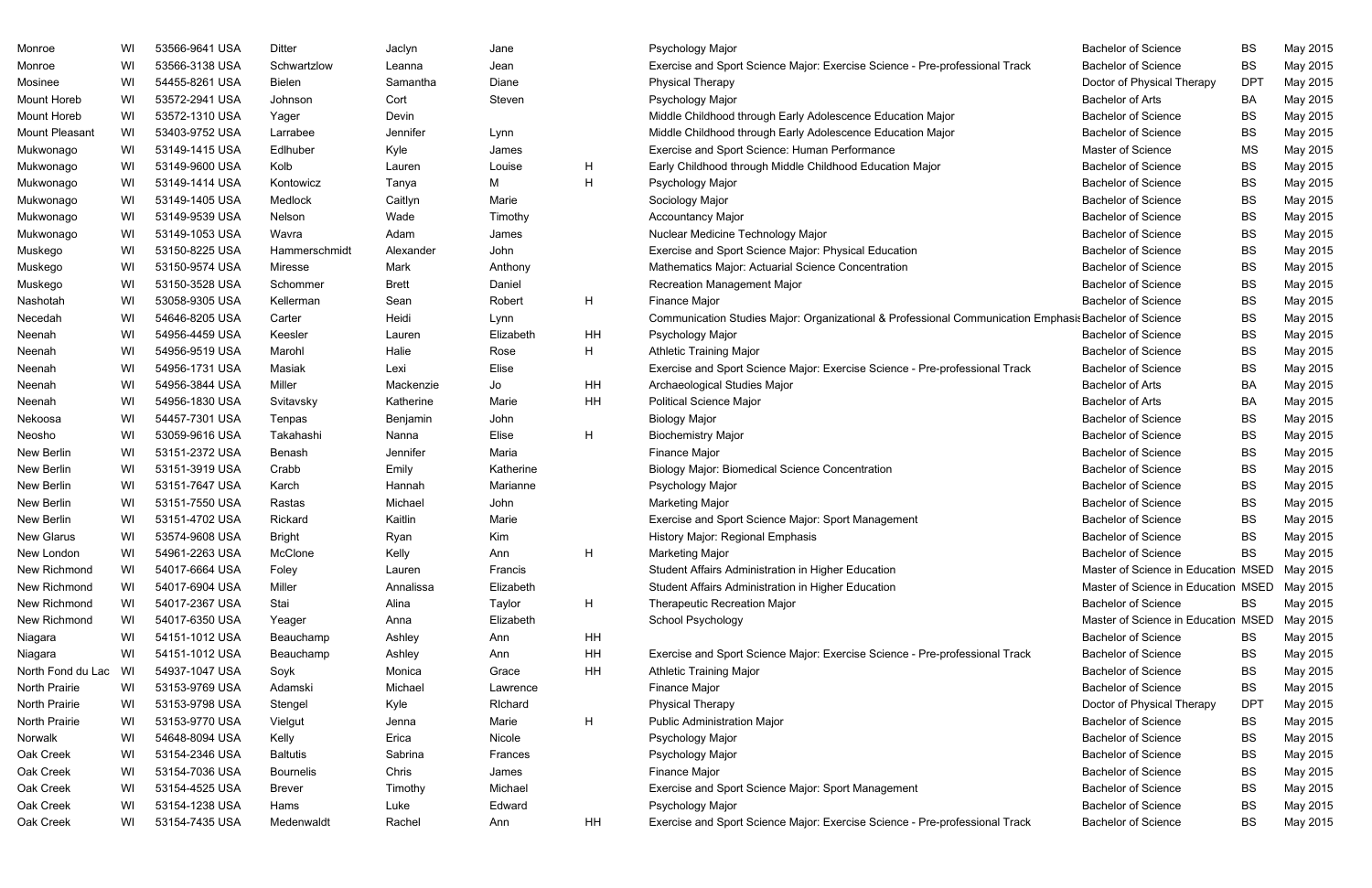| Oak Creek    | WI | 53154-5178 USA | Muller            | Seugnet  |           |    | <b>Physical Therapy</b>                                                                            | Doctor of Physical Therapy | <b>DPT</b>  | May 2015 |
|--------------|----|----------------|-------------------|----------|-----------|----|----------------------------------------------------------------------------------------------------|----------------------------|-------------|----------|
| Oak Creek    | WI | 53154-4755 USA | Murawsky          | Dale     |           |    | Exercise and Sport Science Major: Physical Education                                               | <b>Bachelor of Science</b> | <b>BS</b>   | May 2015 |
| Oakfield     | WI | 53065-9707 USA | Rymer             | Kayla    | Marie     | HH | Psychology Major                                                                                   | <b>Bachelor of Arts</b>    | BA          | May 2015 |
| Oconomowoc   | WI | 53066-9126 USA | Eddingsaas        | Dillon   | Lee       |    | Psychology Major                                                                                   | <b>Bachelor of Arts</b>    | BA          | May 2015 |
| Oconomowoc   | WI | 53066-9324 USA | Eiken             | Mary     | Elizabeth |    | Communication Studies Major: Organizational & Professional Communication Emphasis Bachelor of Arts |                            | <b>BA</b>   | May 2015 |
| Oconomowoc   | WI | 53066-1949 USA | Korom             | Nicholas | Philip    |    | Management Major                                                                                   | <b>Bachelor of Science</b> | <b>BS</b>   | May 2015 |
| Oconomowoc   | WI | 53066-8652 USA | Lorenz            | Kelsey   | Louise    |    | <b>Marketing Major</b>                                                                             | <b>Bachelor of Science</b> | <b>BS</b>   | May 2015 |
| Oconomowoc   | WI | 53066-9048 USA | Nettesheim        | April    | Nicole    |    | Microbiology Major: Biomedical Concentration                                                       | <b>Bachelor of Science</b> | <b>BS</b>   | May 2015 |
| Oconomowoc   | WI | 53066-8706 USA | Parikh            | Aasheeta | Arun      |    | <b>Physician Assistant Studies</b>                                                                 | Master of Science          | <b>MS</b>   | May 2015 |
| Oconomowoc   | WI | 53066-2010 USA | Slowinski         | Kayla    | Jo        |    | Psychology Major                                                                                   | <b>Bachelor of Science</b> | <b>BS</b>   | May 2015 |
| Oconomowoc   | WI | 53066-6415 USA | Sullivan          | Nicholas | Kyle      |    | <b>Computer Science Major</b>                                                                      | <b>Bachelor of Science</b> | <b>BS</b>   | May 2015 |
| Oconto       | WI | 54153-1851 USA | Check             | Clarissa | Morgan    |    | Psychology Major                                                                                   | <b>Bachelor of Science</b> | <b>BS</b>   | May 2015 |
| Oconto Falls | WI | 54154-1240 USA | Lucht             | Haylee   | Sandra    |    | Exercise and Sport Science Major: Exercise Science - Pre-professional Track                        | <b>Bachelor of Science</b> | <b>BS</b>   | May 2015 |
| Ogema        | WI | 54459-9374 USA | Jascor            | Sasha    | Marie     | HH | <b>Biology Major: Biomedical Science Concentration</b>                                             | <b>Bachelor of Science</b> | <b>BS</b>   | May 2015 |
| Ogema        | WI | 54459-7709 USA | Leinfelder        | Sierra   | Kathleen  |    | <b>Biology Major</b>                                                                               | <b>Bachelor of Science</b> | BS          | May 2015 |
| Omro         | WI | 54963-9730 USA | Satterstrum       | Allysen  | Cecilia   | H  | Psychology Major                                                                                   | <b>Bachelor of Arts</b>    | BA          | May 2015 |
| Onalaska     | WI | 54650-2473 USA | Benz              | Ayriana  | Taylor    |    | Psychology Major                                                                                   | <b>Bachelor of Science</b> | BS          | May 2015 |
| Onalaska     | WI | 54650-2130 USA | Betz              | Geoffrey | Boone     |    | <b>Physical Therapy</b>                                                                            | Doctor of Physical Therapy | <b>DPT</b>  | May 2015 |
| Onalaska     | WI | 54650-2276 USA | <b>Bradley</b>    | Marc     | Julian    |    | <b>Political Science Major</b>                                                                     | <b>Bachelor of Science</b> | BS          | May 2015 |
| Onalaska     | WI | 54650-8304 USA | Case              | Kelsey   | Marie     |    | <b>Physical Therapy</b>                                                                            | Doctor of Physical Therapy | <b>DPT</b>  | May 2015 |
| Onalaska     | WI | 54650-9182 USA | Earle             | Eric     | Alan      |    | <b>Biology Major</b>                                                                               | <b>Bachelor of Science</b> | <b>BS</b>   | May 2015 |
| Onalaska     | WI | 54650-9232 USA | Earleywine        | Robin    | Anne      |    | <b>Accountancy Major</b>                                                                           | <b>Bachelor of Science</b> | BS          | May 2015 |
| Onalaska     | WI | 54650-8901 USA | Gullicksrud       | Danica   | Marie     | HH | Communication Studies Major: Organizational & Professional Communication Emphasis Bachelor of Arts |                            | BA          | May 2015 |
| Onalaska     | WI | 54650-9204 USA | Harreld           | Lindsey  | Marie     |    | <b>Marketing Major</b>                                                                             | <b>Bachelor of Science</b> | <b>BS</b>   | May 2015 |
| Onalaska     | WI | 54650-9434 USA | Hoogland          | Matthew  | Regh      |    | <b>Biochemistry Major</b>                                                                          | <b>Bachelor of Science</b> | <b>BS</b>   | May 2015 |
| Onalaska     | WI | 54650-3307 USA | Killilea          | Skyla    | Renee     | H  | <b>Community Health Education Major</b>                                                            | <b>Bachelor of Science</b> | <b>BS</b>   | May 2015 |
| Onalaska     | WI | 54650-9611 USA | Leon              | Cathy    | Her       | HH | Early Childhood through Middle Childhood Education Major                                           | <b>Bachelor of Science</b> | BS          | May 2015 |
| Onalaska     | WI | 54650-3404 USA | Lor               | Matthew  |           |    | Computer Science Major                                                                             | <b>Bachelor of Science</b> | BS          | May 2015 |
| Onalaska     | WI | 54650-3120 USA | McFadden          | Kaitlyn  | Latzo     |    | Sociology Major                                                                                    | <b>Bachelor of Science</b> | <b>BS</b>   | May 2015 |
| Onalaska     | WI | 54650-9553 USA | Meagher           | Cristina |           |    | <b>Political Science Major</b>                                                                     | <b>Bachelor of Science</b> | BS          | May 2015 |
| Onalaska     | WI | 54650-8430 USA | Monsoor           | Matthew  | Allen     |    | <b>Economics Major</b>                                                                             | <b>Bachelor of Science</b> | BS          | May 2015 |
| Onalaska     | WI | 54650-2172 USA | O'Driscoll        | Mary     | Colleen   | H  | <b>Mathematics Major</b>                                                                           | <b>Bachelor of Science</b> | <b>BS</b>   | May 2015 |
| Onalaska     | WI | 54650-2309 USA | Olivares          | Jennifer | Faye      |    | <b>Professional Development</b>                                                                    | Master of Educ - Prof Dev  | <b>MEPD</b> | May 2015 |
| Onalaska     | WI | 54650-2438 USA | Oliver            | Faith    | Marie     | HH | Sociology Major                                                                                    | <b>Bachelor of Science</b> | BS          | May 2015 |
| Onalaska     | WI | 54650-8754 USA | Pederson          | Evan     | Joseph    |    | <b>Biology Major</b>                                                                               | <b>Bachelor of Science</b> | BS          | May 2015 |
| Onalaska     | WI | 54650-3017 USA | Pence             | Katy     | Rose      | H  | Communication Studies Major: Broadcast and Digital Media Emphasis                                  | <b>Bachelor of Arts</b>    | BA          | May 2015 |
| Onalaska     | WI | 54650-9747 USA | Ravenscroft       | Patrick  | Allen     |    | Chemistry Major: Environmental Science Concentration                                               | <b>Bachelor of Science</b> | BS          | May 2015 |
| Onalaska     | WI | 54650-9137 USA | Ritter            | Thomas   | James     |    | Communication Studies Major: Organizational & Professional Communication Emphasis Bachelor of Arts |                            | BA          | May 2015 |
| Onalaska     | WI | 54650-2247 USA | Vang              | Mai Zoua |           | HH | Communication Studies Major: Organizational & Professional Communication Emphasis Bachelor of Arts |                            | BA          | May 2015 |
| Onalaska     | WI | 54650-2661 USA | Waldera           | Avery    | John      |    | Finance Major                                                                                      | <b>Bachelor of Science</b> | BS          | May 2015 |
| Onalaska     | WI | 54650-3228 USA | Xiong             | Yer      |           |    | <b>Management Major</b>                                                                            | <b>Bachelor of Science</b> | BS          | May 2015 |
| Oregon       | WI | 53575-3439 USA | <b>Brownfield</b> | Andrew   | Mahoney   |    | <b>Biochemistry Major</b>                                                                          | <b>Bachelor of Science</b> | BS          | May 2015 |
| Oregon       | WI | 53575-3217 USA | Ceder             | Benjamin | R.        |    | <b>Physical Therapy</b>                                                                            | Doctor of Physical Therapy | <b>DPT</b>  | May 2015 |
| Oregon       | WI | 53575-3232 USA | Hanson            | Phillip  | Lamar     |    | <b>Physical Therapy</b>                                                                            | Doctor of Physical Therapy | <b>DPT</b>  | May 2015 |
| Oregon       | WI | 53575-3319 USA | Janssen           | Austin   | Richard   | HH | Finance Major: Risk, Insurance and Financial Planning Concentration                                | <b>Bachelor of Science</b> | BS          | May 2015 |
| Oregon       | WI | 53575-2838 USA | McAllister        | Hannah   | Marie     | HH | Archaeological Studies Major                                                                       | <b>Bachelor of Arts</b>    | BA          | May 2015 |
| Oregon       | WI | 53575-1360 USA | Noyce             | Heidi    | Marie     |    | Exercise and Sport Science Major: Exercise Science - Pre-professional Track                        | <b>Bachelor of Science</b> | BS          | May 2015 |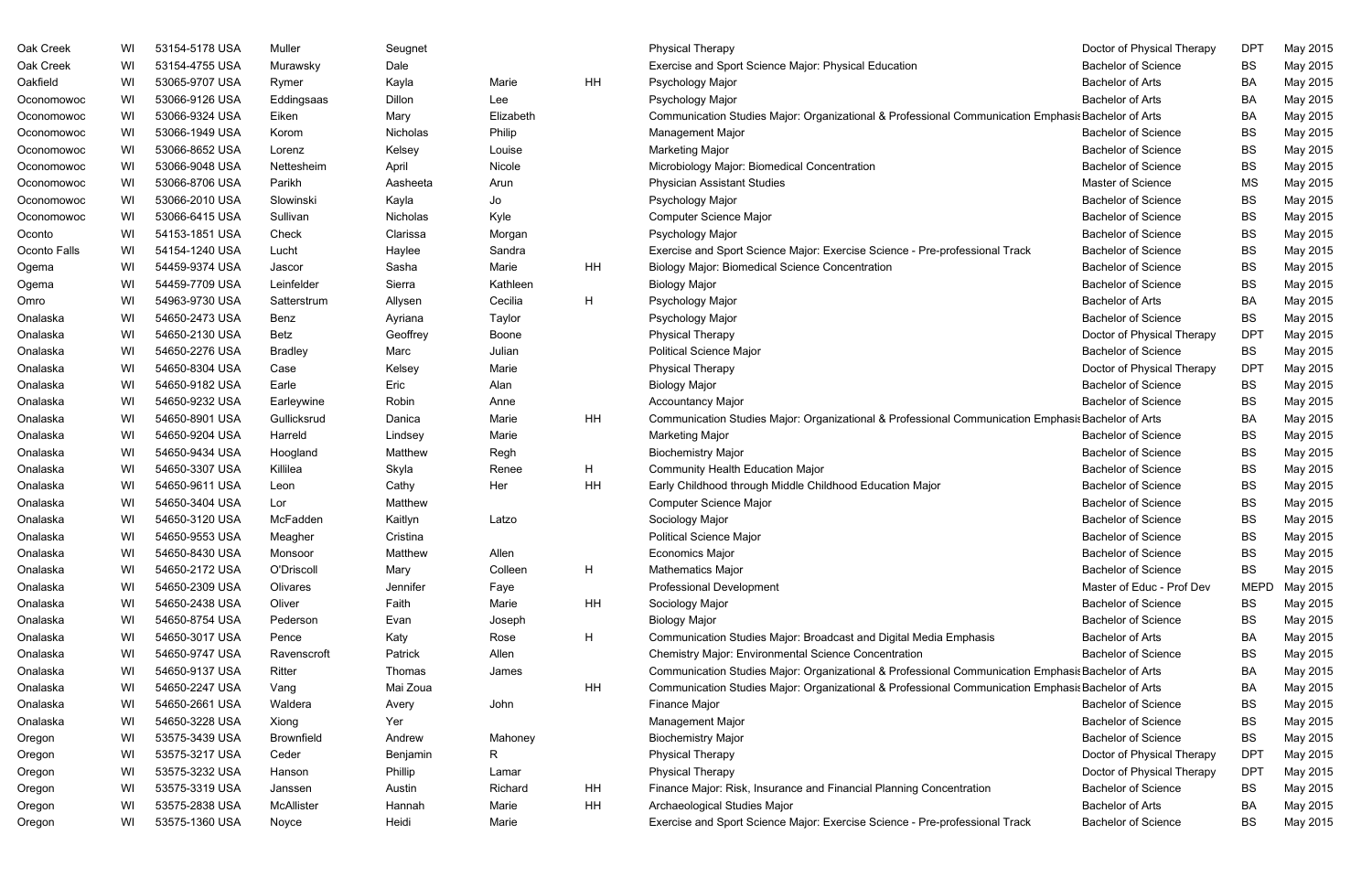| Oregon                  | WI | 53575-1416 USA      | Schewe         | Kevin           | Andrew        |           | <b>Marketing Major</b>                                                                                | <b>Bachelor of Science</b>     | <b>BS</b>   | May 2015 |
|-------------------------|----|---------------------|----------------|-----------------|---------------|-----------|-------------------------------------------------------------------------------------------------------|--------------------------------|-------------|----------|
| Oregon                  | WI | 53575-1031 USA      | Slattery       | Zoe             | Jude          | <b>HH</b> | <b>English Education Major</b>                                                                        | <b>Bachelor of Science</b>     | <b>BS</b>   | May 2015 |
| Orfordville             | WI | 53576-9606 USA      | Peterson       | Travis          | Alan          |           | <b>Economics Major</b>                                                                                | <b>Bachelor of Science</b>     | BS          | May 2015 |
| Osceola                 | WI | 54020-8050 USA      | Cutler         | Shelby          | Rae           |           | <b>Economics Major</b>                                                                                | <b>Bachelor of Science</b>     | <b>BS</b>   | May 2015 |
| Osceola                 | WI | 54020-4342 USA      | Leidle         | <b>Brittany</b> | Ann           |           | Psychology Major                                                                                      | <b>Bachelor of Science</b>     | BS          | May 2015 |
| Osceola                 | WI | 54020-8137 USA      | Rydeen         | Lisa            | Claire        | <b>HH</b> | <b>Biology Major</b>                                                                                  | <b>Bachelor of Science</b>     | BS          | May 2015 |
| Osceola                 | WI | 54020-4123 USA      | Tarman         | Megan           | Marie         |           | Psychology Major                                                                                      | <b>Bachelor of Science</b>     | BS          | May 2015 |
| Oshkosh                 | WI | 54904-6592 USA      | <b>Beecher</b> | Erin            | Elizabeth     |           | Psychology Major                                                                                      | <b>Bachelor of Science</b>     | <b>BS</b>   | May 2015 |
| Oshkosh                 | WI | 54904-9274 USA      | Berg           | Rachael         | Renee         |           | <b>Biology Major: Biomedical Science Concentration</b>                                                | <b>Bachelor of Science</b>     | BS          | May 2015 |
| Oshkosh                 | WI | 54904-8461 USA      | <b>Bohnert</b> | Adriene         | Ann           | H         | Exercise and Sport Science Major: Exercise Science - Pre-professional Track                           | <b>Bachelor of Science</b>     | BS          | May 2015 |
| Oshkosh                 | WI | 54904-7400 USA      | Griedl         | Tanner          | Austin        |           | <b>Biology Major</b>                                                                                  | <b>Bachelor of Science</b>     | BS          | May 2015 |
| Oshkosh                 | WI | 54904-7894 USA      | Harris         | Grant           | Nolan         |           | Microbiology Major                                                                                    | <b>Bachelor of Science</b>     | BS          | May 2015 |
| Oshkosh                 | WI | 54901<br><b>USA</b> | Hoopman        | <b>Brady</b>    | Robert        |           | <b>International Business Major</b>                                                                   | <b>Bachelor of Science</b>     | BS          | May 2015 |
| Oshkosh                 | WI | 54904-9335 USA      | Knaus          | Allie           |               | HH        | Exercise and Sport Science Major: Exercise Science - Pre-professional Track                           | <b>Bachelor of Science</b>     | BS          | May 2015 |
| Oshkosh                 | WI | 54904-7650 USA      | Korger         | Alexander       | James         |           | <b>Biochemistry Major</b>                                                                             | <b>Bachelor of Science</b>     | BS          | May 2015 |
| Oshkosh                 | WI | 54904-9541 USA      | Kuehnl         | Hillary         | Ann           | Η         | <b>Mathematics Education Major</b>                                                                    | <b>Bachelor of Science</b>     | BS          | May 2015 |
| Oshkosh                 | WI | 54904-6591 USA      | Linnabary      | Jake            |               |           | <b>Statistics Major: Actuarial Science Concentration</b>                                              | <b>Bachelor of Science</b>     | BS          | May 2015 |
| Oshkosh                 | WI | 54904-9545 USA      | Malczewski     | Matthew         | James         | H         | Psychology Major                                                                                      | <b>Bachelor of Science</b>     | BS          | May 2015 |
| Oshkosh                 | WI | 54901-3167 USA      | Toraason       | <b>Briana</b>   | Marie         |           | Psychology Major                                                                                      | <b>Bachelor of Science</b>     | BS          | May 2015 |
| Osseo                   | WI | 54758-7169 USA      | Minshall       | <b>Brittany</b> | Marie         |           | Nuclear Medicine Technology Major                                                                     | <b>Bachelor of Science</b>     | BS          | May 2015 |
| Pardeeville             | WI | 53954-9495 USA      | Barreau        | Eric            | Scott         | HH        | Psychology Major                                                                                      | <b>Bachelor of Science</b>     | BS          | May 2015 |
| Park Falls              | WI | 54552-6952 USA      | Hilgart        | Mitchell        | John          |           | Clinical Laboratory Science Major                                                                     | <b>Bachelor of Science</b>     | BS          | May 2015 |
| Park Falls              | WI | 54552-8807 USA      | Meyer          | <b>Brittany</b> | Nicole        |           | <b>Biochemistry Major</b>                                                                             | <b>Bachelor of Science</b>     | BS          | May 2015 |
| Park Falls              | WI | 54552-1536 USA      | Prescott       | Molly           | Jean          | HH        | Communication Studies Major: Broadcast and Digital Media Emphasis                                     | <b>Bachelor of Science</b>     | <b>BS</b>   | May 2015 |
| Peshtigo                | WI | 54157-9750 USA      | Powers         | Lauren          | Kimberly      |           | Psychology Major                                                                                      | <b>Bachelor of Science</b>     | BS          | May 2015 |
| Pewaukee                | WI | 53072-6688 USA      | Curtis         | Elena           | Fortune       | H         | <b>Accountancy Major</b>                                                                              | <b>Bachelor of Science</b>     | BS          | May 2015 |
| Pewaukee                | WI | 53072-3165 USA      | Goulet         | Alexa           | Lizabeth      |           | Communication Studies Major: Organizational & Professional Communication Emphasis Bachelor of Science |                                | BS          | May 2015 |
| Pewaukee                | WI | 53072-4586 USA      | Hanlon         | Sarah           | <b>Terese</b> | H         | Early Childhood through Middle Childhood Education Major                                              | <b>Bachelor of Science</b>     | <b>BS</b>   | May 2015 |
| Pewaukee                | WI | 53072-6514 USA      | Klimaszewski   | Molly           | Catherine     | н         | Early Childhood through Middle Childhood Education Major                                              | <b>Bachelor of Science</b>     | <b>BS</b>   | May 2015 |
| Pewaukee                | WI | 53072-4576 USA      | Kozlik         | Jillian         | Elizabeth     |           | <b>Biology Major</b>                                                                                  | <b>Bachelor of Science</b>     | BS          | May 2015 |
| Pewaukee                | WI | 53072-4913 USA      | Krason         | Alexander       | Charles       |           | <b>International Business Major</b>                                                                   | <b>Bachelor of Science</b>     | <b>BS</b>   | May 2015 |
| Pewaukee                | WI | 53072-1725 USA      | Peskie         | Jessica         | Lynn          | H         | Psychology Major                                                                                      | <b>Bachelor of Arts</b>        | BA          | May 2015 |
| Phillips                | WI | 54555-6806 USA      | Eklund         | Emily           | Ann           | HH        | Archaeological Studies Major                                                                          | <b>Bachelor of Arts</b>        | BA          | May 2015 |
| Phillips                | WI | 54555-8025 USA      | Lind           | Ethan           |               |           | <b>Physical Therapy</b>                                                                               | Doctor of Physical Therapy     | <b>DPT</b>  | May 2015 |
| Pittsville              | WI | 54466-9390 USA      | Hautala        | Gavin           | Santini       | H         | <b>Biology Major: Biomedical Science Concentration</b>                                                | <b>Bachelor of Science</b>     | <b>BS</b>   | May 2015 |
| Pittsville              | WI | 54466-9428 USA      | Potter         | Ashlie          |               | H         | <b>Biology Major</b>                                                                                  | <b>Bachelor of Science</b>     | BS          | May 2015 |
| Pittsville              | WI | 54466-9507 USA      | Wegner         | Amber           | Rebecca       |           | Exercise and Sport Science Major: Exercise Science - Pre-professional Track                           | <b>Bachelor of Science</b>     | <b>BS</b>   | May 2015 |
| Platteville             | WI | 53818-3701 USA      | Peck           | Kathryn         | Ella          |           | Student Affairs Administration in Higher Education                                                    | Master of Science in Education | <b>MSED</b> | May 2015 |
| <b>Pleasant Prairie</b> | WI | 53158-1320 USA      | Conway         | Patrick         | <b>Brian</b>  |           | <b>Marketing Major</b>                                                                                | <b>Bachelor of Science</b>     | <b>BS</b>   | May 2015 |
| <b>Pleasant Prairie</b> | WI | 53158-1317 USA      | Dunk           | Brandon         | Christopher   | H         | Clinical Laboratory Science Major                                                                     | <b>Bachelor of Science</b>     | <b>BS</b>   | May 2015 |
| <b>Pleasant Prairie</b> | WI | 53158-4110 USA      | Kuhagen        | Kallie          | Ann           | H         | Psychology Major                                                                                      | <b>Bachelor of Arts</b>        | BA          | May 2015 |
| Plover                  | WI | 54467-3100 USA      | Phillip        | Abby            | Lee           |           | <b>Biochemistry Major</b>                                                                             | <b>Bachelor of Science</b>     | <b>BS</b>   | May 2015 |
| Plymouth                | WI | 53073-1419 USA      | Grosshuesch    | Craig           | Jay           | HH        | <b>Biology Major: Biomedical Science Concentration</b>                                                | <b>Bachelor of Science</b>     | <b>BS</b>   | May 2015 |
| Plymouth                | WI | 53073-3946 USA      | Krueger        | Alexander       | Mark          |           | <b>Biology Major</b>                                                                                  | <b>Bachelor of Science</b>     | <b>BS</b>   | May 2015 |
| Plymouth                | WI | 53073-4949 USA      | Rooker         | Elizabeth       | Catherine     | H         | Exercise and Sport Science Major: Exercise Science - Pre-professional Track                           | <b>Bachelor of Science</b>     | BS          | May 2015 |
| Plymouth                | WI | 53073-3956 USA      | Schmidt        | Lucas           | William       | HH        | <b>Biology Major: Biomedical Science Concentration</b>                                                | <b>Bachelor of Science</b>     | BS          | May 2015 |
| Plymouth                | WI | 53073-3127 USA      | Unger          | Jessey          | David         |           | Sociology Major                                                                                       | <b>Bachelor of Science</b>     | BS          | May 2015 |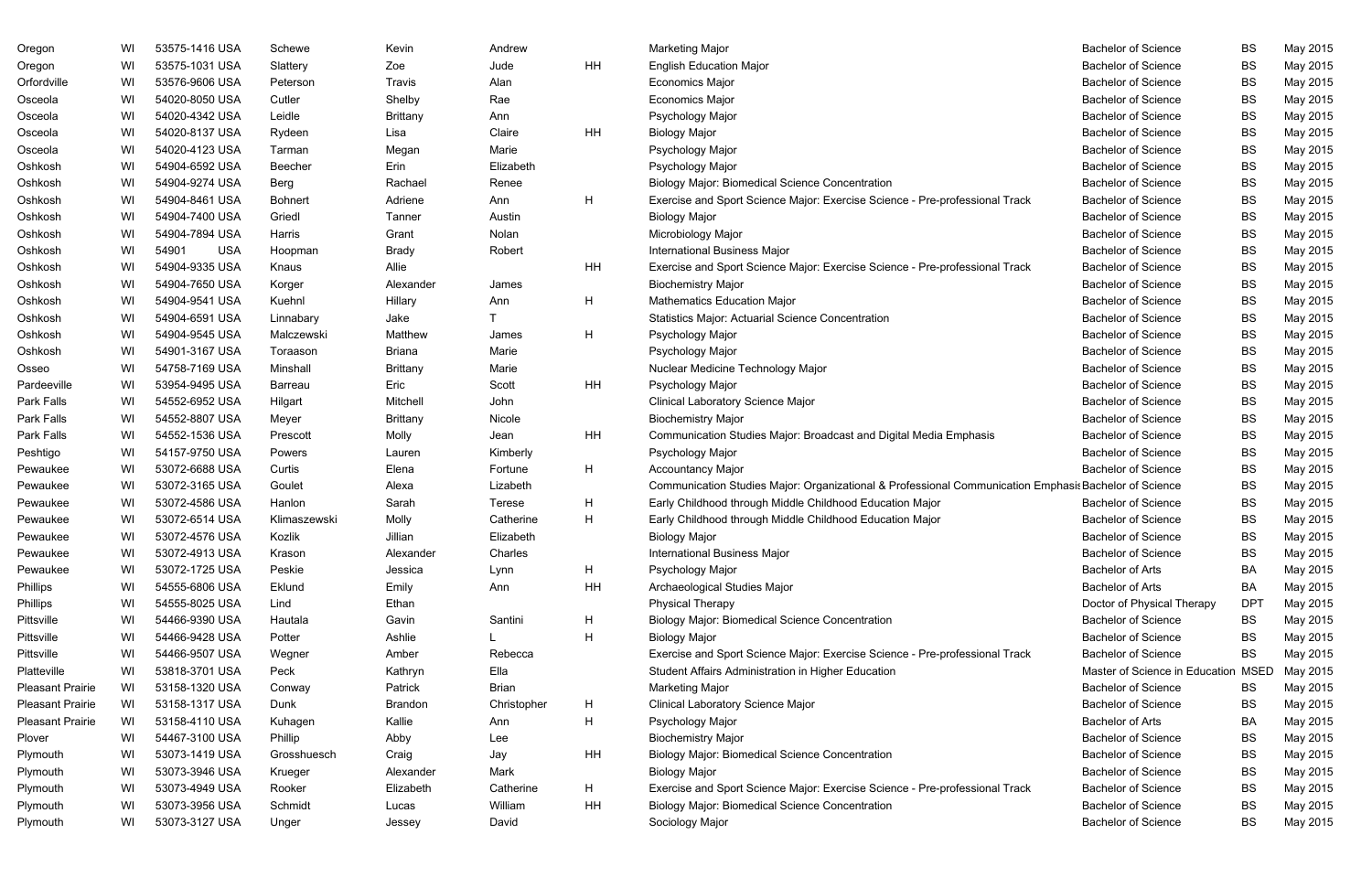| Port Washington  | WI | 53074-2490 USA      | Ross           | Evan                       | Herbert       |    | <b>Statistics Major: Actuarial Science Concentration</b>                    | <b>Bachelor of Science</b>     | <b>BS</b>   | May 2015 |
|------------------|----|---------------------|----------------|----------------------------|---------------|----|-----------------------------------------------------------------------------|--------------------------------|-------------|----------|
| Portage          | WI | 53901-1181 USA      | <b>Ballard</b> | Kayla                      | Marie         | H  | Psychology Major                                                            | <b>Bachelor of Arts</b>        | BA          | May 2015 |
| Portage          | WI | 53901-0343 USA      | Champeau       | William                    | Alexander     |    | School Psychology                                                           | Master of Science in Education | <b>MSED</b> | May 2015 |
| Portage          | WI | 53901-9721 USA      | Gruber         | Aaron                      | Patrick       |    | Exercise and Sport Science Major: Physical Education                        | <b>Bachelor of Science</b>     | <b>BS</b>   | May 2015 |
| Portage          | WI | 53901-8810 USA      | Hoff           | Lindsey                    | Marie         | HH | <b>Biology Major: Biomedical Science Concentration</b>                      | <b>Bachelor of Science</b>     | <b>BS</b>   | May 2015 |
| Portage          | WI | 53901-9438 USA      | Kallenbach     | Jami                       | Lee           | Η  | <b>Therapeutic Recreation Major</b>                                         | <b>Bachelor of Science</b>     | <b>BS</b>   | May 2015 |
| Portage          | WI | 53901-1709 USA      | Kettner        | Ericka                     | Susan         |    | Psychology Major                                                            | <b>Bachelor of Science</b>     | <b>BS</b>   | May 2015 |
| Potosi           | WI | 53820-9665 USA      | Suckow         | Samantha                   | Marie         | H. | Exercise and Sport Science Major: Exercise Science - Fitness Track          | <b>Bachelor of Science</b>     | <b>BS</b>   | May 2015 |
| Poynette         | WI | 53955-9271 USA      | Graeve         | Danielle                   | Kathryn       | HH | <b>Marketing Major</b>                                                      | <b>Bachelor of Science</b>     | <b>BS</b>   | May 2015 |
| Prairie du Chien | WI | 53821-3043 USA      | Ariss          | Courtney                   | Lynn          | Н  | Middle Childhood through Early Adolescence Education Major                  | <b>Bachelor of Science</b>     | <b>BS</b>   | May 2015 |
| Prairie du Chien | WI | 53821-2234 USA      | Aspenson       | Kevin                      | Francis       |    | <b>Therapeutic Recreation Major</b>                                         | <b>Bachelor of Science</b>     | <b>BS</b>   | May 2015 |
| Prairie du Chien | WI | 53821-8058 USA      | Pedretti       | Ryan                       | Patrick       |    | Middle Childhood through Early Adolescence Education Major                  | <b>Bachelor of Science</b>     | <b>BS</b>   | May 2015 |
| Prairie du Chien | WI | 53821-2039 USA      | Roach          | Tanner                     | Sebastian     |    | Management Major                                                            | <b>Bachelor of Science</b>     | <b>BS</b>   | May 2015 |
| Prairie du Chien | WI | 53821-8846 USA      | Sinram         | Evan                       | Orville       |    | <b>Physics Major</b>                                                        | <b>Bachelor of Science</b>     | <b>BS</b>   | May 2015 |
| Prairie du Chien | WI | 53821-8422 USA      | Steiner        | Dakotah                    | Louis         |    | <b>Management Major</b>                                                     | <b>Bachelor of Science</b>     | <b>BS</b>   | May 2015 |
| Prairie du Sac   | WI | 53578-1379 USA      | Cahill         | Megan                      | Marie         | H  | <b>Accountancy Major</b>                                                    | <b>Bachelor of Science</b>     | <b>BS</b>   | May 2015 |
| Prairie du Sac   | WI | 53578-1069 USA      | Halling        | Henry                      | David         |    | Computer Science Major                                                      | <b>Bachelor of Science</b>     | <b>BS</b>   | May 2015 |
| Prairie du Sac   | WI | 53578-2019 USA      | Kerska         | Garrett                    |               |    | <b>Biology Major</b>                                                        | <b>Bachelor of Science</b>     | <b>BS</b>   | May 2015 |
| Prairie du Sac   | WI | 53578-2137 USA      | Rilling        | Katlyn                     | Sandra Vanags | H  | Early Childhood through Middle Childhood Education Major                    | <b>Bachelor of Science</b>     | <b>BS</b>   | May 2015 |
| Prairie du Sac   | WI | 53578-9700 USA      | Schulenburg    | Rebecca                    | Sue           | HH | <b>Management Major</b>                                                     | <b>Bachelor of Science</b>     | <b>BS</b>   | May 2015 |
| Prairie du Sac   | WI | 53578-9708 USA      | Steuber        | Travis                     | Clifford      |    | <b>Recreation Management Major</b>                                          | <b>Bachelor of Science</b>     | <b>BS</b>   | May 2015 |
| Prentice         | WI | 54556-9423 USA      | Witt-Whybrow   | Crystal                    | Lynn          |    | Middle Childhood through Early Adolescence Education Major                  | <b>Bachelor of Science</b>     | <b>BS</b>   | May 2015 |
| Prescott         | WI | 54021-1065 USA      | Magee          | Katie                      | Marie         |    | Middle Childhood through Early Adolescence Education Major                  | <b>Bachelor of Science</b>     | <b>BS</b>   | May 2015 |
| Prescott         | WI | 54021-7309 USA      | Murphy         | Megan                      | Katherine     | HH | <b>Accountancy Major</b>                                                    | <b>Bachelor of Science</b>     | <b>BS</b>   | May 2015 |
| Pulaski          | WI | 54162-9214 USA      | Abendroth      | Colin                      | Joseph        |    | Early Childhood through Middle Childhood Education Major                    | <b>Bachelor of Science</b>     | <b>BS</b>   | May 2015 |
| Racine           | WI | 53403-9607 USA      | <b>Barnes</b>  | Mike                       |               |    | <b>Political Science Major</b>                                              | <b>Bachelor of Science</b>     | <b>BS</b>   | May 2015 |
| Racine           | WI | 53402-9580 USA      | Berning        | Bethany                    | Ann           |    | <b>Therapeutic Recreation Major</b>                                         | <b>Bachelor of Science</b>     | <b>BS</b>   | May 2015 |
| Racine           | WI | 53402-9543 USA      | Lie            | Catherine                  | Paige         |    | Management Major                                                            | <b>Bachelor of Science</b>     | <b>BS</b>   | May 2015 |
| Racine           | WI | 53402-1865 USA      | Reesman        | Elizabeth                  | Rose          |    | Psychology Major                                                            | <b>Bachelor of Science</b>     | <b>BS</b>   | May 2015 |
| Racine           | WI | 53402-1869 USA      | Sawalski       | Alec                       | Joseph        |    | Exercise and Sport Science Major: Exercise Science - Fitness Track          | <b>Bachelor of Science</b>     | <b>BS</b>   | May 2015 |
| Racine           | WI | 53405-2344 USA      | Schneider      | Joanna                     | Catherine     | H  | Middle Childhood through Early Adolescence Education Major                  | <b>Bachelor of Science</b>     | <b>BS</b>   | May 2015 |
| Random Lake      | WI | 53075-1323 USA      | Heller         | Sara                       | Jessica       | H  | Psychology Major                                                            | <b>Bachelor of Science</b>     | <b>BS</b>   | May 2015 |
| Random Lake      | WI | 53075-1764 USA      | Kocher         | Cady                       | Leigh         | H  | Early Childhood through Middle Childhood Education Major                    | <b>Bachelor of Science</b>     | <b>BS</b>   | May 2015 |
| Random Lake      | WI | 53075-1247 USA      | Pfund          | <b>Brooke</b>              | Marie         |    | <b>Recreation Management Major</b>                                          | <b>Bachelor of Science</b>     | BS          | May 2015 |
| Reedsburg        | WI | 53959<br><b>USA</b> | Clement        | Jade                       | Morgan        |    | Psychology Major                                                            | <b>Bachelor of Science</b>     | BS          | May 2015 |
| Reedsburg        | WI | 53959-1326 USA      | Jaech          | Sarah                      | Anne          | H  | Psychology Major                                                            | <b>Bachelor of Arts</b>        | BA          | May 2015 |
| Reedsburg        | WI | 53959-9508 USA      | Jorandby       | Joshua                     | Dean          |    | <b>Management Major</b>                                                     | <b>Bachelor of Science</b>     | <b>BS</b>   | May 2015 |
| Reedsburg        | WI | 53959-2507 USA      | Laukant        | Cheyenne-Christine Jazmyne |               |    | Philosophy Major                                                            | <b>Bachelor of Arts</b>        | BA          | May 2015 |
| Reedsburg        | WI | 53959-9707 USA      | McMillen       | Allison                    | Nicole        | HH | Middle Childhood through Early Adolescence Education Major                  | <b>Bachelor of Science</b>     | <b>BS</b>   | May 2015 |
| Reedsburg        | WI | 53959-9041 USA      | Rockweiler     | Shane                      | G             |    | Finance Major                                                               | <b>Bachelor of Science</b>     | <b>BS</b>   | May 2015 |
| Reedsburg        | WI | 53959-2541 USA      | Steward        | Rachel                     | Kathleen      |    | Student Affairs Administration in Higher Education                          | Master of Science in Education | <b>MSED</b> | May 2015 |
| Reedsville       | WI | 54230-9596 USA      | Zahn           | Andrea                     | <b>Beth</b>   | HH | Exercise and Sport Science Major: Exercise Science - Pre-professional Track | <b>Bachelor of Science</b>     | <b>BS</b>   | May 2015 |
| Rewey            | WI | 53580-0044 USA      | Simon          | Kaycie                     | May           | HH | <b>Athletic Training Major</b>                                              | <b>Bachelor of Science</b>     | <b>BS</b>   | May 2015 |
| Rhinelander      | WI | 54501-9461 USA      | Johnson        | John                       | William       |    | <b>Political Science Major</b>                                              | <b>Bachelor of Science</b>     | <b>BS</b>   | May 2015 |
| Rice Lake        | WI | 54868-9112 USA      | <b>Beranek</b> | Emily                      | Hazel         |    | <b>Clinical Laboratory Science Major</b>                                    | <b>Bachelor of Science</b>     | BS          | May 2015 |
| Rice Lake        | WI | 54868-8529 USA      | Desantis       | Jacob                      | Jon           | H  | Exercise and Sport Science Major: Exercise Science - Pre-professional Track | <b>Bachelor of Science</b>     | <b>BS</b>   | May 2015 |
| Rice Lake        | WI | 54868-2378 USA      | Johnston       | Sophia                     | Maria         |    | Psychology Major                                                            | <b>Bachelor of Science</b>     | <b>BS</b>   | May 2015 |

| <b>Bachelor of Science</b>     | BS          | May 2015 |
|--------------------------------|-------------|----------|
| <b>Bachelor of Arts</b>        | BA          | May 2015 |
| Master of Science in Education | <b>MSED</b> | May 2015 |
| <b>Bachelor of Science</b>     | BS          | May 2015 |
| <b>Bachelor of Science</b>     | BS          | May 2015 |
| <b>Bachelor of Science</b>     | BS          | May 2015 |
| <b>Bachelor of Science</b>     | BS          | May 2015 |
| <b>Bachelor of Science</b>     | BS          | May 2015 |
| <b>Bachelor of Science</b>     | BS          | May 2015 |
| <b>Bachelor of Science</b>     | BS          | May 2015 |
| <b>Bachelor of Science</b>     | BS          | May 2015 |
| <b>Bachelor of Science</b>     | BS          | May 2015 |
| <b>Bachelor of Science</b>     | BS          | May 2015 |
| <b>Bachelor of Science</b>     | BS          | May 2015 |
| <b>Bachelor of Science</b>     | BS          | May 2015 |
| <b>Bachelor of Science</b>     | BS          | May 2015 |
| <b>Bachelor of Science</b>     | BS          | May 2015 |
| <b>Bachelor of Science</b>     | BS          | May 2015 |
| <b>Bachelor of Science</b>     | <b>BS</b>   | May 2015 |
| <b>Bachelor of Science</b>     | BS          | May 2015 |
| <b>Bachelor of Science</b>     | BS          | May 2015 |
| <b>Bachelor of Science</b>     | BS          | May 2015 |
| <b>Bachelor of Science</b>     | BS          | May 2015 |
| <b>Bachelor of Science</b>     | BS          | May 2015 |
| <b>Bachelor of Science</b>     | BS          | May 2015 |
| <b>Bachelor of Science</b>     | BS          | May 2015 |
| <b>Bachelor of Science</b>     | BS          | May 2015 |
| <b>Bachelor of Science</b>     | BS          | May 2015 |
| <b>Bachelor of Science</b>     | BS          | May 2015 |
| <b>Bachelor of Science</b>     | BS          | May 2015 |
| <b>Bachelor of Science</b>     | BS          | May 2015 |
| <b>Bachelor of Science</b>     | BS          | May 2015 |
| <b>Bachelor of Science</b>     | BS          | May 2015 |
| <b>Bachelor of Science</b>     | <b>BS</b>   | May 2015 |
| <b>Bachelor of Science</b>     | BS          | May 2015 |
| <b>Bachelor of Arts</b>        | BA          | May 2015 |
| <b>Bachelor of Science</b>     | BS          | May 2015 |
| <b>Bachelor of Arts</b>        | BA          | May 2015 |
| <b>Bachelor of Science</b>     | BS          | May 2015 |
| <b>Bachelor of Science</b>     | BS          | May 2015 |
| Master of Science in Education | <b>MSED</b> | May 2015 |
| <b>Bachelor of Science</b>     | BS          | May 2015 |
| <b>Bachelor of Science</b>     | BS          | May 2015 |
| <b>Bachelor of Science</b>     | BS          | May 2015 |
| <b>Bachelor of Science</b>     | <b>BS</b>   | May 2015 |
| <b>Bachelor of Science</b>     | BS          | May 2015 |
| <b>Bachelor of Science</b>     | BS          | May 2015 |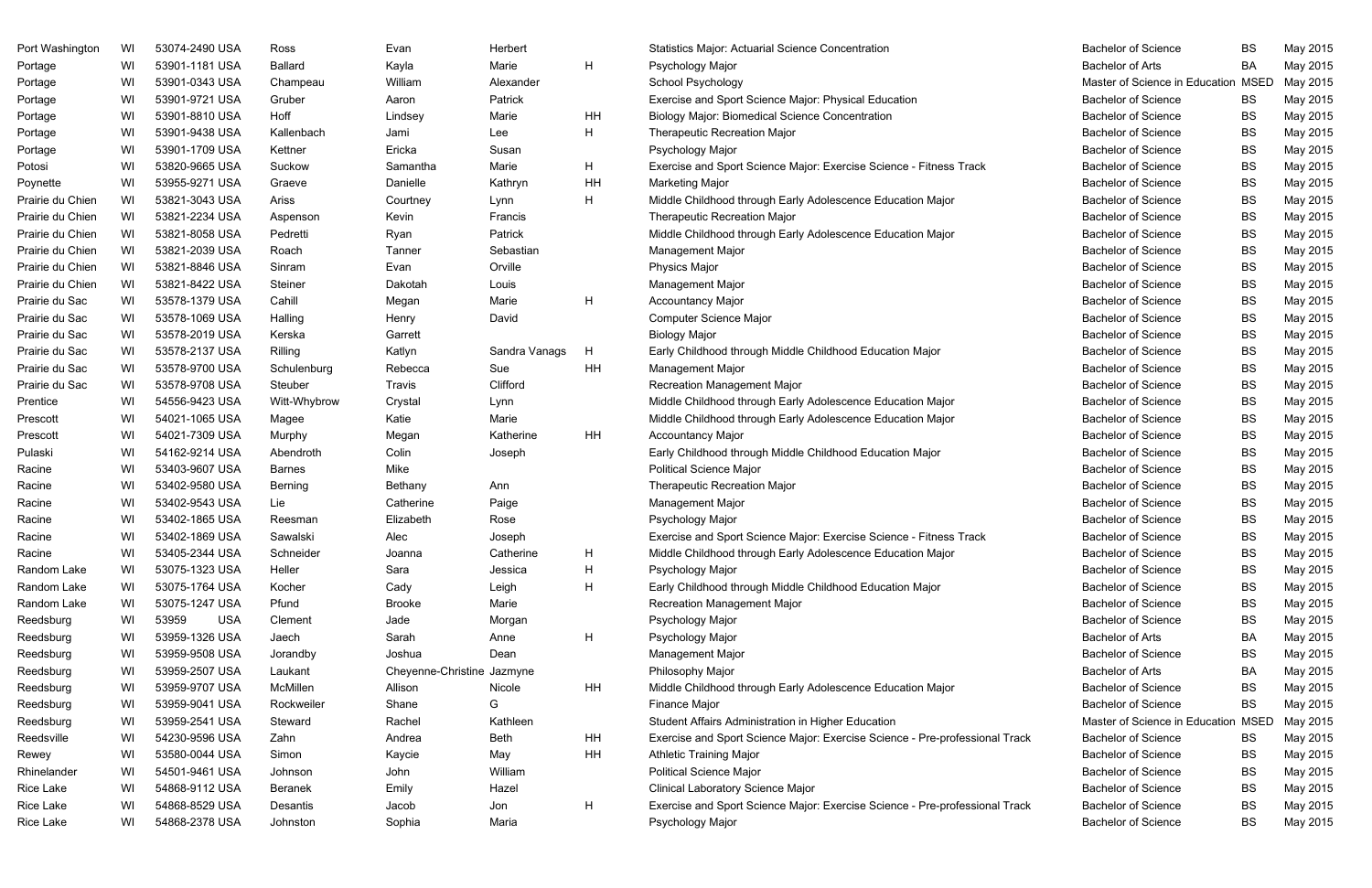| Rice Lake              | WI | 54868-9591 USA | Madison      | Rachel         | Jean                   | H  | Psychology Major                                                                                   | <b>Bachelor of Science</b>     | <b>BS</b>   | May 2015 |
|------------------------|----|----------------|--------------|----------------|------------------------|----|----------------------------------------------------------------------------------------------------|--------------------------------|-------------|----------|
| Rice Lake              | WI | 54868-2647 USA | Shervey      | Jamie          | Lynn                   |    | <b>Physical Therapy</b>                                                                            | Doctor of Physical Therapy     | <b>DPT</b>  | May 2015 |
| Rice Lake              | WI | 54868-9736 USA | Shipman      | Jenna          | Nicole                 | H  | Middle Childhood through Early Adolescence Education Major                                         | <b>Bachelor of Science</b>     | <b>BS</b>   | May 2015 |
| Rice Lake              | WI | 54868-2705 USA | Snyder       | Anton          | <b>Eugene Strafuss</b> |    | Exercise and Sport Science: Human Performance                                                      | Master of Science              | <b>MS</b>   | May 2015 |
| Rice Lake              | WI | 54868-1030 USA | Tschanz      | Tyler          | James                  |    | Clinical Laboratory Science Major                                                                  | <b>Bachelor of Science</b>     | <b>BS</b>   | May 2015 |
| <b>Richland Center</b> | WI | 53581-8452 USA | Wontor       | Alex           | Bryan                  |    | Biology Major: Cellular and Molecular Biology Concentration                                        | <b>Bachelor of Science</b>     | <b>BS</b>   | May 2015 |
| Ridgeland              | WI | 54763-9633 USA | Amundson     | Tyler          | Alan                   |    | Computer Science Major                                                                             | <b>Bachelor of Science</b>     | <b>BS</b>   | May 2015 |
| Ripon                  | WI | 54971-1855 USA | Hron         | Carli          | Lynn                   |    | <b>Physical Therapy</b>                                                                            | Doctor of Physical Therapy     | <b>DPT</b>  | May 2015 |
| <b>River Falls</b>     | WI | 54022-4274 USA | Lammer       | Jordan         | Gregory                |    | <b>Biology Major</b>                                                                               | <b>Bachelor of Science</b>     | <b>BS</b>   | May 2015 |
| <b>River Falls</b>     | WI | 54022-4243 USA | O'Malley     | Ryan           | Michael                |    | <b>Accountancy Major</b>                                                                           | <b>Bachelor of Science</b>     | <b>BS</b>   | May 2015 |
| Roberts                | WI | 54023-5902 USA | Delander     | Abby           | Lynn                   | H  | Middle Childhood through Early Adolescence Education Major                                         | <b>Bachelor of Science</b>     | <b>BS</b>   | May 2015 |
| Rockland               | WI | 54653-8729 USA | Zinnel       | Brittany       | Ann                    | HH | Psychology Major                                                                                   | <b>Bachelor of Science</b>     | <b>BS</b>   | May 2015 |
| Rosholt                | WI | 54473-9510 USA | Yenter       | Amanda         |                        |    | School Psychology                                                                                  | Master of Science in Education | <b>MSED</b> | May 2015 |
| Rothschild             | WI | 54474-1300 USA | Folino       | Anthony        | Joseph                 |    | Psychology Major                                                                                   | <b>Bachelor of Science</b>     | BS          | May 2015 |
| Rothschild             | WI | 54474-1467 USA | Leith        | Molly          | Anne                   |    | Middle Childhood through Early Adolescence Education Major                                         | <b>Bachelor of Science</b>     | BS          | May 2015 |
| Rothschild             | WI | 54474-1262 USA | Rucinski     | Nicole         | Marie                  | HH | Psychology Major                                                                                   | <b>Bachelor of Arts</b>        | <b>BA</b>   | May 2015 |
| Rothschild             | WI | 54474-1237 USA | Salzman      | Brandon        | Jon                    | HН | <b>Marketing Major</b>                                                                             | <b>Bachelor of Science</b>     | <b>BS</b>   | May 2015 |
| Rubicon                | WI | 53078-9727 USA | Christel     | Makensie       | Rae                    | H  | <b>Biology Major</b>                                                                               | <b>Bachelor of Science</b>     | <b>BS</b>   | May 2015 |
| Saint Francis          | WI | 53235-5616 USA | Ferentz      | Fraser         | Michael                |    | Middle Childhood through Early Adolescence Education Major                                         | <b>Bachelor of Science</b>     | <b>BS</b>   | May 2015 |
| Saint Francis          | WI | 53235-4127 USA | Moreno       | Adrian         | Fernando               |    | Finance Major                                                                                      | <b>Bachelor of Science</b>     | <b>BS</b>   | May 2015 |
| Sarona                 | WI | 54870-9206 USA | Swanson      | Patrick        | John                   | H  | Mathematics Education Major                                                                        | <b>Bachelor of Science</b>     | <b>BS</b>   | May 2015 |
| Sauk City              | WI | 53583-1548 USA | Galdes       | Megan          |                        |    | <b>School Psychology</b>                                                                           | <b>Education Specialist</b>    | <b>EDS</b>  | May 2015 |
| Sauk City              | WI | 53583-1319 USA | McGuine      | Molly          | Kathleen               |    | Microbiology Major: Biomedical Concentration                                                       | <b>Bachelor of Science</b>     | <b>BS</b>   | May 2015 |
| Saukville              | WI | 53080-1534 USA | Kresse       | Jeffrey        | Wayne                  | H  | Information Systems Major                                                                          | <b>Bachelor of Science</b>     | <b>BS</b>   | May 2015 |
| Schofield              | WI | 54476-1215 USA | Stepanik     | Sarah          | Marie                  |    | Archaeological Studies Major                                                                       | <b>Bachelor of Science</b>     | <b>BS</b>   | May 2015 |
| Schofield              | WI | 54476-3551 USA | Vang         | Carol          |                        |    | Communication Studies Major: Interpersonal Communication Emphasis                                  | <b>Bachelor of Science</b>     | <b>BS</b>   | May 2015 |
| Schofield              | WI | 54476-6205 USA | Zajichek     | Alexander      | Michael                | H  | <b>Statistics Major</b>                                                                            | <b>Bachelor of Science</b>     | <b>BS</b>   | May 2015 |
| Seymour                | WI | 54165-1509 USA | Upp          | Molly          | Rose                   | H  | Exercise and Sport Science Major: Exercise Science - Pre-professional Track                        | <b>Bachelor of Science</b>     | BS          | May 2015 |
| Sharon                 | WI | 53585-9717 USA | Anderson     | <b>Bradley</b> |                        |    | <b>Management Major</b>                                                                            | <b>Bachelor of Science</b>     | BS          | May 2015 |
| Shawano                | WI | 54166-6089 USA | Weisnicht    | Ryan           |                        |    | Exercise and Sport Science Major: Exercise Science - Pre-professional Track                        | <b>Bachelor of Science</b>     | BS          | May 2015 |
| Sheboygan              | WI | 53081-2875 USA | Cesario      | Anne           | E.                     | H  | Middle Childhood through Early Adolescence Education Major                                         | <b>Bachelor of Science</b>     | ВS          | May 2015 |
| Sheboygan              | WI | 53083-4959 USA | Ditter       | Christine      | Ashley                 | H  | <b>Community Health Education Major</b>                                                            | <b>Bachelor of Science</b>     | BS          | May 2015 |
| Sheboygan              | WI | 53083-6114 USA | Fullerton    | Riley          | Sue                    | H  | Communication Studies Major: Organizational & Professional Communication Emphasis Bachelor of Arts |                                | BA          | May 2015 |
| Sheboygan              | WI | 53081-7480 USA | Kemp         | Kelsey         | Gwendolyn              |    | <b>Marketing Major</b>                                                                             | <b>Bachelor of Science</b>     | BS          | May 2015 |
| Sheboygan              | WI | 53083-4762 USA | Kunstman     | Megan          | Nichole                |    | Psychology Major                                                                                   | <b>Bachelor of Science</b>     | BS          | May 2015 |
| Sheboygan              | WI | 53083-1659 USA | Markelz      | Amanda         |                        |    | <b>Clinical Laboratory Science Major</b>                                                           | <b>Bachelor of Science</b>     | BS          | May 2015 |
| Sheboygan              | WI | 53081-3151 USA | Peterson     | Emily          | Jean                   |    | Psychology Major                                                                                   | <b>Bachelor of Arts</b>        | BA          | May 2015 |
| Sheboygan              | WI | 53081-9130 USA | Poth         | Dane           | Andrew                 | H  | Exercise and Sport Science Major: Exercise Science - Pre-professional Track                        | <b>Bachelor of Science</b>     | BS          | May 2015 |
| Sheboygan              | WI | 53081-9130 USA | Poth         | Taylor         | Scott                  |    | <b>Recreation Management</b>                                                                       | Master of Science              | МS          | May 2015 |
| Sheboygan              | WI | 53083-4942 USA | Roenitz      | Emily          | Lynn                   |    | Psychology Major                                                                                   | <b>Bachelor of Science</b>     | BS          | May 2015 |
| Sheboygan Falls        | WI | 53085-2956 USA | Van Wyk      | Katie          | Elisabeth              |    | Student Affairs Administration in Higher Education                                                 | Master of Science in Education | <b>MSED</b> | May 2015 |
| Sherwood               | WI | 54169-9753 USA | Goeser       | Kristin        | E.                     |    | Psychology Major                                                                                   | <b>Bachelor of Science</b>     | BS          | May 2015 |
| Shorewood              | WI | 53211-2437 USA | Gallagher    | John           | Mackenzie              | H  | <b>Mathematics Major</b>                                                                           | <b>Bachelor of Science</b>     | BS          | May 2015 |
| Shullsburg             | WI | 53586-9765 USA | Morrissey    | Clarissa       | Grace                  |    | Nuclear Medicine Technology Major                                                                  | <b>Bachelor of Science</b>     | BS          | May 2015 |
| Silver Lake            | WI | 53170-1613 USA | Chess        | Pearl          | Rose                   | H  | <b>Management Major</b>                                                                            | <b>Bachelor of Science</b>     | <b>BS</b>   | May 2015 |
| Silver Lake            | WI | 53170-1433 USA | Rabelhofer   | Keegan         | Charles                |    | <b>Biology Major: Environmental Science Concentration</b>                                          | <b>Bachelor of Science</b>     | BS          | May 2015 |
| Slinger                | WI | 53086-9762 USA | <b>Borst</b> | Michael        |                        | HH | <b>Athletic Training Major</b>                                                                     | <b>Bachelor of Science</b>     | ВS          | May 2015 |
|                        |    |                |              |                |                        |    |                                                                                                    |                                |             |          |

| <b>Bachelor of Science</b>     | BS          | May 2015 |
|--------------------------------|-------------|----------|
| Doctor of Physical Therapy     | DPT         | May 2015 |
| <b>Bachelor of Science</b>     | BS          | May 2015 |
| Master of Science              | ΜS          | May 2015 |
| <b>Bachelor of Science</b>     | BS          | May 2015 |
| <b>Bachelor of Science</b>     | BS          | May 2015 |
| <b>Bachelor of Science</b>     | BS          | May 2015 |
| Doctor of Physical Therapy     | DPT         | May 2015 |
| <b>Bachelor of Science</b>     | BS          | May 2015 |
| <b>Bachelor of Science</b>     | BS          | May 2015 |
| <b>Bachelor of Science</b>     | BS          | May 2015 |
| <b>Bachelor of Science</b>     | BS          | May 2015 |
| Master of Science in Education | <b>MSED</b> | May 2015 |
| <b>Bachelor of Science</b>     | <b>BS</b>   | May 2015 |
| <b>Bachelor of Science</b>     | BS          | May 2015 |
| <b>Bachelor of Arts</b>        | BA          | May 2015 |
| <b>Bachelor of Science</b>     | BS          | May 2015 |
| <b>Bachelor of Science</b>     | BS          | May 2015 |
| <b>Bachelor of Science</b>     | BS          | May 2015 |
| <b>Bachelor of Science</b>     | BS          | May 2015 |
| <b>Bachelor of Science</b>     | <b>BS</b>   | May 2015 |
| <b>Education Specialist</b>    | <b>EDS</b>  | May 2015 |
| <b>Bachelor of Science</b>     | BS          | May 2015 |
| <b>Bachelor of Science</b>     | <b>BS</b>   | May 2015 |
| <b>Bachelor of Science</b>     | <b>BS</b>   | May 2015 |
| <b>Bachelor of Science</b>     | <b>BS</b>   | May 2015 |
| <b>Bachelor of Science</b>     | <b>BS</b>   | May 2015 |
| <b>Bachelor of Science</b>     | <b>BS</b>   | May 2015 |
| <b>Bachelor of Science</b>     | BS          | May 2015 |
| <b>Bachelor of Science</b>     | BS          | May 2015 |
| <b>Bachelor of Science</b>     | BS          | May 2015 |
| <b>Bachelor of Science</b>     | BS          | May 2015 |
| nphasi: Bachelor of Arts       | BA          | May 2015 |
| <b>Bachelor of Science</b>     | <b>BS</b>   | May 2015 |
| <b>Bachelor of Science</b>     | <b>BS</b>   | May 2015 |
| <b>Bachelor of Science</b>     | <b>BS</b>   | May 2015 |
| <b>Bachelor of Arts</b>        | BA          | May 2015 |
| <b>Bachelor of Science</b>     | <b>BS</b>   | May 2015 |
| <b>Master of Science</b>       | ΜS          | May 2015 |
| <b>Bachelor of Science</b>     | BS          | May 2015 |
| Master of Science in Education | <b>MSED</b> | May 2015 |
| <b>Bachelor of Science</b>     | BS          | May 2015 |
| <b>Bachelor of Science</b>     | BS          | May 2015 |
| <b>Bachelor of Science</b>     | <b>BS</b>   | May 2015 |
| <b>Bachelor of Science</b>     | <b>BS</b>   | May 2015 |
| <b>Bachelor of Science</b>     | <b>BS</b>   | May 2015 |
| <b>Bachelor of Science</b>     | BS          | May 2015 |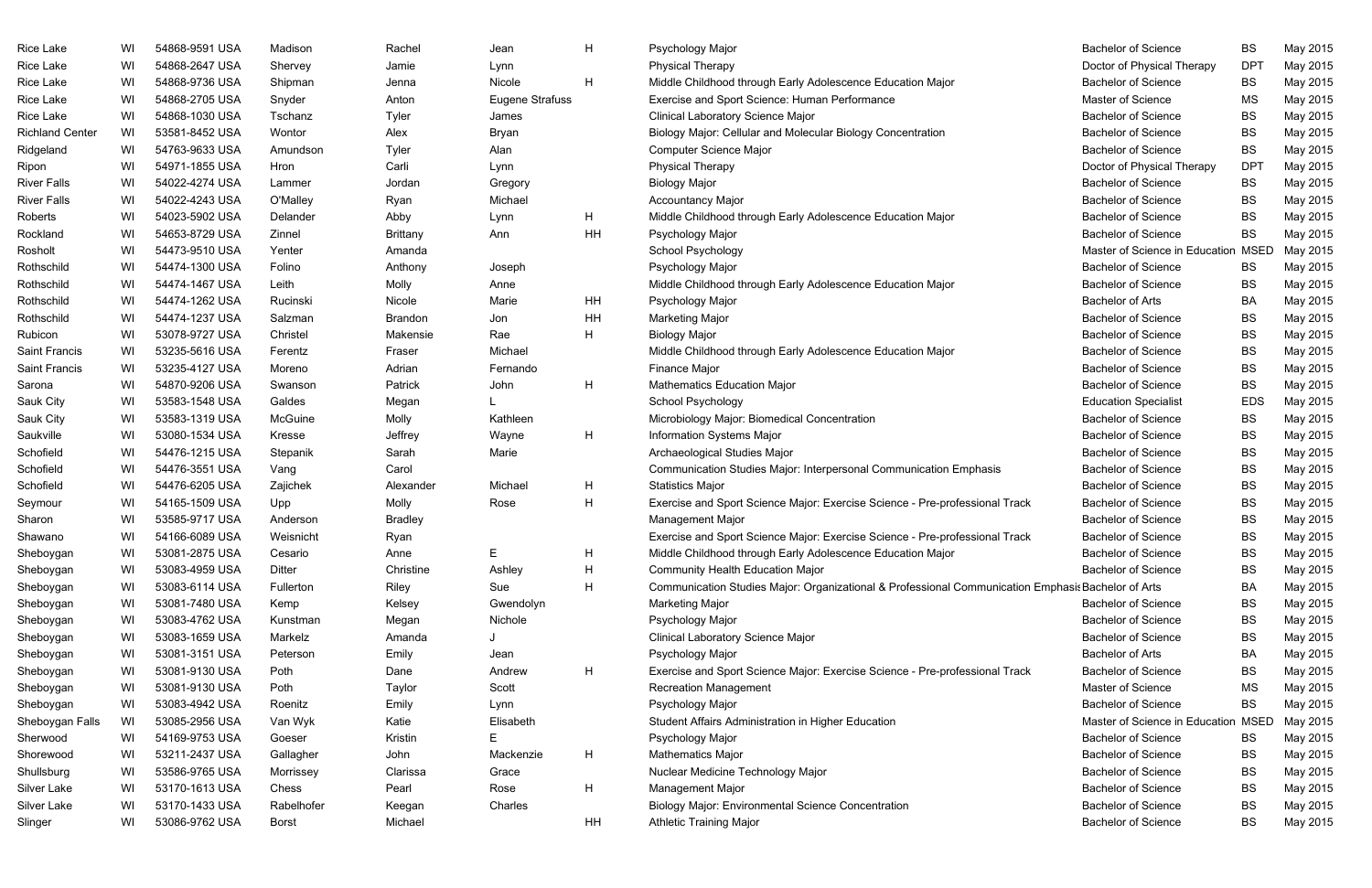| Slinger              | WI | 53086-9000 USA | Galezio         | Michael         | Logan        | HH           | <b>Athletic Training Major</b>                                                                        | <b>Bachelor of Science</b>     | BS          | May 2015 |
|----------------------|----|----------------|-----------------|-----------------|--------------|--------------|-------------------------------------------------------------------------------------------------------|--------------------------------|-------------|----------|
| Slinger              | WI | 53086-9266 USA | Haddad          | Dominic         | Jamil        | H            | Microbiology Major: Biomedical Concentration                                                          | <b>Bachelor of Science</b>     | <b>BS</b>   | May 2015 |
| Slinger              | WI | 53086-9631 USA | Scheife         | Emily           |              |              | <b>Political Science Major</b>                                                                        | <b>Bachelor of Arts</b>        | BA          | May 2015 |
| Sobieski             | WI | 54171-9773 USA | Bentz           | Victoria        | Rose         |              | Psychology Major                                                                                      | <b>Bachelor of Arts</b>        | BA          | May 2015 |
| Somerset             | WI | 54025-7522 USA | Berger          | Kayla           | Mae          |              | <b>Biology Major</b>                                                                                  | <b>Bachelor of Science</b>     | BS          | May 2015 |
| Somerset             | WI | 54025-9041 USA | Miller          | Joseph          | Robert       |              | Communication Studies Major: Organizational & Professional Communication Emphasis Bachelor of Science |                                | BS          | May 2015 |
| Somerset             | WI | 54025-7389 USA | Peterson        | Shelby          | Lyn          |              | Psychology Major                                                                                      | <b>Bachelor of Science</b>     | BS          | May 2015 |
| South Milwaukee      | WI | 53172-1209 USA | Appenzeller     | Steven          | Mark         |              | Finance Major                                                                                         | <b>Bachelor of Science</b>     | BS          | May 2015 |
| South Milwaukee      | WI | 53172-3018 USA | Kulba           | Erinn           | Ann          |              | <b>Therapeutic Recreation</b>                                                                         | Master of Science              | <b>MS</b>   | May 2015 |
| South Wayne          | WI | 53587-9731 USA | Rygh            | Rachel          | Mae          |              | Psychology Major                                                                                      | <b>Bachelor of Science</b>     | BS          | May 2015 |
| Sparta               | WI | 54656-1023 USA | Fortun          | Jessi           | Lyn          | H            | <b>Accountancy Major</b>                                                                              | <b>Bachelor of Science</b>     | BS          | May 2015 |
| Sparta               | WI | 54656-2716 USA | Langrehr        | Shelby          | Rae          | H            | Early Childhood through Middle Childhood Education Major                                              | <b>Bachelor of Science</b>     | BS          | May 2015 |
| Sparta               | WI | 54656-2292 USA | Oswald          | Chelsey         | Rae          |              | <b>Mathematics Education Major</b>                                                                    | <b>Bachelor of Science</b>     | BS          | May 2015 |
| Sparta               | WI | 54656-2426 USA | Potts           | Chantra         | Vanna        | $\mathsf{H}$ | History Major: Regional Emphasis                                                                      | <b>Bachelor of Arts</b>        | BA          | May 2015 |
| Sparta               | WI | 54656-2281 USA | Shipley         | Lee             | Alexander    |              | Management Major                                                                                      | <b>Bachelor of Science</b>     | BS          | May 2015 |
| Sparta               | WI | 54656-8014 USA | Tormoen         | Seth            | Michael      |              | Finance Major                                                                                         | <b>Bachelor of Science</b>     | <b>BS</b>   | May 2015 |
| Spencer              | WI | 54479-8951 USA | Meyer           | Amber           | Maryrose     |              | <b>Physician Assistant Studies</b>                                                                    | Master of Science              | <b>MS</b>   | May 2015 |
| Spencer              | WI | 54479-9014 USA | Oblak           | <b>Brittany</b> |              |              | School Psychology                                                                                     | Master of Science in Education | <b>MSED</b> | May 2015 |
| Spooner              | WI | 54801-8601 USA | Romportl        | Angela          | Mae          | HH           | Microbiology Major: Biomedical Concentration                                                          | <b>Bachelor of Science</b>     | BS          | May 2015 |
| Stanley              | WI | 54768-6019 USA | Mahr            | Marissa         | Rae          | H            | <b>Biology Major</b>                                                                                  | <b>Bachelor of Science</b>     | BS          | May 2015 |
| <b>Stevens Point</b> | WI | 54481-5672 USA | Fox             | Cody            | K.           |              | <b>Biology Major: Biomedical Science Concentration</b>                                                | <b>Bachelor of Science</b>     | BS          | May 2015 |
| <b>Stevens Point</b> | WI | 54481-5096 USA | Lopas           | Kathleen        | Anna         |              | Psychology Major                                                                                      | <b>Bachelor of Science</b>     | BS          | May 2015 |
| <b>Stevens Point</b> | WI | 54481-9519 USA | Shurbert-Hetzel | Alyssa          | Rae          | HH           | Art Major                                                                                             | <b>Bachelor of Arts</b>        | BA          | May 2015 |
| <b>Stevens Point</b> | WI | 54481-9564 USA | Simkowski       | Karlee          | Kay          |              | Exercise and Sport Science: Human Performance                                                         | Master of Science              | MS          | May 2015 |
| <b>Stevens Point</b> | WI | 54481-4006 USA | Winske          | Emma            | Ann          | HH           | Psychology Major                                                                                      | <b>Bachelor of Science</b>     | BS          | May 2015 |
| Stoddard             | WI | 54658-8801 USA | Kuchta          | Amanda          | Naomi        | HH           | <b>Biology Major: Biomedical Science Concentration</b>                                                | <b>Bachelor of Science</b>     | <b>BS</b>   | May 2015 |
| Stoddard             | WI | 54658-8945 USA | Maxwell         | James           | Jordan Henry |              | Middle Childhood through Early Adolescence Education Major                                            | <b>Bachelor of Science</b>     | BS          | May 2015 |
| Stoddard             | WI | 54658-9730 USA | Poellinger      | Adam            |              |              | Social Studies Education Major (Broad Field Option B)                                                 | <b>Bachelor of Science</b>     | BS          | May 2015 |
| Stoddard             | WI | 54658-8991 USA | Schultz         | Mason           |              | H            | <b>Public Administration Major</b>                                                                    | <b>Bachelor of Arts</b>        | BA          | May 2015 |
| Stoughton            | WI | 53589-1355 USA | <b>Blum</b>     | Kelli           | Lynn         |              | <b>Finance Major</b>                                                                                  | <b>Bachelor of Science</b>     | <b>BS</b>   | May 2015 |
| Stoughton            | WI | 53589-1229 USA | Evans           | Kathryn         | Lauren       |              | Communication Studies Major: Broadcast and Digital Media Emphasis                                     | <b>Bachelor of Arts</b>        | BA          | May 2015 |
| Stoughton            | WI | 53589-3287 USA | Eversoll        | Kaitlynn        | Rose         | HH           | Middle Childhood through Early Adolescence Education Major                                            | <b>Bachelor of Science</b>     | BS          | May 2015 |
| Stoughton            | WI | 53589-4853 USA | Fanshaw         | Jessica         |              |              | Theatre Arts Major: Music Theatre Emphasis                                                            | <b>Bachelor of Arts</b>        | BA          | May 2015 |
| Stoughton            | WI | 53589-4180 USA | Kumlien         | Aaron           | Carr         |              | Microbiology Major                                                                                    | <b>Bachelor of Science</b>     | BS          | May 2015 |
| Stoughton            | WI | 53589-1635 USA | Lynch           | Erik            | A            |              | <b>Economics Major</b>                                                                                | <b>Bachelor of Science</b>     | BS          | May 2015 |
| Stoughton            | WI | 53589-4926 USA | Rosowski        | Lauren          | Sue          |              | Communication Studies Major: Organizational & Professional Communication Emphasis Bachelor of Arts    |                                | BA          | May 2015 |
| Stoughton            | WI | 53589-3284 USA | Wersal          | Austin          | James        | HH           | General Science Education (Broad Field) Major                                                         | <b>Bachelor of Science</b>     | BS          | May 2015 |
| Stratford            | WI | 54484-9457 USA | Austin          | Haley           | Marie        | HH           | Finance Major: Risk, Insurance and Financial Planning Concentration                                   | <b>Bachelor of Science</b>     | BS          | May 2015 |
| Stratford            | WI | 54484-8405 USA | Hoffman         | Cheyenne        | Elizabeth    |              | <b>Biology Major</b>                                                                                  | <b>Bachelor of Science</b>     | BS          | May 2015 |
| Stratford            | WI | 54484-9245 USA | Schalow         | Ryan            | S            |              | Sociology Major                                                                                       | <b>Bachelor of Science</b>     | BS          | May 2015 |
| Stratford            | WI | 54484-9639 USA | Spindler        | Indy            |              | HH           | Clinical Laboratory Science Major                                                                     | <b>Bachelor of Science</b>     | BS          | May 2015 |
| Strum                | WI | 54770-9459 USA | Hink            | <b>Brittany</b> | Jo           | H            | Sociology Major                                                                                       | <b>Bachelor of Science</b>     | BS          | May 2015 |
| Sturtevant           | WI | 53177-2100 USA | Funk            | Elaine          | Clare        | H            | Early Childhood through Middle Childhood Education Major                                              | <b>Bachelor of Science</b>     | BS          | May 2015 |
| Sturtevant           | WI | 53177-2979 USA | Rodriquez       | Amber           | Kimberley    |              | Management Major                                                                                      | <b>Bachelor of Science</b>     | BS          | May 2015 |
| Suamico              | WI | 54313-3622 USA | Goodrich        | Danielle        |              |              | <b>Physician Assistant Studies</b>                                                                    | Master of Science              | MS          | May 2015 |
| Suamico              | WI | 54313-8432 USA | Grzywa          | Michele         | Ann          |              | Middle Childhood through Early Adolescence Education Major                                            | <b>Bachelor of Science</b>     | BS          | May 2015 |
| Suamico              | WI | 54173-8180 USA | Perkins         | Aaron           | Christopher  |              | <b>Biology Major</b>                                                                                  | <b>Bachelor of Science</b>     | <b>BS</b>   | May 2015 |
|                      |    |                |                 |                 |              |              |                                                                                                       |                                |             |          |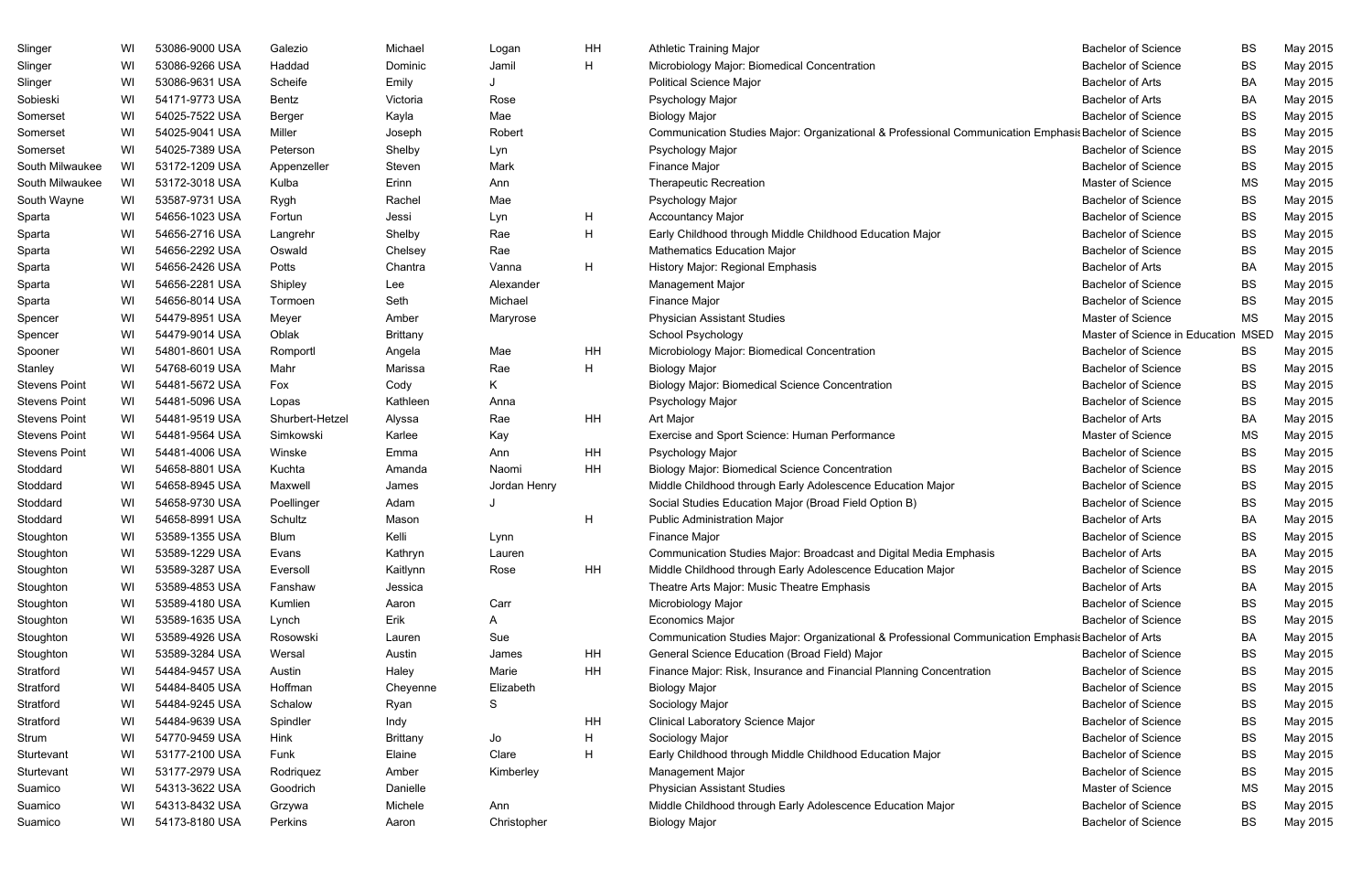| Suamico            | WI. | 54313-7694 USA      | Van Remortel  | Mitchel        | Steven        |    | Marketing Major                                                                                       | <b>Bachelor of Science</b>          | <b>BS</b>  | May 2015 |
|--------------------|-----|---------------------|---------------|----------------|---------------|----|-------------------------------------------------------------------------------------------------------|-------------------------------------|------------|----------|
| Sullivan           | WI  | 53178-9757 USA      | Linse         | Peter          | Thomas        |    | Exercise and Sport Science Major: Exercise Science - Fitness Track                                    | <b>Bachelor of Science</b>          | BS         | May 2015 |
| Summit Lake        | WI  | 54485-9729 USA      | Kowaleski     | Jacob          | Adrian        |    | <b>Management Major</b>                                                                               | <b>Bachelor of Science</b>          | <b>BS</b>  | May 2015 |
| Sun Prairie        | WI  | 53590-3749 USA      | Alt           | Jamie          | Lynne         |    | Student Affairs Administration in Higher Education                                                    | Master of Science in Education MSED |            | May 2015 |
| Sun Prairie        | WI  | 53590-9276 USA      | Berberet      | Anna           | Kristine      |    | Student Affairs Administration in Higher Education                                                    | Master of Science in Education MSED |            | May 2015 |
| Sun Prairie        | WI  | 53590-3519 USA      | Connaughty    | Kaylie         | Ann           | H  | Psychology Major                                                                                      | <b>Bachelor of Science</b>          | BS         | May 2015 |
| Sun Prairie        | WI  | 53590-9121 USA      | Finco         | Melissa        | Erin          |    | <b>Management Major</b>                                                                               | <b>Bachelor of Science</b>          | BS         | May 2015 |
| Sun Prairie        | WI  | 53590-3309 USA      | Flynn         | Alexander      | Micklos       | HH | <b>Biology Major: Biomedical Science Concentration</b>                                                | <b>Bachelor of Science</b>          | <b>BS</b>  | May 2015 |
| Sun Prairie        | WI  | 53590-2460 USA      | MacMillan     | Meghan         | Jayne         |    | <b>International Business Major</b>                                                                   | <b>Bachelor of Science</b>          | <b>BS</b>  | May 2015 |
| Sun Prairie        | WI  | 53590-1638 USA      | Mifflin       | Daniel         | Jason         | H  | Sociology Major                                                                                       | <b>Bachelor of Science</b>          | BS         | May 2015 |
| Sun Prairie        | WI  | 53590-1365 USA      | Sefzik        | Morgan         | Jean          | H  | Middle Childhood through Early Adolescence Education Major                                            | <b>Bachelor of Science</b>          | BS         | May 2015 |
| Sun Prairie        | WI  | 53590-3074 USA      | Wendt         | Andrea         | Jean          |    | Psychology Major                                                                                      | <b>Bachelor of Science</b>          | BS         | May 2015 |
| Sun Prairie        | WI  | 53590-9496 USA      | Wipperfurth   | Karlie         | Marie         | H  | Psychology Major                                                                                      | <b>Bachelor of Science</b>          | <b>BS</b>  | May 2015 |
| Superior           | WI  | 54880-6901 USA      | Thoen         | Robert         | Joseph        |    | Communication Studies Major: Advocacy and Communication Criticism Emphasis                            | <b>Bachelor of Science</b>          | BS         | May 2015 |
| Sussex             | WI  | 53089-2255 USA      | Dary          | Lindsey        | Carol         | HH | <b>German Studies Major</b>                                                                           | <b>Bachelor of Arts</b>             | BA         | May 2015 |
| Sussex             | WI  | 53089-3450 USA      | Heinzelmann   | Allison        |               |    | Finance Major                                                                                         | <b>Bachelor of Science</b>          | BS         | May 2015 |
| Sussex             | WI  | 53089-3952 USA      | Landergott    | Jessica        | Rose          | H. | Early Childhood through Middle Childhood Education Major                                              | <b>Bachelor of Science</b>          | <b>BS</b>  | May 2015 |
| Sussex             | WI  | 53089-1999 USA      | Librizzi      | Salvatore      | Anthony       |    | Communication Studies Major: Broadcast and Digital Media Emphasis                                     | <b>Bachelor of Science</b>          | <b>BS</b>  | May 2015 |
| Sussex             | WI  | 53089-3252 USA      | Moderski      | Eric           | Andrew        |    | <b>Therapeutic Recreation Major</b>                                                                   | <b>Bachelor of Science</b>          | BS         | May 2015 |
| Sussex             | WI  | 53089-1071 USA      | Oelhafen      | Ashley         | <b>Brooke</b> |    | Communication Studies Major: Organizational & Professional Communication Emphasis Bachelor of Science |                                     | BS         | May 2015 |
| Sussex             | WI  | 53089<br><b>USA</b> | Taivalkoski   | Jarrett        | Lowrie        |    | English Major: Rhetoric and Writing Emphasis                                                          | <b>Bachelor of Arts</b>             | BA         | May 2015 |
| <b>Theresa</b>     | WI  | 53091-9520 USA      | Drummond      | Matthew        | David         |    | Information Systems Major                                                                             | <b>Bachelor of Science</b>          | BS         | May 2015 |
| Thiensville        | WI  | 53092-1440 USA      | Boehme        | Whitney        | Marie         |    | <b>Physical Therapy</b>                                                                               | Doctor of Physical Therapy          | <b>DPT</b> | May 2015 |
| Thorp              | WI  | 54771-7605 USA      | Sauer         | Cassandra      | Dae           | H  | Exercise and Sport Science Major: Exercise Science - Pre-professional Track                           | <b>Bachelor of Science</b>          | <b>BS</b>  | May 2015 |
| Thorp              | WI  | 54771-9534 USA      | Tyznik        | Hailey         | C             |    | <b>Biology Major</b>                                                                                  | <b>Bachelor of Science</b>          | <b>BS</b>  | May 2015 |
| <b>Three Lakes</b> | WI  | 54562-9507 USA      | Bush          | Erica          |               |    | Theatre Arts Major: Arts Administration Emphasis                                                      | <b>Bachelor of Arts</b>             | BA         | May 2015 |
| <b>Three Lakes</b> | WI  | 54562-9103 USA      | Flannery      | Nicole         | Marie         |    | Student Affairs Administration in Higher Education                                                    | Master of Science in Education MSED |            | May 2015 |
| Tomah              | WI  | 54660-6885 USA      | Costello      | Tanner         | James         |    | Theatre Arts Major: Performance Emphasis                                                              | <b>Bachelor of Science</b>          | <b>BS</b>  | May 2015 |
| Tomah              | WI  | 54660-8524 USA      | Damrow        | Nina           | Rose          |    | Psychology Major                                                                                      | <b>Bachelor of Science</b>          | <b>BS</b>  | May 2015 |
| Tomah              | WI  | 54660-1662 USA      | Frawley       | Jamie          | Anne          |    | <b>Biology Major: Biomedical Science Concentration</b>                                                | <b>Bachelor of Science</b>          | <b>BS</b>  | May 2015 |
| Tomah              | WI  | 54660-8183 USA      | King          | Amy            | Marie         |    | <b>English Education Major</b>                                                                        | <b>Bachelor of Science</b>          | BS         | May 2015 |
| Tomah              | WI  | 54660-2813 USA      | Patterman     | Brandi         | Rae           |    | Therapeutic Recreation Major                                                                          | <b>Bachelor of Science</b>          | BS         | May 2015 |
| Tomah              | WI  | 54660-1606 USA      | Zelley        | Jeffrey        | David         |    | Master of Business Administration                                                                     | Master of Business Admin            | MBA        | May 2015 |
| Tomahawk           | WI  | 54487-9468 USA      | White         | Megan          | Leigh         | H  | Psychology Major                                                                                      | <b>Bachelor of Science</b>          | BS         | May 2015 |
| Trempealeau        | WI  | 54661-9233 USA      | Scherr        | Amanda         | Margaret      | H  | Early Childhood through Middle Childhood Education Major                                              | <b>Bachelor of Science</b>          | BS         | May 2015 |
| Trempealeau        | WI  | 54661-9241 USA      | Schuth        | Louis          | August        |    | English Major: Rhetoric and Writing Emphasis                                                          | <b>Bachelor of Arts</b>             | BA         | May 2015 |
| Trevor             | WI  | 53179-9332 USA      | <b>Elkins</b> | Miranda        |               | H  | Physics Major: Optics Emphasis                                                                        | <b>Bachelor of Science</b>          | BS         | May 2015 |
| <b>Tunnel City</b> | WI  | 54662-0094 USA      | Lightbody     | Stephanie      |               |    | Middle Childhood through Early Adolescence Education Major                                            | <b>Bachelor of Science</b>          | BS         | May 2015 |
| <b>Twin Lakes</b>  | WI  | 53181-9753 USA      | Huey          | James          | Ryan          |    | <b>Biology Major</b>                                                                                  | <b>Bachelor of Science</b>          | BS         | May 2015 |
| <b>Twin Lakes</b>  | WI  | 53181-9428 USA      | Johnson       | Kyle           | Austin        |    | Sociology Major                                                                                       | <b>Bachelor of Science</b>          | BS         | May 2015 |
| <b>Twin Lakes</b>  | WI  | 53181-9351 USA      | Lyke          | <b>Brianna</b> | Emily         |    | Mathematics Major: Education Emphasis                                                                 | <b>Bachelor of Science</b>          | BS         | May 2015 |
| <b>Two Rivers</b>  | WI  | 54241-1111 USA      | Fuller        | Julie          | Ann           | HH | Exercise and Sport Science Major: Exercise Science - Pre-professional Track                           | <b>Bachelor of Science</b>          | BS         | May 2015 |
| <b>Two Rivers</b>  | WI  | 54241-2539 USA      | Genrich       | Karyn          | Marie         |    | Exercise and Sport Science Major: Physical Education                                                  | <b>Bachelor of Science</b>          | BS         | May 2015 |
| <b>Two Rivers</b>  | WI  | 54241-1461 USA      | Walters       | Chad           | Brandon       |    | Sociology Major                                                                                       | <b>Bachelor of Science</b>          | BS         | May 2015 |
| Verona             | WI  | 53593-9373 USA      | Haley         | Leland         | Edward        |    | Computer Science Major                                                                                | <b>Bachelor of Science</b>          | BS         | May 2015 |
| Verona             | WI  | 53593-1723 USA      | Hauer         | Anne           | Elizabeth     | HH | <b>Public Administration Major</b>                                                                    | <b>Bachelor of Arts</b>             | BA         | May 2015 |
| Verona             | WI  | 53593-9740 USA      | Hennig        | Paige          | Μ             |    | <b>Marketing Major</b>                                                                                | <b>Bachelor of Science</b>          | BS         | May 2015 |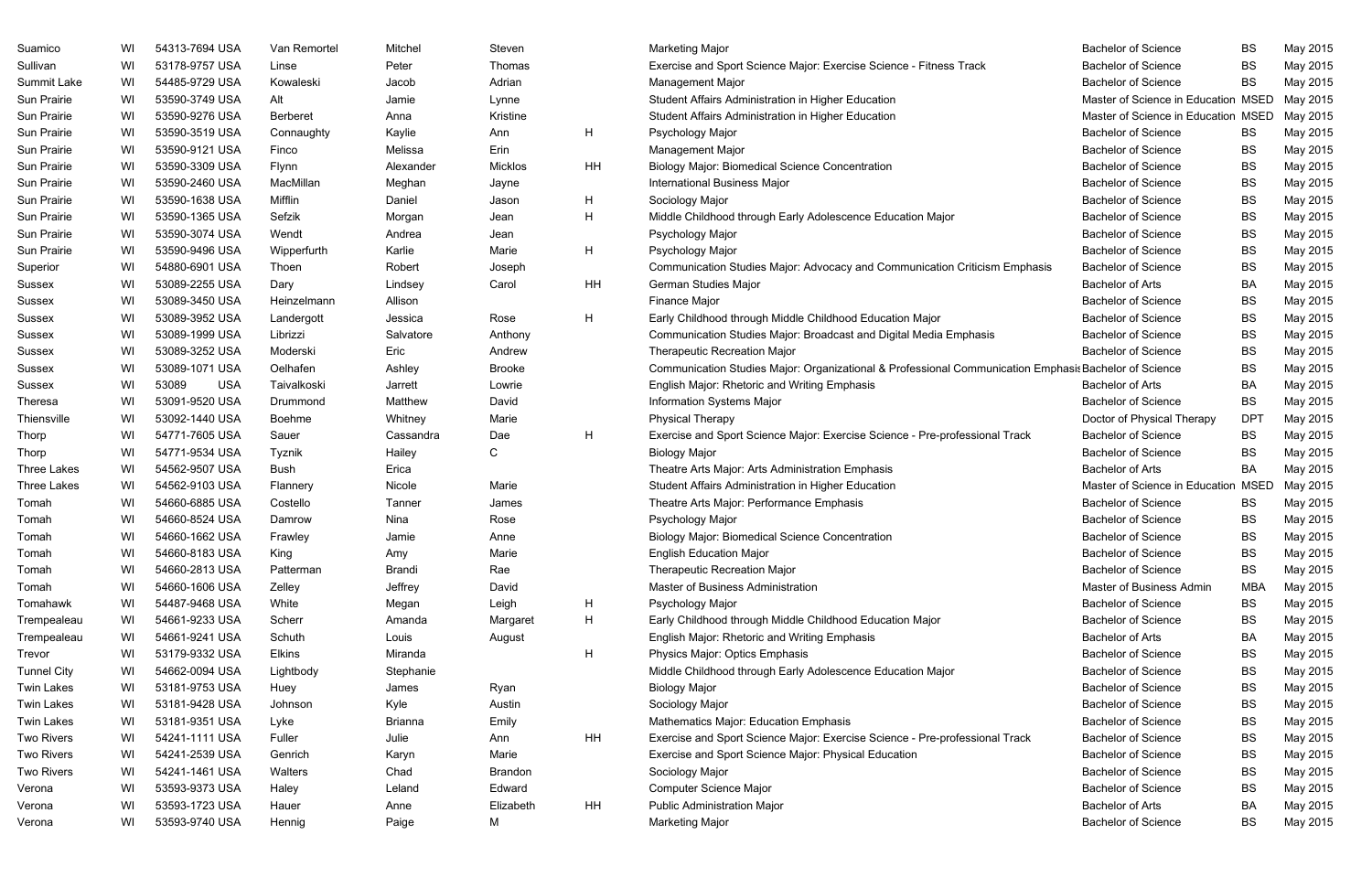| Verona    | WI | 53593-8317 USA      | Runde     | Nicholas    | David     | HH | Social Studies Education Major (Broad Field Option B)                                              | <b>Bachelor of Science</b> | BS          | May 2015 |
|-----------|----|---------------------|-----------|-------------|-----------|----|----------------------------------------------------------------------------------------------------|----------------------------|-------------|----------|
| Verona    | WI | 53593-1674 USA      | Stenseth  | Kara        |           |    | Professional Development                                                                           | Master of Educ - Prof Dev  | <b>MEPD</b> | May 2015 |
| Verona    | WI | 53593-1409 USA      | Warren    | Rob         | Carlton   | H  | Communication Studies Major: Interpersonal Communication Emphasis                                  | <b>Bachelor of Science</b> | BS          | May 2015 |
| Verona    | WI | 53593-1733 USA      | Woods     | Chris       | Nicholas  |    | <b>Biochemistry Major</b>                                                                          | <b>Bachelor of Science</b> | BS          | May 2015 |
| Verona    | WI | 53593-8227 USA      | Zingg     | Hannah      | Rose      | H  | Psychology Major                                                                                   | <b>Bachelor of Science</b> | <b>BS</b>   | May 2015 |
| Viroqua   | WI | 54665-7850 USA      | Krause    | Jordan      | Thomas    |    | Computer Science Major: Computer Engineering Technology Emphasis                                   | <b>Bachelor of Science</b> | BS          | May 2015 |
| Viroqua   | WI | 54665-1161 USA      | Larsen    | Tanya       | Lynn      |    | <b>Physician Assistant Studies</b>                                                                 | Master of Science          | MS          | May 2015 |
| Viroqua   | WI | 54665-8163 USA      | Liang     | Yanni       |           | HH | <b>International Business Major</b>                                                                | <b>Bachelor of Science</b> | BS          | May 2015 |
| Viroqua   | WI | 54665-7179 USA      | Sheldon   | Jesse       | Maynard   | H  | <b>Biology Major</b>                                                                               | <b>Bachelor of Science</b> | BS          | May 2015 |
| Viroqua   | WI | 54665-2238 USA      | Sime      | Phillip     | Jon       |    | Computer Science Major                                                                             | <b>Bachelor of Science</b> | BS          | May 2015 |
| Wales     | WI | 53183-9691 USA      | Dembski   | Justin      | A         |    | Physics Major                                                                                      | <b>Bachelor of Science</b> | BS          | May 2015 |
| Washburn  | WI | 54891-6824 USA      | Shields   | Riley       | Patrick   |    | <b>Marketing Major</b>                                                                             | <b>Bachelor of Science</b> | BS          | May 2015 |
| Washburn  | WI | 54891-4504 USA      | Smith     | Susan       | Marcella  | HH | <b>Biology Major: Environmental Science Concentration</b>                                          | <b>Bachelor of Science</b> | BS          | May 2015 |
| Waterford | WI | 53185-2888 USA      | Monday    | Kevin       |           |    | <b>History Major</b>                                                                               | <b>Bachelor of Science</b> | BS          | May 2015 |
| Waterloo  | WI | 53594-1303 USA      | Gillen    | Lydia       | Angelina  |    | Exercise and Sport Science Major: Exercise Science - Fitness Track                                 | <b>Bachelor of Science</b> | BS          | May 2015 |
| Waterloo  | WI | 53594-9439 USA      | Lincks    | Bernard     | Harold    |    | <b>History Major</b>                                                                               | <b>Bachelor of Science</b> | <b>BS</b>   | May 2015 |
| Waterloo  | WI | 53594-9663 USA      | Ward      | Stephanie   | Grace     |    | Spanish Major                                                                                      | <b>Bachelor of Arts</b>    | BA          | May 2015 |
| Watertown | WI | 53094-9448 USA      | Rome      | Ashley      | Elizabeth | H  | <b>Community Health Education Major</b>                                                            | <b>Bachelor of Science</b> | BS          | May 2015 |
| Watertown | WI | 53094-1100 USA      | Schroeder | Joshua      | D         |    | Exercise and Sport Science Major: Sport Management                                                 | <b>Bachelor of Science</b> | BS          | May 2015 |
| Waukesha  | WI | 53189-7311 USA      | Chan      | Jennifer    | Michelle  |    | <b>Biology Major</b>                                                                               | <b>Bachelor of Science</b> | <b>BS</b>   | May 2015 |
| Waukesha  | WI | 53189-9064 USA      | Churches  | Madeline    | Ann       | HH | Psychology Major                                                                                   | <b>Bachelor of Arts</b>    | BA          | May 2015 |
| Waukesha  | WI | 53188<br><b>USA</b> | Denk      | Kelly       | M         | HH | <b>English Education Major</b>                                                                     | <b>Bachelor of Science</b> | BS          | May 2015 |
| Waukesha  | WI | 53189-6202 USA      | Domina    | Joseph      | Robert    |    | Finance Major                                                                                      | <b>Bachelor of Science</b> | BS          | May 2015 |
| Waukesha  | WI | 53189-9222 USA      | Grossman  | Andrew      | James     |    | Social Studies Education Major (Broad Field Option B)                                              | <b>Bachelor of Science</b> | BS          | May 2015 |
| Waukesha  | WI | 53189-6540 USA      | Knudson   | Eric        | Alvin     |    | Finance Major                                                                                      | <b>Bachelor of Science</b> | BS          | May 2015 |
| Waukesha  | WI | 53186-5522 USA      | Kornowski | Mikaela     | Jean      | HH | English Major: Rhetoric and Writing Emphasis                                                       | <b>Bachelor of Arts</b>    | BA          | May 2015 |
| Waukesha  | WI | 53189-9558 USA      | Krismer   | Nathan      | Patrick   |    | Computer Science Major                                                                             | <b>Bachelor of Science</b> | BS          | May 2015 |
| Waukesha  | WI | 53188-3025 USA      | Laabs     | Brandon     | Evan      | H  | Middle Childhood through Early Adolescence Education Major                                         | <b>Bachelor of Science</b> | BS          | May 2015 |
| Waukesha  | WI | 53188-3261 USA      | Lomeli    | Alicia      | Marie     |    | Psychology Major                                                                                   | <b>Bachelor of Science</b> | <b>BS</b>   | May 2015 |
| Waukesha  | WI | 53186-6269 USA      | MacGregor | Thomas      | John      |    | <b>Biochemistry Major</b>                                                                          | <b>Bachelor of Science</b> | <b>BS</b>   | May 2015 |
| Waukesha  | WI | 53188-2967 USA      | McMahon   | Amanda      | Wendy     | H  | Archaeological Studies Major                                                                       | <b>Bachelor of Science</b> | BS          | May 2015 |
| Waukesha  | WI | 53189-9372 USA      | Miley     | Kyle        | William   |    | Management Major                                                                                   | <b>Bachelor of Science</b> | BS          | May 2015 |
| Waukesha  | WI | 53188-9507 USA      | Reuss     | Joseph      | Prigioni  |    | English Major: Literature Emphasis                                                                 | <b>Bachelor of Arts</b>    | BA          | May 2015 |
| Waukesha  | WI | 53189-9668 USA      | Richter   | Kathryn     | Mary      |    | <b>Therapeutic Recreation</b>                                                                      | <b>Master of Science</b>   | MS          | May 2015 |
| Waukesha  | WI | 53188-9100 USA      | Shaver    | Emma        | Yvonne    |    | Psychology Major                                                                                   | <b>Bachelor of Science</b> | BS          | May 2015 |
| Waukesha  | WI | 53189-8099 USA      | Talwar    | Sawan       |           |    | Microbiology Major: Biomedical Concentration                                                       | <b>Bachelor of Science</b> | BS          | May 2015 |
| Waukesha  | WI | 53189-7977 USA      | Tehan     | <b>Nick</b> |           |    | <b>Accountancy Major</b>                                                                           | <b>Bachelor of Science</b> | BS          | May 2015 |
| Waukesha  | WI | 53189-8096 USA      | Vertz     | Molly       | Claire    | H  | Middle Childhood through Early Adolescence Education Major                                         | <b>Bachelor of Science</b> | BS          | May 2015 |
| Waukesha  | WI | 53189-9509 USA      | Waclawski | Paul        | Edward    | H  | <b>Biology Major: Biomedical Science Concentration</b>                                             | <b>Bachelor of Science</b> | BS          | May 2015 |
| Waukesha  | WI | 53189-7846 USA      | Yorton    | Olivia      | Rose      |    | Communication Studies Major: Organizational & Professional Communication Emphasis Bachelor of Arts |                            | BA          | May 2015 |
| Waukesha  | WI | 53186-6747 USA      | Yunker    | Steven      | John      |    | Communication Studies Major: Organizational & Professional Communication Emphasis Bachelor of Arts |                            | BA          | May 2015 |
| Waukesha  | WI | 53189-9348 USA      | Zamzow    | Tyler       |           |    | Computer Science Major                                                                             | <b>Bachelor of Science</b> | BS          | May 2015 |
| Waunakee  | WI | 53597-2378 USA      | Ashmore   | Benjamin    | Charles   |    | <b>English Education Major</b>                                                                     | <b>Bachelor of Science</b> | BS          | May 2015 |
| Waunakee  | WI | 53597-2316 USA      | Cefalu    | Cole        | Vincent   |    | Physics Major                                                                                      | <b>Bachelor of Science</b> | BS          | May 2015 |
| Waunakee  | WI | 53597-9274 USA      | Crook     | Sara        | Colleen   | HH | Archaeological Studies Major                                                                       | <b>Bachelor of Science</b> | BS          | May 2015 |
| Waunakee  | WI | 53597-2641 USA      | Koenig    | Kelsey      | Jordan    |    | <b>Marketing Major</b>                                                                             | <b>Bachelor of Science</b> | BS          | May 2015 |
| Waunakee  | WI | 53597-2316 USA      | Mehlhoff  | Kali        | Rose      | H  | Early Childhood through Middle Childhood Education Major                                           | <b>Bachelor of Science</b> | BS          | May 2015 |

| <b>Bachelor of Science</b> | BS          | May 2015 |
|----------------------------|-------------|----------|
| Master of Educ - Prof Dev  | <b>MEPD</b> | May 2015 |
| <b>Bachelor of Science</b> | <b>BS</b>   | May 2015 |
| <b>Bachelor of Science</b> | <b>BS</b>   | May 2015 |
| <b>Bachelor of Science</b> | <b>BS</b>   | May 2015 |
| <b>Bachelor of Science</b> | <b>BS</b>   | May 2015 |
| <b>Master of Science</b>   | МS          | May 2015 |
| <b>Bachelor of Science</b> | <b>BS</b>   | May 2015 |
| <b>Bachelor of Science</b> | <b>BS</b>   | May 2015 |
| <b>Bachelor of Science</b> | <b>BS</b>   | May 2015 |
| <b>Bachelor of Science</b> | <b>BS</b>   | May 2015 |
| <b>Bachelor of Science</b> | <b>BS</b>   | May 2015 |
| <b>Bachelor of Science</b> | <b>BS</b>   | May 2015 |
| <b>Bachelor of Science</b> | <b>BS</b>   | May 2015 |
| <b>Bachelor of Science</b> | <b>BS</b>   | May 2015 |
| <b>Bachelor of Science</b> | <b>BS</b>   | May 2015 |
| <b>Bachelor of Arts</b>    | BA          | May 2015 |
| <b>Bachelor of Science</b> | <b>BS</b>   | May 2015 |
| <b>Bachelor of Science</b> | <b>BS</b>   | May 2015 |
| <b>Bachelor of Science</b> | <b>BS</b>   | May 2015 |
| <b>Bachelor of Arts</b>    | BA          | May 2015 |
| <b>Bachelor of Science</b> | <b>BS</b>   | May 2015 |
| <b>Bachelor of Science</b> | <b>BS</b>   | May 2015 |
| <b>Bachelor of Science</b> | <b>BS</b>   | May 2015 |
| <b>Bachelor of Science</b> | <b>BS</b>   | May 2015 |
| <b>Bachelor of Arts</b>    | BA          | May 2015 |
| <b>Bachelor of Science</b> | <b>BS</b>   | May 2015 |
| <b>Bachelor of Science</b> | BS.         | May 2015 |
| <b>Bachelor of Science</b> | <b>BS</b>   | May 2015 |
| <b>Bachelor of Science</b> | BS          | May 2015 |
| <b>Bachelor of Science</b> | BS          | May 2015 |
| <b>Bachelor of Science</b> | <b>BS</b>   | May 2015 |
| <b>Bachelor of Arts</b>    | BA          | May 2015 |
| <b>Master of Science</b>   | MS          | May 2015 |
| <b>Bachelor of Science</b> | <b>BS</b>   | May 2015 |
| <b>Bachelor of Science</b> | <b>BS</b>   | May 2015 |
| <b>Bachelor of Science</b> | <b>BS</b>   | May 2015 |
| <b>Bachelor of Science</b> | <b>BS</b>   | May 2015 |
| <b>Bachelor of Science</b> | <b>BS</b>   | May 2015 |
| asisBachelor of Arts       | BA          | May 2015 |
| asi: Bachelor of Arts      | BA          | May 2015 |
| <b>Bachelor of Science</b> | BS          | May 2015 |
| <b>Bachelor of Science</b> | <b>BS</b>   | May 2015 |
| <b>Bachelor of Science</b> | <b>BS</b>   | May 2015 |
| <b>Bachelor of Science</b> | <b>BS</b>   | May 2015 |
| <b>Bachelor of Science</b> | BS          | May 2015 |
| <b>Bachelor of Science</b> | BS          | May 2015 |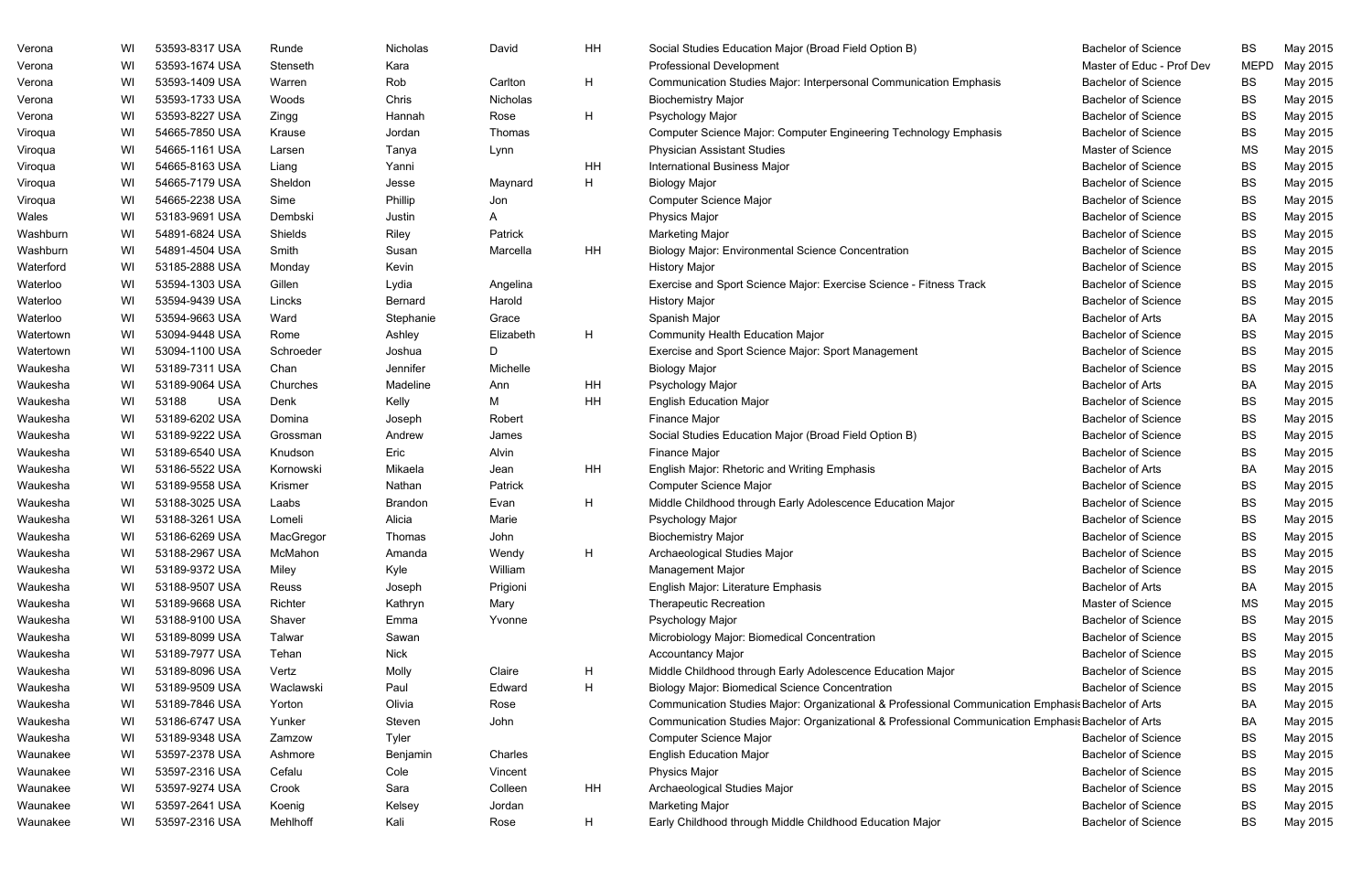| Waunakee          | WI | 53597-2001 USA | Miller          | Haley     | Marie          | H  | Exercise and Sport Science Major: Exercise Science - Pre-professional Track | <b>Bachelor of Science</b>          | BS              | May 2015 |
|-------------------|----|----------------|-----------------|-----------|----------------|----|-----------------------------------------------------------------------------|-------------------------------------|-----------------|----------|
| Waunakee          | WI | 53597-1586 USA | Raes            | Suzette   |                |    | <b>Professional Development</b>                                             | Master of Educ - Prof Dev           | <b>MEPD</b>     | May 2015 |
| Waunakee          | WI | 53597-2822 USA | Russell         | Sam       | Lewis          |    | <b>Biology Major</b>                                                        | <b>Bachelor of Science</b>          | BS              | May 2015 |
| Waunakee          | WI | 53597-2007 USA | Treinen         | Adam      | Joseph         | H  | Exercise and Sport Science Major: Physical Education                        | <b>Bachelor of Science</b>          | <b>BS</b>       | May 2015 |
| Waunakee          | WI | 53597-8425 USA | Yanke           | Hunter    | Ross           |    | <b>Economics Major</b>                                                      | <b>Bachelor of Science</b>          | BS              | May 2015 |
| Waupaca           | WI | 54981-7516 USA | Derks           | Jaclyn    | Jo             | HH | <b>Statistics Major: Actuarial Science Concentration</b>                    | <b>Bachelor of Science</b>          | BS              | May 2015 |
| Waupaca           | WI | 54981-8415 USA | Moeller         | Elizabeth | Ashley         |    | Management Major                                                            | <b>Bachelor of Science</b>          | BS              | May 2015 |
| Waupaca           | WI | 54981-1087 USA | Spindt          | Luke      | Eric           |    | <b>Finance Major</b>                                                        | <b>Bachelor of Science</b>          | BS              | May 2015 |
| Waupaca           | WI | 54981-9526 USA | Udoni           | Shellady  | Kate           |    | Communication Studies Major: Interpersonal Communication Emphasis           | <b>Bachelor of Science</b>          | BS              | May 2015 |
| Wausau            | WI | 54401-4033 USA | <b>Bruggink</b> | Abby      | Mae            |    | Psychology Major                                                            | <b>Bachelor of Arts</b>             | BA              | May 2015 |
| Wausau            | WI | 54403-3131 USA | <b>Buntin</b>   | Pamela    | Elizabeth      |    | <b>Physical Therapy</b>                                                     | Doctor of Physical Therapy          | <b>DPT</b>      | May 2015 |
| Wausau            | WI | 54401-9764 USA | Cejka           | Lauren    | Mae            | H  | <b>Biology Major: Biomedical Science Concentration</b>                      | <b>Bachelor of Science</b>          | BS              | May 2015 |
| Wausau            | WI | 54403-8941 USA | Huempfner       | Joshua    | David          |    | Physics Major: Biomedical Concentration                                     | <b>Bachelor of Science</b>          | BS              | May 2015 |
| Wausau            | WI | 54401-6702 USA | Moser           | Kayla     | <b>Beverly</b> | HH | <b>Accountancy Major</b>                                                    | <b>Bachelor of Science</b>          | <b>BS</b>       | May 2015 |
| Wausau            | WI | 54401-9761 USA | Pickruhn        | Megan     |                |    | Psychology Major                                                            | <b>Bachelor of Science</b>          | BS              | May 2015 |
| Wausau            | WI | 54403-7075 USA | Piehler         | Dan       | John           |    | <b>Recreation Management</b>                                                | Master of Science                   | <b>MS</b>       | May 2015 |
| Wausau            | WI | 54401-6702 USA | Sandquist       | Sarah     | Elizabeth      |    | <b>Biology Major</b>                                                        | <b>Bachelor of Science</b>          | BS              | May 2015 |
| Wausau            | WI | 54403-3633 USA | Whitehead       | Connor    | Patrick        |    | Psychology Major                                                            | <b>Bachelor of Science</b>          | <b>BS</b>       | May 2015 |
| Wausau            | WI | 54401-2549 USA | Yang            | Mai Pa    |                |    | Sociology Major                                                             | <b>Bachelor of Arts</b>             | <b>BA</b>       | May 2015 |
| Wausau            | WI | 54401-5220 USA | Yang            | Youa Yeng |                |    | Sociology Major                                                             | <b>Bachelor of Science</b>          | <b>BS</b>       | May 2015 |
| Wauwatosa         | WI | 53222-3353 USA | Fontanazza      | Joseph    | William        |    | <b>Accountancy Major</b>                                                    | <b>Bachelor of Science</b>          | BS              | May 2015 |
| Wauwatosa         | WI | 53213-3347 USA | Gignac          | Thomas    |                |    | <b>Biology Major</b>                                                        | <b>Bachelor of Science</b>          | BS              | May 2015 |
| Wauwatosa         | WI | 53213-1203 USA | Glocke          | Ashley    |                |    | <b>Professional Development</b>                                             | Master of Educ - Prof Dev           | <b>MEPD</b>     | May 2015 |
| Wauwatosa         | WI | 53226-3124 USA | Goetzinger      | Elena     | Joy            |    | English Major: Rhetoric and Writing Emphasis                                | <b>Bachelor of Arts</b>             | ВA              | May 2015 |
| Wauwatosa         | WI | 53226-1608 USA | Kresnak         | Hayley    |                |    | <b>Political Science Major</b>                                              | <b>Bachelor of Arts</b>             | BA              | May 2015 |
| Wauwatosa         | WI | 53225-4607 USA | Lind            | Valerie   | Fay            |    | <b>Biology Major: Biomedical Science Concentration</b>                      | <b>Bachelor of Science</b>          | <b>BS</b>       | May 2015 |
| Wauwatosa         | WI | 53222-4020 USA | Nelson          | Jessica   | <b>Therese</b> |    | Psychology Major                                                            | <b>Bachelor of Science</b>          | BS              | May 2015 |
| Wauwatosa         | WI | 53213-3863 USA | Schuller        | Lauren    | Elizabeth      |    | <b>Economics Major</b>                                                      | <b>Bachelor of Science</b>          | BS              | May 2015 |
| Wauwatosa         | WI | 53213-3259 USA | Skanavis        | Nicholas  | Ryan           |    | <b>Marketing Major</b>                                                      | <b>Bachelor of Science</b>          | <b>BS</b>       | May 2015 |
| Wauwatosa         | WI | 53213-2001 USA | Smith           | Alexa     | Jo             |    | Student Affairs Administration in Higher Education                          | Master of Science in Education MSED |                 | May 2015 |
| Wauwatosa         | WI | 53226-2823 USA | Wightman        | Virginia  |                | HH | English Major: Rhetoric and Writing Emphasis                                | <b>Bachelor of Arts</b>             | BA              | May 2015 |
| <b>West Allis</b> | WI | 53227-2728 USA | Becker          | Laura     | Ann            |    | <b>Physical Therapy</b>                                                     | Doctor of Physical Therapy          | DP <sub>1</sub> | May 2015 |
| <b>West Allis</b> | WI | 53227-4132 USA | Glaser          | Andrew    | James          |    | Management Major                                                            | <b>Bachelor of Science</b>          | ВS              | May 2015 |
| <b>West Allis</b> | WI | 53227-1726 USA | Jefferson       | Ashley    | Nicole         |    | Psychology Major                                                            | <b>Bachelor of Arts</b>             | ВA              | May 2015 |
| <b>West Allis</b> | WI | 53227-4014 USA | Kohler          | Kalli     | Marie          |    | Clinical Laboratory Science Major                                           | <b>Bachelor of Science</b>          | BS              | May 2015 |
| <b>West Allis</b> | WI | 53227-4014 USA | Kohler          | Kalli     | Marie          |    | <b>Biology Major: Biomedical Science Concentration</b>                      | <b>Bachelor of Science</b>          | <b>BS</b>       | May 2015 |
| <b>West Allis</b> | WI | 53219-1428 USA | Ray             | Amanda    | Elizabeth      | H  | Early Childhood through Middle Childhood Education Major                    | <b>Bachelor of Science</b>          | BS              | May 2015 |
| West Bend         | WI | 53090-1730 USA | Geenen          | Rachel    | Marie          |    | <b>Biology Major: Biomedical Science Concentration</b>                      | <b>Bachelor of Science</b>          | <b>BS</b>       | May 2015 |
| West Bend         | WI | 53095-4955 USA | Heilman         | Leah      | Rose           |    | Philosophy Major                                                            | <b>Bachelor of Science</b>          | BS              | May 2015 |
| West Bend         | WI | 53095-3925 USA | Lord            | Samuel    | Gregory        |    | Management Major                                                            | <b>Bachelor of Science</b>          | BS              | May 2015 |
| West Bend         | WI | 53095-5032 USA | Michaelson      | Abby      | Rae            |    | Management Major                                                            | <b>Bachelor of Science</b>          | BS              | May 2015 |
| West Bend         | WI | 53090-8971 USA | <b>Myers</b>    | Hannah    | Lee            |    | Psychology Major                                                            | <b>Bachelor of Science</b>          | <b>BS</b>       | May 2015 |
| West Bend         | WI | 53090-8608 USA | Nelson          | Alexandra | Catherine      |    | <b>Marketing Major</b>                                                      | <b>Bachelor of Science</b>          | ВS              | May 2015 |
| West Bend         | WI | 53090-9301 USA | Pruner          | Joshua    | Charles        | H  | Exercise and Sport Science Major: Exercise Science - Pre-professional Track | <b>Bachelor of Science</b>          | ВS              | May 2015 |
| West Bend         | WI | 53090-5430 USA | Steidinger      | Alexander | Thomas         |    | <b>Biology Major</b>                                                        | <b>Bachelor of Science</b>          | ВS              | May 2015 |
| West Salem        | WI | 54669-9287 USA | Carpenter       | Caitlin   |                |    | <b>Professional Development</b>                                             | Master of Educ - Prof Dev           | <b>MEPD</b>     | May 2015 |
| West Salem        | WI | 54669-1164 USA | Knudtson        | Michael   | Robert Joseph  |    | Management Major                                                            | <b>Bachelor of Science</b>          | BS              | May 2015 |